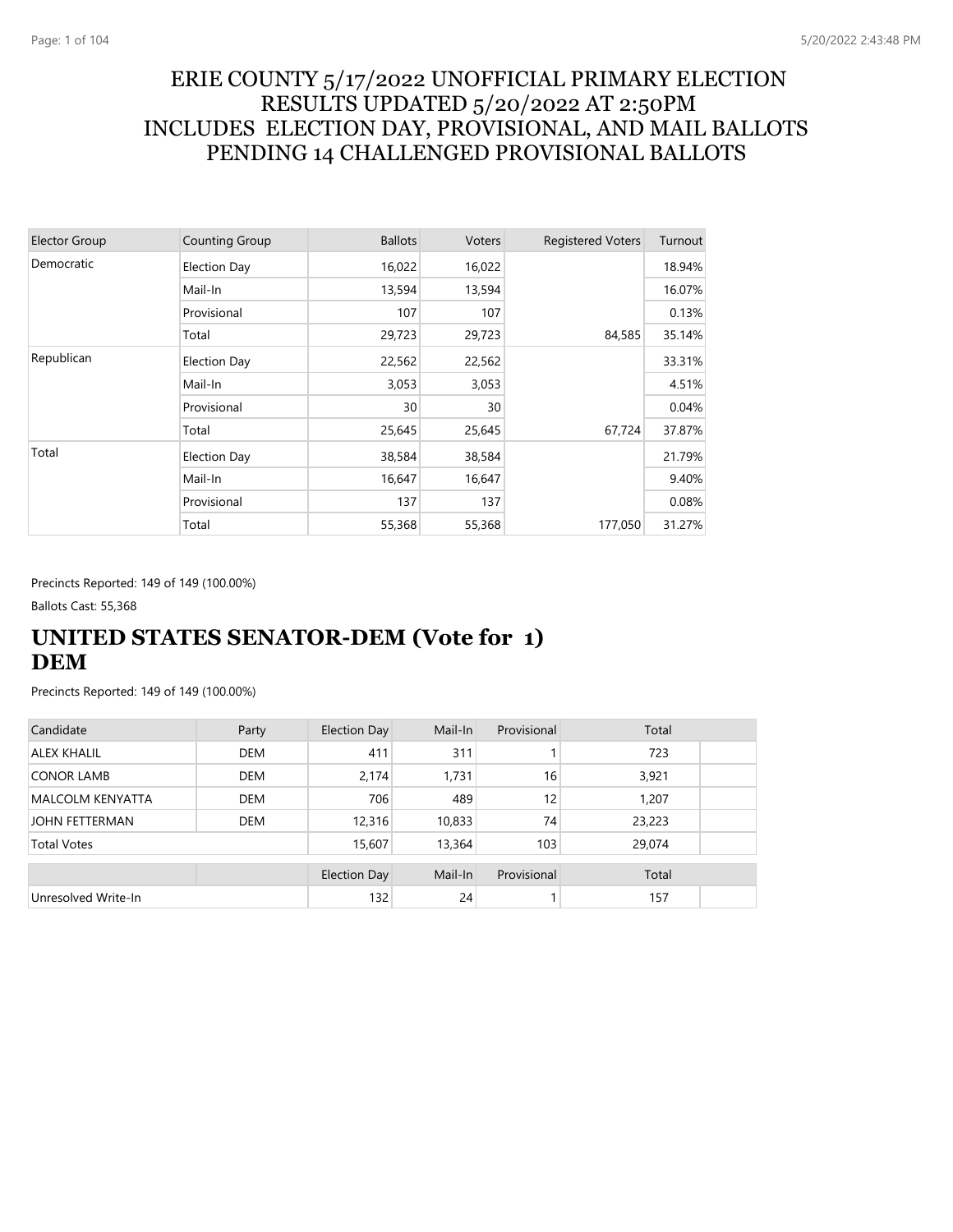## **UNITED STATES SENATOR-REP (Vote for 1) REP**

Precincts Reported: 149 of 149 (100.00%)

| Candidate              | Party      | Election Day        | Mail-In | Provisional     | Total  |  |
|------------------------|------------|---------------------|---------|-----------------|--------|--|
| <b>KATHY BARNETTE</b>  | <b>REP</b> | 5,698               | 534     | 10 <sup>1</sup> | 6,242  |  |
| <b>MEHMET OZ</b>       | <b>REP</b> | 6,882               | 651     | 7               | 7,540  |  |
| <b>GEORGE BOCHETTO</b> | <b>REP</b> | 158                 | 65      | $\mathbf{0}$    | 223    |  |
| <b>JEFF BARTOS</b>     | <b>REP</b> | 995                 | 321     | $\mathbf{0}$    | 1,316  |  |
| <b>DAVE MCCORMICK</b>  | <b>REP</b> | 7,221               | 962     | 10              | 8,193  |  |
| <b>SEAN GALE</b>       | <b>REP</b> | 160                 | 57      |                 | 218    |  |
| <b>CARLA SANDS</b>     | <b>REP</b> | 1,055               | 266     | 2               | 1,323  |  |
| <b>Total Votes</b>     |            | 22,169              | 2,856   | 30 <sup>°</sup> | 25,055 |  |
|                        |            | <b>Election Day</b> | Mail-In | Provisional     | Total  |  |
| Unresolved Write-In    |            | 109                 | 65      | $\mathbf 0$     | 174    |  |

## **GOVERNOR-DEM (Vote for 1) DEM**

Precincts Reported: 149 of 149 (100.00%)

| Candidate           | Party      | Election Day        | Mail-In | Provisional | Total  |
|---------------------|------------|---------------------|---------|-------------|--------|
| <b>JOSH SHAPIRO</b> | <b>DEM</b> | 14,821              | 13,104  | 98          | 28,023 |
| <b>Total Votes</b>  |            | 14,821              | 13,104  | 98          | 28,023 |
|                     |            | <b>Election Day</b> | Mail-In | Provisional | Total  |
| Unresolved Write-In |            | 229                 | 57      | 4           | 290    |

# **GOVERNOR-REP (Vote for 1) REP**

| Candidate            | Party      | <b>Election Day</b> | Mail-In | Provisional | Total  |  |
|----------------------|------------|---------------------|---------|-------------|--------|--|
| <b>LOU BARLETTA</b>  | <b>REP</b> | 3,668               | 415     | 5           | 4,088  |  |
| DOUGLAS V MASTRIANO  | <b>REP</b> | 9,989               | 420     | 10          | 10,419 |  |
| <b>NCHE ZAMA</b>     | <b>REP</b> | 257                 | 89      |             | 347    |  |
| <b>DAVE WHITE</b>    | <b>REP</b> | 2,223               | 418     | 3           | 2,644  |  |
| <b>MELISSA HART</b>  | <b>REP</b> | 1,159               | 445     | 3           | 1,607  |  |
| <b>BILL MCSWAIN</b>  | <b>REP</b> | 3,945               | 831     | 6           | 4,782  |  |
| <b>CHARLIE GEROW</b> | <b>REP</b> | 198                 | 60      |             | 259    |  |
| <b>JOE GALE</b>      | <b>REP</b> | 169                 | 39      | 0           | 208    |  |
| <b>JAKE CORMAN</b>   | <b>REP</b> | 443                 | 144     |             | 588    |  |
| <b>Total Votes</b>   |            | 22,051              | 2,861   | 30          | 24,942 |  |
|                      |            | <b>Election Day</b> | Mail-In | Provisional | Total  |  |
| Unresolved Write-In  |            | 106                 | 66      | 0           | 172    |  |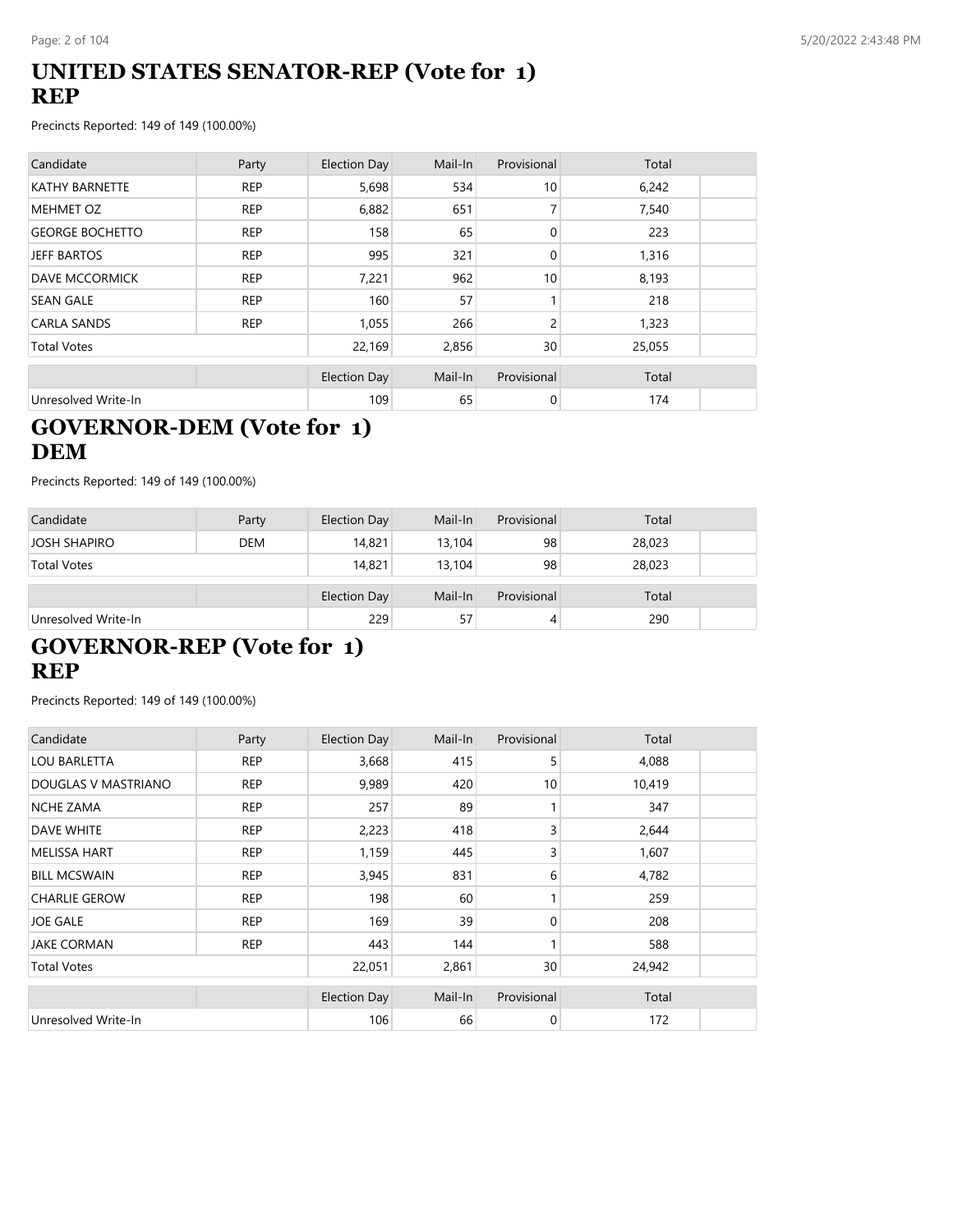## **LT. GOVERNOR-DEM (Vote for 1) DEM**

Precincts Reported: 149 of 149 (100.00%)

| Candidate           | Party      | <b>Election Day</b> | Mail-In | Provisional | Total  |
|---------------------|------------|---------------------|---------|-------------|--------|
| <b>AUSTIN DAVIS</b> | <b>DEM</b> | 9,581               | 10,128  | 66          | 19,775 |
| <b>RAY SOSA</b>     | <b>DEM</b> | 1,372               | 906     | 12          | 2,290  |
| <b>BRIAN SIMS</b>   | <b>DEM</b> | 3,611               | 1,758   | 20          | 5,389  |
| <b>Total Votes</b>  |            | 14,564              | 12,792  | 98          | 27,454 |
|                     |            | <b>Election Day</b> | Mail-In | Provisional | Total  |
| Unresolved Write-In |            | 148                 | 51      |             | 200    |

## **LT. GOVERNOR-REP (Vote for 1) REP**

Precincts Reported: 149 of 149 (100.00%)

| Candidate                    | Party      | <b>Election Day</b> | Mail-In | Provisional  | Total  |  |
|------------------------------|------------|---------------------|---------|--------------|--------|--|
| <b>CLARICE SCHILLINGER</b>   | <b>REP</b> | 1,255               | 150     | $\mathbf{0}$ | 1,405  |  |
| <b>JAMES EARL JONES</b>      | <b>REP</b> | 1,659               | 167     |              | 1,827  |  |
| <b>RICK SACCONE</b>          | <b>REP</b> | 3,297               | 397     | 4            | 3,698  |  |
| <b>JOHN BROWN</b>            | <b>REP</b> | 540                 | 74      | 3            | 617    |  |
| <b>CHRIS FRYE</b>            | <b>REP</b> | 1,113               | 172     | 3            | 1,288  |  |
| JEFF COLEMAN                 | <b>REP</b> | 1,319               | 165     | 2            | 1,486  |  |
| <b>RUSS DIAMOND</b>          | <b>REP</b> | 561                 | 90      | 2            | 653    |  |
| <b>CARRIE LEWIS DELROSSO</b> | <b>REP</b> | 9,041               | 1,401   | 12           | 10,454 |  |
| <b>TEDDY DANIELS</b>         | <b>REP</b> | 1,741               | 140     |              | 1,882  |  |
| <b>Total Votes</b>           |            | 20,526              | 2,756   | 28           | 23,310 |  |
|                              |            | <b>Election Day</b> | Mail-In | Provisional  | Total  |  |
| Unresolved Write-In          |            | 114                 | 38      | 0            | 152    |  |

## **REPRESENTATIVE IN CONGRESS – 16TH DISTRICT-DEM (Vote for 1) DEM**

Precincts Reported: 149 of 149 (100.00%)

| Candidate           | Party      | Election Day        | Mail-In | Provisional | Total  |  |
|---------------------|------------|---------------------|---------|-------------|--------|--|
| <b>DAN PASTORE</b>  | <b>DEM</b> | 14,093              | 12,379  | 95          | 26,567 |  |
| <b>RICK TELESZ</b>  | <b>DEM</b> | 1,024               | 769     | 6           | 1,799  |  |
| <b>Total Votes</b>  |            | 15.117              | 13,148  | 101         | 28,366 |  |
|                     |            | <b>Election Day</b> | Mail-In | Provisional | Total  |  |
| Unresolved Write-In |            | 118                 | 15      |             | 135    |  |

### **REPRESENTATIVE IN CONGRESS – 16TH DISTRICT-REP (Vote for 1) REP**

| Candidate           | Party      | Election Day | Mail-In | Provisional | Total  |  |
|---------------------|------------|--------------|---------|-------------|--------|--|
| <b>MIKE KELLY</b>   | <b>REP</b> | 19,116       | 2,154   | 26          | 21,296 |  |
| <b>Total Votes</b>  |            | 19,116       | 2,154   | 26          | 21,296 |  |
|                     |            | Election Day | Mail-In | Provisional | Total  |  |
| Unresolved Write-In |            | 425          | 205     | 0           | 630    |  |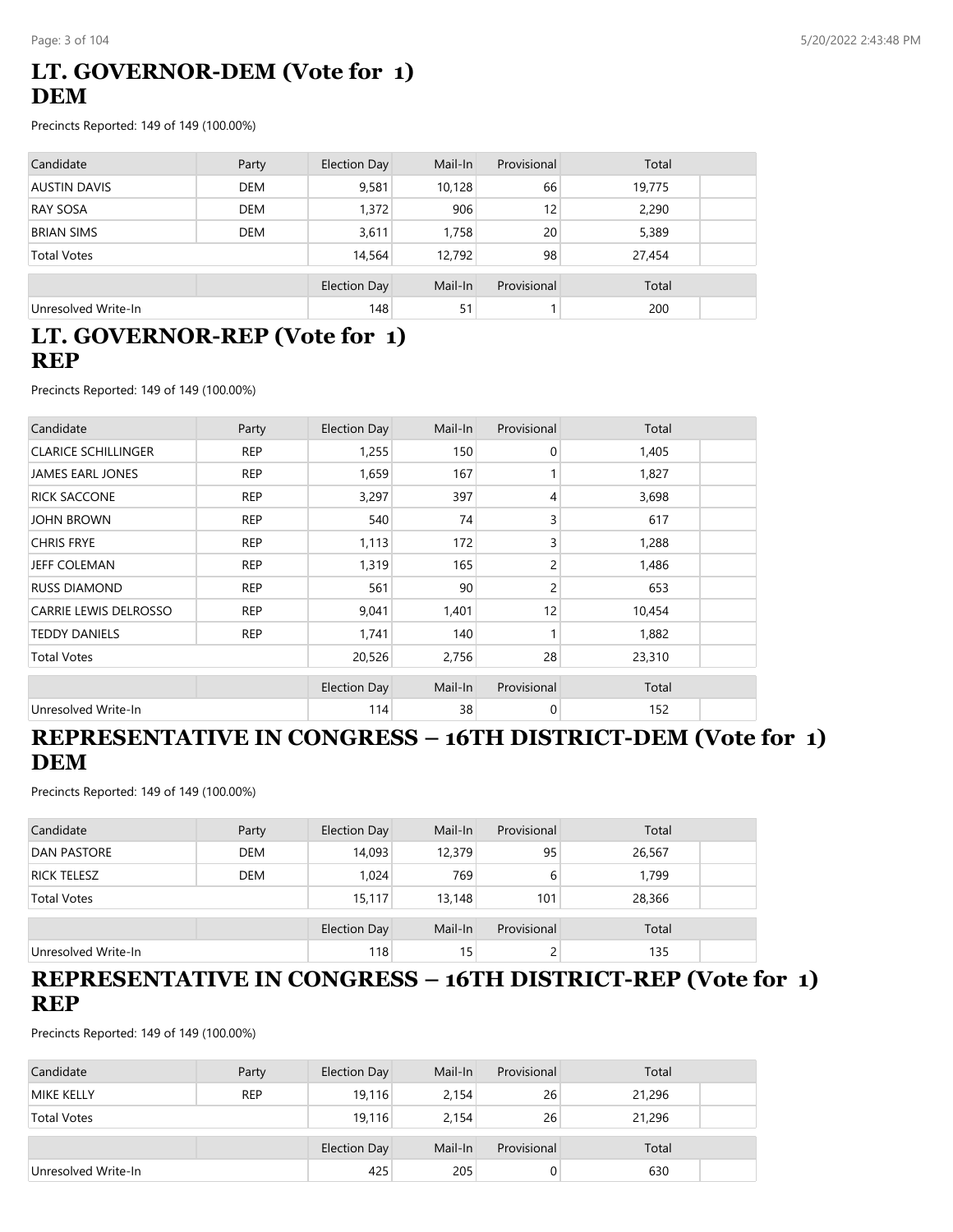# **REPRESENTATIVE IN THE GENERAL ASSEMBLY 1ST LEGISLATIVE DISTRICT-DEM (Vote for 1)**

## **DEM**

Precincts Reported: 45 of 45 (100.00%)

| Candidate                | Party      | Election Day        | Mail-In | Provisional | Total |
|--------------------------|------------|---------------------|---------|-------------|-------|
| <b>PATRICK J HARKINS</b> | <b>DEM</b> | 3,459               | 2,544   | 26          | 6,029 |
| <b>Total Votes</b>       |            | 3,459               | 2,544   | 26          | 6,029 |
|                          |            | <b>Election Day</b> | Mail-In | Provisional | Total |
|                          |            |                     |         |             |       |
| Unresolved Write-In      |            | 28                  | 14      |             | 42    |

#### **REPRESENTATIVE IN THE GENERAL ASSEMBLY 1ST LEGISLATIVE DISTRICT-REP (Vote for 1) REP**

Precincts Reported: 45 of 45 (100.00%)

| Candidate           | Party | <b>Election Day</b> | Mail-In | Provisional | Total |  |
|---------------------|-------|---------------------|---------|-------------|-------|--|
| <b>Total Votes</b>  |       |                     |         |             |       |  |
|                     |       | Election Day        | Mail-In | Provisional | Total |  |
| Unresolved Write-In |       | 164                 | 50      |             | 215   |  |

#### **REPRESENTATIVE IN THE GENERAL ASSEMBLY 2ND LEGISLATIVE DISTRICT-DEM (Vote for 1) DEM**

Precincts Reported: 34 of 34 (100.00%)

| Candidate           | Party      | <b>Election Day</b> | Mail-In | Provisional | Total |
|---------------------|------------|---------------------|---------|-------------|-------|
| <b>BOB MERSKI</b>   | <b>DEM</b> | 4,084               | 3,613   | 27          | 7,724 |
| <b>Total Votes</b>  |            | 4,084               | 3,613   | 27          | 7.724 |
|                     |            | <b>Election Day</b> | Mail-In | Provisional | Total |
| Unresolved Write-In |            | 71                  | 20      | 0           | 91    |

### **REPRESENTATIVE IN THE GENERAL ASSEMBLY 2ND LEGISLATIVE DISTRICT-REP (Vote for 1) REP**

| Candidate           | Party | Election Day | Mail-In | Provisional | Total |  |
|---------------------|-------|--------------|---------|-------------|-------|--|
| <b>Total Votes</b>  |       |              |         |             |       |  |
|                     |       |              |         |             |       |  |
|                     |       | Election Day | Mail-In | Provisional | Total |  |
| Unresolved Write-In |       | 1,162        | 45      | ∼           | 1,209 |  |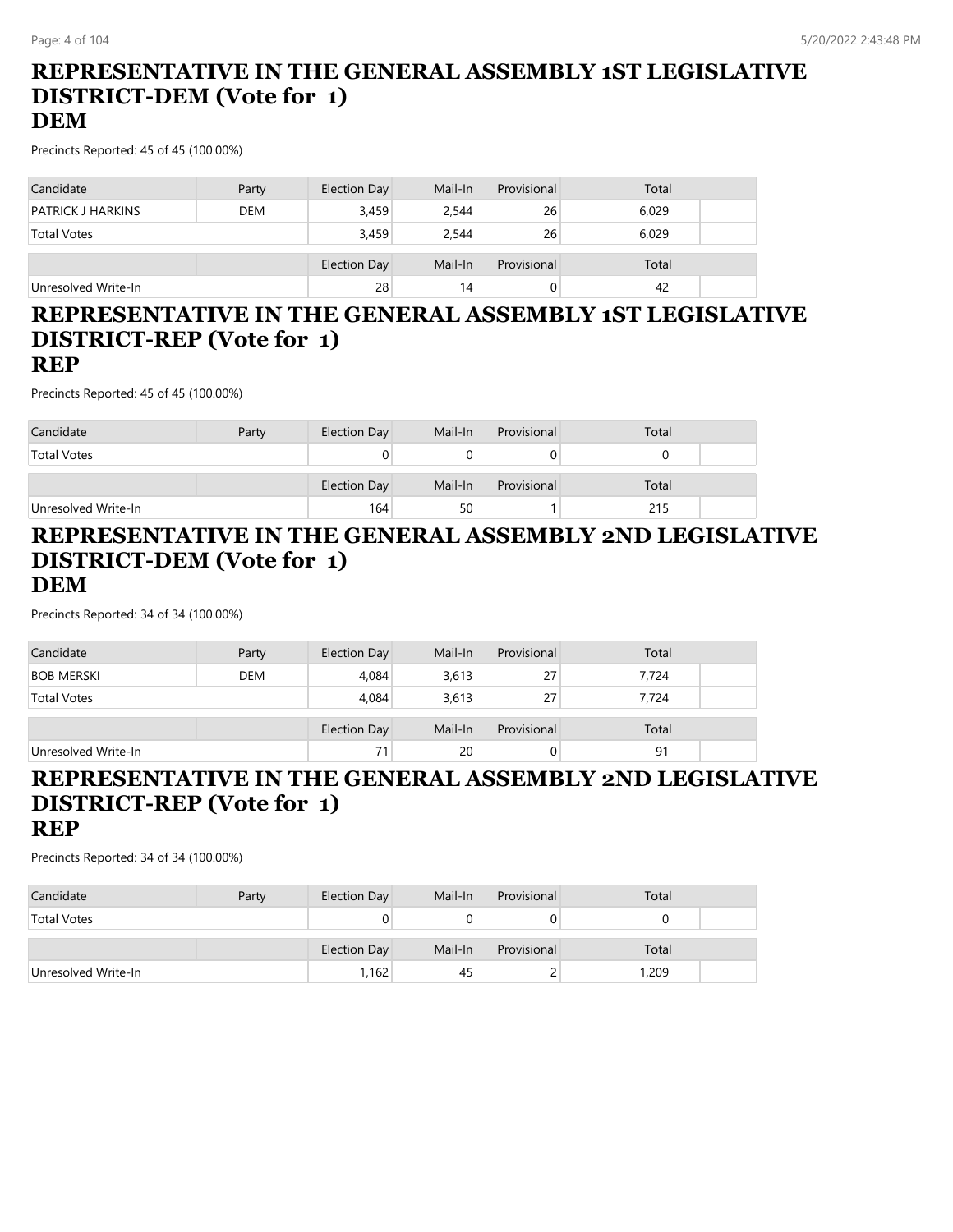# **REPRESENTATIVE IN THE GENERAL ASSEMBLY 3RD LEGISLATIVE DISTRICT-DEM (Vote for 1)**

### **DEM**

Precincts Reported: 30 of 30 (100.00%)

| Candidate            | Party      | Election Day | Mail-In | Provisional | Total |
|----------------------|------------|--------------|---------|-------------|-------|
| <b>RYAN BIZZARRO</b> | <b>DEM</b> | 4,129        | 4,361   | 30          | 8,520 |
| <b>Total Votes</b>   |            | 4,129        | 4,361   | 30          | 8,520 |
|                      |            | Election Day | Mail-In | Provisional | Total |
| Unresolved Write-In  |            | 47           | 21      |             | 68    |

#### **REPRESENTATIVE IN THE GENERAL ASSEMBLY 3RD LEGISLATIVE DISTRICT-REP (Vote for 1) REP**

Precincts Reported: 30 of 30 (100.00%)

| Candidate           | Party      | <b>Election Day</b> | Mail-In | Provisional | Total |  |
|---------------------|------------|---------------------|---------|-------------|-------|--|
| JOE KUJAWA          | <b>REP</b> | 5,490               | 955     | 4           | 6,449 |  |
| <b>Total Votes</b>  |            | 5,490               | 955     | 4           | 6,449 |  |
|                     |            | <b>Election Day</b> | Mail-In | Provisional | Total |  |
| Unresolved Write-In |            | 124                 | 29      | O           | 153   |  |

## **REPRESENTATIVE IN THE GENERAL ASSEMBLY 4TH LEGISLATIVE DISTRICT-DEM (Vote for 1) DEM**

Precincts Reported: 35 of 35 (100.00%)

| Candidate             | Party      | Election Day | Mail-In | Provisional | Total |
|-----------------------|------------|--------------|---------|-------------|-------|
| <b>CHELSEA OLIVER</b> | <b>DEM</b> | 2,678        | 2,103   |             | 4,792 |
| <b>Total Votes</b>    |            | 2,678        | 2,103   |             | 4,792 |
|                       |            | Election Day | Mail-In | Provisional | Total |
| Unresolved Write-In   |            | 79           | 15      |             | 95    |

#### **REPRESENTATIVE IN THE GENERAL ASSEMBLY 4TH LEGISLATIVE DISTRICT-REP (Vote for 1) REP**

| Candidate              | Party      | <b>Election Day</b> | Mail-In | Provisional | Total |  |
|------------------------|------------|---------------------|---------|-------------|-------|--|
| <b>JASON MONN</b>      | <b>REP</b> | 2,120               | 196     | 3           | 2,319 |  |
| <b>JENNIFER LESHER</b> | <b>REP</b> | 612                 | 117     | 2           | 731   |  |
| <b>JOE CANCILLA</b>    | <b>REP</b> | 627                 | 145     |             | 773   |  |
| <b>JAKE BANTA</b>      | <b>REP</b> | 3,507               | 192     |             | 3,700 |  |
| <b>GREG HAYES</b>      | <b>REP</b> | 974                 | 96      | 2           | 1,072 |  |
| JOHN D DIAMOND         | <b>REP</b> | 189                 | 12      | $\Omega$    | 201   |  |
| <b>Total Votes</b>     |            | 8,029               | 758     | 9           | 8,796 |  |
|                        |            | <b>Election Day</b> | Mail-In | Provisional | Total |  |
| Unresolved Write-In    |            | 13                  | 6       | 0           | 19    |  |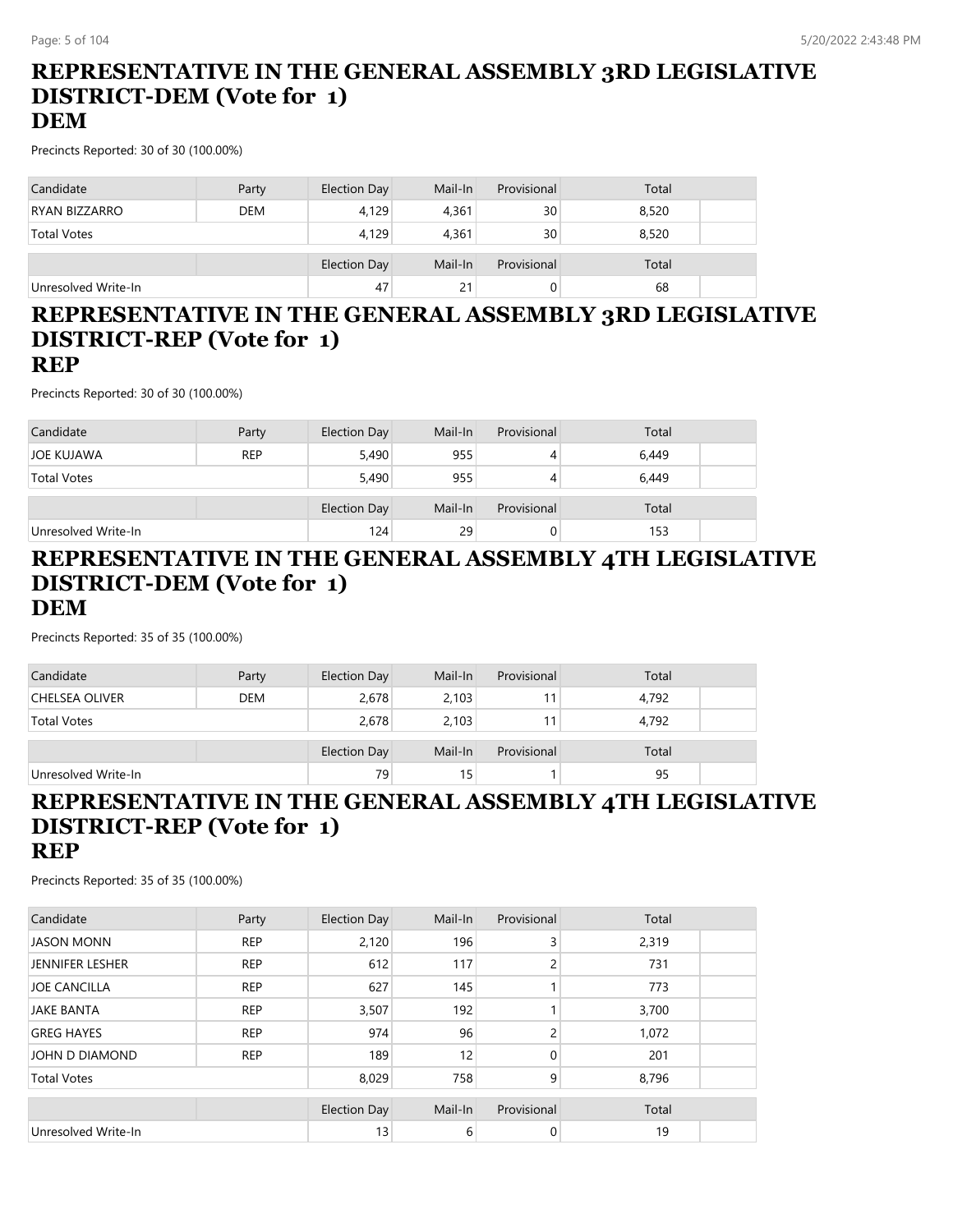# **REPRESENTATIVE IN THE GENERAL ASSEMBLY 6TH LEGISLATIVE DISTRICT-DEM (Vote for 1)**

## **DEM**

Precincts Reported: 5 of 5 (100.00%)

| Candidate           | Party      | <b>Election Day</b> | Mail-In | Provisional | Total |
|---------------------|------------|---------------------|---------|-------------|-------|
| NERISSA GALT        | <b>DEM</b> | 347                 | 288     |             | 636   |
| <b>Total Votes</b>  |            | 347                 | 288     |             | 636   |
|                     |            | <b>Election Day</b> | Mail-In | Provisional | Total |
| Unresolved Write-In |            |                     |         |             |       |

### **REPRESENTATIVE IN THE GENERAL ASSEMBLY 6TH LEGISLATIVE DISTRICT-REP (Vote for 1) REP**

Precincts Reported: 5 of 5 (100.00%)

| Candidate           | Party      | Election Day | Mail-In | Provisional | Total |  |
|---------------------|------------|--------------|---------|-------------|-------|--|
| <b>BRAD ROAE</b>    | <b>REP</b> | 885          | 79      | O           | 964   |  |
| <b>Total Votes</b>  |            | 885          | 79      |             | 964   |  |
|                     |            | Election Day | Mail-In | Provisional | Total |  |
| Unresolved Write-In |            |              |         |             |       |  |

## **MEMBERS OF THE DEMOCRATIC STATE COMMITTEE (Vote for 5) DEM**

| Candidate                 | Party      | <b>Election Day</b> | Mail-In | Provisional | Total   |
|---------------------------|------------|---------------------|---------|-------------|---------|
| <b>CHRISTINE MITCHELL</b> | DEM        | 6,369               | 4,718   | 39          | 11,126  |
| SAMUEL D COMFORT          | <b>DEM</b> | 2,955               | 2,777   | 17          | 5,749   |
| <b>TYLER TITUS</b>        | DEM        | 8,974               | 8,167   | 66          | 17,207  |
| LINDA SLOAN MCCABE        | DEM        | 4,143               | 4,358   | 27          | 8,528   |
| <b>KAREN MOSKI</b>        | DEM        | 4,993               | 4,462   | 30          | 9,485   |
| <b>CINDY PURVIS</b>       | DEM        | 5,719               | 5,124   | 35          | 10,878  |
| <b>KRISTY GNIBUS</b>      | DEM        | 8,048               | 7,461   | 45          | 15,554  |
| SETH TROTT                | DEM        | 4,263               | 4,118   | 30          | 8,411   |
| CALEB BUZARD              | DEM        | 2,978               | 3,570   | 17          | 6,565   |
| <b>CHELCIE ALCORN</b>     | <b>DEM</b> | 3,167               | 3,135   | 22          | 6,324   |
| <b>MICHAEL KEYS</b>       | DEM        | 5,596               | 4,929   | 37          | 10,562  |
| <b>Total Votes</b>        |            | 57,205              | 52,819  | 365         | 110,389 |
|                           |            | <b>Election Day</b> | Mail-In | Provisional | Total   |
| Unresolved Write-In       |            | 287                 | 102     |             | 390     |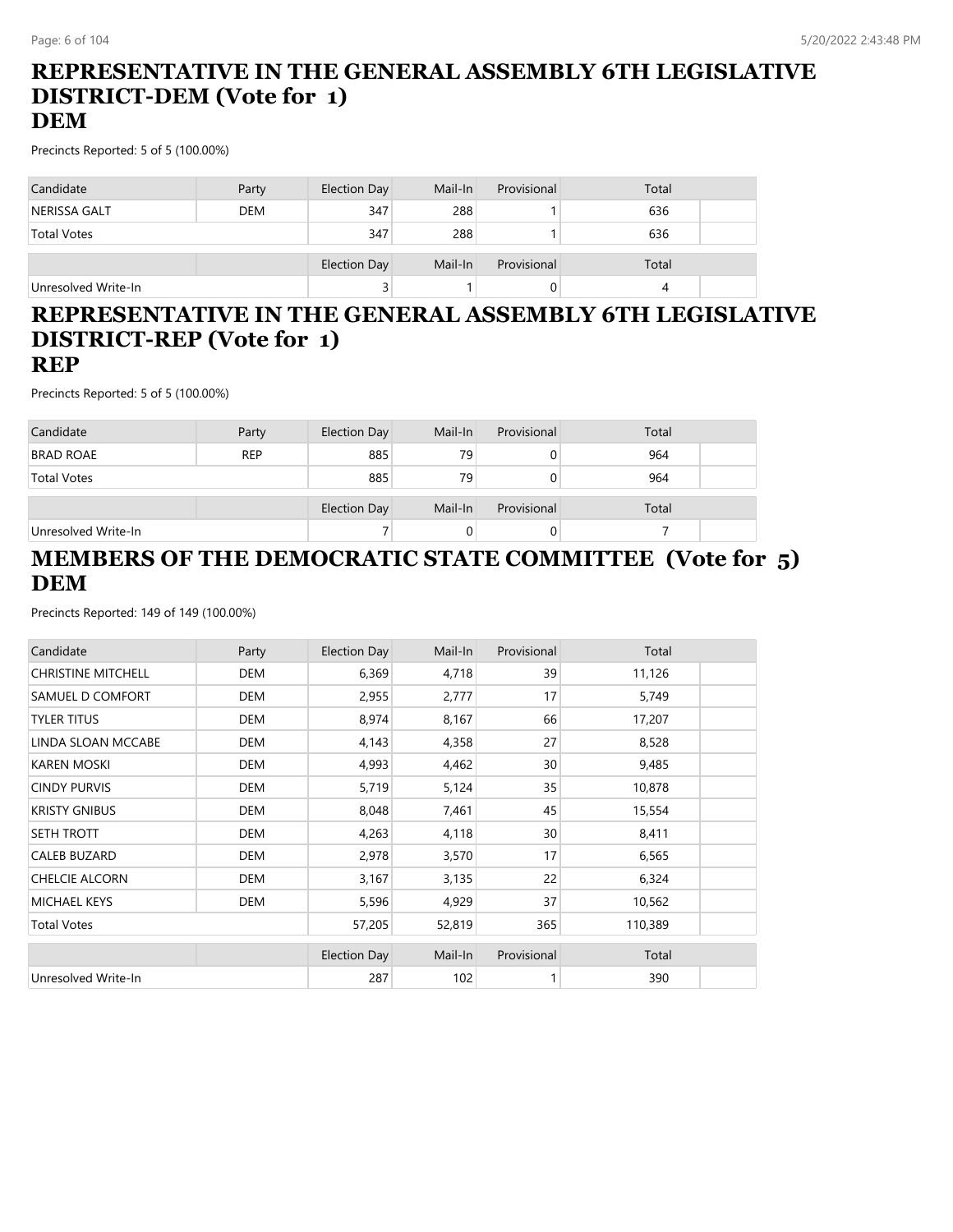## **MEMBERS OF THE REPUBLICAN STATE COMMITTEE (Vote for 6) REP**

Precincts Reported: 149 of 149 (100.00%)

| Candidate                            | Party      | <b>Election Day</b> | Mail-In | Provisional | Total   |  |
|--------------------------------------|------------|---------------------|---------|-------------|---------|--|
| <b>KAREN ALEX</b>                    | <b>REP</b> | 10,492              | 1,378   | 14          | 11,884  |  |
| <b>JEZREE FRIEND</b>                 | <b>REP</b> | 3,174               | 455     | 3           | 3,632   |  |
| <b>MICHELLE PREVITE</b>              | <b>REP</b> | 6,605               | 834     | 9           | 7,448   |  |
| <b>BRENTON DAVIS</b>                 | <b>REP</b> | 12,468              | 1,517   | 14          | 13,999  |  |
| SHEILA FITZGERALD<br><b>STERRETT</b> | <b>REP</b> | 6,564               | 1,207   | 10          | 7,781   |  |
| <b>REGINA SMITH</b>                  | <b>REP</b> | 6,819               | 1,222   | 9           | 8,050   |  |
| <b>RYAN D MCGREGOR</b>               | <b>REP</b> | 7,364               | 925     | 13          | 8,302   |  |
| LINDA PEZZINO                        | <b>REP</b> | 6,352               | 904     | 6           | 7,262   |  |
| <b>BYRON T EDDY</b>                  | <b>REP</b> | 5,701               | 796     | 8           | 6,505   |  |
| <b>CRAIGE PEPPER</b>                 | <b>REP</b> | 3,360               | 815     | 4           | 4,179   |  |
| TIM KUZMA                            | <b>REP</b> | 7,709               | 1,307   | 9           | 9,025   |  |
| <b>DANIEL LAUGHLIN</b>               | <b>REP</b> | 13,280              | 2,104   | 18          | 15,402  |  |
| <b>Total Votes</b>                   |            | 89,888              | 13,464  | 117         | 103,469 |  |
|                                      |            | <b>Election Day</b> | Mail-In | Provisional | Total   |  |
| Unresolved Write-In                  |            | 381                 | 46      |             | 428     |  |

## **ERIE FIRST WARD 1ST DISTRICT DEMOCRATIC COMMITTEEMAN (Vote for 1) DEM**

Precincts Reported: 1 of 1 (100.00%)

| Candidate           | Party | Election Day | Mail-In | Provisional | Total |  |
|---------------------|-------|--------------|---------|-------------|-------|--|
| <b>Total Votes</b>  |       |              |         |             |       |  |
|                     |       | Election Day | Mail-In | Provisional | Total |  |
| Unresolved Write-In |       |              |         | U           |       |  |

#### **ERIE FIRST WARD 1ST DISTRICT DEMOCRATIC COMMITTEEWOMAN (Vote for 1) DEM**

| Candidate           | Party | Election Day | Mail-In | Provisional | Total |  |
|---------------------|-------|--------------|---------|-------------|-------|--|
| <b>Total Votes</b>  |       |              |         |             |       |  |
|                     |       |              |         |             |       |  |
|                     |       | Election Day | Mail-In | Provisional | Total |  |
| Unresolved Write-In |       |              |         | U           |       |  |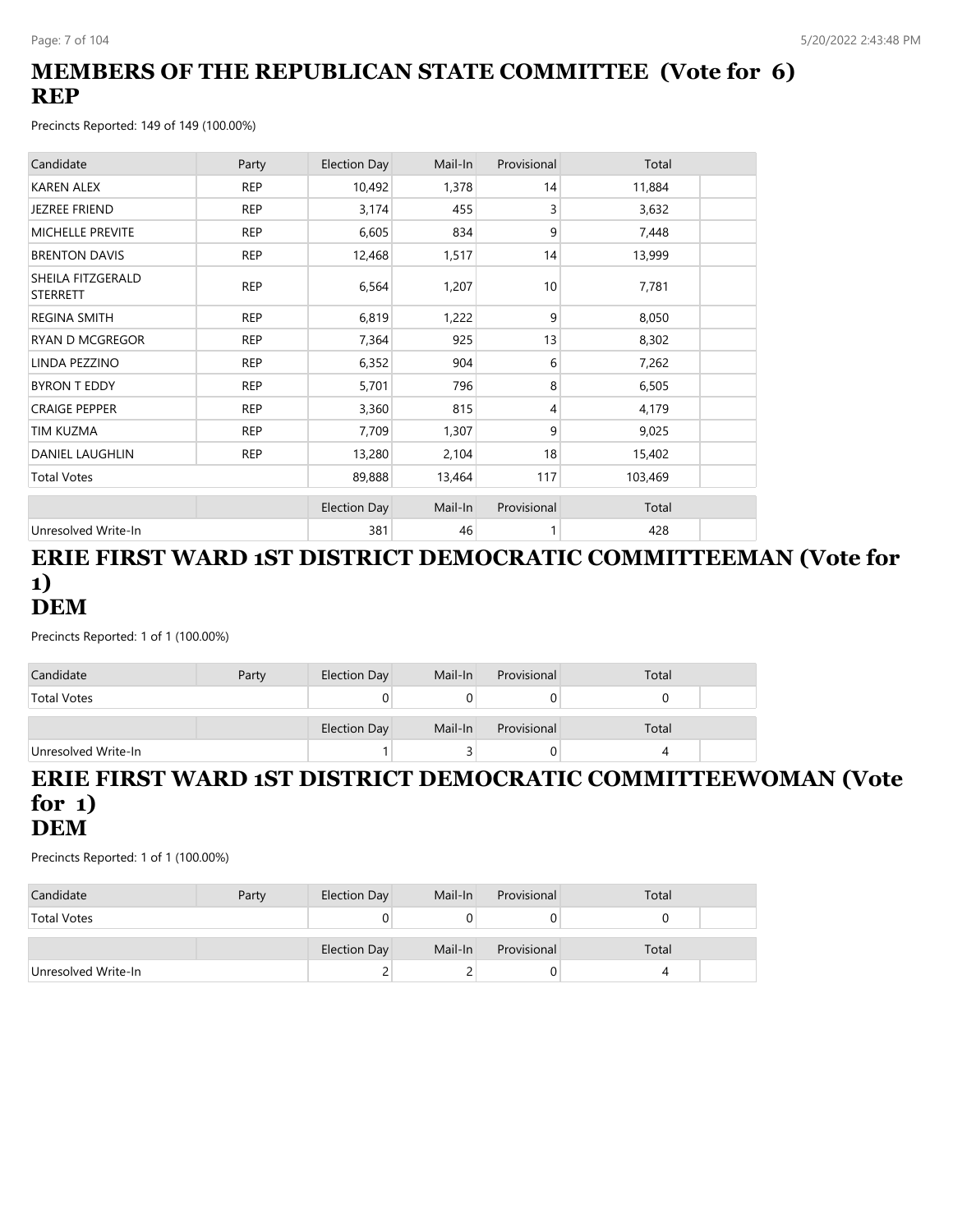## **ERIE FIRST WARD 1ST DISTRICT REPUBLICAN COMMITTEEPERSON (Vote for 2) REP**

Precincts Reported: 1 of 1 (100.00%)

| Candidate           | Party | Election Day | Mail-In | Provisional | Total |  |
|---------------------|-------|--------------|---------|-------------|-------|--|
| <b>Total Votes</b>  |       |              |         |             |       |  |
|                     |       | Election Day | Mail-In | Provisional | Total |  |
| Unresolved Write-In |       | ے            |         |             |       |  |

## **ERIE FIRST WARD 3RD DISTRICT DEMOCRATIC COMMITTEEMAN (Vote for 1) DEM**

Precincts Reported: 1 of 1 (100.00%)

| Candidate           | Party      | Election Day | Mail-In | Provisional | Total |  |
|---------------------|------------|--------------|---------|-------------|-------|--|
| <b>ANDRE HORTON</b> | <b>DEM</b> | 92           | 38      |             | 131   |  |
| <b>Total Votes</b>  |            | 92           | 38      |             | 131   |  |
|                     |            |              |         |             |       |  |
|                     |            | Election Day | Mail-In | Provisional | Total |  |
| Unresolved Write-In |            |              |         |             |       |  |

#### **ERIE FIRST WARD 3RD DISTRICT DEMOCRATIC COMMITTEEWOMAN (Vote for 1) DEM**

Precincts Reported: 1 of 1 (100.00%)

| Candidate           | Party | Election Day | Mail-In | Provisional | Total |  |
|---------------------|-------|--------------|---------|-------------|-------|--|
| <b>Total Votes</b>  |       | U            |         |             |       |  |
|                     |       | Election Day | Mail-In | Provisional | Total |  |
| Unresolved Write-In |       |              |         |             | 10    |  |

# **ERIE FIRST WARD 3RD DISTRICT REPUBLICAN COMMITTEEPERSON (Vote for 2)**

**REP**

Precincts Reported: 1 of 1 (100.00%)

| Candidate           | Party | Election Day        | Mail-In | Provisional | Total |  |
|---------------------|-------|---------------------|---------|-------------|-------|--|
| <b>Total Votes</b>  |       |                     |         |             |       |  |
|                     |       | <b>Election Day</b> | Mail-In | Provisional | Total |  |
| Unresolved Write-In |       |                     | O       |             |       |  |

### **ERIE FIRST WARD 5TH DISTRICT DEMOCRATIC COMMITTEEMAN (Vote for 1) DEM**

| Candidate           | Party | Election Day | Mail-In | Provisional | Total |  |
|---------------------|-------|--------------|---------|-------------|-------|--|
| <b>Total Votes</b>  |       |              |         |             |       |  |
|                     |       |              |         |             |       |  |
|                     |       | Election Day | Mail-In | Provisional | Total |  |
| Unresolved Write-In |       |              |         |             |       |  |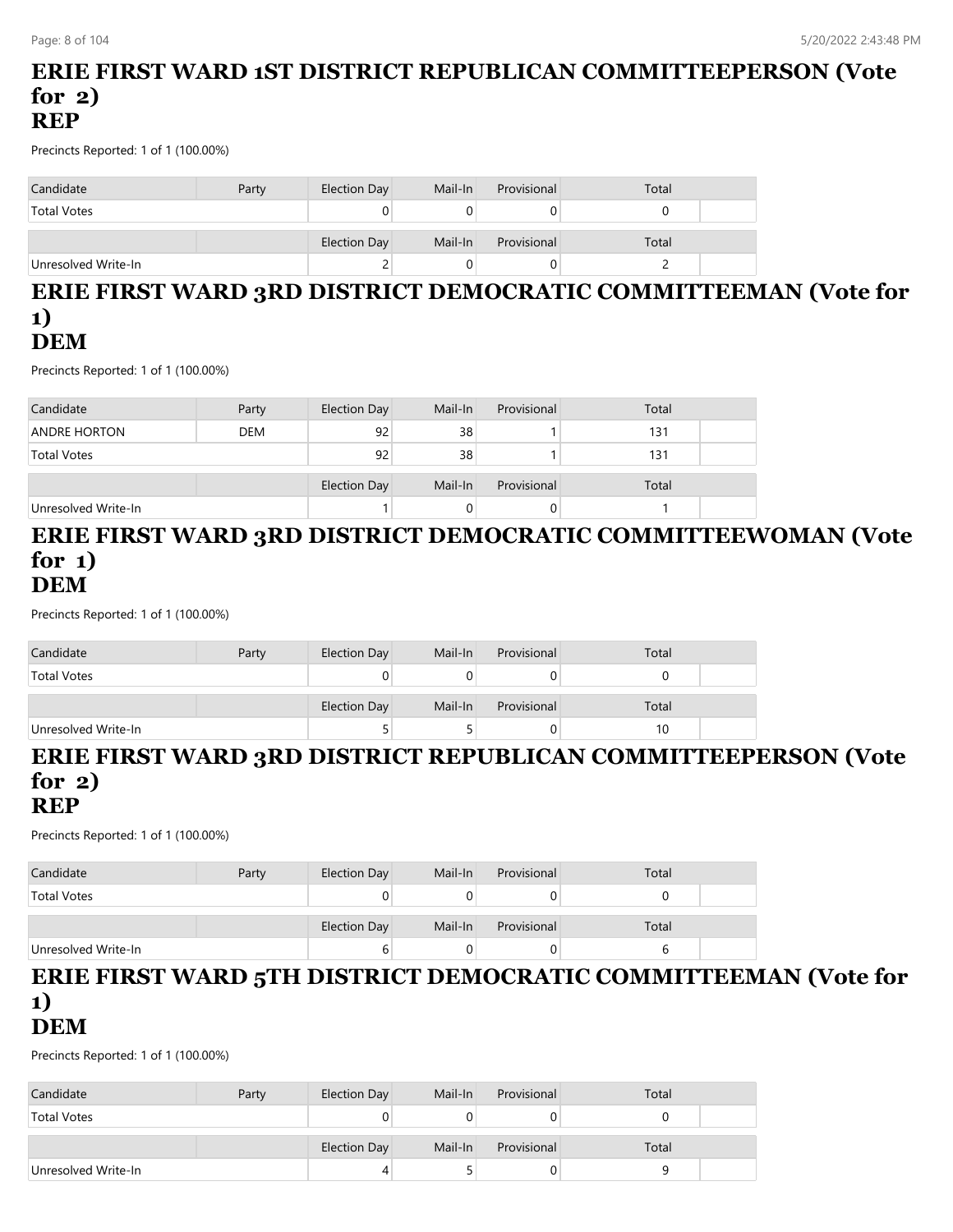## **ERIE FIRST WARD 5TH DISTRICT DEMOCRATIC COMMITTEEWOMAN (Vote for 1) DEM**

Precincts Reported: 1 of 1 (100.00%)

| Candidate           | Party | Election Day | Mail-In | Provisional | Total |
|---------------------|-------|--------------|---------|-------------|-------|
| <b>Total Votes</b>  |       | U            |         |             |       |
|                     |       | Election Day | Mail-In | Provisional | Total |
| Unresolved Write-In |       | ь            |         |             |       |

#### **ERIE FIRST WARD 5TH DISTRICT REPUBLICAN COMMITTEEPERSON (Vote for 2) REP**

Precincts Reported: 1 of 1 (100.00%)

| Candidate           | Party | Election Day | Mail-In | Provisional | Total |  |
|---------------------|-------|--------------|---------|-------------|-------|--|
| <b>Total Votes</b>  |       |              |         |             |       |  |
|                     |       | Election Day | Mail-In | Provisional | Total |  |
| Unresolved Write-In |       | ت            |         |             |       |  |

#### **ERIE FIRST WARD 7TH DISTRICT DEMOCRATIC COMMITTEEMAN (Vote for 1) DEM**

Precincts Reported: 1 of 1 (100.00%)

| Candidate           | Party | Election Day | Mail-In | Provisional | Total |  |
|---------------------|-------|--------------|---------|-------------|-------|--|
| <b>Total Votes</b>  |       |              |         |             |       |  |
|                     |       | Election Day | Mail-In | Provisional | Total |  |
| Unresolved Write-In |       |              |         |             |       |  |

## **ERIE FIRST WARD 7TH DISTRICT DEMOCRATIC COMMITTEEWOMAN (Vote for 1)**

## **DEM**

Precincts Reported: 1 of 1 (100.00%)

| Candidate           | Party | Election Day | Mail-In | Provisional | Total |  |
|---------------------|-------|--------------|---------|-------------|-------|--|
| <b>Total Votes</b>  |       |              |         |             |       |  |
|                     |       | Election Day | Mail-In | Provisional | Total |  |
| Unresolved Write-In |       |              |         |             | h     |  |

#### **ERIE FIRST WARD 7TH DISTRICT REPUBLICAN COMMITTEEPERSON (Vote for 2) REP**

| Candidate           | Party | Election Day        | Mail-In | Provisional | Total |  |
|---------------------|-------|---------------------|---------|-------------|-------|--|
| <b>Total Votes</b>  |       |                     |         |             |       |  |
|                     |       |                     |         |             |       |  |
|                     |       | <b>Election Day</b> | Mail-In | Provisional | Total |  |
| Unresolved Write-In |       |                     |         |             |       |  |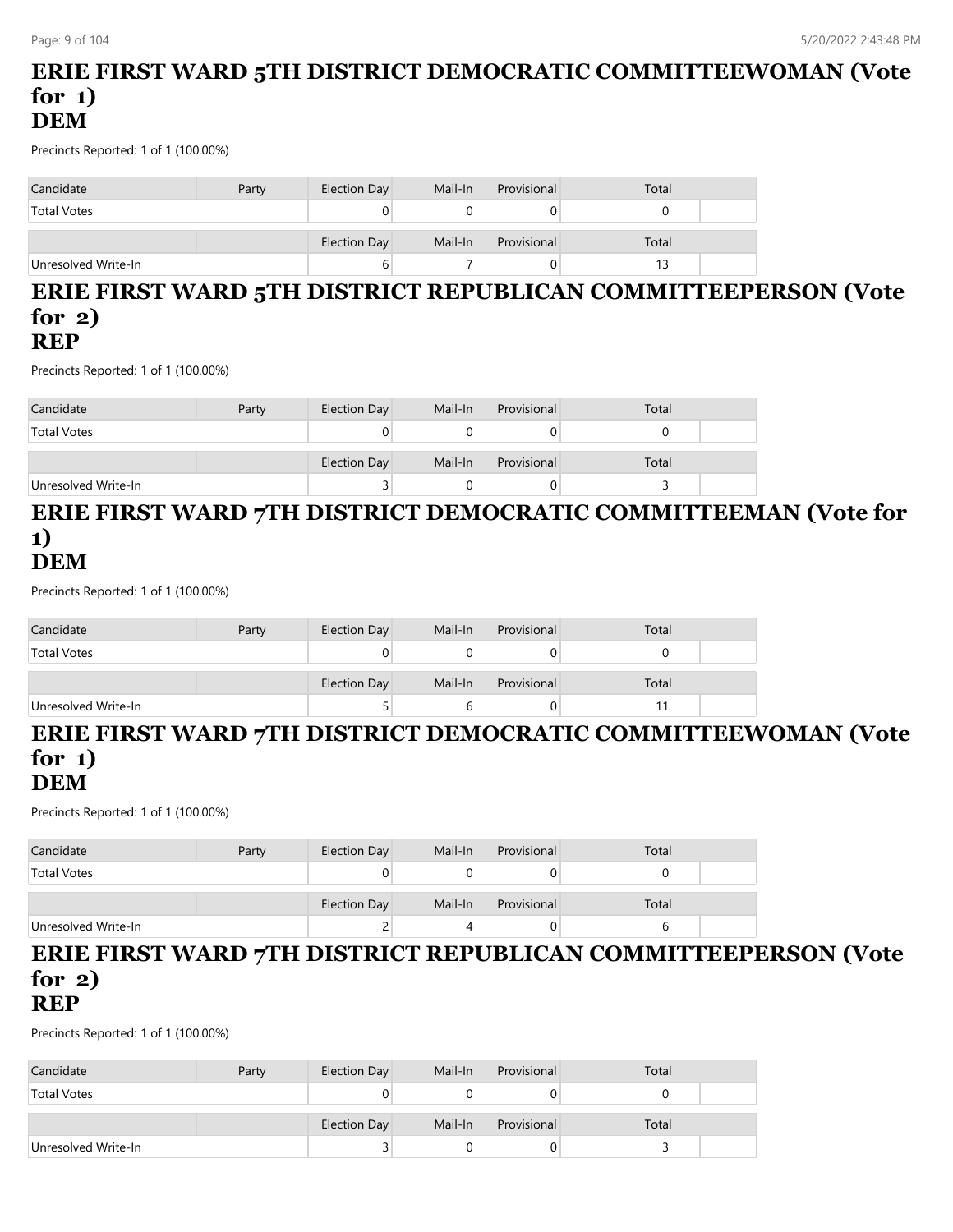## **ERIE FIRST WARD 8TH DISTRICT DEMOCRATIC COMMITTEEMAN (Vote for 1) DEM**

Precincts Reported: 1 of 1 (100.00%)

| Candidate           | Party | Election Day | Mail-In | Provisional | Total |  |
|---------------------|-------|--------------|---------|-------------|-------|--|
| <b>Total Votes</b>  |       |              |         |             |       |  |
|                     |       | Election Day | Mail-In | Provisional | Total |  |
| Unresolved Write-In |       |              |         |             |       |  |

### **ERIE FIRST WARD 8TH DISTRICT DEMOCRATIC COMMITTEEWOMAN (Vote for 1) DEM**

Precincts Reported: 1 of 1 (100.00%)

| Candidate           | Party      | <b>Election Day</b> | Mail-In | Provisional | Total |  |
|---------------------|------------|---------------------|---------|-------------|-------|--|
| ANN ROSENTHAL       | <b>DEM</b> | 92                  | 65      |             | 158   |  |
| <b>Total Votes</b>  |            | 92                  | 65      |             | 158   |  |
|                     |            |                     |         |             |       |  |
|                     |            | Election Day        | Mail-In | Provisional | Total |  |
| Unresolved Write-In |            |                     |         |             |       |  |

#### **ERIE FIRST WARD 8TH DISTRICT REPUBLICAN COMMITTEEPERSON (Vote for 2) REP**

Precincts Reported: 1 of 1 (100.00%)

| Candidate           | Party | Election Day | Mail-In | Provisional | Total |  |
|---------------------|-------|--------------|---------|-------------|-------|--|
| <b>Total Votes</b>  |       |              |         |             |       |  |
|                     |       | Election Day | Mail-In | Provisional | Total |  |
| Unresolved Write-In |       | 8            |         |             |       |  |

#### **ERIE SECOND WARD 1ST DISTRICT DEMOCRATIC COMMITTEEMAN (Vote for 1) DEM**

Precincts Reported: 1 of 1 (100.00%)

| Candidate           | Party | Election Day | Mail-In | Provisional | Total |  |
|---------------------|-------|--------------|---------|-------------|-------|--|
| <b>Total Votes</b>  |       | U            |         |             |       |  |
|                     |       | Election Day | Mail-In | Provisional | Total |  |
| Unresolved Write-In |       | ت            |         |             |       |  |

#### **ERIE SECOND WARD 1ST DISTRICT DEMOCRATIC COMMITTEEWOMAN (Vote for 1) DEM**

| Candidate           | Party | Election Day | Mail-In | Provisional | Total |  |
|---------------------|-------|--------------|---------|-------------|-------|--|
| <b>Total Votes</b>  |       |              |         |             |       |  |
|                     |       |              |         |             |       |  |
|                     |       | Election Day | Mail-In | Provisional | Total |  |
| Unresolved Write-In |       |              |         |             |       |  |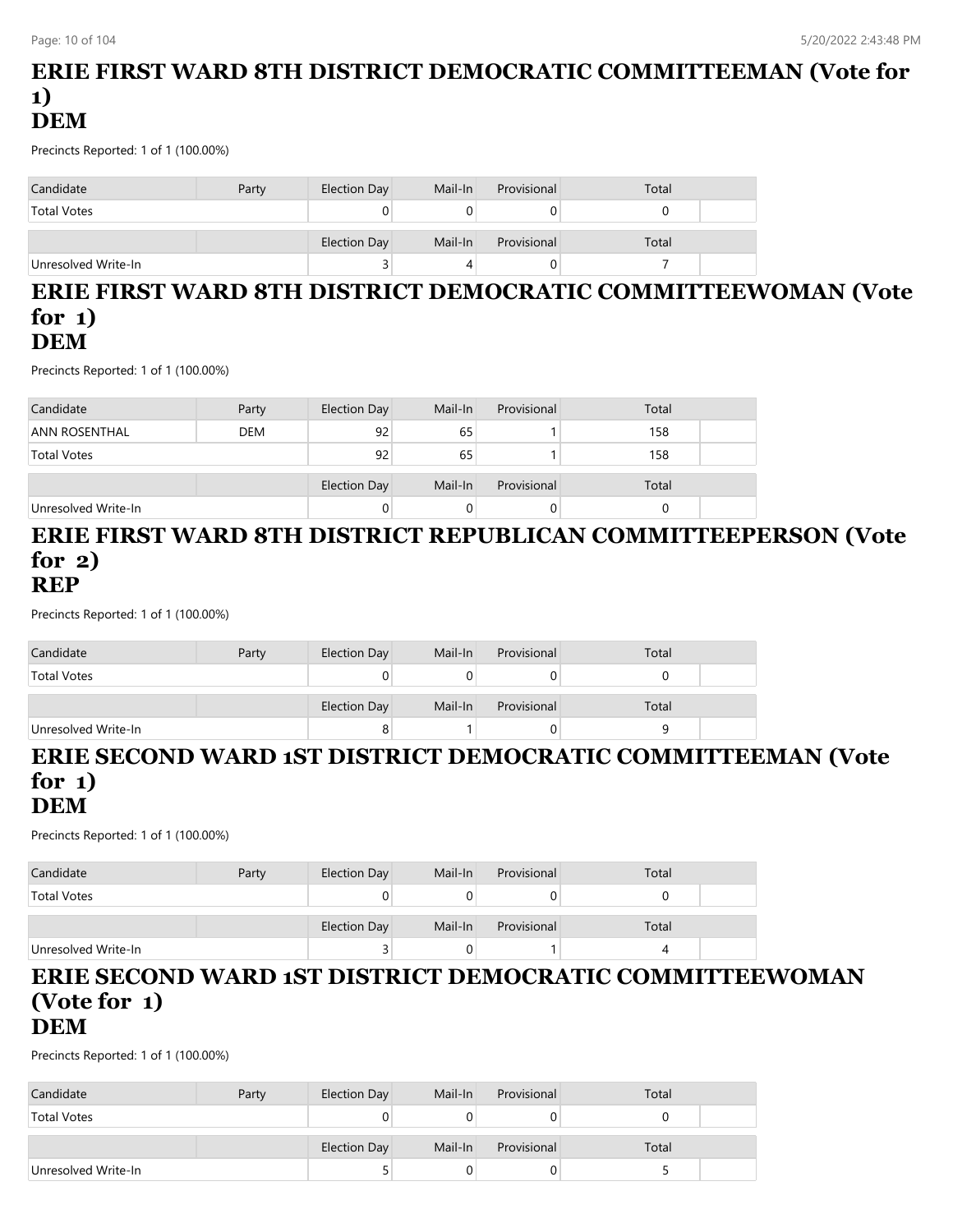## **ERIE SECOND WARD 1ST DISTRICT REPUBLICAN COMMITTEEPERSON (Vote for 2) REP**

Precincts Reported: 1 of 1 (100.00%)

| Candidate           | Party | Election Day    | Mail-In | Provisional | Total |  |
|---------------------|-------|-----------------|---------|-------------|-------|--|
| <b>Total Votes</b>  |       | Ü               |         |             |       |  |
|                     |       | Election Day    | Mail-In | Provisional | Total |  |
| Unresolved Write-In |       | 13 <sub>1</sub> |         |             | 16    |  |

#### **ERIE SECOND WARD 4TH DISTRICT DEMOCRATIC COMMITTEEMAN (Vote for 1) DEM**

Precincts Reported: 1 of 1 (100.00%)

| Candidate           | Party | Election Day | Mail-In | Provisional | Total |  |
|---------------------|-------|--------------|---------|-------------|-------|--|
| <b>Total Votes</b>  |       |              |         |             |       |  |
|                     |       | Election Day | Mail-In | Provisional | Total |  |
| Unresolved Write-In |       |              |         |             |       |  |

## **ERIE SECOND WARD 4TH DISTRICT DEMOCRATIC COMMITTEEWOMAN (Vote for 1) DEM**

Precincts Reported: 1 of 1 (100.00%)

| Candidate           | Party | Election Day | Mail-In | Provisional | Total |  |
|---------------------|-------|--------------|---------|-------------|-------|--|
| <b>Total Votes</b>  |       |              |         |             |       |  |
|                     |       | Election Day | Mail-In | Provisional | Total |  |
| Unresolved Write-In |       |              |         |             |       |  |

## **ERIE SECOND WARD 4TH DISTRICT REPUBLICAN COMMITTEEPERSON (Vote for 2)**

#### **REP**

Precincts Reported: 1 of 1 (100.00%)

| Candidate           | Party | Election Day | Mail-In | Provisional | Total |  |
|---------------------|-------|--------------|---------|-------------|-------|--|
| <b>Total Votes</b>  |       |              |         | U           |       |  |
|                     |       | Election Day | Mail-In | Provisional | Total |  |
| Unresolved Write-In |       |              |         | 0           |       |  |

#### **ERIE SECOND WARD 5TH DISTRICT DEMOCRATIC COMMITTEEMAN (Vote for 1) DEM**

| Candidate           | Party | Election Day | Mail-In | Provisional | Total |  |
|---------------------|-------|--------------|---------|-------------|-------|--|
| <b>Total Votes</b>  |       |              |         |             |       |  |
|                     |       | Election Day | Mail-In | Provisional | Total |  |
| Unresolved Write-In |       |              |         |             |       |  |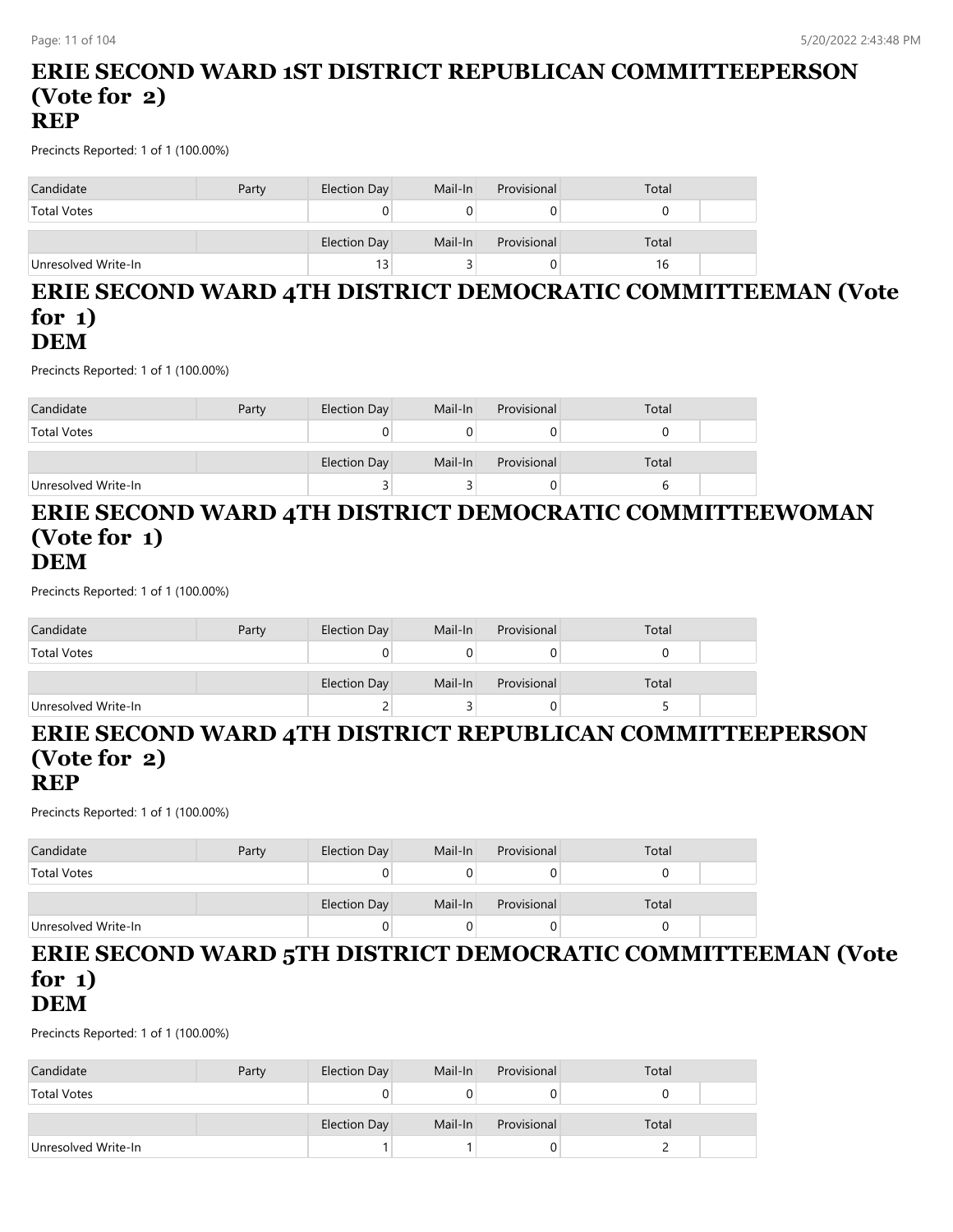## **ERIE SECOND WARD 5TH DISTRICT DEMOCRATIC COMMITTEEWOMAN (Vote for 1) DEM**

Precincts Reported: 1 of 1 (100.00%)

| Candidate           | Party | Election Day | Mail-In | Provisional | Total |  |
|---------------------|-------|--------------|---------|-------------|-------|--|
| <b>Total Votes</b>  |       |              |         |             |       |  |
|                     |       | Election Day | Mail-In | Provisional | Total |  |
| Unresolved Write-In |       |              |         |             |       |  |

#### **ERIE SECOND WARD 5TH DISTRICT REPUBLICAN COMMITTEEPERSON (Vote for 2) REP**

Precincts Reported: 1 of 1 (100.00%)

| Candidate           | Party | Election Day | Mail-In | Provisional | Total |  |
|---------------------|-------|--------------|---------|-------------|-------|--|
| <b>Total Votes</b>  |       |              |         |             |       |  |
|                     |       | Election Day | Mail-In | Provisional | Total |  |
| Unresolved Write-In |       |              |         |             |       |  |

#### **ERIE SECOND WARD 6TH DISTRICT DEMOCRATIC COMMITTEEMAN (Vote for 1) DEM**

Precincts Reported: 1 of 1 (100.00%)

| Candidate           | Party | Election Day | Mail-In | Provisional | Total |  |
|---------------------|-------|--------------|---------|-------------|-------|--|
| <b>Total Votes</b>  |       |              |         |             |       |  |
|                     |       | Election Day | Mail-In | Provisional | Total |  |
| Unresolved Write-In |       |              |         |             |       |  |

# **ERIE SECOND WARD 6TH DISTRICT DEMOCRATIC COMMITTEEWOMAN (Vote for 1)**

#### **DEM**

Precincts Reported: 1 of 1 (100.00%)

| Candidate           | Party | Election Day | Mail-In | Provisional | Total |  |
|---------------------|-------|--------------|---------|-------------|-------|--|
| <b>Total Votes</b>  |       |              |         |             |       |  |
|                     |       | Election Day | Mail-In | Provisional | Total |  |
| Unresolved Write-In |       |              |         |             | 4     |  |

#### **ERIE SECOND WARD 6TH DISTRICT REPUBLICAN COMMITTEEPERSON (Vote for 2) REP**

| Candidate           | Party | Election Day | Mail-In | Provisional | Total |  |
|---------------------|-------|--------------|---------|-------------|-------|--|
| <b>Total Votes</b>  |       |              |         |             |       |  |
|                     |       | Election Day | Mail-In | Provisional | Total |  |
| Unresolved Write-In |       |              |         | U           |       |  |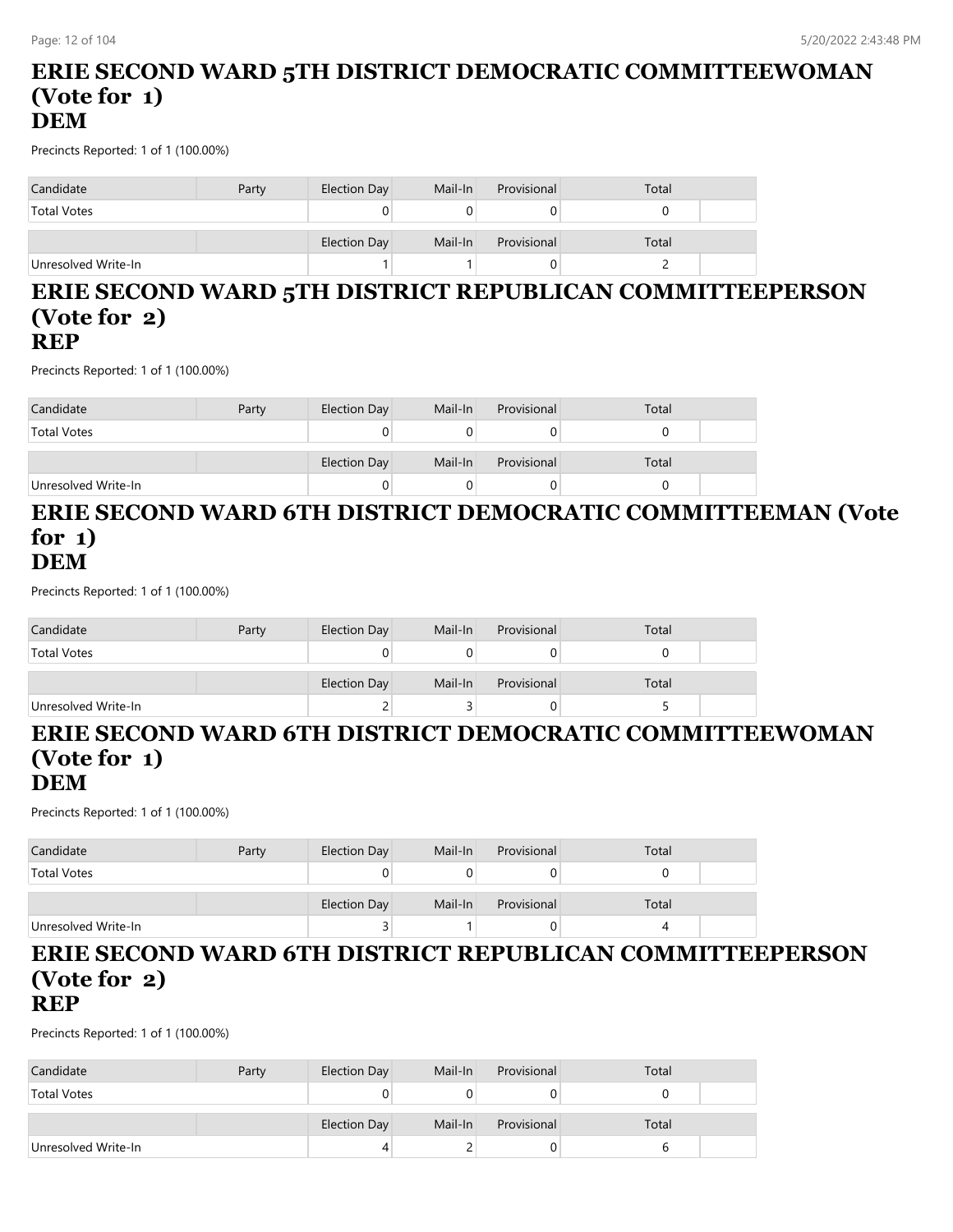## **ERIE SECOND WARD 7TH DISTRICT DEMOCRATIC COMMITTEEMAN (Vote for 1) DEM**

Precincts Reported: 1 of 1 (100.00%)

| Candidate           | Party | Election Day | Mail-In | Provisional | Total |  |
|---------------------|-------|--------------|---------|-------------|-------|--|
| <b>Total Votes</b>  |       | 0            |         |             |       |  |
|                     |       | Election Day | Mail-In | Provisional | Total |  |
| Unresolved Write-In |       | 4            |         |             |       |  |

#### **ERIE SECOND WARD 7TH DISTRICT DEMOCRATIC COMMITTEEWOMAN (Vote for 1) DEM**

Precincts Reported: 1 of 1 (100.00%)

| Candidate           | Party | Election Day | Mail-In | Provisional | Total |  |
|---------------------|-------|--------------|---------|-------------|-------|--|
| <b>Total Votes</b>  |       |              |         |             |       |  |
|                     |       | Election Day | Mail-In | Provisional | Total |  |
| Unresolved Write-In |       |              |         |             |       |  |

### **ERIE SECOND WARD 7TH DISTRICT REPUBLICAN COMMITTEEPERSON (Vote for 2) REP**

Precincts Reported: 1 of 1 (100.00%)

| Candidate           | Party | Election Day | Mail-In | Provisional | Total |  |
|---------------------|-------|--------------|---------|-------------|-------|--|
| <b>Total Votes</b>  |       |              |         |             |       |  |
|                     |       | Election Day | Mail-In | Provisional | Total |  |
| Unresolved Write-In |       |              |         |             |       |  |

# **ERIE SECOND WARD 8TH DISTRICT DEMOCRATIC COMMITTEEMAN (Vote for 1)**

## **DEM**

Precincts Reported: 1 of 1 (100.00%)

| Candidate           | Party      | <b>Election Day</b> | Mail-In | Provisional | Total |  |
|---------------------|------------|---------------------|---------|-------------|-------|--|
| <b>BILL COLE</b>    | <b>DEM</b> | 25                  | 23      | U           | 48    |  |
| <b>Total Votes</b>  |            | 25                  | 23      |             | 48    |  |
|                     |            |                     |         |             |       |  |
|                     |            | <b>Election Day</b> | Mail-In | Provisional | Total |  |
| Unresolved Write-In |            |                     |         |             |       |  |

### **ERIE SECOND WARD 8TH DISTRICT DEMOCRATIC COMMITTEEWOMAN (Vote for 1) DEM**

| Candidate           | Party | Election Day | Mail-In | Provisional | Total |  |
|---------------------|-------|--------------|---------|-------------|-------|--|
| <b>Total Votes</b>  |       |              |         |             |       |  |
|                     |       |              |         |             |       |  |
|                     |       | Election Day | Mail-In | Provisional | Total |  |
| Unresolved Write-In |       |              |         |             |       |  |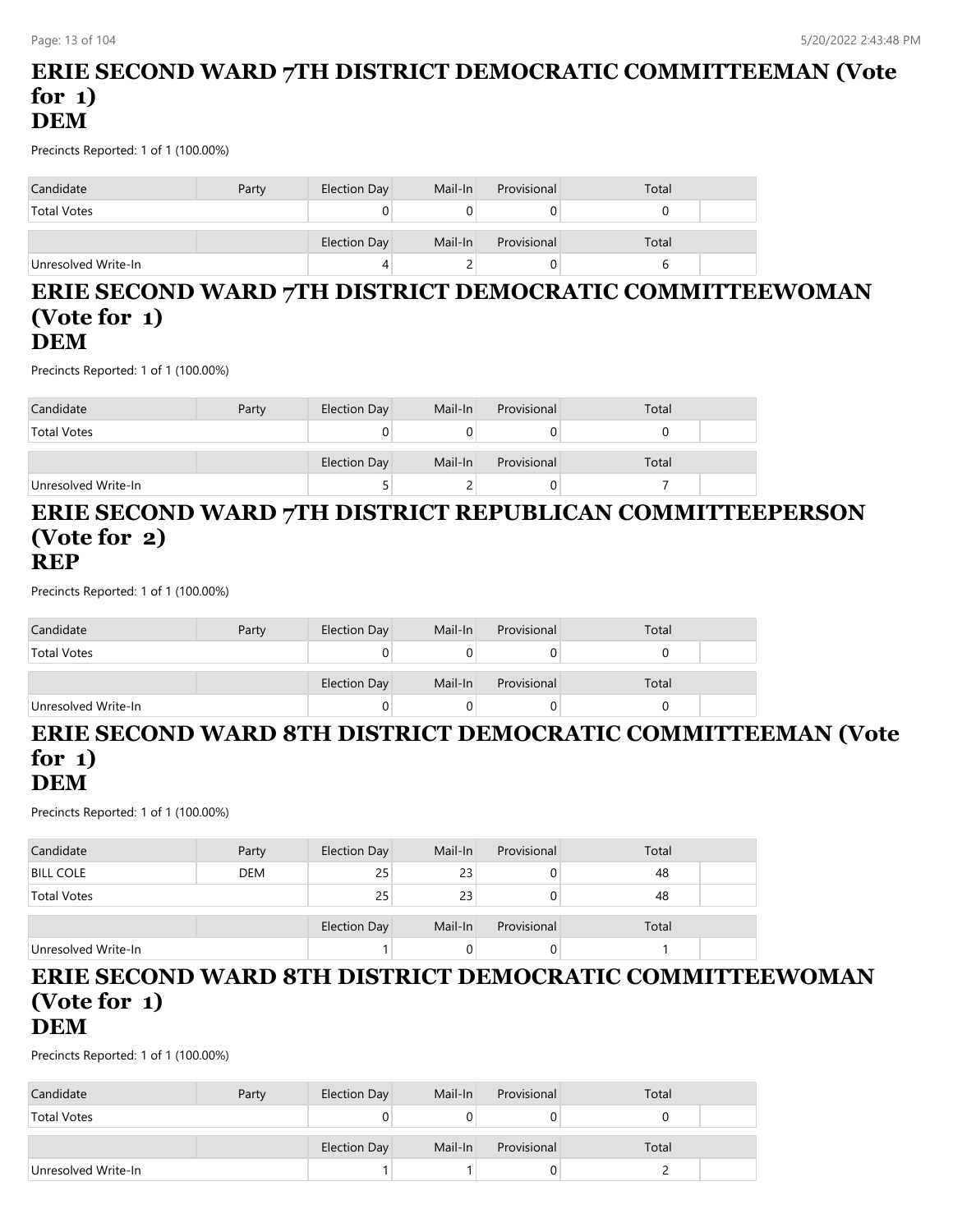## **ERIE SECOND WARD 8TH DISTRICT REPUBLICAN COMMITTEEPERSON (Vote for 2) REP**

Precincts Reported: 1 of 1 (100.00%)

| Candidate           | Party | Election Day | Mail-In | Provisional | Total |
|---------------------|-------|--------------|---------|-------------|-------|
| <b>Total Votes</b>  |       |              |         |             |       |
|                     |       | Election Day | Mail-In | Provisional | Total |
| Unresolved Write-In |       | ے            |         |             |       |

## **ERIE THIRD WARD 1ST DISTRICT DEMOCRATIC COMMITTEEMAN (Vote for 1) DEM**

Precincts Reported: 1 of 1 (100.00%)

| Candidate           | Party | Election Day | Mail-In | Provisional | Total |  |
|---------------------|-------|--------------|---------|-------------|-------|--|
| <b>Total Votes</b>  |       |              |         |             |       |  |
|                     |       | Election Day | Mail-In | Provisional | Total |  |
| Unresolved Write-In |       | ۰            |         |             |       |  |

#### **ERIE THIRD WARD 1ST DISTRICT DEMOCRATIC COMMITTEEWOMAN (Vote for 1) DEM**

Precincts Reported: 1 of 1 (100.00%)

| Candidate           | Party | Election Day | Mail-In | Provisional | Total |  |
|---------------------|-------|--------------|---------|-------------|-------|--|
| <b>Total Votes</b>  |       |              |         |             |       |  |
|                     |       | Election Day | Mail-In | Provisional | Total |  |
| Unresolved Write-In |       |              |         |             |       |  |

## **ERIE THIRD WARD 1ST DISTRICT REPUBLICAN COMMITTEEPERSON (Vote for 2)**

## **REP**

Precincts Reported: 1 of 1 (100.00%)

| Candidate           | Party | Election Day        | Mail-In | Provisional | Total |  |
|---------------------|-------|---------------------|---------|-------------|-------|--|
| <b>Total Votes</b>  |       |                     |         |             |       |  |
|                     |       | <b>Election Day</b> | Mail-In | Provisional | Total |  |
| Unresolved Write-In |       |                     |         |             |       |  |

#### **ERIE THIRD WARD 2ND DISTRICT DEMOCRATIC COMMITTEEMAN (Vote for 1) DEM**

| Candidate           | Party      | <b>Election Day</b> | Mail-In | Provisional | Total |  |
|---------------------|------------|---------------------|---------|-------------|-------|--|
| CHUCK NELSON        | <b>DEM</b> | 41                  | 41      |             | 82    |  |
| <b>Total Votes</b>  |            | 41                  | 41      |             | 82    |  |
|                     |            | Election Day        | Mail-In | Provisional | Total |  |
| Unresolved Write-In |            |                     |         | U           |       |  |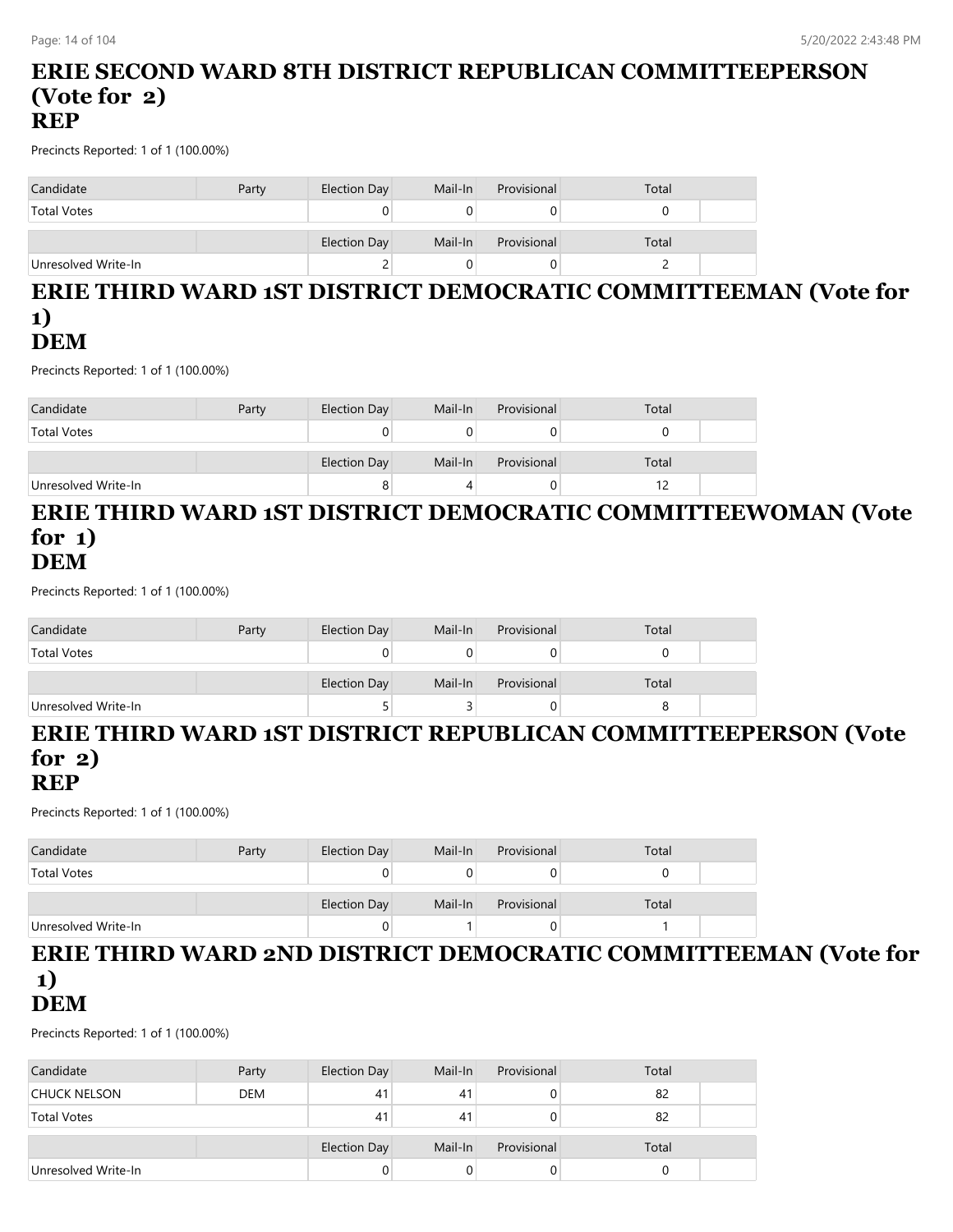## **ERIE THIRD WARD 2ND DISTRICT DEMOCRATIC COMMITTEEWOMAN (Vote for 1) DEM**

Precincts Reported: 1 of 1 (100.00%)

| Candidate               | Party      | Election Day | Mail-In | Provisional | Total |  |
|-------------------------|------------|--------------|---------|-------------|-------|--|
| <b>GRETCHEN FAIRLEY</b> | <b>DEM</b> | 43           | 43      |             | 86    |  |
| <b>Total Votes</b>      |            | 43           | 43      |             | 86    |  |
|                         |            |              |         |             |       |  |
|                         |            | Election Day | Mail-In | Provisional | Total |  |
| Unresolved Write-In     |            |              |         |             |       |  |

# **ERIE THIRD WARD 2ND DISTRICT REPUBLICAN COMMITTEEPERSON (Vote for 2)**

## **REP**

Precincts Reported: 1 of 1 (100.00%)

| Candidate           | Party | Election Day | Mail-In | Provisional | Total |  |
|---------------------|-------|--------------|---------|-------------|-------|--|
| <b>Total Votes</b>  |       |              |         |             |       |  |
|                     |       | Election Day | Mail-In | Provisional | Total |  |
| Unresolved Write-In |       |              |         |             |       |  |

## **ERIE THIRD WARD 3RD DISTRICT DEMOCRATIC COMMITTEEMAN (Vote for 1) DEM**

Precincts Reported: 1 of 1 (100.00%)

| Candidate           | Party | Election Day | Mail-In | Provisional | Total |  |
|---------------------|-------|--------------|---------|-------------|-------|--|
| <b>Total Votes</b>  |       | U            |         |             |       |  |
|                     |       | Election Day | Mail-In | Provisional | Total |  |
| Unresolved Write-In |       | b            |         |             |       |  |

#### **ERIE THIRD WARD 3RD DISTRICT DEMOCRATIC COMMITTEEWOMAN (Vote for 1) DEM**

Precincts Reported: 1 of 1 (100.00%)

| Candidate           | Party | Election Day        | Mail-In | Provisional | Total |  |
|---------------------|-------|---------------------|---------|-------------|-------|--|
| <b>Total Votes</b>  |       |                     |         |             |       |  |
|                     |       | <b>Election Day</b> | Mail-In | Provisional | Total |  |
| Unresolved Write-In |       | 10                  |         |             | 10    |  |

# **ERIE THIRD WARD 3RD DISTRICT REPUBLICAN COMMITTEEPERSON (Vote for 2)**

**REP**

| Candidate           | Party | Election Day | Mail-In | Provisional | Total |  |
|---------------------|-------|--------------|---------|-------------|-------|--|
| <b>Total Votes</b>  |       |              |         |             |       |  |
|                     |       |              |         |             |       |  |
|                     |       | Election Day | Mail-In | Provisional | Total |  |
| Unresolved Write-In |       |              |         |             | a     |  |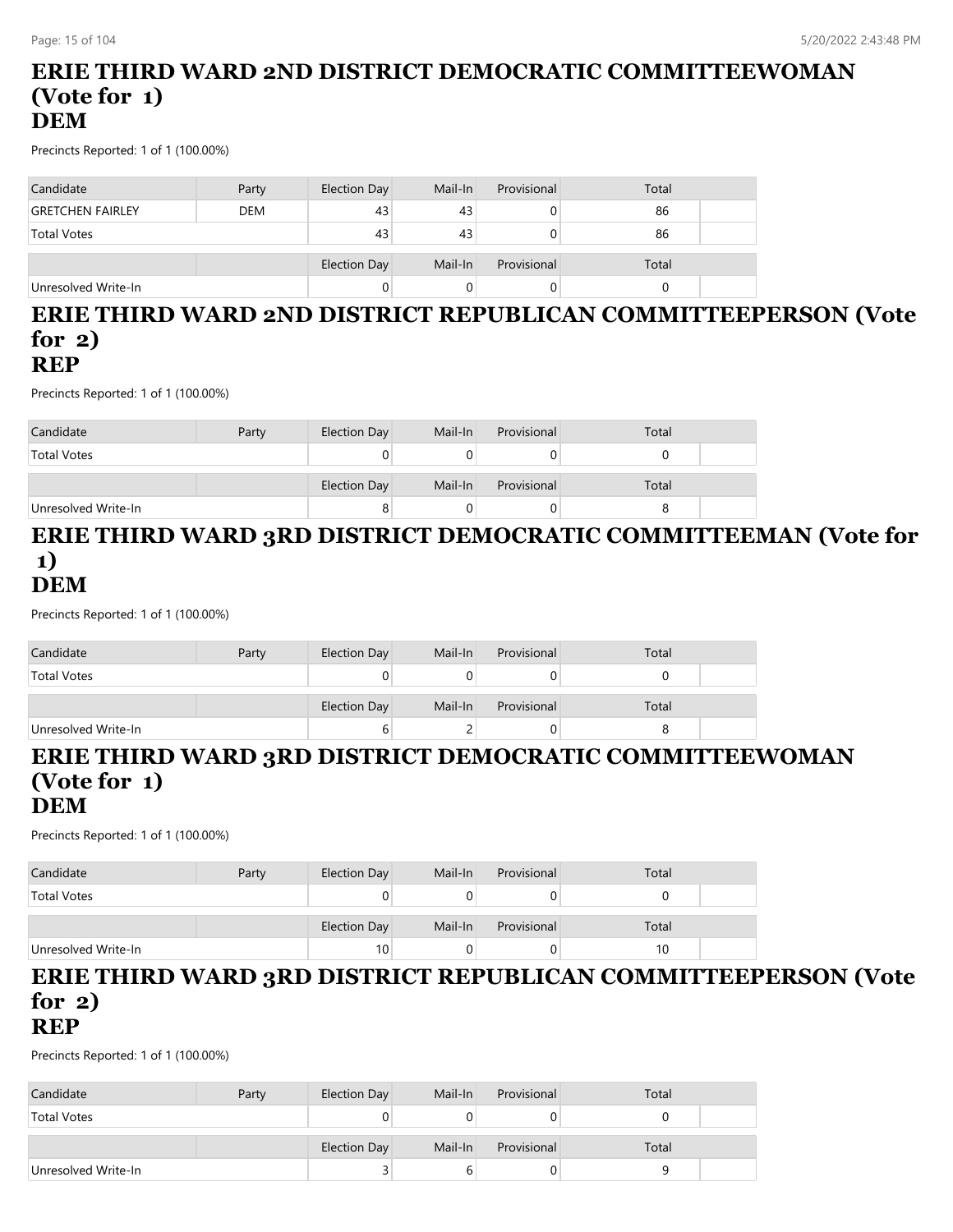## **ERIE THIRD WARD 4TH DISTRICT DEMOCRATIC COMMITTEEMAN (Vote for 1) DEM**

Precincts Reported: 1 of 1 (100.00%)

| Candidate           | Party      | Election Day | Mail-In | Provisional | Total |  |
|---------------------|------------|--------------|---------|-------------|-------|--|
| WILLIAM R LONG      | <b>DEM</b> | 77           | 29      |             | 108   |  |
| <b>Total Votes</b>  |            | 77           | 29      |             | 108   |  |
|                     |            | Election Day | Mail-In | Provisional | Total |  |
| Unresolved Write-In |            |              |         |             |       |  |

### **ERIE THIRD WARD 4TH DISTRICT DEMOCRATIC COMMITTEEWOMAN (Vote for 1) DEM**

Precincts Reported: 1 of 1 (100.00%)

| Candidate           | Party      | Election Day | Mail-In | Provisional | Total |  |
|---------------------|------------|--------------|---------|-------------|-------|--|
| LISA AUSTIN         | <b>DEM</b> | 84           | 30      |             | 114   |  |
| <b>Total Votes</b>  |            | 84           | 30      |             | 114   |  |
|                     |            |              |         |             |       |  |
|                     |            | Election Day | Mail-In | Provisional | Total |  |
| Unresolved Write-In |            |              |         |             |       |  |

# **ERIE THIRD WARD 4TH DISTRICT REPUBLICAN COMMITTEEPERSON (Vote for 2)**

#### **REP**

Precincts Reported: 1 of 1 (100.00%)

| Candidate           | Party | Election Day | Mail-In | Provisional | Total |  |
|---------------------|-------|--------------|---------|-------------|-------|--|
| <b>Total Votes</b>  |       |              |         |             |       |  |
|                     |       | Election Day | Mail-In | Provisional | Total |  |
| Unresolved Write-In |       |              |         |             |       |  |

### **ERIE THIRD WARD 5TH DISTRICT DEMOCRATIC COMMITTEEMAN (Vote for 1) DEM**

| Candidate           | Party | Election Day | Mail-In | Provisional | Total |  |
|---------------------|-------|--------------|---------|-------------|-------|--|
| <b>Total Votes</b>  |       |              |         |             |       |  |
|                     |       |              |         |             |       |  |
|                     |       | Election Day | Mail-In | Provisional | Total |  |
| Unresolved Write-In |       |              |         |             |       |  |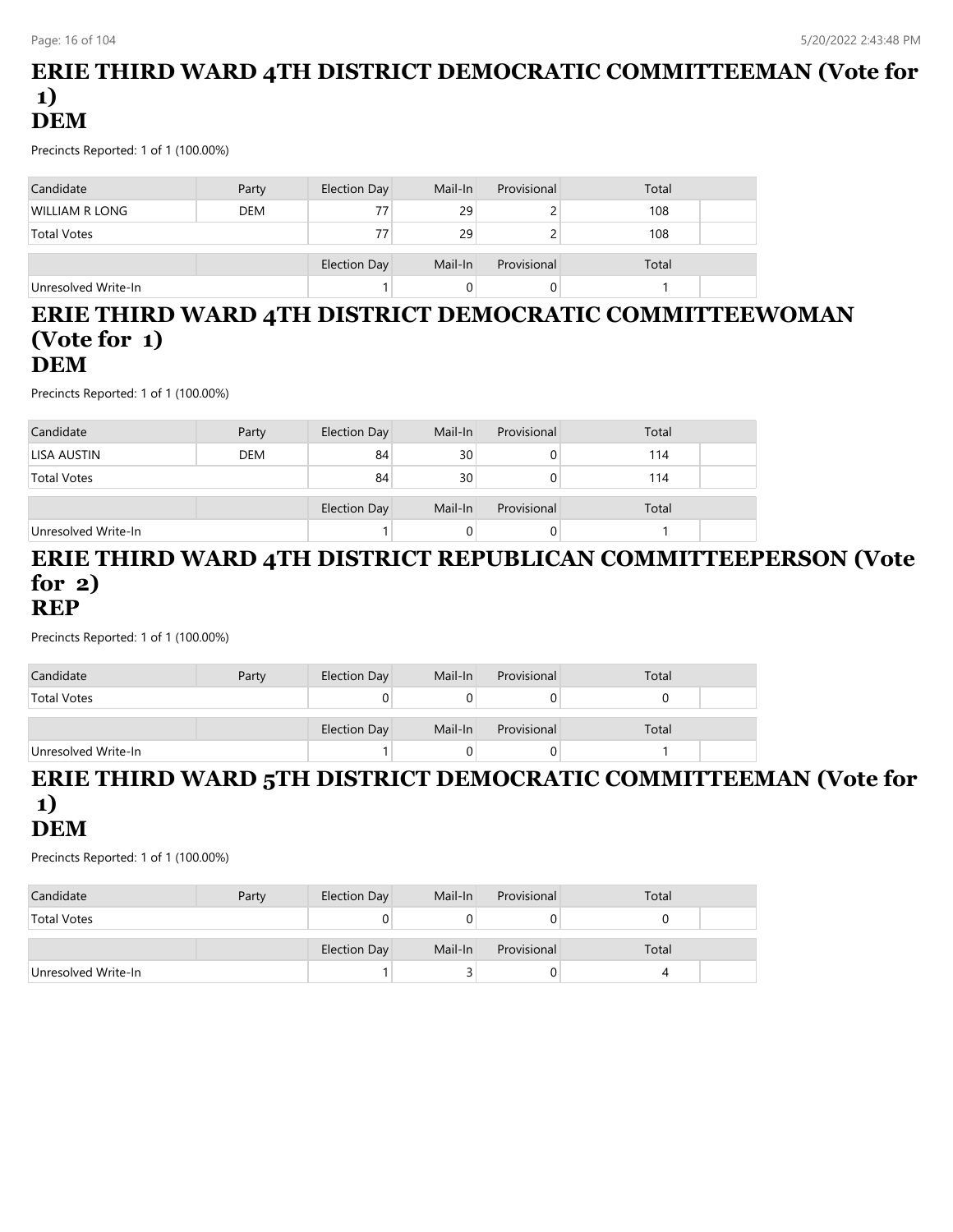## **ERIE THIRD WARD 5TH DISTRICT DEMOCRATIC COMMITTEEWOMAN (Vote for 1) DEM**

Precincts Reported: 1 of 1 (100.00%)

| Candidate           | Party | Election Day | Mail-In | Provisional | Total |  |
|---------------------|-------|--------------|---------|-------------|-------|--|
| <b>Total Votes</b>  |       |              |         |             |       |  |
|                     |       | Election Day | Mail-In | Provisional | Total |  |
| Unresolved Write-In |       |              |         |             |       |  |

#### **ERIE THIRD WARD 5TH DISTRICT REPUBLICAN COMMITTEEPERSON (Vote for 2) REP**

Precincts Reported: 1 of 1 (100.00%)

| Candidate           | Party | Election Day | Mail-In | Provisional | Total |  |
|---------------------|-------|--------------|---------|-------------|-------|--|
| <b>Total Votes</b>  |       |              |         |             |       |  |
|                     |       | Election Day | Mail-In | Provisional | Total |  |
| Unresolved Write-In |       | b            |         |             |       |  |

## **ERIE THIRD WARD 6TH DISTRICT DEMOCRATIC COMMITTEEMAN (Vote for 1) DEM**

Precincts Reported: 1 of 1 (100.00%)

| Candidate           | Party      | Election Day | Mail-In | Provisional | Total |  |
|---------------------|------------|--------------|---------|-------------|-------|--|
| MICHAEL L DEDAD     | <b>DEM</b> | 20           |         |             | 25    |  |
| <b>Total Votes</b>  |            | 20           |         | O           | 25    |  |
|                     |            |              |         |             |       |  |
|                     |            | Election Day | Mail-In | Provisional | Total |  |
| Unresolved Write-In |            |              |         |             |       |  |

#### **ERIE THIRD WARD 6TH DISTRICT DEMOCRATIC COMMITTEEWOMAN (Vote for 1) DEM**

| Candidate           | Party      | <b>Election Day</b> | Mail-In | Provisional | Total |  |
|---------------------|------------|---------------------|---------|-------------|-------|--|
| LUCIA A DEPALMA     | <b>DEM</b> | 19                  |         |             | 27    |  |
| <b>Total Votes</b>  |            | 19                  |         |             | 27    |  |
|                     |            | <b>Election Day</b> | Mail-In | Provisional | Total |  |
| Unresolved Write-In |            |                     |         |             |       |  |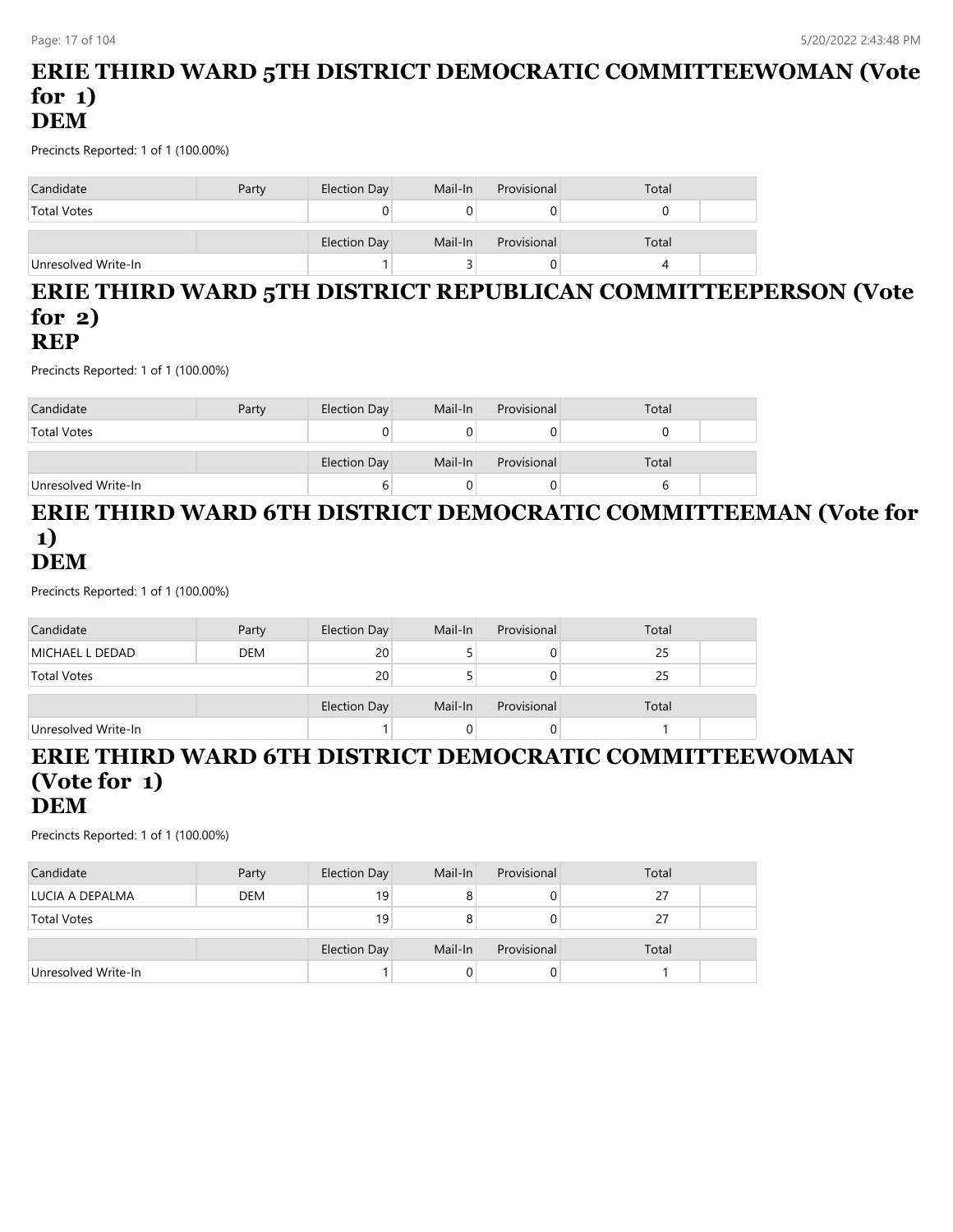### **ERIE THIRD WARD 6TH DISTRICT REPUBLICAN COMMITTEEPERSON (Vote for 2) REP**

Precincts Reported: 1 of 1 (100.00%)

| Candidate           | Party | Election Day | Mail-In | Provisional | Total |
|---------------------|-------|--------------|---------|-------------|-------|
| <b>Total Votes</b>  |       |              |         |             |       |
|                     |       | Election Day | Mail-In | Provisional | Total |
| Unresolved Write-In |       |              |         |             |       |

### **ERIE THIRD WARD 7TH DISTRICT DEMOCRATIC COMMITTEEMAN (Vote for 1) DEM**

Precincts Reported: 1 of 1 (100.00%)

| Candidate           | Party | Election Day | Mail-In | Provisional | Total |  |
|---------------------|-------|--------------|---------|-------------|-------|--|
| <b>Total Votes</b>  |       |              |         |             |       |  |
|                     |       | Election Day | Mail-In | Provisional | Total |  |
| Unresolved Write-In |       | ▃            |         |             |       |  |

#### **ERIE THIRD WARD 7TH DISTRICT DEMOCRATIC COMMITTEEWOMAN (Vote for 1) DEM**

Precincts Reported: 1 of 1 (100.00%)

| Candidate           | Party | Election Day | Mail-In | Provisional | Total |  |
|---------------------|-------|--------------|---------|-------------|-------|--|
| <b>Total Votes</b>  |       |              |         |             |       |  |
|                     |       | Election Day | Mail-In | Provisional | Total |  |
| Unresolved Write-In |       |              |         |             |       |  |

## **ERIE THIRD WARD 7TH DISTRICT REPUBLICAN COMMITTEEPERSON (Vote for 2)**

## **REP**

Precincts Reported: 1 of 1 (100.00%)

| Candidate           | Party | Election Day | Mail-In | Provisional | Total |  |
|---------------------|-------|--------------|---------|-------------|-------|--|
| <b>Total Votes</b>  |       |              |         |             |       |  |
|                     |       | Election Day | Mail-In | Provisional | Total |  |
| Unresolved Write-In |       |              |         |             |       |  |

#### **ERIE FOURTH WARD 1ST DISTRICT DEMOCRATIC COMMITTEEMAN (Vote for 1) DEM**

| Candidate           | Party | Election Day | Mail-In | Provisional | Total |  |
|---------------------|-------|--------------|---------|-------------|-------|--|
| <b>Total Votes</b>  |       |              |         |             |       |  |
|                     |       | Election Day | Mail-In | Provisional | Total |  |
| Unresolved Write-In |       |              |         |             |       |  |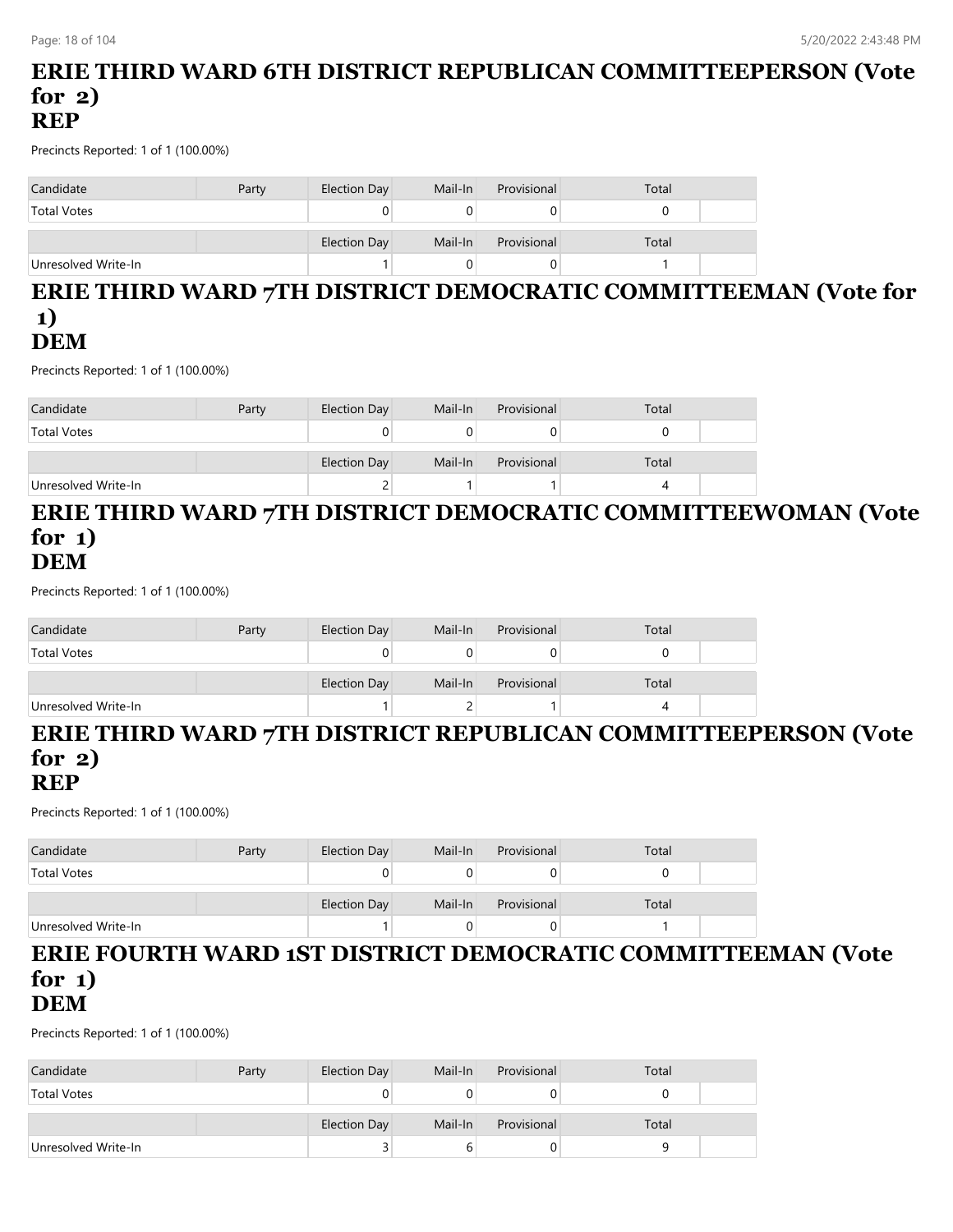### **ERIE FOURTH WARD 1ST DISTRICT DEMOCRATIC COMMITTEEWOMAN (Vote for 1) DEM**

Precincts Reported: 1 of 1 (100.00%)

| Candidate           | Party | Election Day | Mail-In | Provisional | Total |  |
|---------------------|-------|--------------|---------|-------------|-------|--|
| <b>Total Votes</b>  |       | 0            |         |             |       |  |
|                     |       | Election Day | Mail-In | Provisional | Total |  |
| Unresolved Write-In |       | ت            |         |             |       |  |

#### **ERIE FOURTH WARD 1ST DISTRICT REPUBLICAN COMMITTEEPERSON (Vote for 2) REP**

Precincts Reported: 1 of 1 (100.00%)

| Candidate           | Party | Election Day | Mail-In | Provisional | Total |  |
|---------------------|-------|--------------|---------|-------------|-------|--|
| <b>Total Votes</b>  |       |              |         |             |       |  |
|                     |       | Election Day | Mail-In | Provisional | Total |  |
| Unresolved Write-In |       |              |         |             |       |  |

#### **ERIE FOURTH WARD 2ND DISTRICT DEMOCRATIC COMMITTEEMAN (Vote for 1) DEM**

Precincts Reported: 1 of 1 (100.00%)

| Candidate           | Party | Election Day | Mail-In | Provisional | Total |  |
|---------------------|-------|--------------|---------|-------------|-------|--|
| <b>Total Votes</b>  |       |              |         | 0           |       |  |
|                     |       | Election Day | Mail-In | Provisional | Total |  |
| Unresolved Write-In |       |              |         | O           |       |  |

# **ERIE FOURTH WARD 2ND DISTRICT DEMOCRATIC COMMITTEEWOMAN (Vote for 1)**

#### **DEM**

Precincts Reported: 1 of 1 (100.00%)

| Candidate           | Party | Election Day | Mail-In | Provisional | Total |  |
|---------------------|-------|--------------|---------|-------------|-------|--|
| <b>Total Votes</b>  |       |              |         |             |       |  |
|                     |       | Election Day | Mail-In | Provisional | Total |  |
| Unresolved Write-In |       |              |         |             |       |  |

# **ERIE FOURTH WARD 2ND DISTRICT REPUBLICAN COMMITTEEPERSON (Vote for 2)**

## **REP**

| Candidate           | Party | Election Day | Mail-In | Provisional | Total |  |
|---------------------|-------|--------------|---------|-------------|-------|--|
| <b>Total Votes</b>  |       |              |         |             |       |  |
|                     |       |              |         |             |       |  |
|                     |       | Election Day | Mail-In | Provisional | Total |  |
| Unresolved Write-In |       |              |         | U           |       |  |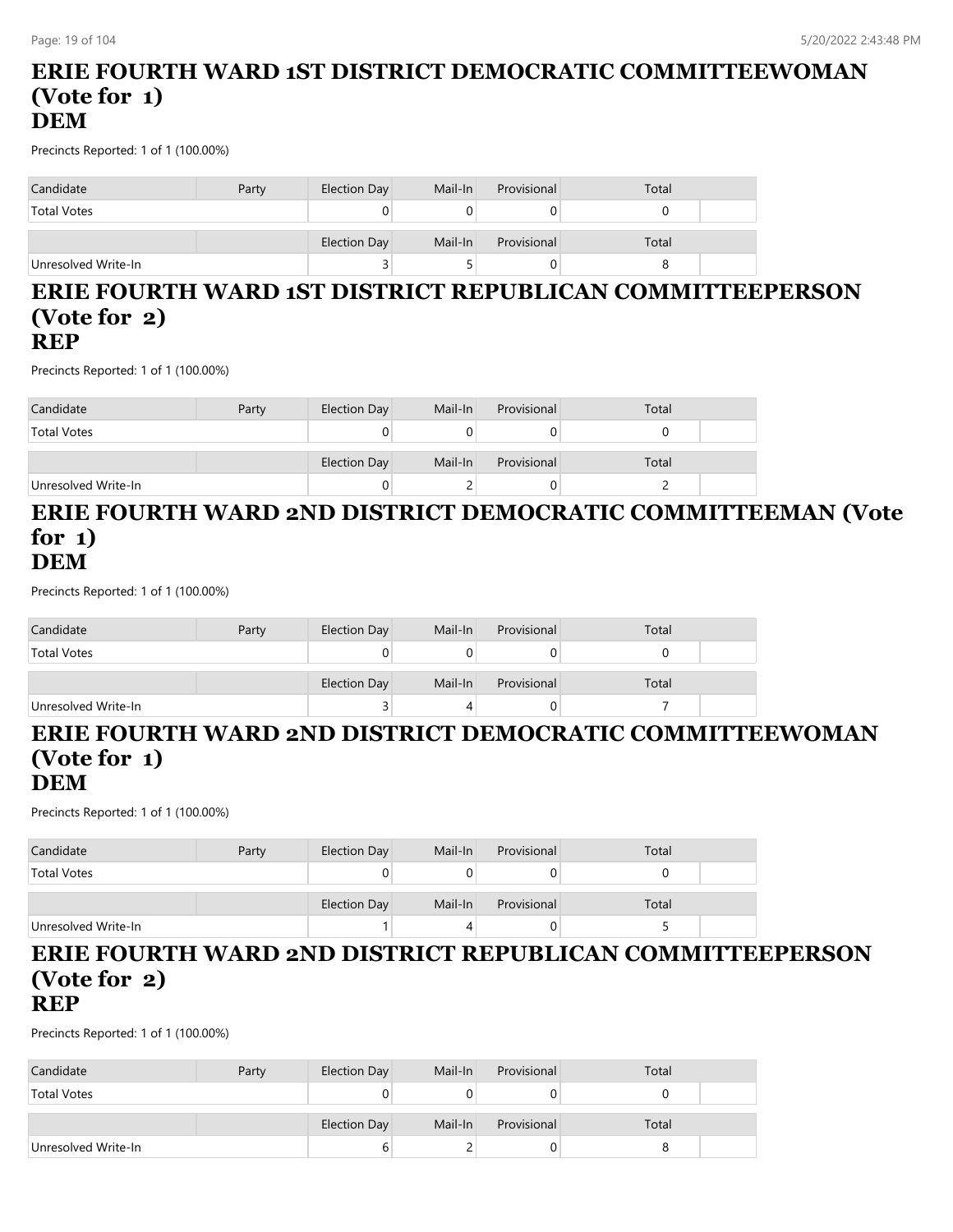## **ERIE FOURTH WARD 3RD DISTRICT DEMOCRATIC COMMITTEEMAN (Vote for 1) DEM**

Precincts Reported: 1 of 1 (100.00%)

| Candidate           | Party | Election Day        | Mail-In | Provisional | Total |
|---------------------|-------|---------------------|---------|-------------|-------|
| <b>Total Votes</b>  |       |                     |         |             |       |
|                     |       | <b>Election Day</b> | Mail-In | Provisional | Total |
| Unresolved Write-In |       |                     |         |             |       |

#### **ERIE FOURTH WARD 3RD DISTRICT DEMOCRATIC COMMITTEEWOMAN (Vote for 1) DEM**

Precincts Reported: 1 of 1 (100.00%)

| Candidate           | Party | Election Day | Mail-In | Provisional | Total |  |
|---------------------|-------|--------------|---------|-------------|-------|--|
| <b>Total Votes</b>  |       |              |         |             |       |  |
|                     |       |              |         |             |       |  |
|                     |       | Election Day | Mail-In | Provisional | Total |  |
| Unresolved Write-In |       |              |         |             |       |  |

### **ERIE FOURTH WARD 3RD DISTRICT REPUBLICAN COMMITTEEPERSON (Vote for 2) REP**

Precincts Reported: 1 of 1 (100.00%)

| Candidate              | Party      | Election Day | Mail-In | Provisional | Total |  |
|------------------------|------------|--------------|---------|-------------|-------|--|
| <b>ROSE MARIE STEF</b> | <b>REP</b> |              | 4       |             |       |  |
| <b>Total Votes</b>     |            |              |         |             |       |  |
|                        |            |              |         |             |       |  |
|                        |            | Election Day | Mail-In | Provisional | Total |  |
| Unresolved Write-In    |            |              |         |             |       |  |

#### **ERIE FOURTH WARD 4TH DISTRICT DEMOCRATIC COMMITTEEMAN (Vote for 1) DEM**

| Candidate           | Party      | <b>Election Day</b> | Mail-In | Provisional  | Total |  |
|---------------------|------------|---------------------|---------|--------------|-------|--|
| <b>IAN MURRAY</b>   | <b>DEM</b> | 88                  | 49      | 0            | 137   |  |
| <b>Total Votes</b>  |            | 88                  | 49      | 0            | 137   |  |
|                     |            | <b>Election Day</b> | Mail-In | Provisional  | Total |  |
| Unresolved Write-In |            |                     | 0       | $\mathbf{0}$ |       |  |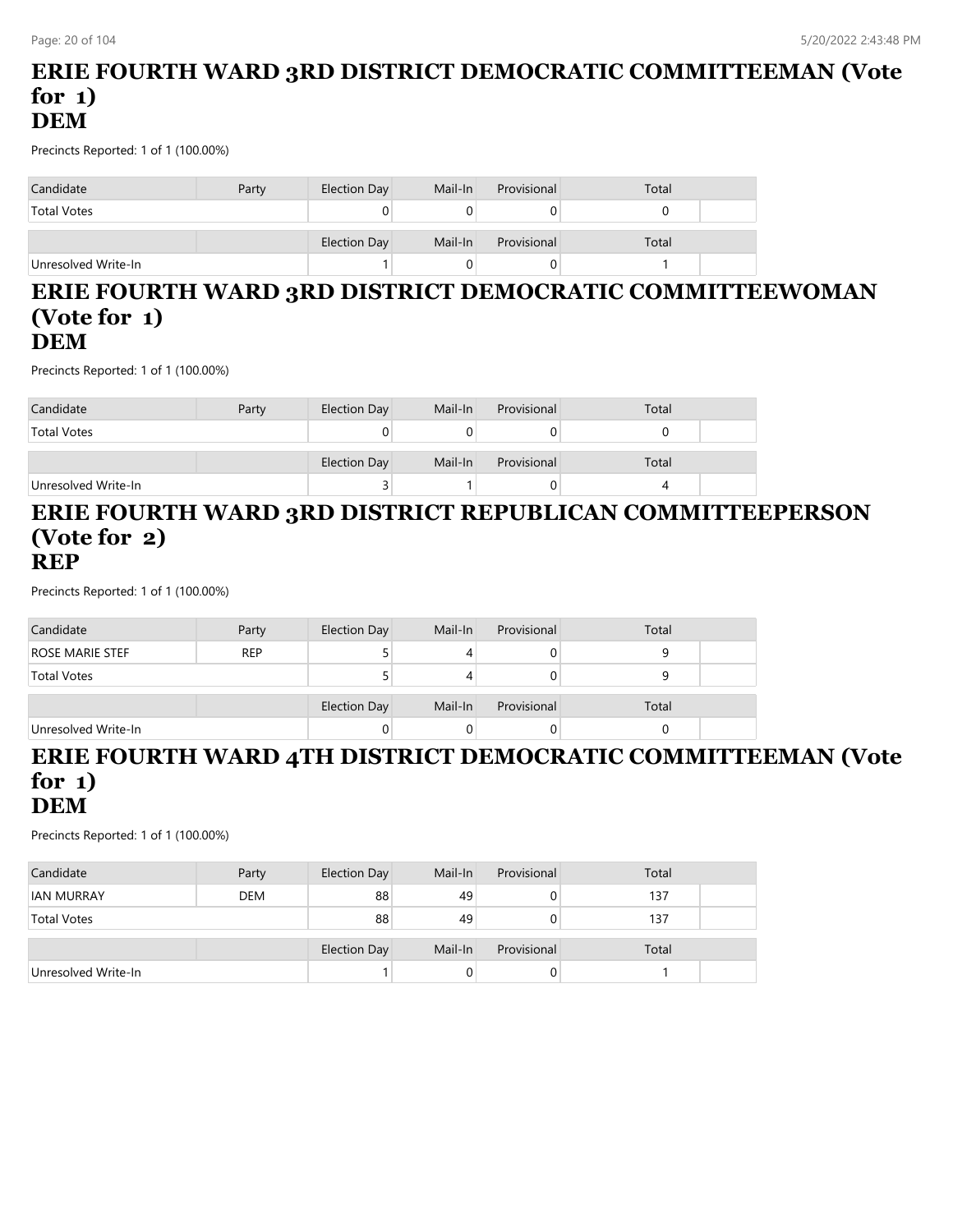### **ERIE FOURTH WARD 4TH DISTRICT DEMOCRATIC COMMITTEEWOMAN (Vote for 1) DEM**

Precincts Reported: 1 of 1 (100.00%)

| Candidate           | Party | Election Day        | Mail-In | Provisional | Total |
|---------------------|-------|---------------------|---------|-------------|-------|
| <b>Total Votes</b>  |       |                     |         |             |       |
|                     |       | <b>Election Day</b> | Mail-In | Provisional | Total |
| Unresolved Write-In |       | ◡                   |         |             |       |

#### **ERIE FOURTH WARD 4TH DISTRICT REPUBLICAN COMMITTEEPERSON (Vote for 2) REP**

Precincts Reported: 1 of 1 (100.00%)

| Candidate           | Party | Election Day | Mail-In | Provisional | Total |  |
|---------------------|-------|--------------|---------|-------------|-------|--|
| <b>Total Votes</b>  |       |              |         |             |       |  |
|                     |       | Election Day | Mail-In | Provisional | Total |  |
| Unresolved Write-In |       |              |         |             |       |  |

## **ERIE FOURTH WARD 6TH DISTRICT DEMOCRATIC COMMITTEEMAN (Vote for 1) DEM**

Precincts Reported: 1 of 1 (100.00%)

| Candidate           | Party      | Election Day | Mail-In | Provisional | Total |  |
|---------------------|------------|--------------|---------|-------------|-------|--|
| ROGER WOLBERT       | <b>DEM</b> | 27           | 29      |             | 57    |  |
| <b>Total Votes</b>  |            | 27           | 29      |             | 57    |  |
|                     |            |              |         |             |       |  |
|                     |            | Election Day | Mail-In | Provisional | Total |  |
| Unresolved Write-In |            |              |         |             |       |  |

#### **ERIE FOURTH WARD 6TH DISTRICT DEMOCRATIC COMMITTEEWOMAN (Vote for 1) DEM**

| Candidate                  | Party      | Election Day        | Mail-In | Provisional | Total |  |
|----------------------------|------------|---------------------|---------|-------------|-------|--|
| <b>DIANA MCBRIER WOLFE</b> | <b>DEM</b> | 32                  | 30      | 0           | 62    |  |
| <b>Total Votes</b>         |            | 32                  | 30      | 0           | 62    |  |
|                            |            | <b>Election Day</b> | Mail-In | Provisional | Total |  |
| Unresolved Write-In        |            |                     |         |             |       |  |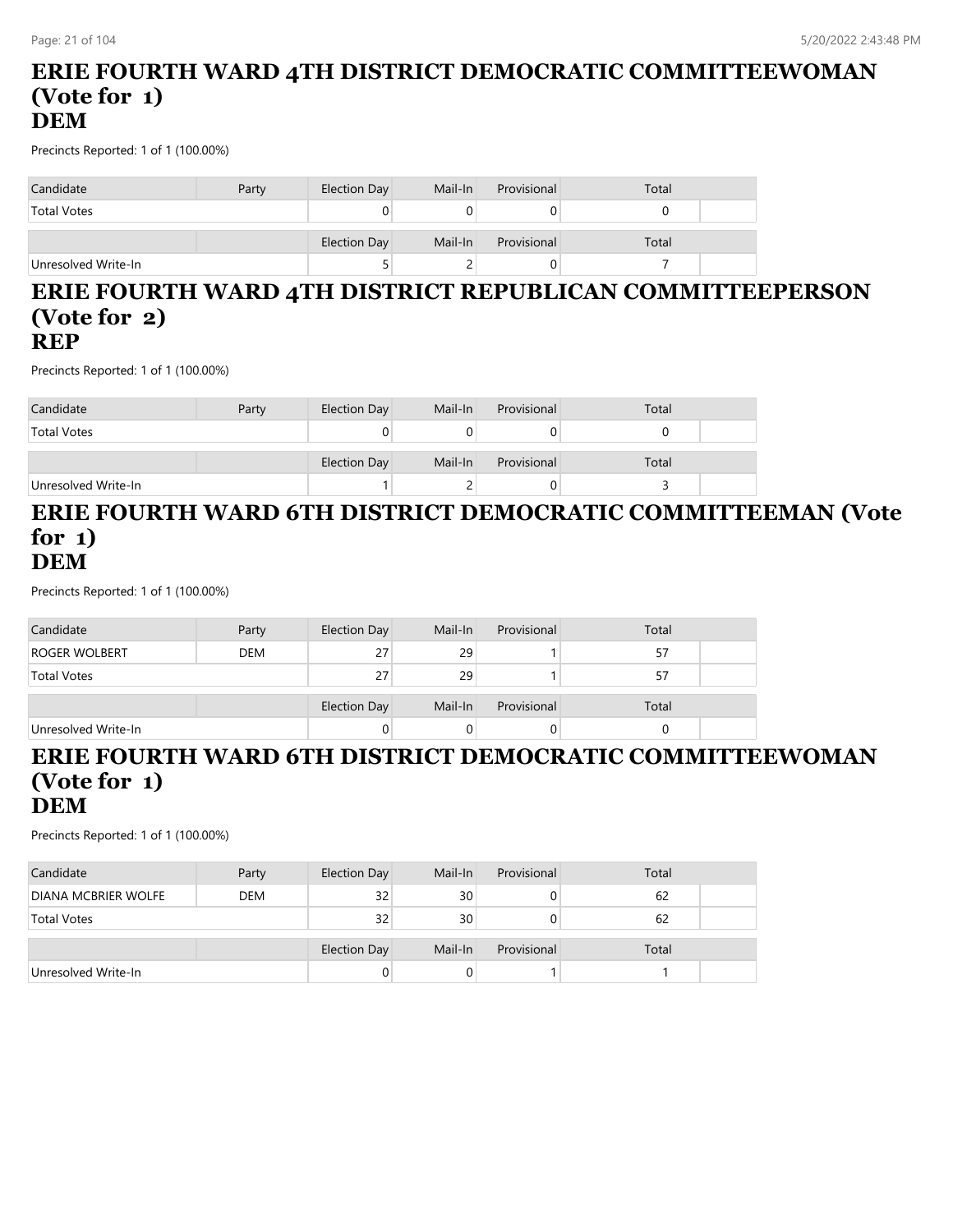### **ERIE FOURTH WARD 6TH DISTRICT REPUBLICAN COMMITTEEPERSON (Vote for 2) REP**

Precincts Reported: 1 of 1 (100.00%)

| Candidate           | Party | Election Day | Mail-In | Provisional | Total |  |
|---------------------|-------|--------------|---------|-------------|-------|--|
| <b>Total Votes</b>  |       |              |         |             |       |  |
|                     |       | Election Day | Mail-In | Provisional | Total |  |
| Unresolved Write-In |       |              |         |             |       |  |

### **ERIE FOURTH WARD 7TH DISTRICT DEMOCRATIC COMMITTEEMAN (Vote for 1) DEM**

Precincts Reported: 1 of 1 (100.00%)

| Candidate           | Party      | Election Day | Mail-In | Provisional | Total |  |
|---------------------|------------|--------------|---------|-------------|-------|--|
| MICHAEL MAHLER      | <b>DEM</b> | 73           | 48      |             | 121   |  |
| <b>Total Votes</b>  |            | 73           | 48      |             | 121   |  |
|                     |            |              |         |             |       |  |
|                     |            | Election Day | Mail-In | Provisional | Total |  |
| Unresolved Write-In |            |              |         |             |       |  |

#### **ERIE FOURTH WARD 7TH DISTRICT DEMOCRATIC COMMITTEEWOMAN (Vote for 1) DEM**

Precincts Reported: 1 of 1 (100.00%)

| Candidate           | Party      | Election Day | Mail-In | Provisional | Total |  |
|---------------------|------------|--------------|---------|-------------|-------|--|
| <b>DIANA AMES</b>   | <b>DEM</b> | 79           | 52      |             | 131   |  |
| <b>Total Votes</b>  |            | 79           | 52      |             | 131   |  |
|                     |            | Election Day | Mail-In | Provisional | Total |  |
| Unresolved Write-In |            |              |         | 0.          |       |  |

## **ERIE FOURTH WARD 7TH DISTRICT REPUBLICAN COMMITTEEPERSON (Vote for 2) REP**

| Candidate           | Party | Election Day | Mail-In | Provisional | Total |  |
|---------------------|-------|--------------|---------|-------------|-------|--|
| <b>Total Votes</b>  |       |              |         |             |       |  |
|                     |       |              |         |             |       |  |
|                     |       | Election Day | Mail-In | Provisional | Total |  |
| Unresolved Write-In |       |              |         |             |       |  |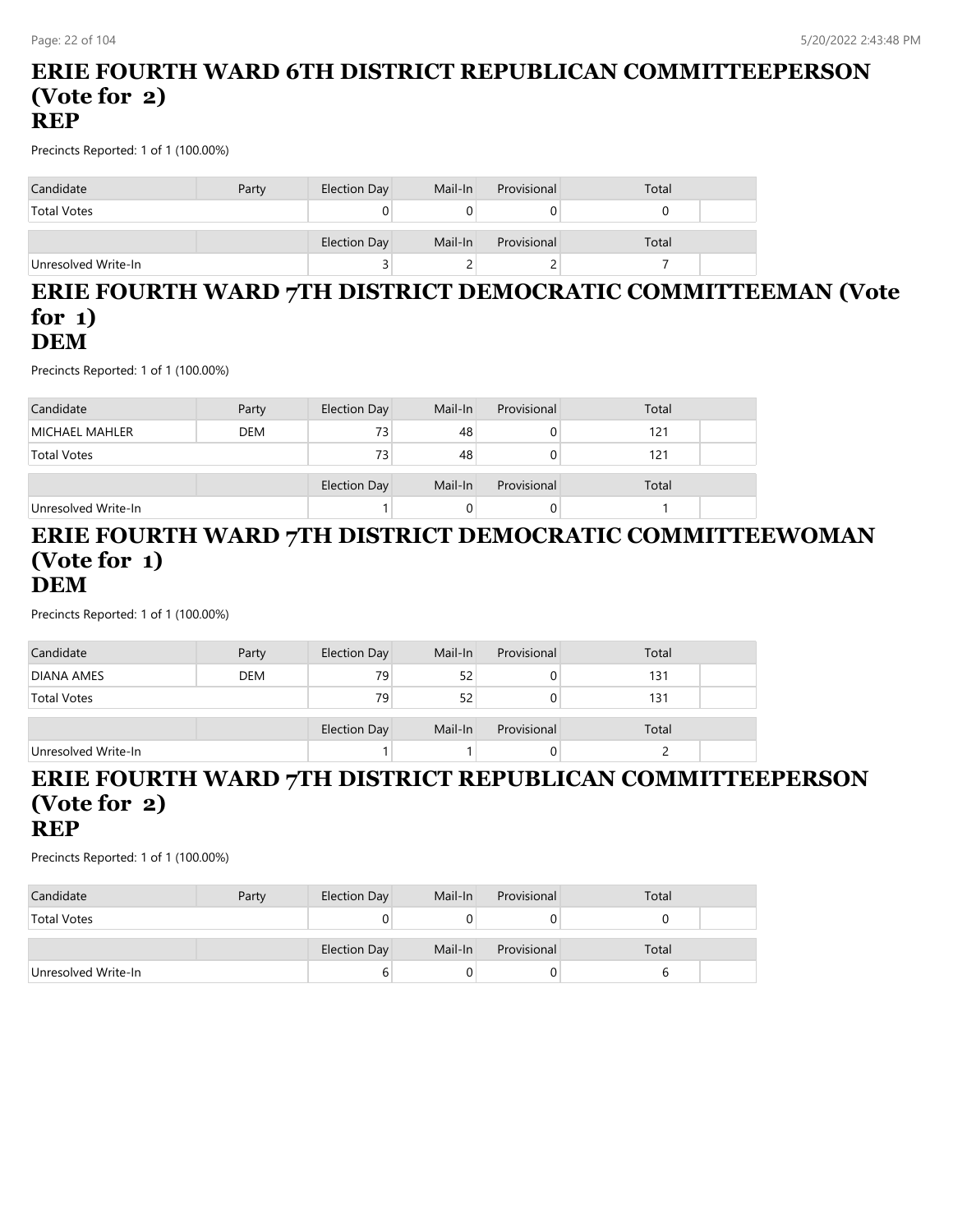## **ERIE FOURTH WARD 8TH DISTRICT DEMOCRATIC COMMITTEEMAN (Vote for 1) DEM**

Precincts Reported: 1 of 1 (100.00%)

| Candidate             | Party      | Election Day        | Mail-In | Provisional | Total |  |
|-----------------------|------------|---------------------|---------|-------------|-------|--|
| <b>SUMNER NICHOLS</b> | <b>DEM</b> | 128                 | 144     |             | 273   |  |
| <b>Total Votes</b>    |            | 128                 | 144     |             | 273   |  |
|                       |            | <b>Election Day</b> | Mail-In | Provisional | Total |  |
| Unresolved Write-In   |            | 4                   |         |             |       |  |

### **ERIE FOURTH WARD 8TH DISTRICT DEMOCRATIC COMMITTEEWOMAN (Vote for 1) DEM**

Precincts Reported: 1 of 1 (100.00%)

| Candidate           | Party | Election Day    | Mail-In         | Provisional | Total |  |
|---------------------|-------|-----------------|-----------------|-------------|-------|--|
| <b>Total Votes</b>  |       |                 |                 |             |       |  |
|                     |       | Election Day    | Mail-In         | Provisional | Total |  |
| Unresolved Write-In |       | 10 <sub>1</sub> | 13 <sub>1</sub> |             | 23    |  |

#### **ERIE FOURTH WARD 8TH DISTRICT REPUBLICAN COMMITTEEPERSON (Vote for 2) REP**

Precincts Reported: 1 of 1 (100.00%)

| Candidate           | Party | Election Day | Mail-In | Provisional | Total |  |
|---------------------|-------|--------------|---------|-------------|-------|--|
| <b>Total Votes</b>  |       |              |         |             |       |  |
|                     |       | Election Day | Mail-In | Provisional | Total |  |
| Unresolved Write-In |       | 18           |         |             | 20    |  |

#### **ERIE FOURTH WARD 9TH DISTRICT DEMOCRATIC COMMITTEEMAN (Vote for 1) DEM**

| Candidate           | Party      | Election Day        | Mail-In | Provisional | Total |  |
|---------------------|------------|---------------------|---------|-------------|-------|--|
| PAUL PJ MONELLA     | <b>DEM</b> | 142                 | 126     |             | 270   |  |
| <b>Total Votes</b>  |            | 142                 | 126     |             | 270   |  |
|                     |            | <b>Election Day</b> | Mail-In | Provisional | Total |  |
| Unresolved Write-In |            |                     |         | $\theta$    |       |  |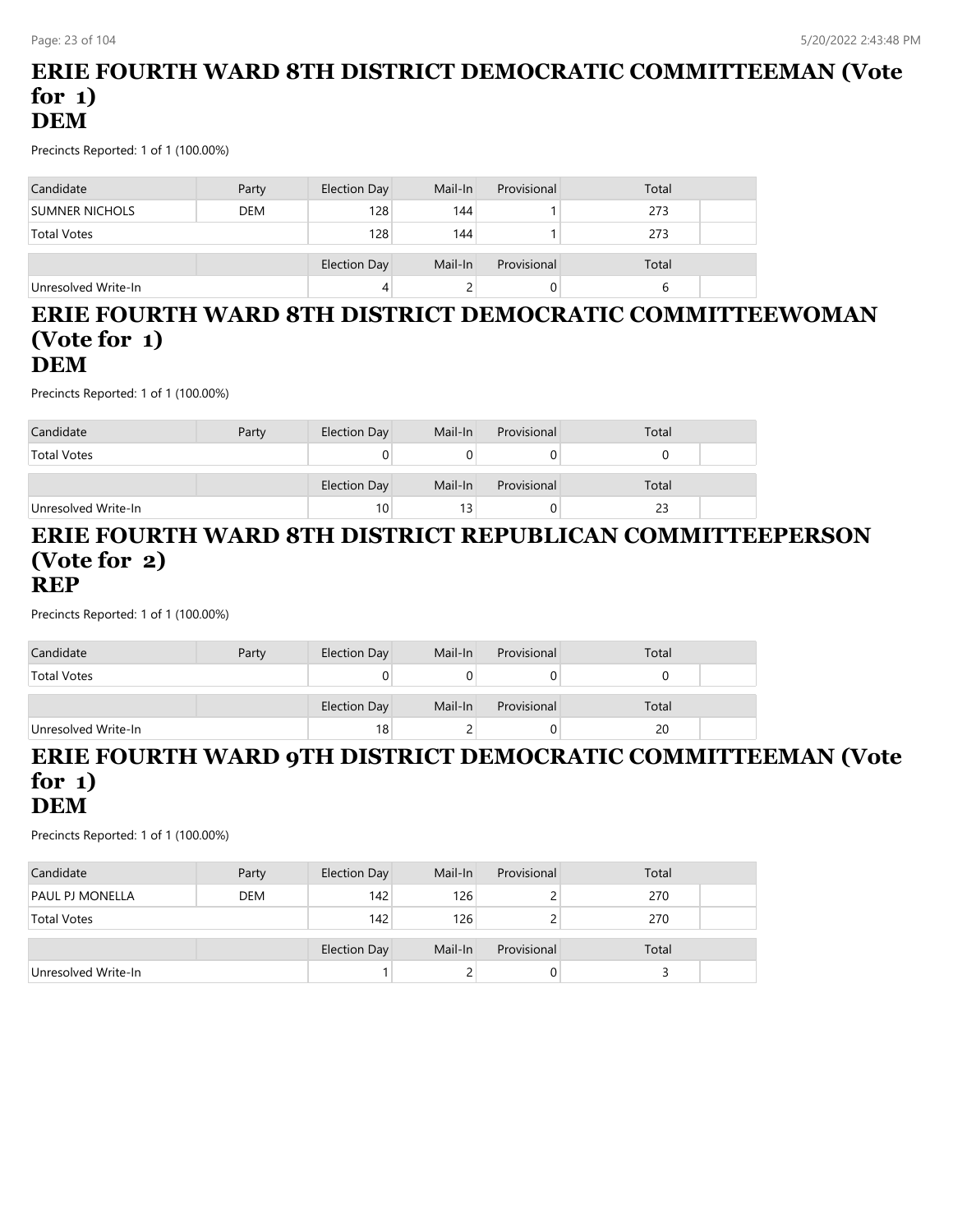### **ERIE FOURTH WARD 9TH DISTRICT DEMOCRATIC COMMITTEEWOMAN (Vote for 1) DEM**

Precincts Reported: 1 of 1 (100.00%)

| Candidate             | Party      | Election Day        | Mail-In | Provisional | Total |  |
|-----------------------|------------|---------------------|---------|-------------|-------|--|
| <b>CHRISTINE PARK</b> | <b>DEM</b> | 166                 | 126     |             | 294   |  |
| <b>Total Votes</b>    |            | 166                 | 126     |             | 294   |  |
|                       |            | <b>Election Day</b> | Mail-In | Provisional | Total |  |
| Unresolved Write-In   |            |                     |         |             |       |  |

## **ERIE FOURTH WARD 9TH DISTRICT REPUBLICAN COMMITTEEPERSON (Vote for 2) REP**

Precincts Reported: 1 of 1 (100.00%)

| Candidate           | Party | Election Day | Mail-In | Provisional | Total |  |
|---------------------|-------|--------------|---------|-------------|-------|--|
| <b>Total Votes</b>  |       |              |         |             |       |  |
|                     |       | Election Day | Mail-In | Provisional | Total |  |
| Unresolved Write-In |       |              |         | O           | 10    |  |

### **ERIE FIFTH WARD 1ST DISTRICT DEMOCRATIC COMMITTEEMAN (Vote for 1) DEM**

Precincts Reported: 1 of 1 (100.00%)

| Candidate           | Party | Election Day | Mail-In | Provisional | Total |  |
|---------------------|-------|--------------|---------|-------------|-------|--|
| <b>Total Votes</b>  |       | 0            |         |             |       |  |
|                     |       | Election Day | Mail-In | Provisional | Total |  |
| Unresolved Write-In |       | U            |         |             |       |  |

#### **ERIE FIFTH WARD 1ST DISTRICT DEMOCRATIC COMMITTEEWOMAN (Vote for 1) DEM**

| Candidate           | Party | Election Day | Mail-In | Provisional | Total |  |
|---------------------|-------|--------------|---------|-------------|-------|--|
| <b>Total Votes</b>  |       |              |         |             |       |  |
|                     |       | Election Day | Mail-In | Provisional | Total |  |
| Unresolved Write-In |       |              |         |             |       |  |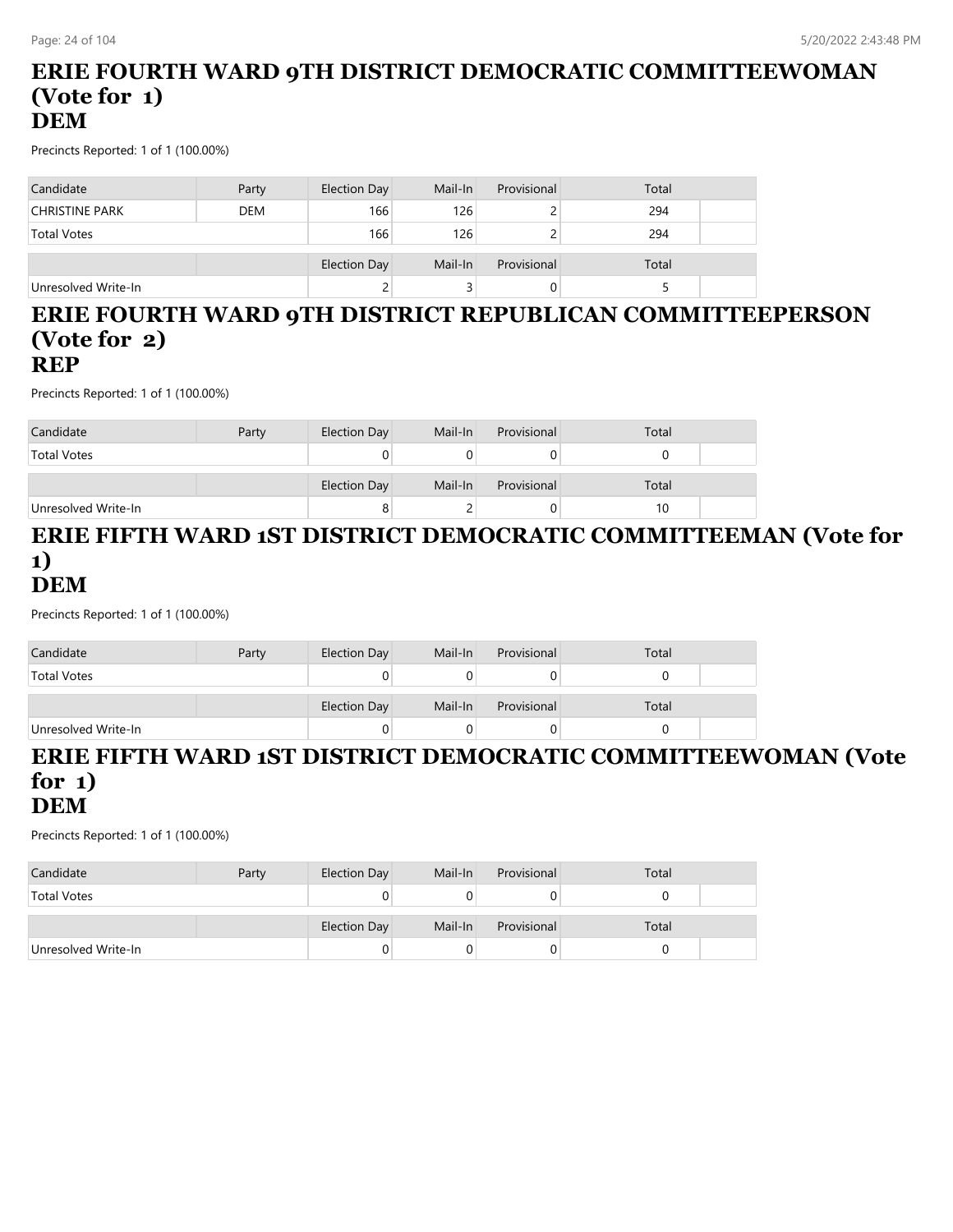## **ERIE FIFTH WARD 1ST DISTRICT REPUBLICAN COMMITTEEPERSON (Vote for 2) REP**

Precincts Reported: 1 of 1 (100.00%)

| Candidate           | Party    | Election Day | Mail-In | Provisional | Total |  |
|---------------------|----------|--------------|---------|-------------|-------|--|
| <b>Total Votes</b>  |          |              |         |             |       |  |
|                     |          | Election Day | Mail-In | Provisional | Total |  |
| TIM KUZMA           | WRITE-IN |              |         |             |       |  |
| Unresolved Write-In |          |              |         |             |       |  |

## **ERIE FIFTH WARD 2ND DISTRICT DEMOCRATIC COMMITTEEMAN (Vote for 1)**

## **DEM**

Precincts Reported: 1 of 1 (100.00%)

| Candidate            | Party      | Election Day | Mail-In | Provisional | Total |  |
|----------------------|------------|--------------|---------|-------------|-------|--|
| <b>CHARLES CASEY</b> | <b>DEM</b> | 84           | 31      |             | 115   |  |
| <b>Total Votes</b>   |            | 84           | 31      |             | 115   |  |
|                      |            | Election Day | Mail-In | Provisional | Total |  |
| Unresolved Write-In  |            |              |         |             |       |  |

### **ERIE FIFTH WARD 2ND DISTRICT DEMOCRATIC COMMITTEEWOMAN (Vote for 1) DEM**

Precincts Reported: 1 of 1 (100.00%)

| Candidate           | Party      | Election Day        | Mail-In | Provisional | Total |
|---------------------|------------|---------------------|---------|-------------|-------|
| <b>AUDREY CASEY</b> | <b>DEM</b> | 87                  | 33      |             | 120   |
| <b>Total Votes</b>  |            | 87                  | 33      |             | 120   |
|                     |            | <b>Election Day</b> | Mail-In | Provisional | Total |
| Unresolved Write-In |            |                     |         |             |       |

#### **ERIE FIFTH WARD 2ND DISTRICT REPUBLICAN COMMITTEEPERSON (Vote for 2) REP**

| Candidate           | Party | Election Day | Mail-In | Provisional | Total |  |
|---------------------|-------|--------------|---------|-------------|-------|--|
| <b>Total Votes</b>  |       |              |         |             |       |  |
|                     |       | Election Day | Mail-In | Provisional | Total |  |
| Unresolved Write-In |       |              |         |             |       |  |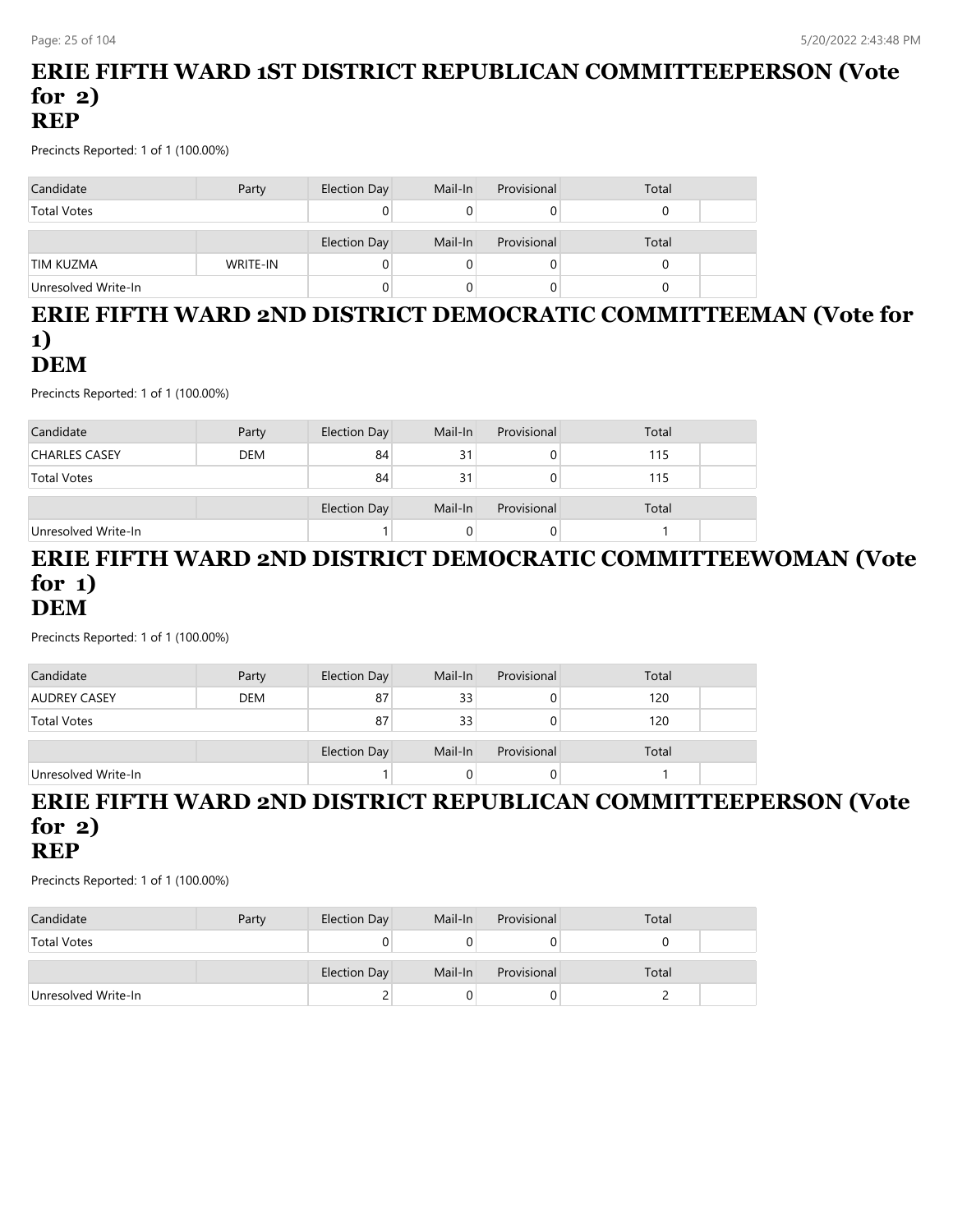## **ERIE FIFTH WARD 3RD DISTRICT DEMOCRATIC COMMITTEEMAN (Vote for 1) DEM**

Precincts Reported: 1 of 1 (100.00%)

| Candidate           | Party | Election Day | Mail-In | Provisional | Total |
|---------------------|-------|--------------|---------|-------------|-------|
| <b>Total Votes</b>  |       |              |         |             |       |
|                     |       | Election Day | Mail-In | Provisional | Total |
| Unresolved Write-In |       |              |         |             |       |

#### **ERIE FIFTH WARD 3RD DISTRICT DEMOCRATIC COMMITTEEWOMAN (Vote for 1) DEM**

Precincts Reported: 1 of 1 (100.00%)

| Candidate           | Party | Election Day | Mail-In | Provisional | Total |  |
|---------------------|-------|--------------|---------|-------------|-------|--|
| <b>Total Votes</b>  |       |              |         |             |       |  |
|                     |       | Election Day | Mail-In | Provisional | Total |  |
| Unresolved Write-In |       |              |         |             |       |  |

#### **ERIE FIFTH WARD 3RD DISTRICT REPUBLICAN COMMITTEEPERSON (Vote for 2) REP**

Precincts Reported: 1 of 1 (100.00%)

| Candidate           | Party | Election Day | Mail-In | Provisional | Total |  |
|---------------------|-------|--------------|---------|-------------|-------|--|
| <b>Total Votes</b>  |       |              |         |             |       |  |
|                     |       | Election Day | Mail-In | Provisional | Total |  |
| Unresolved Write-In |       |              |         |             |       |  |

# **ERIE FIFTH WARD 4TH DISTRICT DEMOCRATIC COMMITTEEMAN (Vote for 1)**

## **DEM**

Precincts Reported: 1 of 1 (100.00%)

| Candidate           | Party | Election Day        | Mail-In | Provisional | Total |  |
|---------------------|-------|---------------------|---------|-------------|-------|--|
| <b>Total Votes</b>  |       |                     |         |             |       |  |
|                     |       | <b>Election Day</b> | Mail-In | Provisional | Total |  |
| Unresolved Write-In |       |                     |         |             | n     |  |

#### **ERIE FIFTH WARD 4TH DISTRICT DEMOCRATIC COMMITTEEWOMAN (Vote for 1) DEM**

| Candidate           | Party | Election Day | Mail-In | Provisional | Total |  |
|---------------------|-------|--------------|---------|-------------|-------|--|
| <b>Total Votes</b>  |       |              |         |             |       |  |
|                     |       | Election Day | Mail-In | Provisional | Total |  |
| Unresolved Write-In |       |              |         |             |       |  |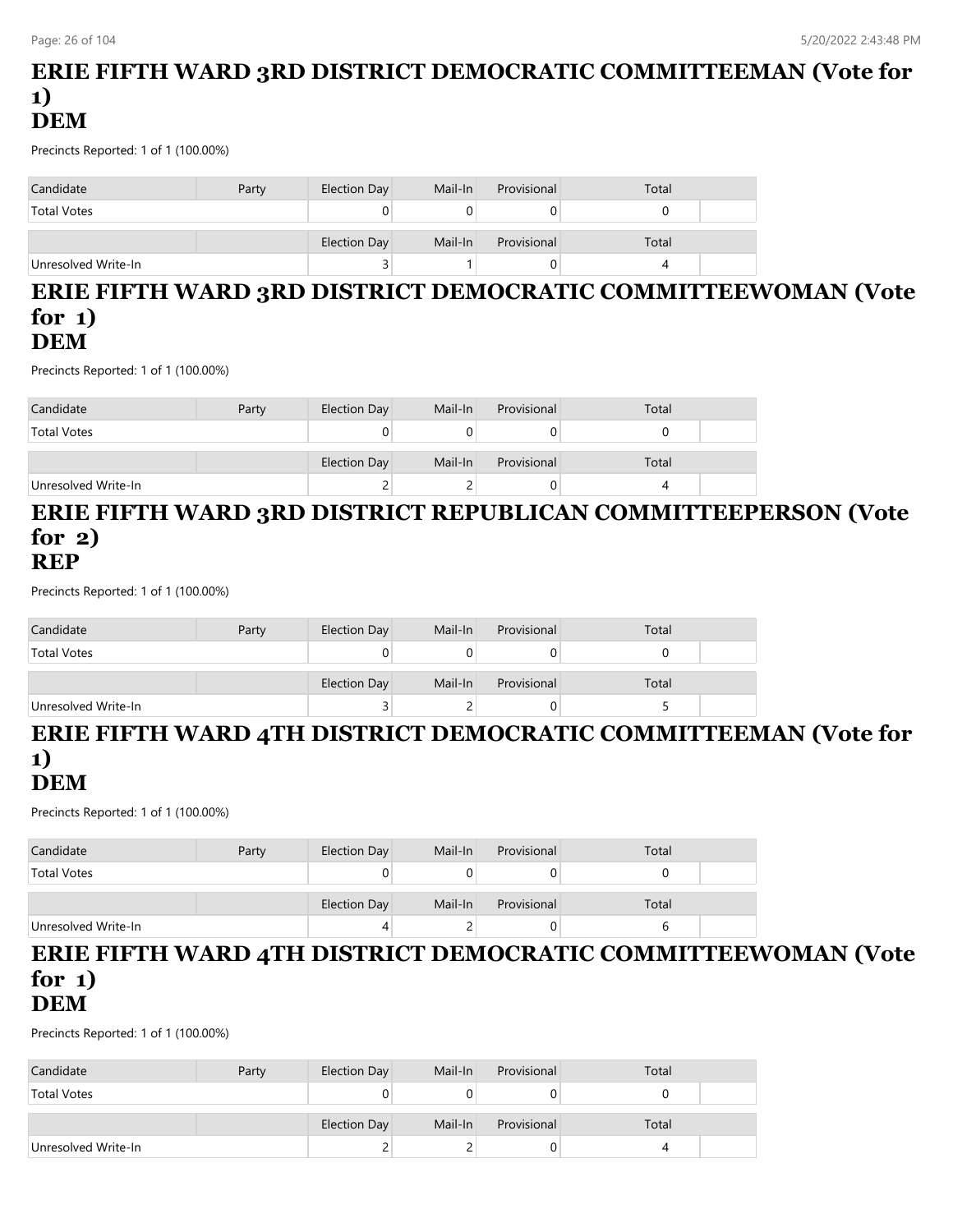## **ERIE FIFTH WARD 4TH DISTRICT REPUBLICAN COMMITTEEPERSON (Vote for 2) REP**

Precincts Reported: 1 of 1 (100.00%)

| Candidate           | Party | Election Day        | Mail-In | Provisional | Total |  |
|---------------------|-------|---------------------|---------|-------------|-------|--|
| <b>Total Votes</b>  |       | 0                   |         |             |       |  |
|                     |       | <b>Election Day</b> | Mail-In | Provisional | Total |  |
| Unresolved Write-In |       | 0                   |         |             |       |  |

## **ERIE FIFTH WARD 5TH DISTRICT DEMOCRATIC COMMITTEEMAN (Vote for 1) DEM**

Precincts Reported: 1 of 1 (100.00%)

| Candidate           | Party      | Election Day | Mail-In | Provisional | Total |  |
|---------------------|------------|--------------|---------|-------------|-------|--|
| LLOYD D JACKSON     | <b>DEM</b> | 32           | 29      | 0           | 61    |  |
| <b>Total Votes</b>  |            | 32           | 29      | 0           | -61   |  |
|                     |            |              |         |             |       |  |
|                     |            | Election Day | Mail-In | Provisional | Total |  |
| Unresolved Write-In |            |              |         | U           |       |  |

#### **ERIE FIFTH WARD 5TH DISTRICT DEMOCRATIC COMMITTEEWOMAN (Vote for 1) DEM**

Precincts Reported: 1 of 1 (100.00%)

| Candidate                 | Party      | Election Day | Mail-In | Provisional | Total |  |
|---------------------------|------------|--------------|---------|-------------|-------|--|
| <b>BARBARA NITKIEWICZ</b> | <b>DEM</b> | 30           | 33      |             | 63    |  |
| <b>Total Votes</b>        |            | 30           | 33      |             | 63    |  |
|                           |            | Election Day | Mail-In | Provisional | Total |  |
| Unresolved Write-In       |            |              |         | 0           |       |  |

## **ERIE FIFTH WARD 5TH DISTRICT REPUBLICAN COMMITTEEPERSON (Vote for 2) REP**

| Candidate           | Party | Election Day | Mail-In | Provisional | Total |  |
|---------------------|-------|--------------|---------|-------------|-------|--|
| <b>Total Votes</b>  |       |              |         |             |       |  |
|                     |       |              |         |             |       |  |
|                     |       | Election Day | Mail-In | Provisional | Total |  |
| Unresolved Write-In |       |              |         |             |       |  |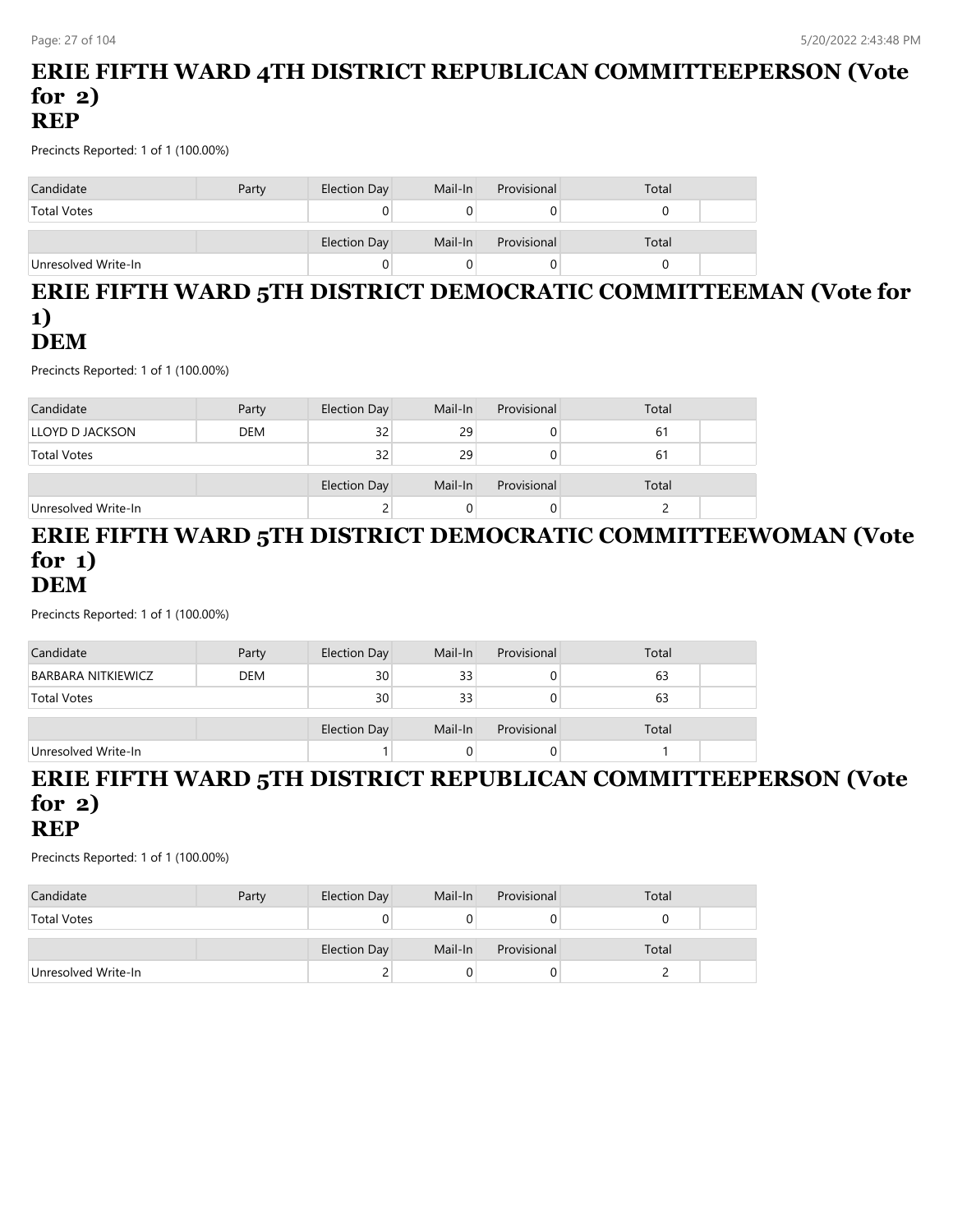## **ERIE FIFTH WARD 6TH DISTRICT DEMOCRATIC COMMITTEEMAN (Vote for 1) DEM**

Precincts Reported: 1 of 1 (100.00%)

| Candidate           | Party | Election Day | Mail-In | Provisional | Total |
|---------------------|-------|--------------|---------|-------------|-------|
| <b>Total Votes</b>  |       |              |         |             |       |
|                     |       | Election Day | Mail-In | Provisional | Total |
| Unresolved Write-In |       | ←            |         |             |       |

### **ERIE FIFTH WARD 6TH DISTRICT DEMOCRATIC COMMITTEEWOMAN (Vote for 1) DEM**

Precincts Reported: 1 of 1 (100.00%)

| Candidate           | Party | Election Day | Mail-In | Provisional | Total |  |
|---------------------|-------|--------------|---------|-------------|-------|--|
| <b>Total Votes</b>  |       |              |         |             |       |  |
|                     |       | Election Day | Mail-In | Provisional | Total |  |
| Unresolved Write-In |       |              |         |             |       |  |

#### **ERIE FIFTH WARD 6TH DISTRICT REPUBLICAN COMMITTEEPERSON (Vote for 2) REP**

Precincts Reported: 1 of 1 (100.00%)

| Candidate           | Party | Election Day | Mail-In | Provisional | Total |  |
|---------------------|-------|--------------|---------|-------------|-------|--|
| <b>Total Votes</b>  |       |              |         |             |       |  |
|                     |       | Election Day | Mail-In | Provisional | Total |  |
| Unresolved Write-In |       |              |         |             |       |  |

# **ERIE FIFTH WARD 7TH DISTRICT DEMOCRATIC COMMITTEEMAN (Vote for 1)**

## **DEM**

Precincts Reported: 1 of 1 (100.00%)

| Candidate           | Party | Election Day | Mail-In | Provisional | Total |  |
|---------------------|-------|--------------|---------|-------------|-------|--|
| <b>Total Votes</b>  |       |              |         |             |       |  |
|                     |       | Election Day | Mail-In | Provisional | Total |  |
| Unresolved Write-In |       |              |         |             |       |  |

#### **ERIE FIFTH WARD 7TH DISTRICT DEMOCRATIC COMMITTEEWOMAN (Vote for 1) DEM**

| Candidate           | Party | Election Day        | Mail-In | Provisional | Total |  |
|---------------------|-------|---------------------|---------|-------------|-------|--|
| <b>Total Votes</b>  |       |                     |         |             |       |  |
|                     |       | <b>Election Day</b> | Mail-In | Provisional | Total |  |
| Unresolved Write-In |       |                     |         |             |       |  |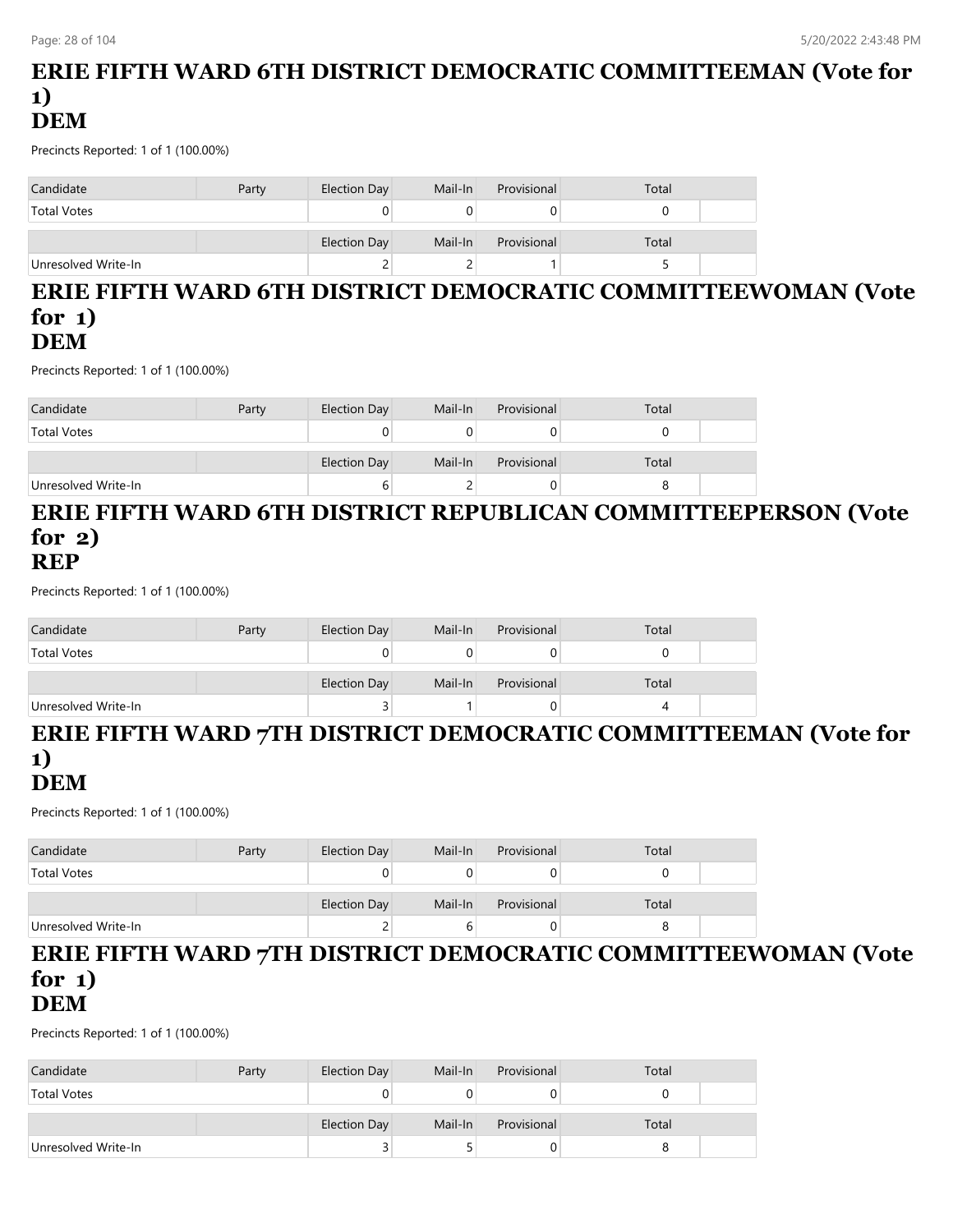## **ERIE FIFTH WARD 7TH DISTRICT REPUBLICAN COMMITTEEPERSON (Vote for 2) REP**

Precincts Reported: 1 of 1 (100.00%)

| Candidate           | Party | Election Day        | Mail-In | Provisional | Total |  |
|---------------------|-------|---------------------|---------|-------------|-------|--|
| <b>Total Votes</b>  |       |                     |         |             |       |  |
|                     |       | <b>Election Day</b> | Mail-In | Provisional | Total |  |
| Unresolved Write-In |       |                     |         |             |       |  |

### **ERIE FIFTH WARD 8TH DISTRICT DEMOCRATIC COMMITTEEMAN (Vote for 1) DEM**

Precincts Reported: 1 of 1 (100.00%)

| Candidate           | Party | Election Day | Mail-In | Provisional | Total |  |
|---------------------|-------|--------------|---------|-------------|-------|--|
| <b>Total Votes</b>  |       |              |         |             |       |  |
|                     |       | Election Day | Mail-In | Provisional | Total |  |
| Unresolved Write-In |       | o            |         |             |       |  |

### **ERIE FIFTH WARD 8TH DISTRICT DEMOCRATIC COMMITTEEWOMAN (Vote for 1) DEM**

Precincts Reported: 1 of 1 (100.00%)

| Candidate           | Party | Election Day | Mail-In | Provisional | Total |  |
|---------------------|-------|--------------|---------|-------------|-------|--|
| <b>Total Votes</b>  |       |              |         |             |       |  |
|                     |       | Election Day | Mail-In | Provisional | Total |  |
| Unresolved Write-In |       |              |         |             | 16    |  |

## **ERIE FIFTH WARD 8TH DISTRICT REPUBLICAN COMMITTEEPERSON (Vote for 2)**

## **REP**

Precincts Reported: 1 of 1 (100.00%)

| Candidate           | Party | Election Day        | Mail-In | Provisional | Total |  |
|---------------------|-------|---------------------|---------|-------------|-------|--|
| <b>Total Votes</b>  |       |                     |         |             |       |  |
|                     |       | <b>Election Day</b> | Mail-In | Provisional | Total |  |
| Unresolved Write-In |       |                     |         |             |       |  |

#### **ERIE FIFTH WARD 9TH DISTRICT DEMOCRATIC COMMITTEEMAN (Vote for 1) DEM**

| Candidate           | Party      | Election Day | Mail-In | Provisional | Total |  |
|---------------------|------------|--------------|---------|-------------|-------|--|
| SEAN F LYNCH        | <b>DEM</b> | 79           | 69      |             | 148   |  |
| <b>Total Votes</b>  |            | 79           | 69      |             | 148   |  |
|                     |            | Election Day | Mail-In | Provisional | Total |  |
| Unresolved Write-In |            |              | O       | U           |       |  |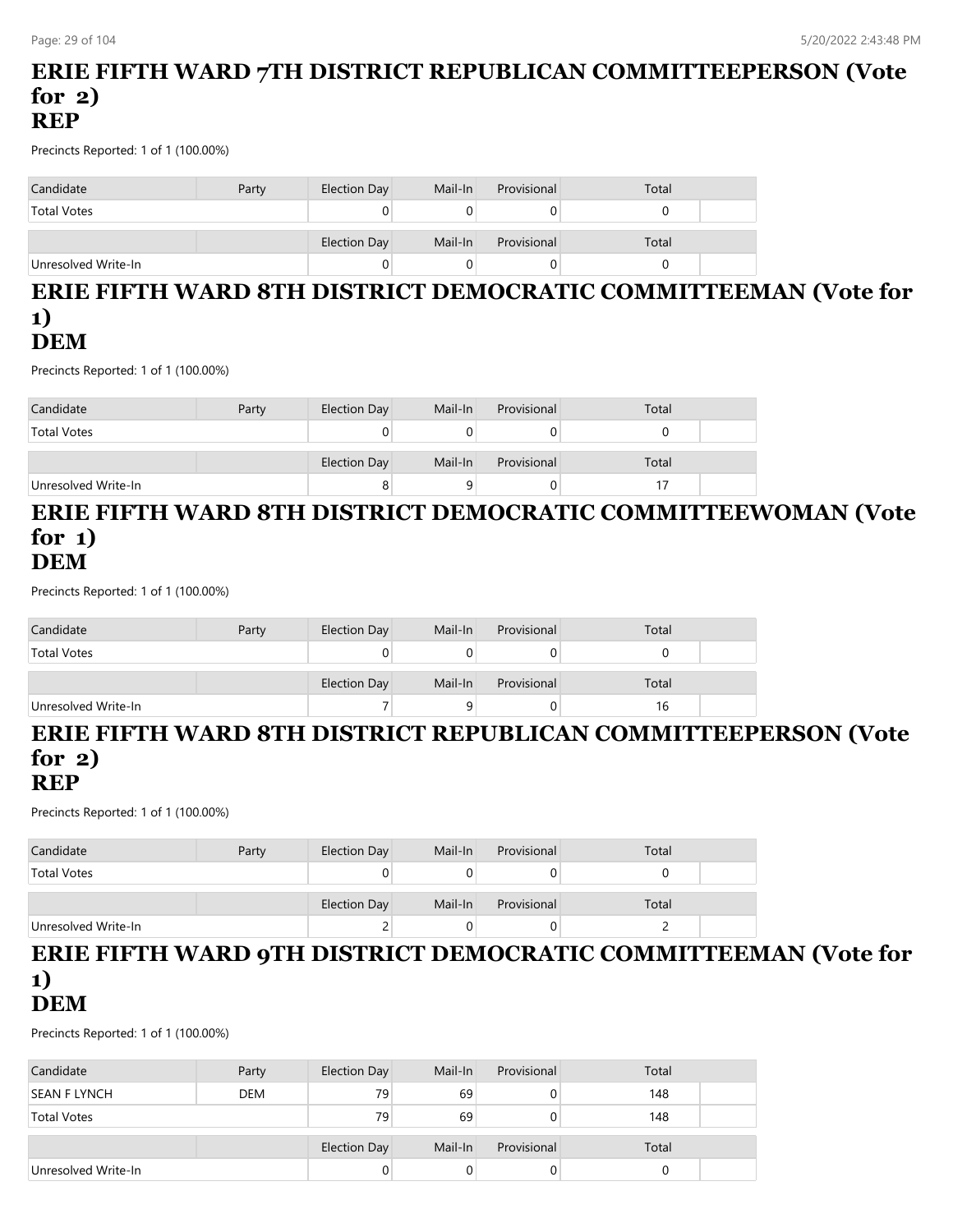## **ERIE FIFTH WARD 9TH DISTRICT DEMOCRATIC COMMITTEEWOMAN (Vote for 1) DEM**

Precincts Reported: 1 of 1 (100.00%)

| Candidate            | Party      | Election Day | Mail-In | Provisional | Total |  |
|----------------------|------------|--------------|---------|-------------|-------|--|
| STEFANIE A SCHNEIDER | <b>DEM</b> | 85           | 72      |             | 157   |  |
| <b>Total Votes</b>   |            | 85           | 72      |             | 157   |  |
|                      |            | Election Day | Mail-In | Provisional | Total |  |
| Unresolved Write-In  |            |              |         |             |       |  |

## **ERIE FIFTH WARD 9TH DISTRICT REPUBLICAN COMMITTEEPERSON (Vote for 2) REP**

Precincts Reported: 1 of 1 (100.00%)

| Candidate           | Party | Election Day | Mail-In | Provisional | Total |  |
|---------------------|-------|--------------|---------|-------------|-------|--|
| <b>Total Votes</b>  |       |              |         |             |       |  |
|                     |       | Election Day | Mail-In | Provisional | Total |  |
| Unresolved Write-In |       |              |         |             |       |  |

### **ERIE FIFTH WARD 10TH DISTRICT DEMOCRATIC COMMITTEEMAN (Vote for 1) DEM**

Precincts Reported: 1 of 1 (100.00%)

| Candidate           | Party | Election Day | Mail-In | Provisional | Total |  |
|---------------------|-------|--------------|---------|-------------|-------|--|
| <b>Total Votes</b>  |       |              |         |             |       |  |
|                     |       | Election Day | Mail-In | Provisional | Total |  |
| Unresolved Write-In |       |              |         |             |       |  |

#### **ERIE FIFTH WARD 10TH DISTRICT DEMOCRATIC COMMITTEEWOMAN (Vote for 1) DEM**

Precincts Reported: 1 of 1 (100.00%)

| Candidate           | Party | Election Day | Mail-In | Provisional | Total |  |
|---------------------|-------|--------------|---------|-------------|-------|--|
| <b>Total Votes</b>  |       |              |         |             |       |  |
|                     |       | Election Day | Mail-In | Provisional | Total |  |
| Unresolved Write-In |       |              |         |             |       |  |

#### **ERIE FIFTH WARD 10TH DISTRICT REPUBLICAN COMMITTEEPERSON (Vote for 2) REP**

| Candidate           | Party | Election Day | Mail-In | Provisional | Total |  |
|---------------------|-------|--------------|---------|-------------|-------|--|
| <b>Total Votes</b>  |       |              |         |             |       |  |
|                     |       |              |         |             |       |  |
|                     |       | Election Day | Mail-In | Provisional | Total |  |
| Unresolved Write-In |       |              |         |             |       |  |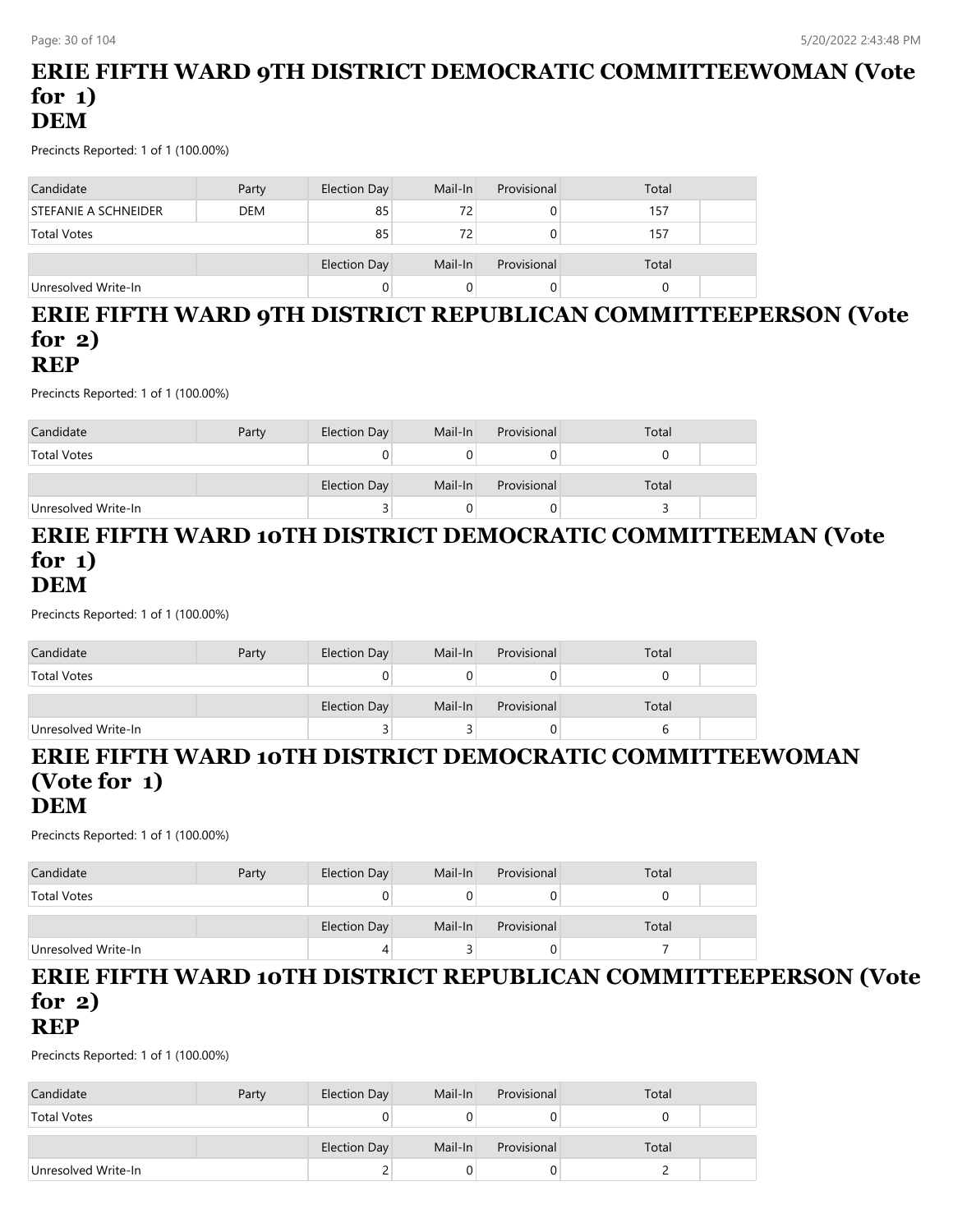## **ERIE FIFTH WARD 11TH DISTRICT DEMOCRATIC COMMITTEEMAN (Vote for 1) DEM**

Precincts Reported: 1 of 1 (100.00%)

| Candidate           | Party | Election Day | Mail-In | Provisional | Total |  |
|---------------------|-------|--------------|---------|-------------|-------|--|
| <b>Total Votes</b>  |       |              |         |             |       |  |
|                     |       | Election Day | Mail-In | Provisional | Total |  |
| Unresolved Write-In |       | ت            |         |             |       |  |

#### **ERIE FIFTH WARD 11TH DISTRICT DEMOCRATIC COMMITTEEWOMAN (Vote for 1) DEM**

Precincts Reported: 1 of 1 (100.00%)

| Candidate           | Party | Election Day | Mail-In | Provisional | Total |  |
|---------------------|-------|--------------|---------|-------------|-------|--|
| <b>Total Votes</b>  |       |              |         |             |       |  |
|                     |       | Election Day | Mail-In | Provisional | Total |  |
| Unresolved Write-In |       |              |         |             |       |  |

#### **ERIE FIFTH WARD 11TH DISTRICT REPUBLICAN COMMITTEEPERSON (Vote for 2) REP**

Precincts Reported: 1 of 1 (100.00%)

| Candidate           | Party | Election Day | Mail-In | Provisional | Total |  |
|---------------------|-------|--------------|---------|-------------|-------|--|
| <b>Total Votes</b>  |       |              |         |             |       |  |
|                     |       | Election Day | Mail-In | Provisional | Total |  |
| Unresolved Write-In |       |              |         | O           |       |  |

# **ERIE FIFTH WARD 12TH DISTRICT DEMOCRATIC COMMITTEEMAN (Vote for 1)**

## **DEM**

| Candidate           | Party      | Election Day | Mail-In | Provisional | Total |  |
|---------------------|------------|--------------|---------|-------------|-------|--|
| JOHN PURVIS         | <b>DEM</b> | 108          | 76      | 0           | 184   |  |
| <b>Total Votes</b>  |            | 108          | 76      | 0           | 184   |  |
|                     |            | Election Day | Mail-In | Provisional | Total |  |
| Unresolved Write-In |            |              |         | 0           |       |  |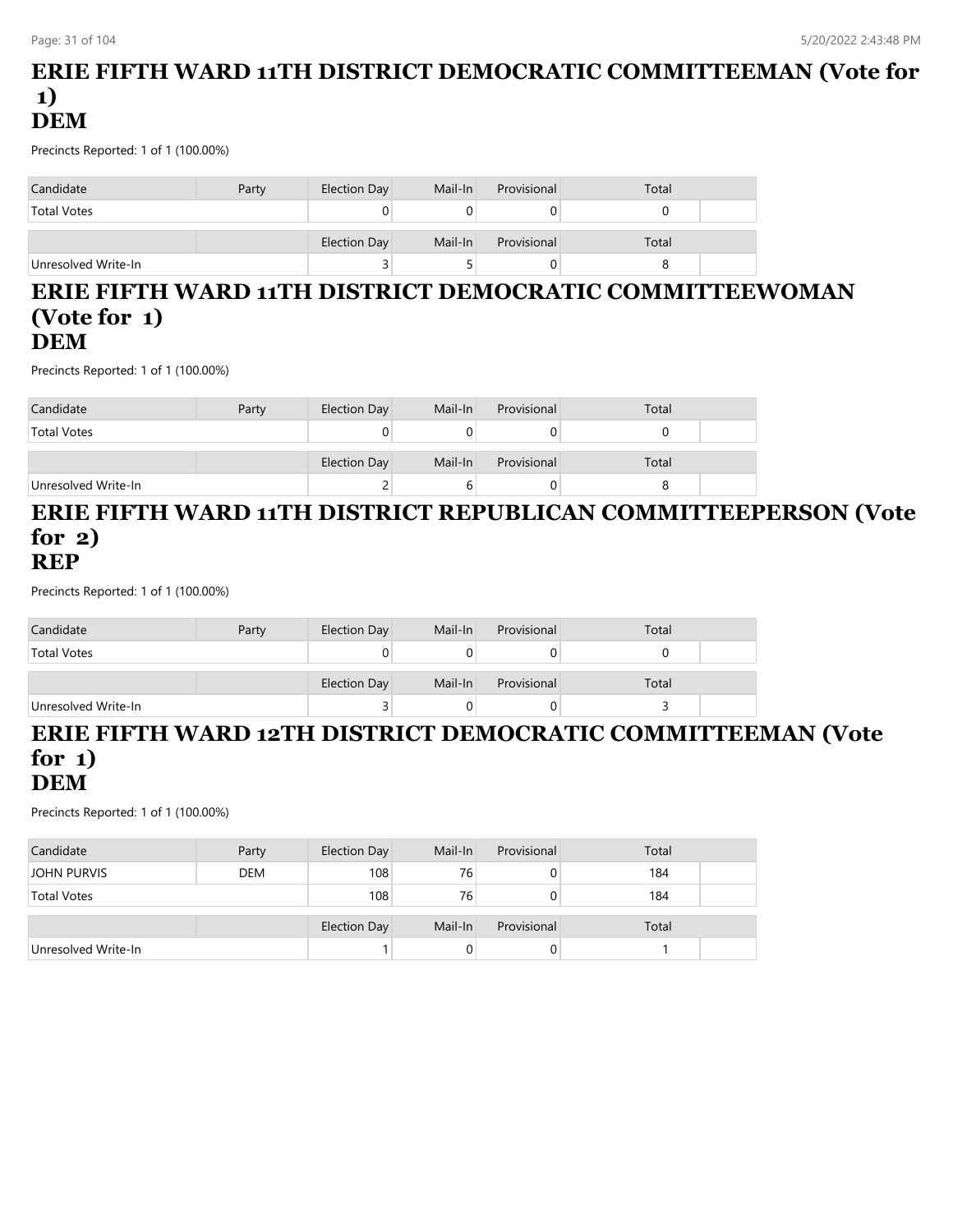## **ERIE FIFTH WARD 12TH DISTRICT DEMOCRATIC COMMITTEEWOMAN (Vote for 1) DEM**

Precincts Reported: 1 of 1 (100.00%)

| Candidate           | Party      | Election Day | Mail-In | Provisional | Total |  |
|---------------------|------------|--------------|---------|-------------|-------|--|
| <b>CINDY PURVIS</b> | <b>DEM</b> | 123          | 87      |             | 210   |  |
| <b>Total Votes</b>  |            | 123          | 87      |             | 210   |  |
|                     |            | Election Day | Mail-In | Provisional | Total |  |
| Unresolved Write-In |            |              |         |             |       |  |

#### **ERIE FIFTH WARD 12TH DISTRICT REPUBLICAN COMMITTEEPERSON (Vote for 2) REP**

Precincts Reported: 1 of 1 (100.00%)

| Candidate               | Party      | Election Day        | Mail-In | Provisional | Total |  |
|-------------------------|------------|---------------------|---------|-------------|-------|--|
| <b>MICHELLE PREVITE</b> | <b>REP</b> | 61                  | b       |             | 67    |  |
| <b>JOSEPH PREVITE</b>   | <b>REP</b> | 51                  |         |             | 58    |  |
| <b>Total Votes</b>      |            | 112                 | 13      |             | 125   |  |
|                         |            | <b>Election Day</b> | Mail-In | Provisional | Total |  |
| Unresolved Write-In     |            |                     |         | 0           |       |  |

#### **ERIE FIFTH WARD 13TH DISTRICT DEMOCRATIC COMMITTEEMAN (Vote for 1) DEM**

Precincts Reported: 1 of 1 (100.00%)

| Candidate           | Party | <b>Election Day</b> | Mail-In | Provisional | Total |  |
|---------------------|-------|---------------------|---------|-------------|-------|--|
| <b>Total Votes</b>  |       |                     |         |             |       |  |
|                     |       | Election Day        | Mail-In | Provisional | Total |  |
| Unresolved Write-In |       |                     |         |             |       |  |

#### **ERIE FIFTH WARD 13TH DISTRICT DEMOCRATIC COMMITTEEWOMAN (Vote for 1) DEM**

| Candidate           | Party | Election Day | Mail-In | Provisional | Total |  |
|---------------------|-------|--------------|---------|-------------|-------|--|
| <b>Total Votes</b>  |       |              |         |             |       |  |
|                     |       |              |         |             |       |  |
|                     |       | Election Day | Mail-In | Provisional | Total |  |
| Unresolved Write-In |       |              |         |             | 10    |  |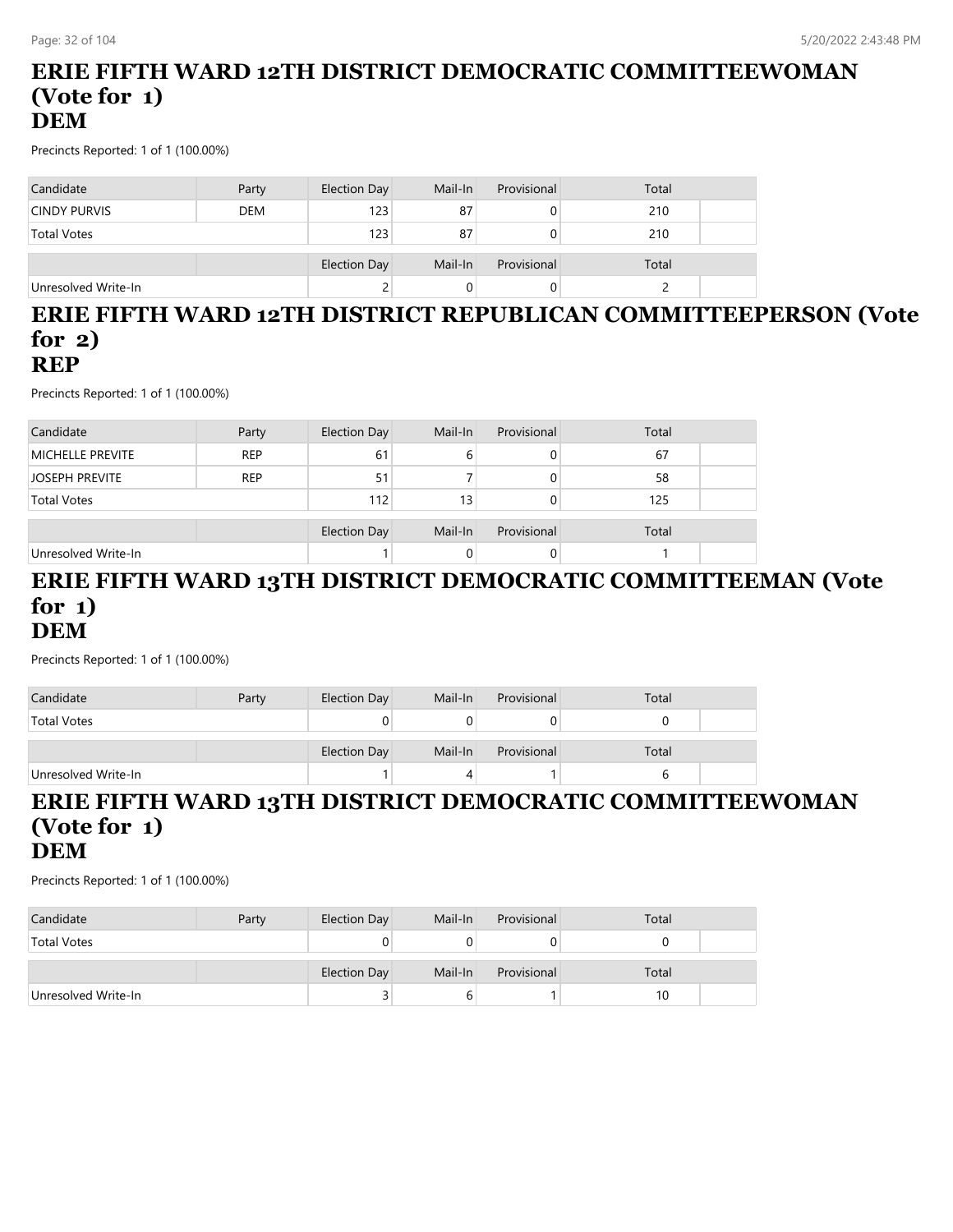## **ERIE FIFTH WARD 13TH DISTRICT REPUBLICAN COMMITTEEPERSON (Vote for 2) REP**

Precincts Reported: 1 of 1 (100.00%)

| Candidate           | Party | Election Day | Mail-In | Provisional | Total |  |
|---------------------|-------|--------------|---------|-------------|-------|--|
| <b>Total Votes</b>  |       |              |         |             |       |  |
|                     |       | Election Day | Mail-In | Provisional | Total |  |
| Unresolved Write-In |       |              |         |             |       |  |

#### **ERIE FIFTH WARD 14TH DISTRICT DEMOCRATIC COMMITTEEMAN (Vote for 1) DEM**

Precincts Reported: 1 of 1 (100.00%)

| Candidate           | Party      | <b>Election Day</b> | Mail-In | Provisional | Total |  |
|---------------------|------------|---------------------|---------|-------------|-------|--|
| KEVIN PASTEWKA      | <b>DEM</b> | 89                  | 67      |             | 158   |  |
| <b>Total Votes</b>  |            | 89                  | 67      |             | 158   |  |
|                     |            |                     | Mail-In | Provisional | Total |  |
|                     |            | Election Day        |         |             |       |  |
| Unresolved Write-In |            |                     |         |             |       |  |

#### **ERIE FIFTH WARD 14TH DISTRICT DEMOCRATIC COMMITTEEWOMAN (Vote for 1) DEM**

Precincts Reported: 1 of 1 (100.00%)

| Candidate            | Party      | <b>Election Day</b> | Mail-In | Provisional | Total |  |
|----------------------|------------|---------------------|---------|-------------|-------|--|
| <b>SHANNON KUEHN</b> | <b>DEM</b> | 98                  | 66      |             | 166   |  |
| <b>Total Votes</b>   |            | 98                  | 66      |             | 166   |  |
|                      |            |                     |         |             |       |  |
|                      |            | <b>Election Day</b> | Mail-In | Provisional | Total |  |
| Unresolved Write-In  |            |                     | 0       |             |       |  |

#### **ERIE FIFTH WARD 14TH DISTRICT REPUBLICAN COMMITTEEPERSON (Vote for 2) REP**

| Candidate           | Party | Election Day | Mail-In | Provisional | Total |  |
|---------------------|-------|--------------|---------|-------------|-------|--|
| <b>Total Votes</b>  |       |              |         |             |       |  |
|                     |       |              |         |             |       |  |
|                     |       | Election Day | Mail-In | Provisional | Total |  |
| Unresolved Write-In |       |              |         |             |       |  |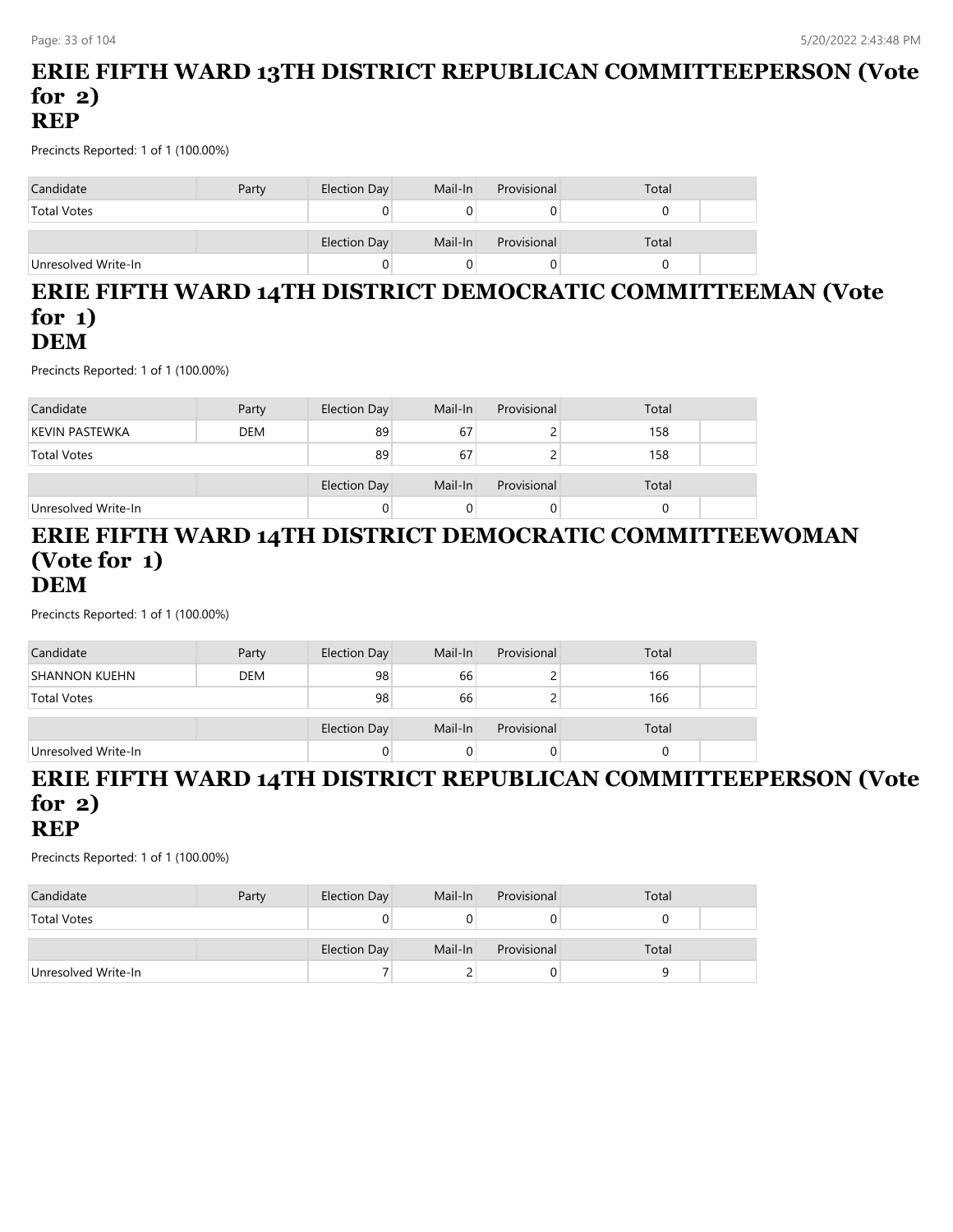## **ERIE FIFTH WARD 15TH DISTRICT DEMOCRATIC COMMITTEEMAN (Vote for 1) DEM**

Precincts Reported: 1 of 1 (100.00%)

| Candidate           | Party | Election Day | Mail-In | Provisional | Total |
|---------------------|-------|--------------|---------|-------------|-------|
| <b>Total Votes</b>  |       |              |         |             |       |
|                     |       | Election Day | Mail-In | Provisional | Total |
| Unresolved Write-In |       |              | 13      |             | 14    |

#### **ERIE FIFTH WARD 15TH DISTRICT DEMOCRATIC COMMITTEEWOMAN (Vote for 1) DEM**

Precincts Reported: 1 of 1 (100.00%)

| Candidate           | Party | Election Day | Mail-In | Provisional | Total |  |
|---------------------|-------|--------------|---------|-------------|-------|--|
| <b>Total Votes</b>  |       |              |         |             |       |  |
|                     |       | Election Day | Mail-In | Provisional | Total |  |
| Unresolved Write-In |       | ∸            |         |             | 19    |  |

#### **ERIE FIFTH WARD 15TH DISTRICT REPUBLICAN COMMITTEEPERSON (Vote for 2) REP**

Precincts Reported: 1 of 1 (100.00%)

| Candidate           | Party | <b>Election Day</b> | Mail-In | Provisional | Total |  |
|---------------------|-------|---------------------|---------|-------------|-------|--|
| <b>Total Votes</b>  |       |                     |         |             |       |  |
|                     |       | Election Day        | Mail-In | Provisional | Total |  |
| Unresolved Write-In |       | a                   |         |             |       |  |

## **ERIE FIFTH WARD 16TH DISTRICT DEMOCRATIC COMMITTEEMAN (Vote for 1)**

## **DEM**

Precincts Reported: 1 of 1 (100.00%)

| Candidate           | Party | Election Day | Mail-In | Provisional | Total |  |
|---------------------|-------|--------------|---------|-------------|-------|--|
| <b>Total Votes</b>  |       |              |         | U           |       |  |
|                     |       | Election Day | Mail-In | Provisional | Total |  |
| Unresolved Write-In |       |              |         | 0           |       |  |

#### **ERIE FIFTH WARD 16TH DISTRICT DEMOCRATIC COMMITTEEWOMAN (Vote for 1) DEM**

| Candidate           | Party | Election Day | Mail-In | Provisional | Total |  |
|---------------------|-------|--------------|---------|-------------|-------|--|
| <b>Total Votes</b>  |       |              |         |             |       |  |
|                     |       | Election Day | Mail-In | Provisional | Total |  |
| Unresolved Write-In |       |              |         |             |       |  |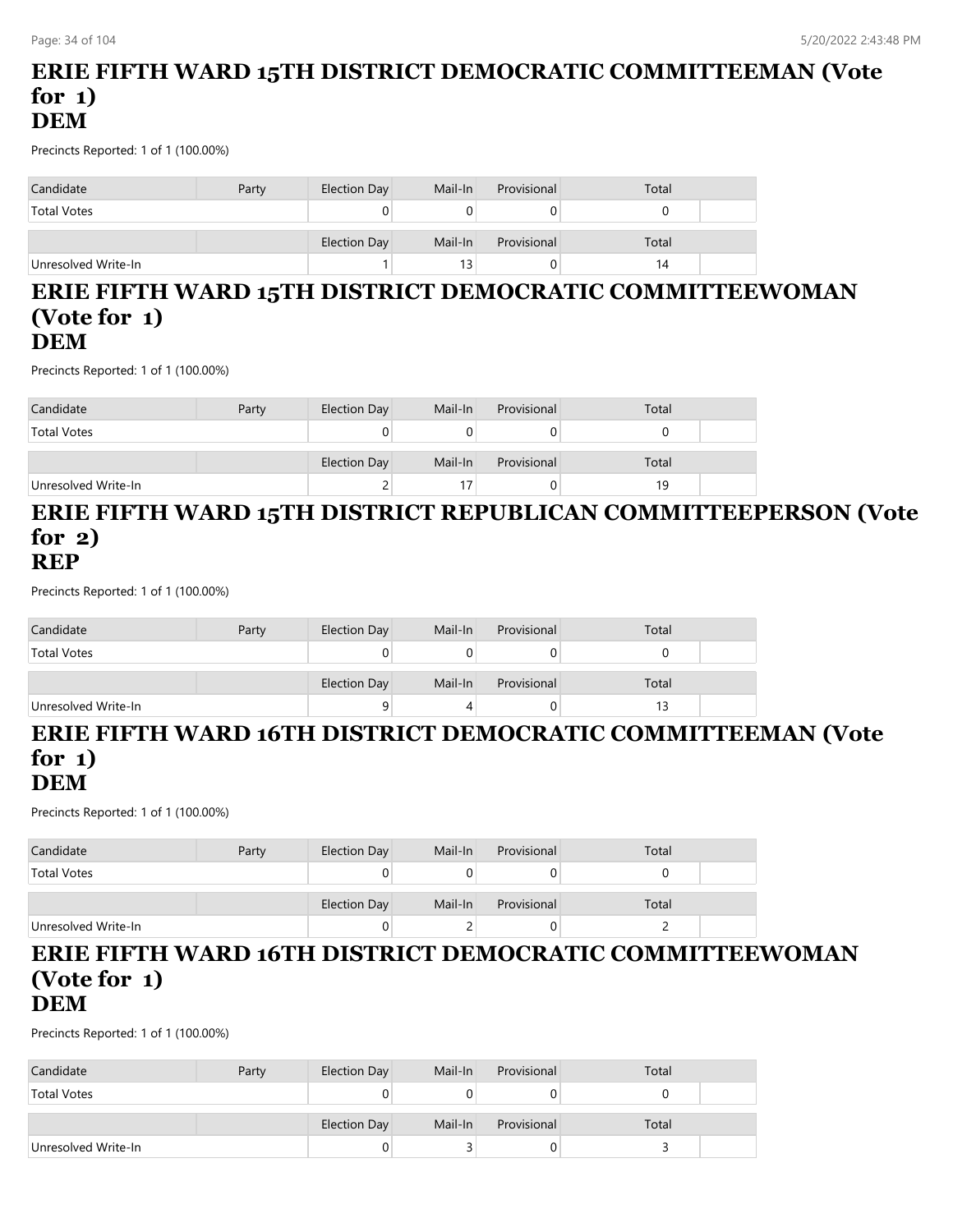## **ERIE FIFTH WARD 16TH DISTRICT REPUBLICAN COMMITTEEPERSON (Vote for 2) REP**

Precincts Reported: 1 of 1 (100.00%)

| Candidate           | Party | Election Day        | Mail-In | Provisional | Total |  |
|---------------------|-------|---------------------|---------|-------------|-------|--|
| <b>Total Votes</b>  |       |                     |         |             |       |  |
|                     |       | <b>Election Day</b> | Mail-In | Provisional | Total |  |
| Unresolved Write-In |       | b                   |         |             |       |  |

### **ERIE FIFTH WARD 17TH DISTRICT DEMOCRATIC COMMITTEEMAN (Vote for 1) DEM**

Precincts Reported: 1 of 1 (100.00%)

| Candidate                | Party      | Election Day     | Mail-In | Provisional | Total |  |
|--------------------------|------------|------------------|---------|-------------|-------|--|
| <b>BERNARD J SLOMSKI</b> | <b>DEM</b> | 130 <sub>1</sub> | 146     | 0           | 276   |  |
| <b>Total Votes</b>       |            | 130              | 146     | 0           | 276   |  |
|                          |            |                  |         |             |       |  |
|                          |            | Election Day     | Mail-In | Provisional | Total |  |
| Unresolved Write-In      |            |                  | O       | 0           |       |  |

#### **ERIE FIFTH WARD 17TH DISTRICT DEMOCRATIC COMMITTEEWOMAN (Vote for 1) DEM**

Precincts Reported: 1 of 1 (100.00%)

| Candidate           | Party | Election Day | Mail-In | Provisional | Total |  |
|---------------------|-------|--------------|---------|-------------|-------|--|
| <b>Total Votes</b>  |       |              |         |             |       |  |
|                     |       | Election Day | Mail-In | Provisional | Total |  |
| Unresolved Write-In |       |              |         |             | 19    |  |

## **ERIE FIFTH WARD 17TH DISTRICT REPUBLICAN COMMITTEEPERSON (Vote for 2)**

**REP**

Precincts Reported: 1 of 1 (100.00%)

| Candidate           | Party | Election Day        | Mail-In | Provisional | Total |  |
|---------------------|-------|---------------------|---------|-------------|-------|--|
| <b>Total Votes</b>  |       |                     |         |             |       |  |
|                     |       | <b>Election Day</b> | Mail-In | Provisional | Total |  |
| Unresolved Write-In |       |                     |         | 0.          |       |  |

# **ERIE FIFTH WARD 18TH DISTRICT DEMOCRATIC COMMITTEEMAN (Vote for 1)**

**DEM**

| Candidate           | Party | Election Day | Mail-In | Provisional | Total |  |
|---------------------|-------|--------------|---------|-------------|-------|--|
| <b>Total Votes</b>  |       |              |         |             |       |  |
|                     |       |              |         |             |       |  |
|                     |       | Election Day | Mail-In | Provisional | Total |  |
| Unresolved Write-In |       |              | b       |             | 15    |  |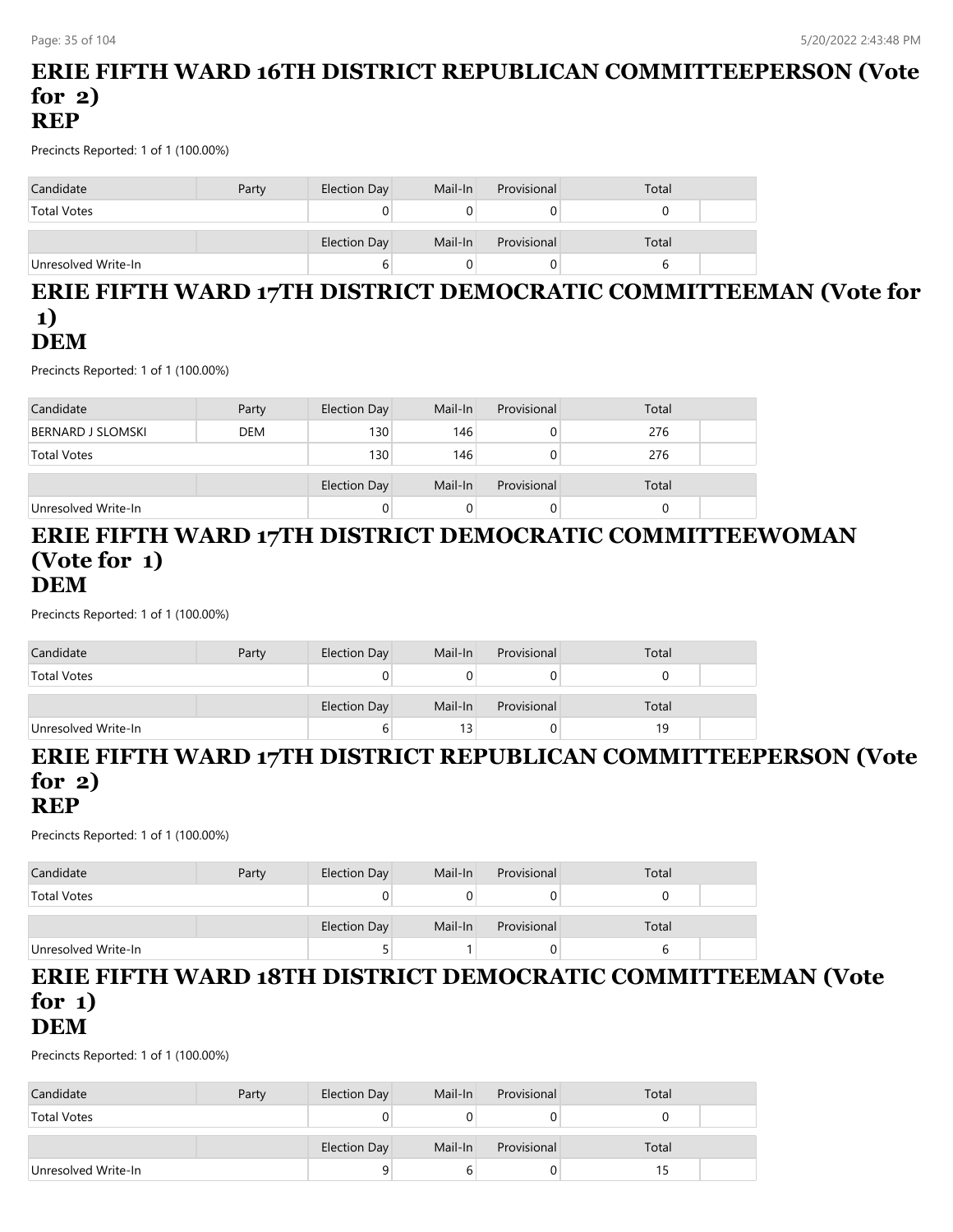## **ERIE FIFTH WARD 18TH DISTRICT DEMOCRATIC COMMITTEEWOMAN (Vote for 1) DEM**

Precincts Reported: 1 of 1 (100.00%)

| Candidate           | Party | Election Day | Mail-In | Provisional | Total |  |
|---------------------|-------|--------------|---------|-------------|-------|--|
| <b>Total Votes</b>  |       |              |         |             |       |  |
|                     |       | Election Day | Mail-In | Provisional | Total |  |
| Unresolved Write-In |       | 9            |         |             | 18    |  |

#### **ERIE FIFTH WARD 18TH DISTRICT REPUBLICAN COMMITTEEPERSON (Vote for 2) REP**

Precincts Reported: 1 of 1 (100.00%)

| Candidate           | Party | Election Day | Mail-In | Provisional | Total |  |
|---------------------|-------|--------------|---------|-------------|-------|--|
| <b>Total Votes</b>  |       |              |         |             |       |  |
|                     |       |              |         |             |       |  |
|                     |       | Election Day | Mail-In | Provisional | Total |  |
| Unresolved Write-In |       |              |         |             |       |  |

## **ERIE FIFTH WARD 19TH DISTRICT DEMOCRATIC COMMITTEEMAN (Vote for 1) DEM**

Precincts Reported: 1 of 1 (100.00%)

| Candidate           | Party | <b>Election Day</b> | Mail-In | Provisional | Total |  |
|---------------------|-------|---------------------|---------|-------------|-------|--|
| <b>Total Votes</b>  |       |                     |         |             |       |  |
|                     |       | Election Day        | Mail-In | Provisional | Total |  |
| Unresolved Write-In |       |                     |         |             | 14    |  |

# **ERIE FIFTH WARD 19TH DISTRICT DEMOCRATIC COMMITTEEWOMAN (Vote for 1)**

#### **DEM**

Precincts Reported: 1 of 1 (100.00%)

| Candidate           | Party | Election Day | Mail-In | Provisional | Total |  |
|---------------------|-------|--------------|---------|-------------|-------|--|
| <b>Total Votes</b>  |       |              |         | 0           |       |  |
|                     |       | Election Day | Mail-In | Provisional | Total |  |
| Unresolved Write-In |       |              | 10      | 0           | 18    |  |

#### **ERIE FIFTH WARD 19TH DISTRICT REPUBLICAN COMMITTEEPERSON (Vote for 2) REP**

| Candidate           | Party      | <b>Election Day</b> | Mail-In         | Provisional | Total |  |
|---------------------|------------|---------------------|-----------------|-------------|-------|--|
| <b>DOUG PONTZER</b> | <b>REP</b> | 108                 | 16 <sub>1</sub> |             | 124   |  |
| <b>Total Votes</b>  |            | 108                 | 16              |             | 124   |  |
|                     |            | Election Day        | Mail-In         | Provisional | Total |  |
| Unresolved Write-In |            |                     |                 |             | b     |  |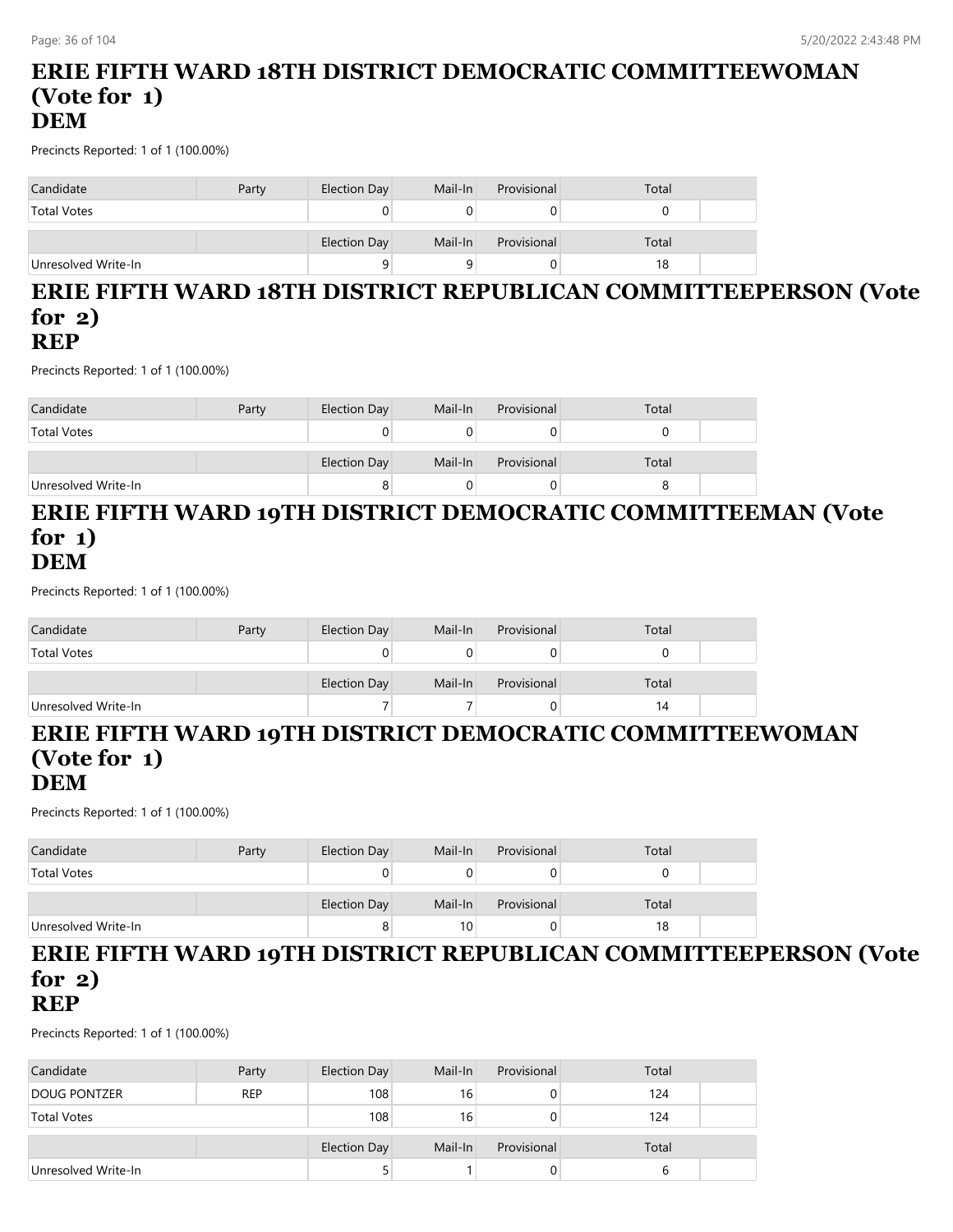#### **ERIE FIFTH WARD 20TH DISTRICT DEMOCRATIC COMMITTEEMAN (Vote for 1) DEM**

Precincts Reported: 1 of 1 (100.00%)

| Candidate           | Party      | Election Day | Mail-In | Provisional | Total |  |
|---------------------|------------|--------------|---------|-------------|-------|--|
| <b>BOB MERSKI</b>   | <b>DEM</b> | 119          | 85      |             | 204   |  |
| <b>Total Votes</b>  |            | 119          | 85      | O           | 204   |  |
|                     |            | Election Day | Mail-In | Provisional | Total |  |
| Unresolved Write-In |            |              |         |             |       |  |

#### **ERIE FIFTH WARD 20TH DISTRICT DEMOCRATIC COMMITTEEWOMAN (Vote for 1) DEM**

Precincts Reported: 1 of 1 (100.00%)

| Candidate           | Party      | Election Day | Mail-In | Provisional | Total |  |
|---------------------|------------|--------------|---------|-------------|-------|--|
| EMILY M MERSKI      | <b>DEM</b> | 131          | 89      | O           | 220   |  |
| <b>Total Votes</b>  |            | 131          | 89      | 0           | 220   |  |
|                     |            |              |         |             |       |  |
|                     |            | Election Day | Mail-In | Provisional | Total |  |
| Unresolved Write-In |            |              |         | 0           |       |  |

#### **ERIE FIFTH WARD 20TH DISTRICT REPUBLICAN COMMITTEEPERSON (Vote for 2) REP**

Precincts Reported: 1 of 1 (100.00%)

| Candidate           | Party | Election Day        | Mail-In | Provisional | Total |  |
|---------------------|-------|---------------------|---------|-------------|-------|--|
| <b>Total Votes</b>  |       |                     |         |             |       |  |
|                     |       | <b>Election Day</b> | Mail-In | Provisional | Total |  |
| Unresolved Write-In |       |                     |         |             |       |  |

#### **ERIE FIFTH WARD 21ST DISTRICT DEMOCRATIC COMMITTEEMAN (Vote for 1) DEM**

| Candidate           | Party      | Election Day        | Mail-In | Provisional | Total |  |
|---------------------|------------|---------------------|---------|-------------|-------|--|
| <b>JAY BRENEMAN</b> | <b>DEM</b> | 97                  | 63      | 0           | 160   |  |
| <b>MICHAEL KEYS</b> | <b>DEM</b> | 31                  | 25      | 0           | 56    |  |
| <b>Total Votes</b>  |            | 128                 | 88      |             | 216   |  |
|                     |            | <b>Election Day</b> | Mail-In | Provisional | Total |  |
| Unresolved Write-In |            |                     |         | 0           |       |  |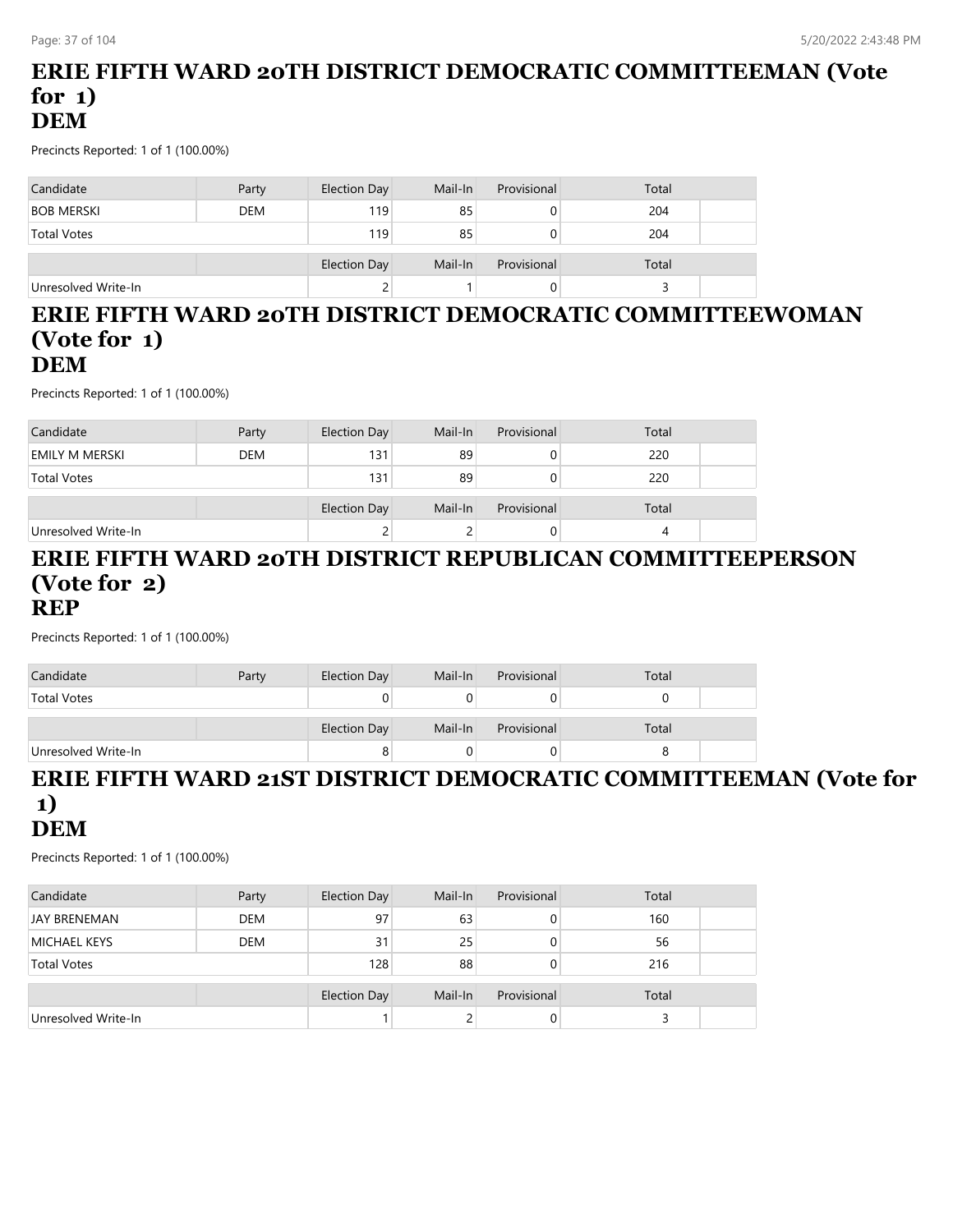#### **ERIE FIFTH WARD 21ST DISTRICT DEMOCRATIC COMMITTEEWOMAN (Vote for 1) DEM**

Precincts Reported: 1 of 1 (100.00%)

| Candidate           | Party      | Election Day | Mail-In | Provisional | Total |  |
|---------------------|------------|--------------|---------|-------------|-------|--|
| KATHERINE KAT BLAIR | <b>DEM</b> | 123          | 82      |             | 205   |  |
| <b>Total Votes</b>  |            | 123          | 82      |             | 205   |  |
|                     |            | Election Day | Mail-In | Provisional | Total |  |
| Unresolved Write-In |            | ے            |         |             |       |  |

#### **ERIE FIFTH WARD 21ST DISTRICT REPUBLICAN COMMITTEEPERSON (Vote for 2) REP**

Precincts Reported: 1 of 1 (100.00%)

| Candidate           | Party | Election Day | Mail-In | Provisional | Total |  |
|---------------------|-------|--------------|---------|-------------|-------|--|
| <b>Total Votes</b>  |       |              |         |             |       |  |
|                     |       | Election Day | Mail-In | Provisional | Total |  |
| Unresolved Write-In |       | 18           |         |             | 22    |  |

#### **ERIE SIXTH WARD 1ST DISTRICT DEMOCRATIC COMMITTEEMAN (Vote for 1) DEM**

Precincts Reported: 1 of 1 (100.00%)

| Candidate           | Party | Election Day | Mail-In | Provisional | Total |  |
|---------------------|-------|--------------|---------|-------------|-------|--|
| <b>Total Votes</b>  |       |              |         |             |       |  |
|                     |       | Election Day | Mail-In | Provisional | Total |  |
| Unresolved Write-In |       |              |         |             |       |  |

#### **ERIE SIXTH WARD 1ST DISTRICT DEMOCRATIC COMMITTEEWOMAN (Vote for 1) DEM**

Precincts Reported: 1 of 1 (100.00%)

| Candidate           | Party | Election Day | Mail-In | Provisional | Total |  |
|---------------------|-------|--------------|---------|-------------|-------|--|
| <b>Total Votes</b>  |       |              |         |             |       |  |
|                     |       | Election Day | Mail-In | Provisional | Total |  |
| Unresolved Write-In |       |              |         |             |       |  |

# **ERIE SIXTH WARD 1ST DISTRICT REPUBLICAN COMMITTEEPERSON (Vote for 2)**

**REP**

| Candidate           | Party | Election Day | Mail-In | Provisional | Total |  |
|---------------------|-------|--------------|---------|-------------|-------|--|
| <b>Total Votes</b>  |       |              |         |             |       |  |
|                     |       |              |         |             |       |  |
|                     |       | Election Day | Mail-In | Provisional | Total |  |
| Unresolved Write-In |       |              |         |             |       |  |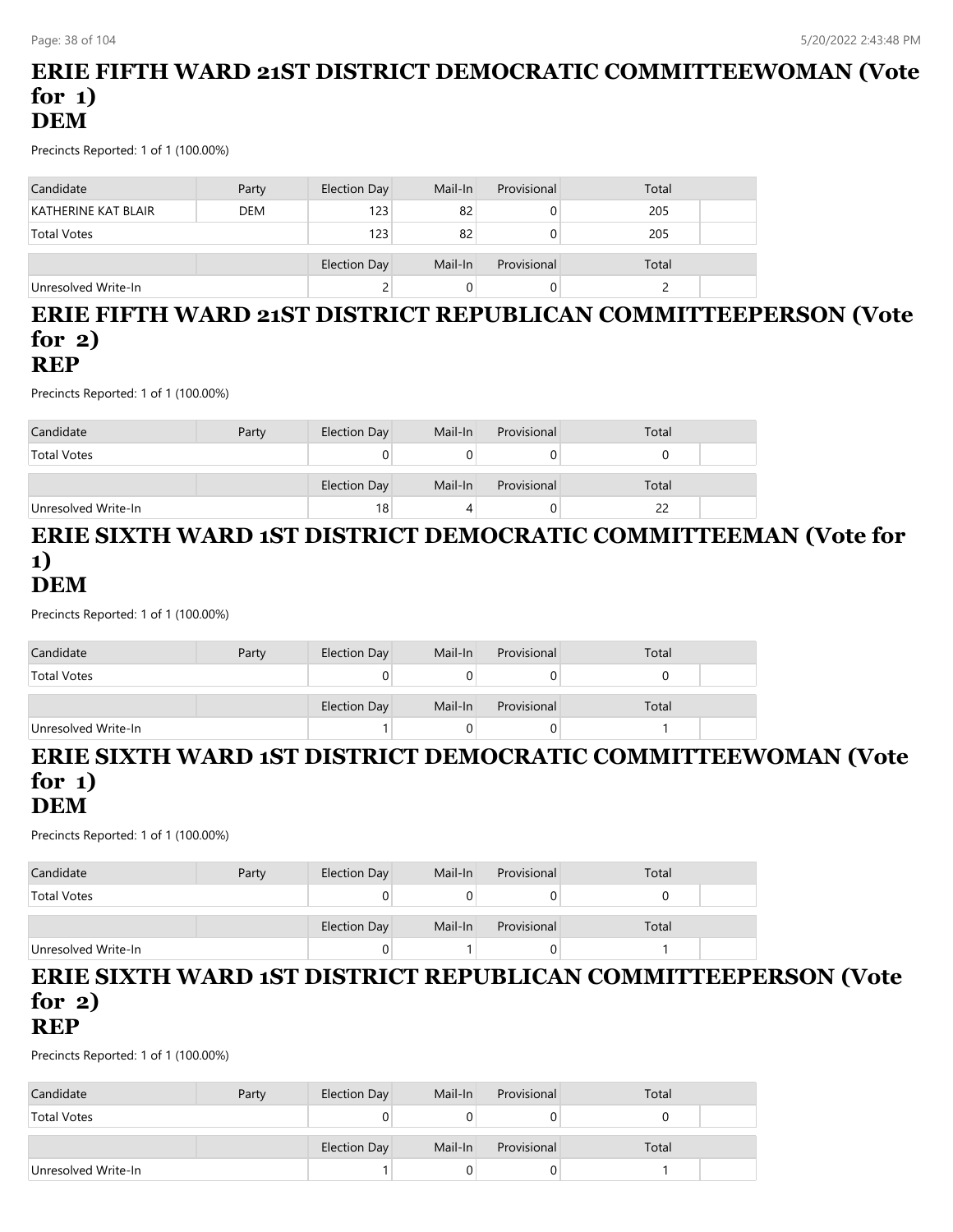#### **ERIE SIXTH WARD 2ND DISTRICT DEMOCRATIC COMMITTEEMAN (Vote for 1) DEM**

Precincts Reported: 1 of 1 (100.00%)

| Candidate           | Party | Election Day | Mail-In | Provisional | Total |  |
|---------------------|-------|--------------|---------|-------------|-------|--|
| <b>Total Votes</b>  |       | Ü            |         |             |       |  |
|                     |       | Election Day | Mail-In | Provisional | Total |  |
| Unresolved Write-In |       | U            |         |             |       |  |

#### **ERIE SIXTH WARD 2ND DISTRICT DEMOCRATIC COMMITTEEWOMAN (Vote for 1) DEM**

Precincts Reported: 1 of 1 (100.00%)

| Candidate           | Party | Election Day | Mail-In | Provisional | Total |  |
|---------------------|-------|--------------|---------|-------------|-------|--|
| <b>Total Votes</b>  |       |              |         |             |       |  |
|                     |       | Election Day | Mail-In | Provisional | Total |  |
| Unresolved Write-In |       |              |         |             |       |  |

#### **ERIE SIXTH WARD 2ND DISTRICT REPUBLICAN COMMITTEEPERSON (Vote for 2) REP**

Precincts Reported: 1 of 1 (100.00%)

| Candidate           | Party | Election Day | Mail-In | Provisional | Total |  |
|---------------------|-------|--------------|---------|-------------|-------|--|
| <b>Total Votes</b>  |       |              |         |             |       |  |
|                     |       | Election Day | Mail-In | Provisional | Total |  |
| Unresolved Write-In |       |              |         | 0           |       |  |

# **ERIE SIXTH WARD 4TH DISTRICT DEMOCRATIC COMMITTEEMAN (Vote for 1)**

# **DEM**

Precincts Reported: 1 of 1 (100.00%)

| Candidate                | Party      | Election Day | Mail-In         | Provisional | Total |  |
|--------------------------|------------|--------------|-----------------|-------------|-------|--|
| <b>PATRICK J HARKINS</b> | <b>DEM</b> | 83           | 59 <sub>1</sub> |             | 143   |  |
| <b>Total Votes</b>       |            | 83           | 59              |             | 143   |  |
|                          |            |              |                 |             |       |  |
|                          |            | Election Day | Mail-In         | Provisional | Total |  |
| Unresolved Write-In      |            |              |                 |             |       |  |

# **ERIE SIXTH WARD 4TH DISTRICT DEMOCRATIC COMMITTEEWOMAN (Vote for 1)**

**DEM**

| Candidate           | Party | Election Day | Mail-In | Provisional | Total |  |
|---------------------|-------|--------------|---------|-------------|-------|--|
| <b>Total Votes</b>  |       |              |         |             |       |  |
|                     |       |              |         |             |       |  |
|                     |       | Election Day | Mail-In | Provisional | Total |  |
| Unresolved Write-In |       |              |         |             |       |  |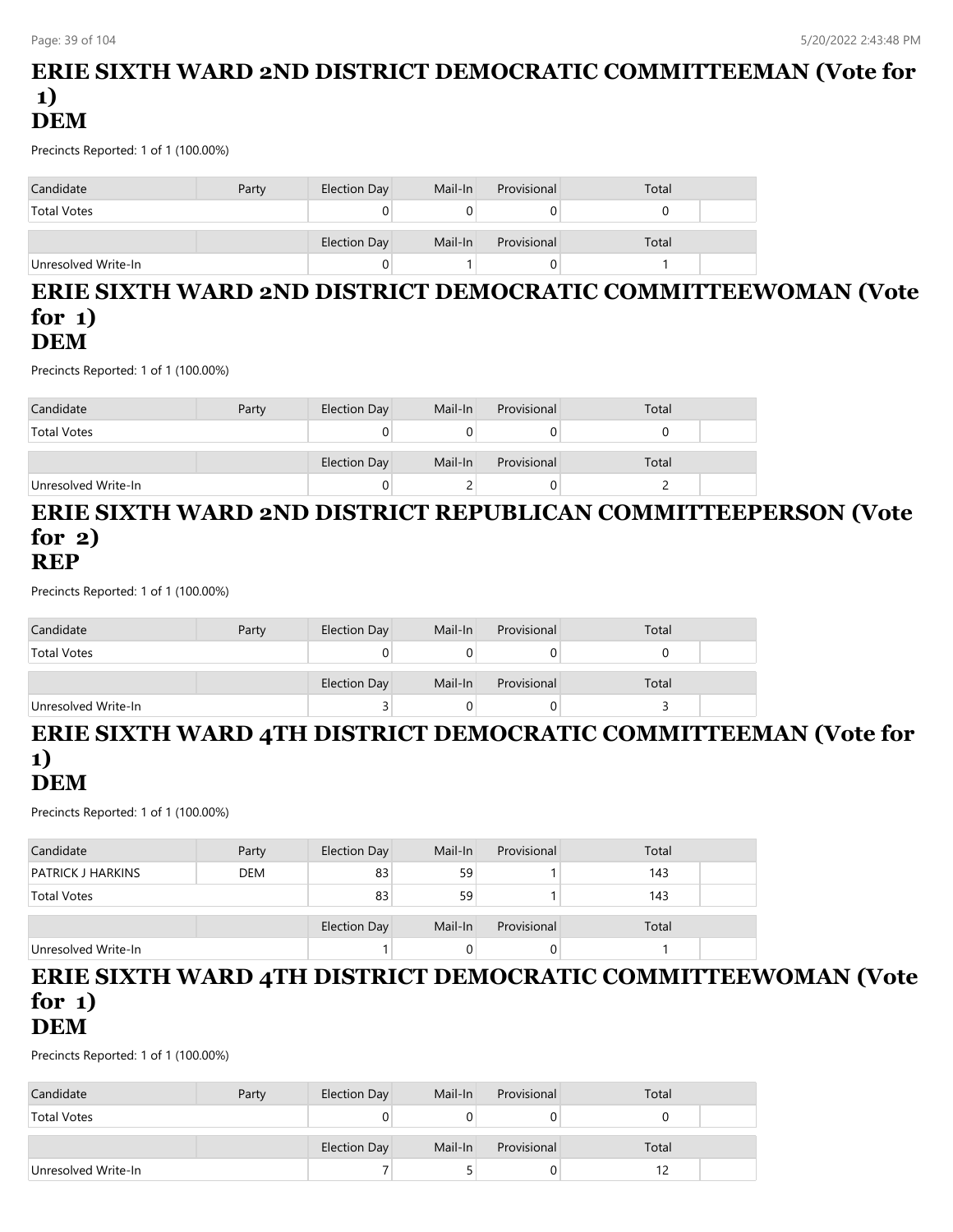#### **ERIE SIXTH WARD 4TH DISTRICT REPUBLICAN COMMITTEEPERSON (Vote for 2) REP**

Precincts Reported: 1 of 1 (100.00%)

| Candidate           | Party | Election Day | Mail-In | Provisional | Total |
|---------------------|-------|--------------|---------|-------------|-------|
| <b>Total Votes</b>  |       | U            |         |             |       |
|                     |       | Election Day | Mail-In | Provisional | Total |
| Unresolved Write-In |       | ے            |         |             |       |

#### **ERIE SIXTH WARD 5TH DISTRICT DEMOCRATIC COMMITTEEMAN (Vote for 1) DEM**

Precincts Reported: 1 of 1 (100.00%)

| Candidate           | Party | Election Day | Mail-In | Provisional | Total |  |
|---------------------|-------|--------------|---------|-------------|-------|--|
| <b>Total Votes</b>  |       | υ            |         |             |       |  |
|                     |       | Election Day | Mail-In | Provisional | Total |  |
| Unresolved Write-In |       |              |         |             |       |  |

#### **ERIE SIXTH WARD 5TH DISTRICT DEMOCRATIC COMMITTEEWOMAN (Vote for 1) DEM**

Precincts Reported: 1 of 1 (100.00%)

| Candidate           | Party      | Election Day | Mail-In | Provisional | Total |  |
|---------------------|------------|--------------|---------|-------------|-------|--|
| CHELCIE ALCORN      | <b>DEM</b> | 51           | 51      |             | 102   |  |
| <b>Total Votes</b>  |            | 51           |         |             | 102   |  |
|                     |            | Election Day | Mail-In | Provisional | Total |  |
| Unresolved Write-In |            |              |         |             |       |  |

# **ERIE SIXTH WARD 5TH DISTRICT REPUBLICAN COMMITTEEPERSON (Vote for 2)**

**REP**

Precincts Reported: 1 of 1 (100.00%)

| Candidate           | Party | Election Day        | Mail-In | Provisional | Total |  |
|---------------------|-------|---------------------|---------|-------------|-------|--|
| <b>Total Votes</b>  |       |                     |         |             |       |  |
|                     |       | <b>Election Day</b> | Mail-In | Provisional | Total |  |
| Unresolved Write-In |       |                     |         | J.          |       |  |

#### **ERIE SIXTH WARD 6TH DISTRICT DEMOCRATIC COMMITTEEMAN (Vote for 1) DEM**

| Candidate           | Party | Election Day | Mail-In | Provisional | Total |  |
|---------------------|-------|--------------|---------|-------------|-------|--|
| <b>Total Votes</b>  |       |              |         |             |       |  |
|                     |       |              |         |             |       |  |
|                     |       | Election Day | Mail-In | Provisional | Total |  |
| Unresolved Write-In |       |              |         |             |       |  |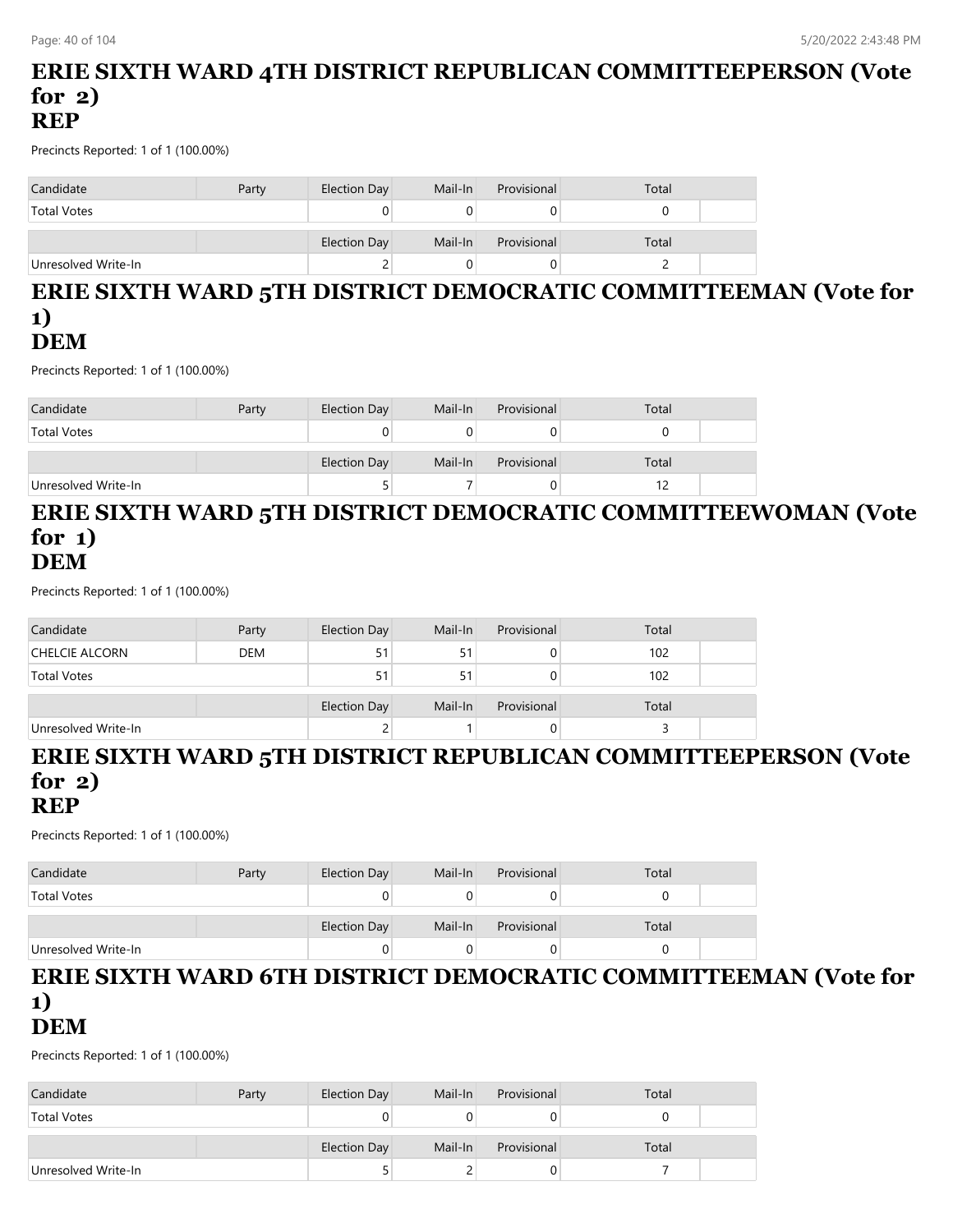#### **ERIE SIXTH WARD 6TH DISTRICT DEMOCRATIC COMMITTEEWOMAN (Vote for 1) DEM**

Precincts Reported: 1 of 1 (100.00%)

| Candidate           | Party | Election Day | Mail-In | Provisional | Total |
|---------------------|-------|--------------|---------|-------------|-------|
| <b>Total Votes</b>  |       |              |         |             |       |
|                     |       | Election Day | Mail-In | Provisional | Total |
| Unresolved Write-In |       |              |         |             |       |

# **ERIE SIXTH WARD 6TH DISTRICT REPUBLICAN COMMITTEEPERSON (Vote for 2)**

# **REP**

Precincts Reported: 1 of 1 (100.00%)

| Candidate           | Party | Election Day | Mail-In | Provisional | Total |  |
|---------------------|-------|--------------|---------|-------------|-------|--|
| <b>Total Votes</b>  |       |              |         |             |       |  |
|                     |       | Election Day | Mail-In | Provisional | Total |  |
| Unresolved Write-In |       | 10           |         |             | 10    |  |

#### **ERIE SIXTH WARD 7TH DISTRICT DEMOCRATIC COMMITTEEMAN (Vote for 1) DEM**

Precincts Reported: 1 of 1 (100.00%)

| Candidate           | Party | Election Day | Mail-In | Provisional | Total |  |
|---------------------|-------|--------------|---------|-------------|-------|--|
| <b>Total Votes</b>  |       |              |         |             |       |  |
|                     |       | Election Day | Mail-In | Provisional | Total |  |
| Unresolved Write-In |       |              |         |             |       |  |

# **ERIE SIXTH WARD 7TH DISTRICT DEMOCRATIC COMMITTEEWOMAN (Vote for 1)**

# **DEM**

Precincts Reported: 1 of 1 (100.00%)

| Candidate           | Party | Election Day | Mail-In | Provisional | Total |  |
|---------------------|-------|--------------|---------|-------------|-------|--|
| <b>Total Votes</b>  |       |              |         | U           |       |  |
|                     |       | Election Day | Mail-In | Provisional | Total |  |
| Unresolved Write-In |       |              |         | 0           |       |  |

#### **ERIE SIXTH WARD 7TH DISTRICT REPUBLICAN COMMITTEEPERSON (Vote for 2) REP**

| Candidate           | Party | Election Day | Mail-In | Provisional | Total |  |
|---------------------|-------|--------------|---------|-------------|-------|--|
| <b>Total Votes</b>  |       |              |         |             |       |  |
|                     |       | Election Day | Mail-In | Provisional | Total |  |
| Unresolved Write-In |       |              |         |             |       |  |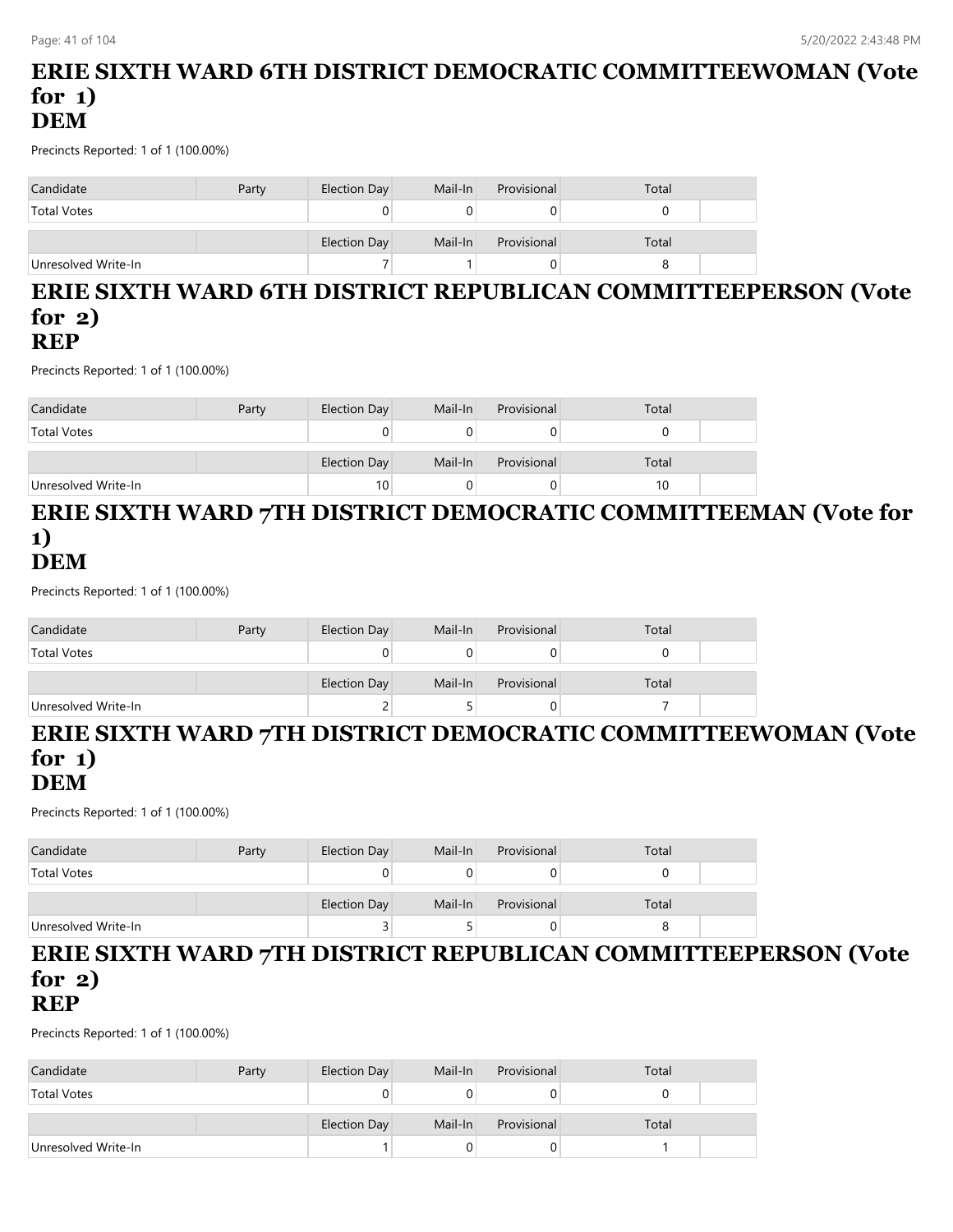#### **ERIE SIXTH WARD 8TH DISTRICT DEMOCRATIC COMMITTEEMAN (Vote for 1) DEM**

Precincts Reported: 1 of 1 (100.00%)

| Candidate           | Party | Election Day | Mail-In | Provisional | Total |  |
|---------------------|-------|--------------|---------|-------------|-------|--|
| <b>Total Votes</b>  |       |              |         |             |       |  |
|                     |       | Election Day | Mail-In | Provisional | Total |  |
| Unresolved Write-In |       |              |         |             |       |  |

#### **ERIE SIXTH WARD 8TH DISTRICT DEMOCRATIC COMMITTEEWOMAN (Vote for 1) DEM**

Precincts Reported: 1 of 1 (100.00%)

| Candidate           | Party | Election Day | Mail-In | Provisional | Total |  |
|---------------------|-------|--------------|---------|-------------|-------|--|
| <b>Total Votes</b>  |       |              |         |             |       |  |
|                     |       | Election Day | Mail-In | Provisional | Total |  |
| Unresolved Write-In |       | 4            |         |             |       |  |

#### **ERIE SIXTH WARD 8TH DISTRICT REPUBLICAN COMMITTEEPERSON (Vote for 2) REP**

Precincts Reported: 1 of 1 (100.00%)

| Candidate           | Party | Election Day | Mail-In | Provisional | Total |  |
|---------------------|-------|--------------|---------|-------------|-------|--|
| <b>Total Votes</b>  |       |              |         |             |       |  |
|                     |       | Election Day | Mail-In | Provisional | Total |  |
| Unresolved Write-In |       |              |         | U           |       |  |

# **ERIE SIXTH WARD 9TH DISTRICT DEMOCRATIC COMMITTEEMAN (Vote for 1)**

# **DEM**

Precincts Reported: 1 of 1 (100.00%)

| Candidate             | Party      | Election Day | Mail-In | Provisional | Total |  |
|-----------------------|------------|--------------|---------|-------------|-------|--|
| <b>MATTHEW TEXTER</b> | <b>DEM</b> | 43           | 32      |             | 76    |  |
| <b>Total Votes</b>    |            | 43           | 32      |             | 76    |  |
|                       |            | Election Day | Mail-In | Provisional | Total |  |
|                       |            |              |         |             |       |  |
| Unresolved Write-In   |            |              |         | 0           |       |  |

# **ERIE SIXTH WARD 9TH DISTRICT DEMOCRATIC COMMITTEEWOMAN (Vote for 1)**

**DEM**

| Candidate           | Party | Election Day | Mail-In | Provisional | Total |  |
|---------------------|-------|--------------|---------|-------------|-------|--|
| <b>Total Votes</b>  |       |              |         |             |       |  |
|                     |       |              |         |             |       |  |
|                     |       | Election Day | Mail-In | Provisional | Total |  |
| Unresolved Write-In |       |              |         |             |       |  |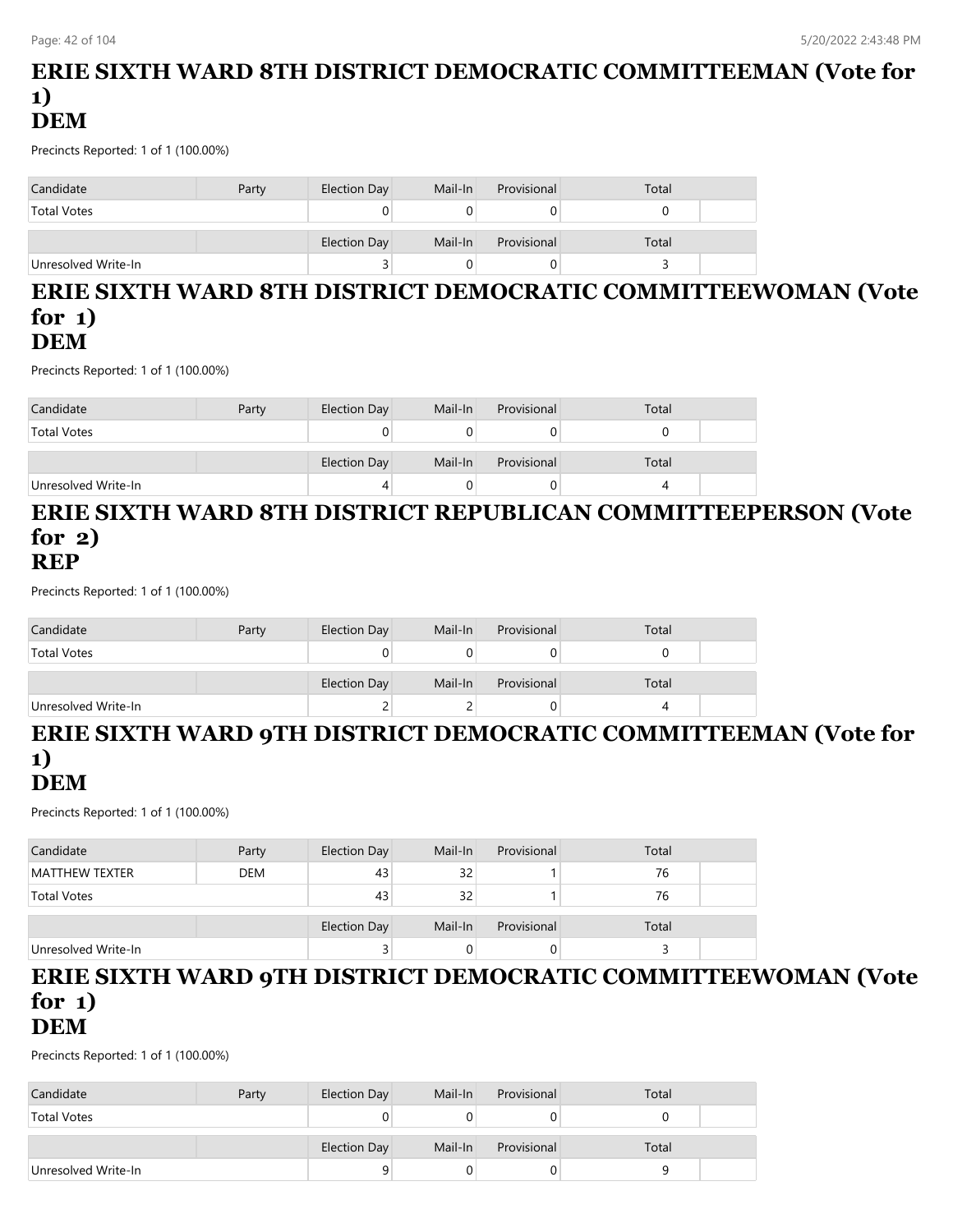#### **ERIE SIXTH WARD 9TH DISTRICT REPUBLICAN COMMITTEEPERSON (Vote for 2) REP**

Precincts Reported: 1 of 1 (100.00%)

| Candidate           | Party | Election Day | Mail-In | Provisional | Total |
|---------------------|-------|--------------|---------|-------------|-------|
| <b>Total Votes</b>  |       | U            |         |             |       |
|                     |       | Election Day | Mail-In | Provisional | Total |
| Unresolved Write-In |       | 8            |         |             |       |

#### **ERIE SIXTH WARD 10TH DISTRICT DEMOCRATIC COMMITTEEMAN (Vote for 1) DEM**

Precincts Reported: 1 of 1 (100.00%)

| Candidate           | Party | Election Day | Mail-In | Provisional | Total |  |
|---------------------|-------|--------------|---------|-------------|-------|--|
| <b>Total Votes</b>  |       |              |         |             |       |  |
|                     |       |              |         |             |       |  |
|                     |       | Election Day | Mail-In | Provisional | Total |  |
| Unresolved Write-In |       |              |         | Ü           |       |  |

#### **ERIE SIXTH WARD 10TH DISTRICT DEMOCRATIC COMMITTEEWOMAN (Vote for 1) DEM**

Precincts Reported: 1 of 1 (100.00%)

| Candidate           | Party | Election Day | Mail-In | Provisional | Total |  |
|---------------------|-------|--------------|---------|-------------|-------|--|
| <b>Total Votes</b>  |       |              |         |             |       |  |
|                     |       | Election Day | Mail-In | Provisional | Total |  |
| Unresolved Write-In |       |              |         |             |       |  |

# **ERIE SIXTH WARD 10TH DISTRICT REPUBLICAN COMMITTEEPERSON (Vote for 2)**

#### **REP**

Precincts Reported: 1 of 1 (100.00%)

| Candidate           | Party | Election Day | Mail-In | Provisional | Total |  |
|---------------------|-------|--------------|---------|-------------|-------|--|
| <b>Total Votes</b>  |       |              |         |             |       |  |
|                     |       | Election Day | Mail-In | Provisional | Total |  |
| Unresolved Write-In |       |              |         |             |       |  |

#### **ERIE SIXTH WARD 11TH DISTRICT DEMOCRATIC COMMITTEEMAN (Vote for 1) DEM**

| Candidate           | Party | Election Day        | Mail-In | Provisional | Total |  |
|---------------------|-------|---------------------|---------|-------------|-------|--|
| <b>Total Votes</b>  |       |                     |         |             |       |  |
|                     |       | <b>Election Day</b> | Mail-In | Provisional | Total |  |
| Unresolved Write-In |       |                     |         |             |       |  |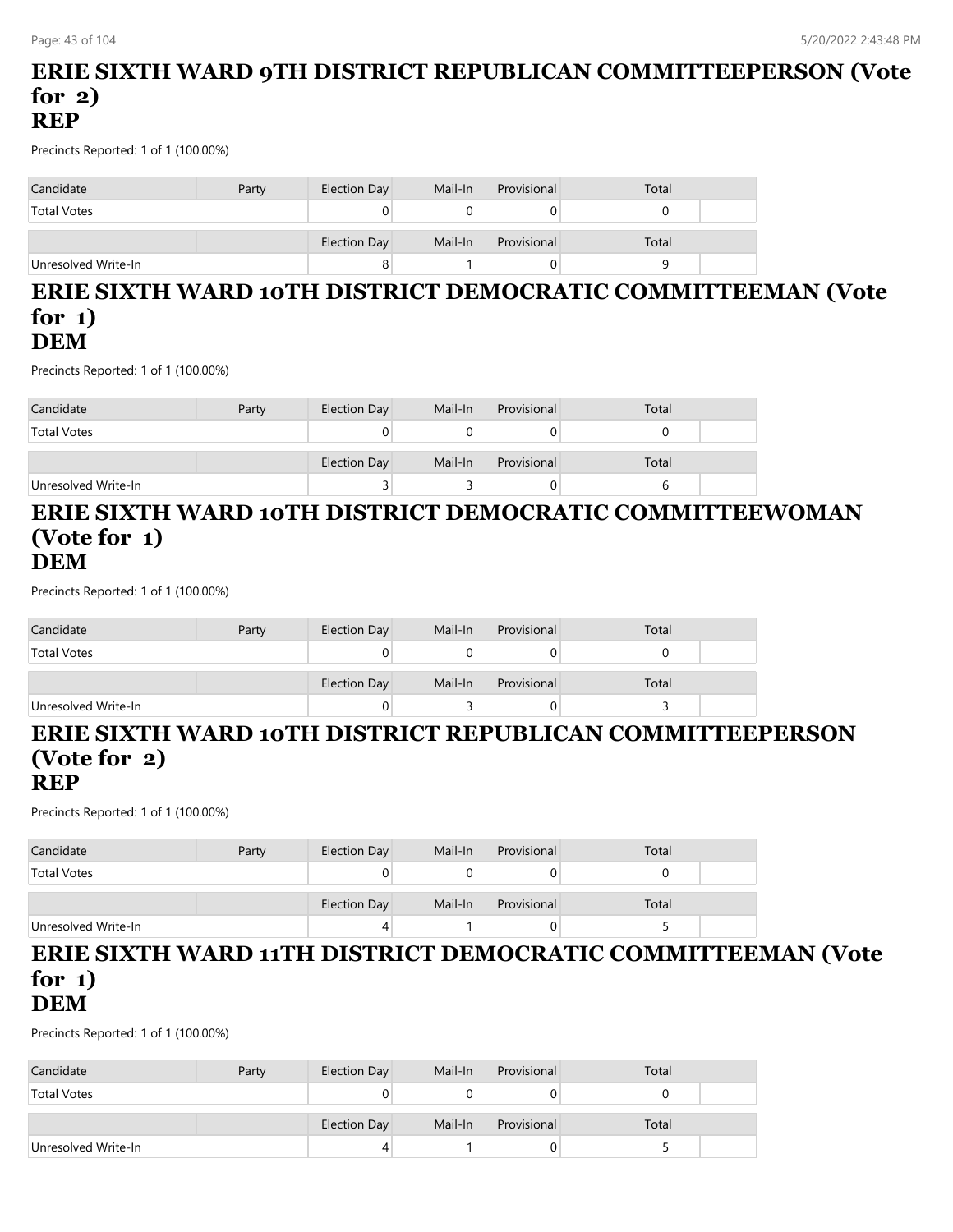#### **ERIE SIXTH WARD 11TH DISTRICT DEMOCRATIC COMMITTEEWOMAN (Vote for 1) DEM**

Precincts Reported: 1 of 1 (100.00%)

| Candidate           | Party | Election Day | Mail-In | Provisional | Total |  |
|---------------------|-------|--------------|---------|-------------|-------|--|
| <b>Total Votes</b>  |       |              |         |             |       |  |
|                     |       | Election Day | Mail-In | Provisional | Total |  |
| Unresolved Write-In |       |              |         |             |       |  |

#### **ERIE SIXTH WARD 11TH DISTRICT REPUBLICAN COMMITTEEPERSON (Vote for 2) REP**

Precincts Reported: 1 of 1 (100.00%)

| Candidate           | Party | Election Day | Mail-In | Provisional | Total |  |
|---------------------|-------|--------------|---------|-------------|-------|--|
| <b>Total Votes</b>  |       |              |         |             |       |  |
|                     |       |              |         |             |       |  |
|                     |       | Election Day | Mail-In | Provisional | Total |  |
| Unresolved Write-In |       |              |         |             |       |  |

#### **ERIE SIXTH WARD 12TH DISTRICT DEMOCRATIC COMMITTEEMAN (Vote for 1) DEM**

Precincts Reported: 1 of 1 (100.00%)

| Candidate           | Party      | Election Day        | Mail-In | Provisional | Total |  |
|---------------------|------------|---------------------|---------|-------------|-------|--|
| RONALD A COMI       | <b>DEM</b> | 129                 | 161     |             | 290   |  |
| <b>Total Votes</b>  |            | 129                 | 161     |             | 290   |  |
|                     |            | <b>Election Day</b> | Mail-In | Provisional | Total |  |
|                     |            |                     |         |             |       |  |
| Unresolved Write-In |            |                     |         |             |       |  |

#### **ERIE SIXTH WARD 12TH DISTRICT DEMOCRATIC COMMITTEEWOMAN (Vote for 1) DEM**

Precincts Reported: 1 of 1 (100.00%)

| Candidate           | Party | Election Day | Mail-In | Provisional | Total |  |
|---------------------|-------|--------------|---------|-------------|-------|--|
| <b>Total Votes</b>  |       |              |         |             |       |  |
|                     |       | Election Day | Mail-In | Provisional | Total |  |
| Unresolved Write-In |       |              |         | 0.          | 18    |  |

#### **ERIE SIXTH WARD 12TH DISTRICT REPUBLICAN COMMITTEEPERSON (Vote for 2) REP**

| Candidate           | Party | Election Day | Mail-In | Provisional | Total |  |
|---------------------|-------|--------------|---------|-------------|-------|--|
| <b>Total Votes</b>  |       |              |         |             |       |  |
|                     |       |              |         |             |       |  |
|                     |       | Election Day | Mail-In | Provisional | Total |  |
| Unresolved Write-In |       |              |         |             | 10    |  |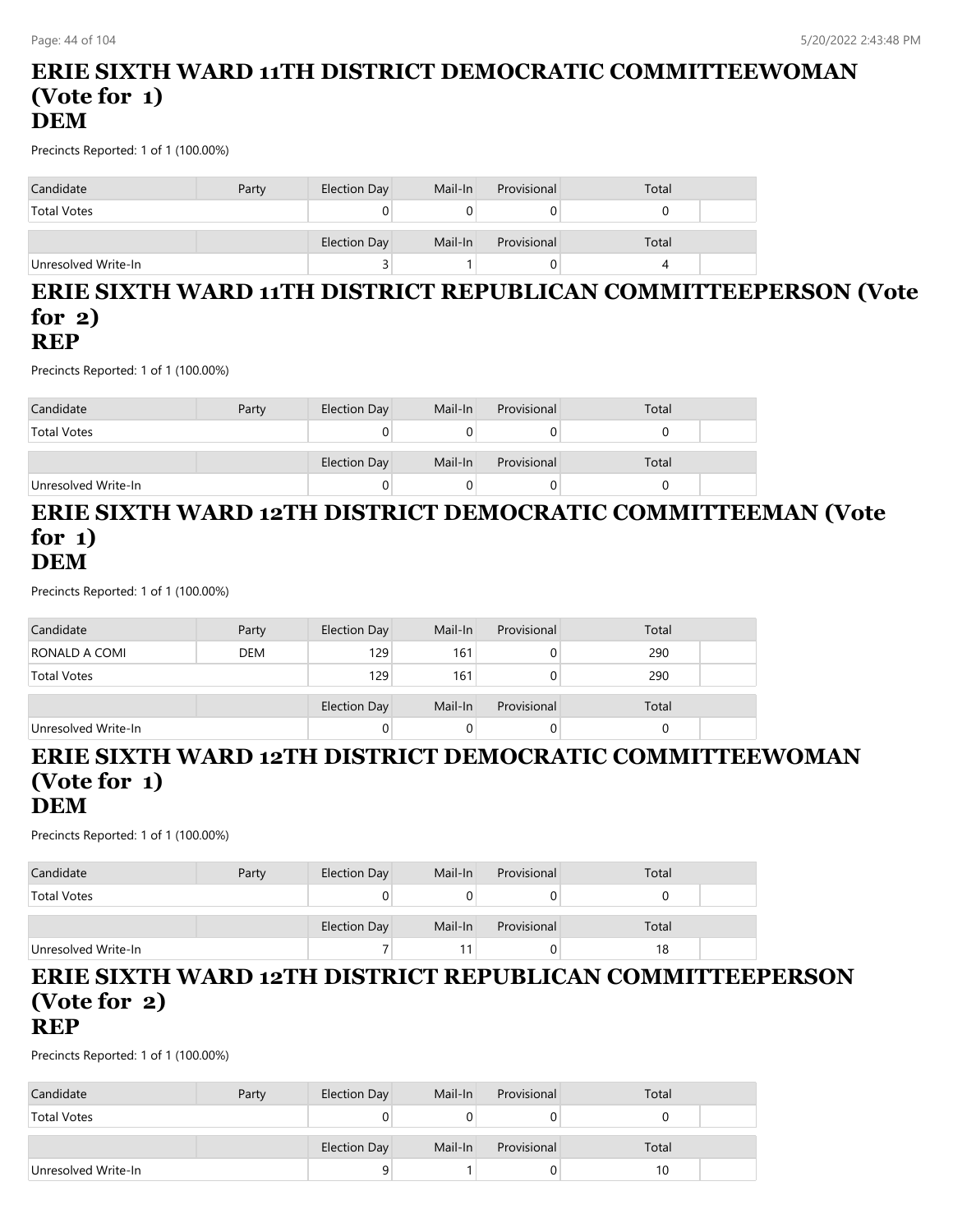### **ERIE SIXTH WARD 13TH DISTRICT DEMOCRATIC COMMITTEEMAN (Vote for 1) DEM**

Precincts Reported: 1 of 1 (100.00%)

| Candidate           | Party | Election Day | Mail-In | Provisional | Total |  |
|---------------------|-------|--------------|---------|-------------|-------|--|
| <b>Total Votes</b>  |       |              |         |             |       |  |
|                     |       | Election Day | Mail-In | Provisional | Total |  |
| Unresolved Write-In |       | 4            |         |             |       |  |

#### **ERIE SIXTH WARD 13TH DISTRICT DEMOCRATIC COMMITTEEWOMAN (Vote for 1) DEM**

Precincts Reported: 1 of 1 (100.00%)

| Candidate           | Party    | Election Day    | Mail-In | Provisional | Total |  |
|---------------------|----------|-----------------|---------|-------------|-------|--|
| <b>Total Votes</b>  |          |                 |         |             |       |  |
|                     |          |                 |         |             |       |  |
|                     |          | Election Day    | Mail-In | Provisional | Total |  |
| <b>BONNIE KUBIA</b> | WRITE-IN |                 |         | O           |       |  |
| Unresolved Write-In |          | 10 <sub>1</sub> |         |             | 14    |  |

#### **ERIE SIXTH WARD 13TH DISTRICT REPUBLICAN COMMITTEEPERSON (Vote for 2) REP**

Precincts Reported: 1 of 1 (100.00%)

| Candidate           | Party | Election Day | Mail-In | Provisional | Total |  |
|---------------------|-------|--------------|---------|-------------|-------|--|
| <b>Total Votes</b>  |       |              |         |             |       |  |
|                     |       | Election Day | Mail-In | Provisional | Total |  |
| Unresolved Write-In |       |              |         |             |       |  |

#### **ERIE SIXTH WARD 14TH DISTRICT DEMOCRATIC COMMITTEEMAN (Vote for 1) DEM**

| Candidate            | Party      | Election Day        | Mail-In | Provisional | Total |  |
|----------------------|------------|---------------------|---------|-------------|-------|--|
| <b>ROCK COPELAND</b> | <b>DEM</b> | 93                  | 68      | U           | 161   |  |
| <b>Total Votes</b>   |            | 93                  | 68      | 0           | 161   |  |
|                      |            | <b>Election Day</b> | Mail-In | Provisional | Total |  |
| Unresolved Write-In  |            |                     |         | U           |       |  |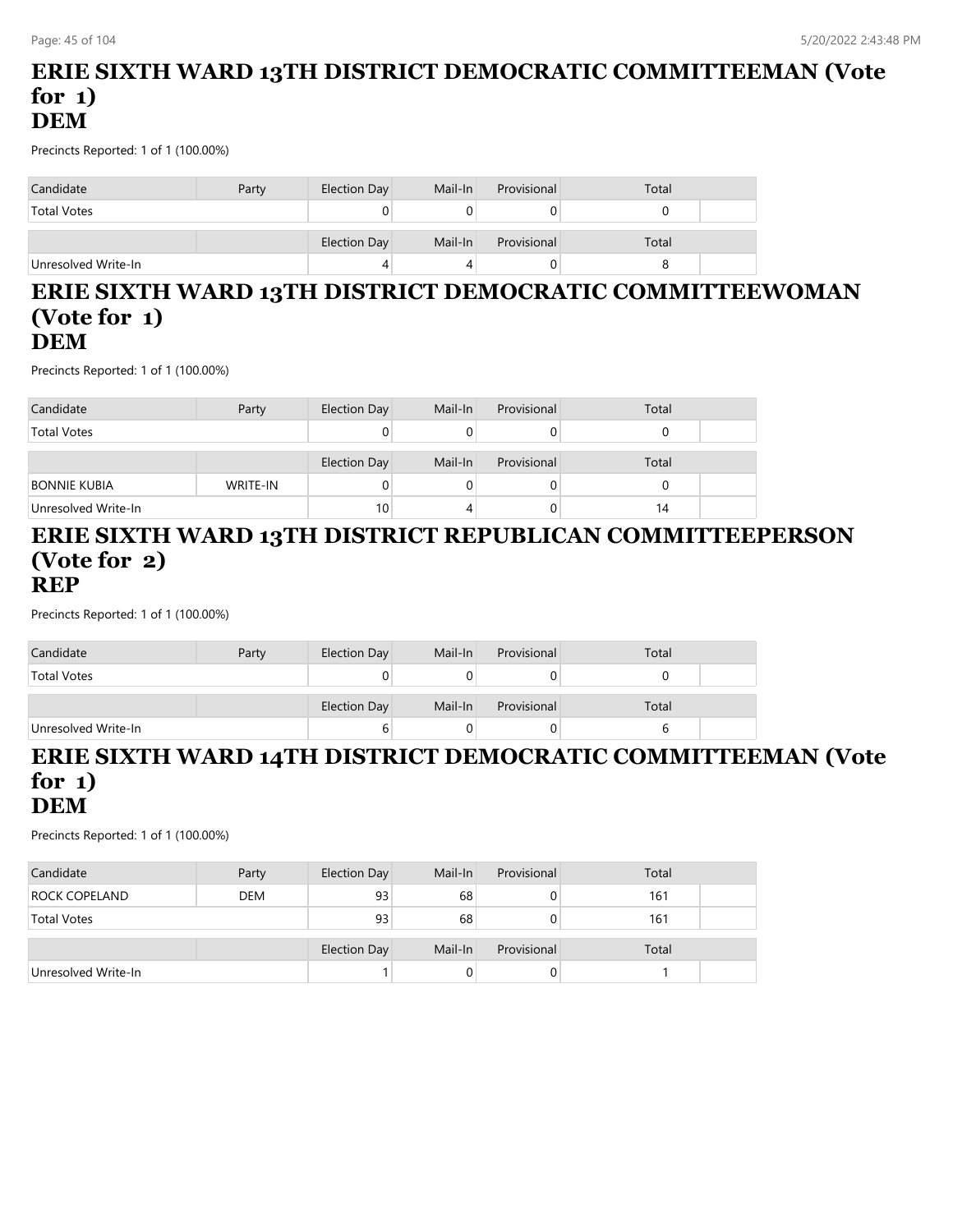#### **ERIE SIXTH WARD 14TH DISTRICT DEMOCRATIC COMMITTEEWOMAN (Vote for 1) DEM**

Precincts Reported: 1 of 1 (100.00%)

| Candidate           | Party | Election Day | Mail-In | Provisional | Total |  |
|---------------------|-------|--------------|---------|-------------|-------|--|
| <b>Total Votes</b>  |       |              |         |             |       |  |
|                     |       | Election Day | Mail-In | Provisional | Total |  |
| Unresolved Write-In |       | ь            |         |             |       |  |

#### **ERIE SIXTH WARD 14TH DISTRICT REPUBLICAN COMMITTEEPERSON (Vote for 2) REP**

Precincts Reported: 1 of 1 (100.00%)

| Candidate           | Party | Election Day | Mail-In | Provisional | Total |  |
|---------------------|-------|--------------|---------|-------------|-------|--|
| <b>Total Votes</b>  |       |              |         |             |       |  |
|                     |       |              |         |             |       |  |
|                     |       | Election Day | Mail-In | Provisional | Total |  |
| Unresolved Write-In |       |              |         |             |       |  |

#### **ERIE SIXTH WARD 15TH DISTRICT DEMOCRATIC COMMITTEEMAN (Vote for 1) DEM**

Precincts Reported: 1 of 1 (100.00%)

| Candidate           | Party      | Election Day | Mail-In | Provisional | Total |  |
|---------------------|------------|--------------|---------|-------------|-------|--|
| JOHN A VOLI         | <b>DEM</b> | 138          | 114     |             | 253   |  |
| <b>Total Votes</b>  |            | 138          | 114     |             | 253   |  |
|                     |            |              |         |             |       |  |
|                     |            | Election Day | Mail-In | Provisional | Total |  |
| Unresolved Write-In |            |              |         |             |       |  |

#### **ERIE SIXTH WARD 15TH DISTRICT DEMOCRATIC COMMITTEEWOMAN (Vote for 1) DEM**

| Candidate           | Party    | Election Day | Mail-In | Provisional | Total |  |
|---------------------|----------|--------------|---------|-------------|-------|--|
| <b>Total Votes</b>  |          |              |         |             |       |  |
|                     |          | Election Day | Mail-In | Provisional | Total |  |
| MEGAN MORROW        | WRITE-IN |              |         | 0           |       |  |
| Unresolved Write-In |          | 15           |         | 0           | 16    |  |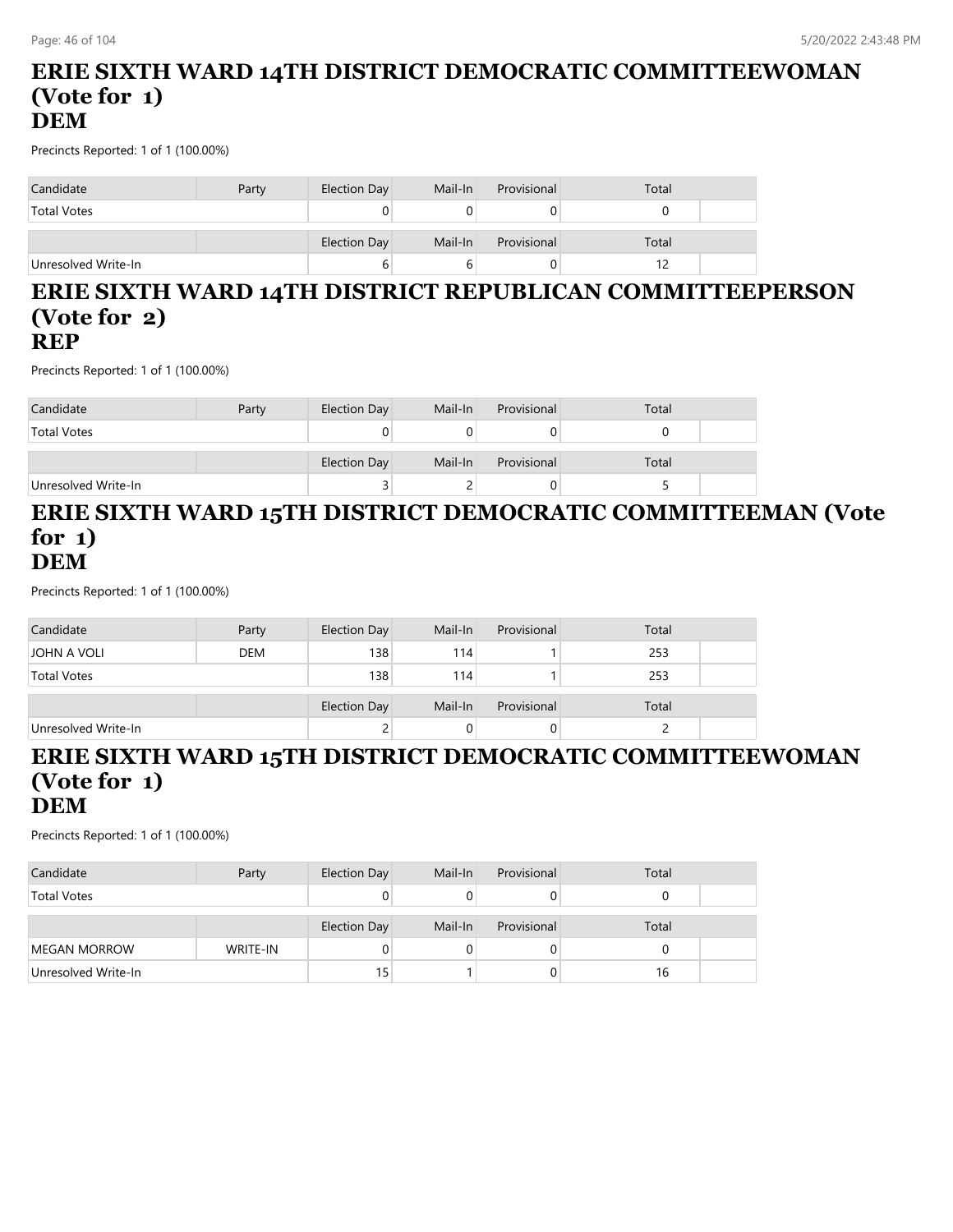#### **ERIE SIXTH WARD 15TH DISTRICT REPUBLICAN COMMITTEEPERSON (Vote for 2) REP**

Precincts Reported: 1 of 1 (100.00%)

| Candidate           | Party | Election Day | Mail-In | Provisional | Total |  |
|---------------------|-------|--------------|---------|-------------|-------|--|
| <b>Total Votes</b>  |       | 0            |         |             |       |  |
|                     |       | Election Day | Mail-In | Provisional | Total |  |
| Unresolved Write-In |       | 11           |         |             |       |  |

#### **ERIE SIXTH WARD 16TH DISTRICT DEMOCRATIC COMMITTEEMAN (Vote for 1) DEM**

Precincts Reported: 1 of 1 (100.00%)

| Candidate           | Party | Election Day | Mail-In | Provisional | Total |  |
|---------------------|-------|--------------|---------|-------------|-------|--|
| <b>Total Votes</b>  |       |              |         |             |       |  |
|                     |       | Election Day | Mail-In | Provisional | Total |  |
| Unresolved Write-In |       |              | b       |             |       |  |

#### **ERIE SIXTH WARD 16TH DISTRICT DEMOCRATIC COMMITTEEWOMAN (Vote for 1) DEM**

Precincts Reported: 1 of 1 (100.00%)

| Candidate           | Party | Election Day | Mail-In | Provisional | Total |  |
|---------------------|-------|--------------|---------|-------------|-------|--|
| <b>Total Votes</b>  |       |              |         |             |       |  |
|                     |       | Election Day | Mail-In | Provisional | Total |  |
| Unresolved Write-In |       |              |         |             | a     |  |

# **ERIE SIXTH WARD 16TH DISTRICT REPUBLICAN COMMITTEEPERSON (Vote for 2)**

**REP**

Precincts Reported: 1 of 1 (100.00%)

| Candidate            | Party      | Election Day | Mail-In | Provisional | Total |  |
|----------------------|------------|--------------|---------|-------------|-------|--|
| <b>ANN GRUNEWALD</b> | <b>REP</b> | 86           | 20      | O           | 106   |  |
| <b>Total Votes</b>   |            | 86           | 20      | O           | 106   |  |
|                      |            |              |         |             |       |  |
|                      |            | Election Day | Mail-In | Provisional | Total |  |
| Unresolved Write-In  |            |              |         | O           |       |  |

# **ERIE SIXTH WARD 17TH DISTRICT DEMOCRATIC COMMITTEEMAN (Vote for 1)**

**DEM**

| Candidate           | Party | Election Day | Mail-In | Provisional | Total |  |
|---------------------|-------|--------------|---------|-------------|-------|--|
| <b>Total Votes</b>  |       |              |         |             |       |  |
|                     |       |              |         |             |       |  |
|                     |       | Election Day | Mail-In | Provisional | Total |  |
| Unresolved Write-In |       |              |         |             | 10    |  |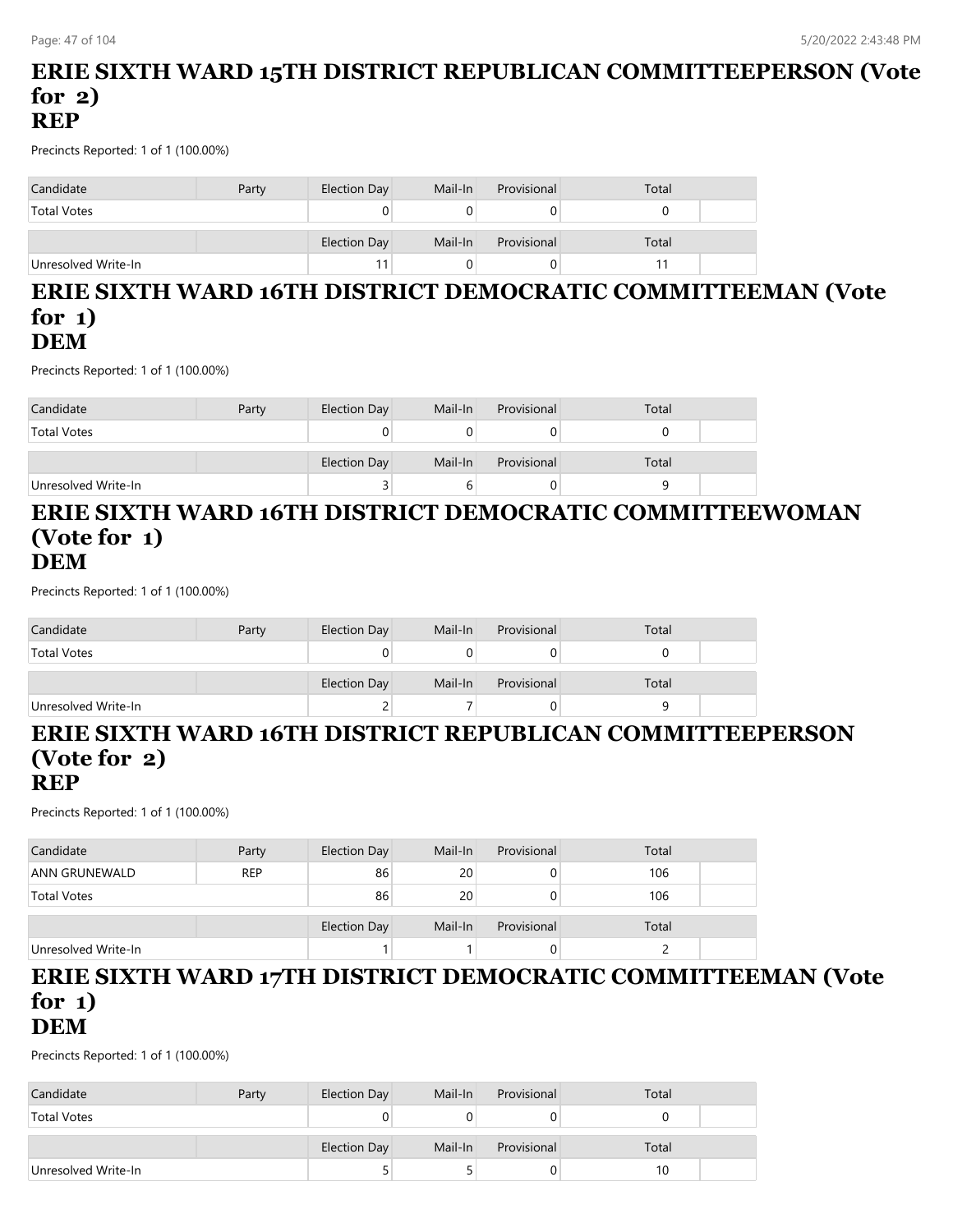#### **ERIE SIXTH WARD 17TH DISTRICT DEMOCRATIC COMMITTEEWOMAN (Vote for 1) DEM**

Precincts Reported: 1 of 1 (100.00%)

| Candidate           | Party      | Election Day | Mail-In | Provisional | Total |  |
|---------------------|------------|--------------|---------|-------------|-------|--|
| <b>FREDA TEPFER</b> | <b>DEM</b> | 102          | 83      |             | 185   |  |
| Total Votes         |            | 102          | 83      |             | 185   |  |
|                     |            |              |         |             |       |  |
|                     |            | Election Day | Mail-In | Provisional | Total |  |
| Unresolved Write-In |            |              |         |             |       |  |

# **ERIE SIXTH WARD 17TH DISTRICT REPUBLICAN COMMITTEEPERSON (Vote for 2)**

# **REP**

Precincts Reported: 1 of 1 (100.00%)

| Candidate           | Party | Election Day | Mail-In | Provisional | Total |  |
|---------------------|-------|--------------|---------|-------------|-------|--|
| <b>Total Votes</b>  |       |              |         |             |       |  |
|                     |       | Election Day | Mail-In | Provisional | Total |  |
| Unresolved Write-In |       |              |         |             |       |  |

# **CORRY FIRST WARD DEMOCRATIC COMMITTEEMAN (Vote for 1) DEM**

Precincts Reported: 1 of 1 (100.00%)

| Candidate           | Party | Election Day | Mail-In | Provisional | Total |  |
|---------------------|-------|--------------|---------|-------------|-------|--|
| <b>Total Votes</b>  |       |              |         |             |       |  |
|                     |       | Election Day | Mail-In | Provisional | Total |  |
| Unresolved Write-In |       |              |         |             |       |  |

### **CORRY FIRST WARD DEMOCRATIC COMMITTEEWOMAN (Vote for 1) DEM**

Precincts Reported: 1 of 1 (100.00%)

| Candidate           | Party | Election Day | Mail-In | Provisional | Total |  |
|---------------------|-------|--------------|---------|-------------|-------|--|
| <b>Total Votes</b>  |       |              |         |             |       |  |
|                     |       | Election Day | Mail-In | Provisional | Total |  |
| Unresolved Write-In |       |              |         | U           |       |  |

# **CORRY FIRST WARD REPUBLICAN COMMITTEEPERSON (Vote for 2) REP**

| Candidate           | Party | Election Day | Mail-In | Provisional | Total |  |
|---------------------|-------|--------------|---------|-------------|-------|--|
| <b>Total Votes</b>  |       |              |         |             |       |  |
|                     |       | Election Day | Mail-In | Provisional | Total |  |
| Unresolved Write-In |       | 13           |         |             |       |  |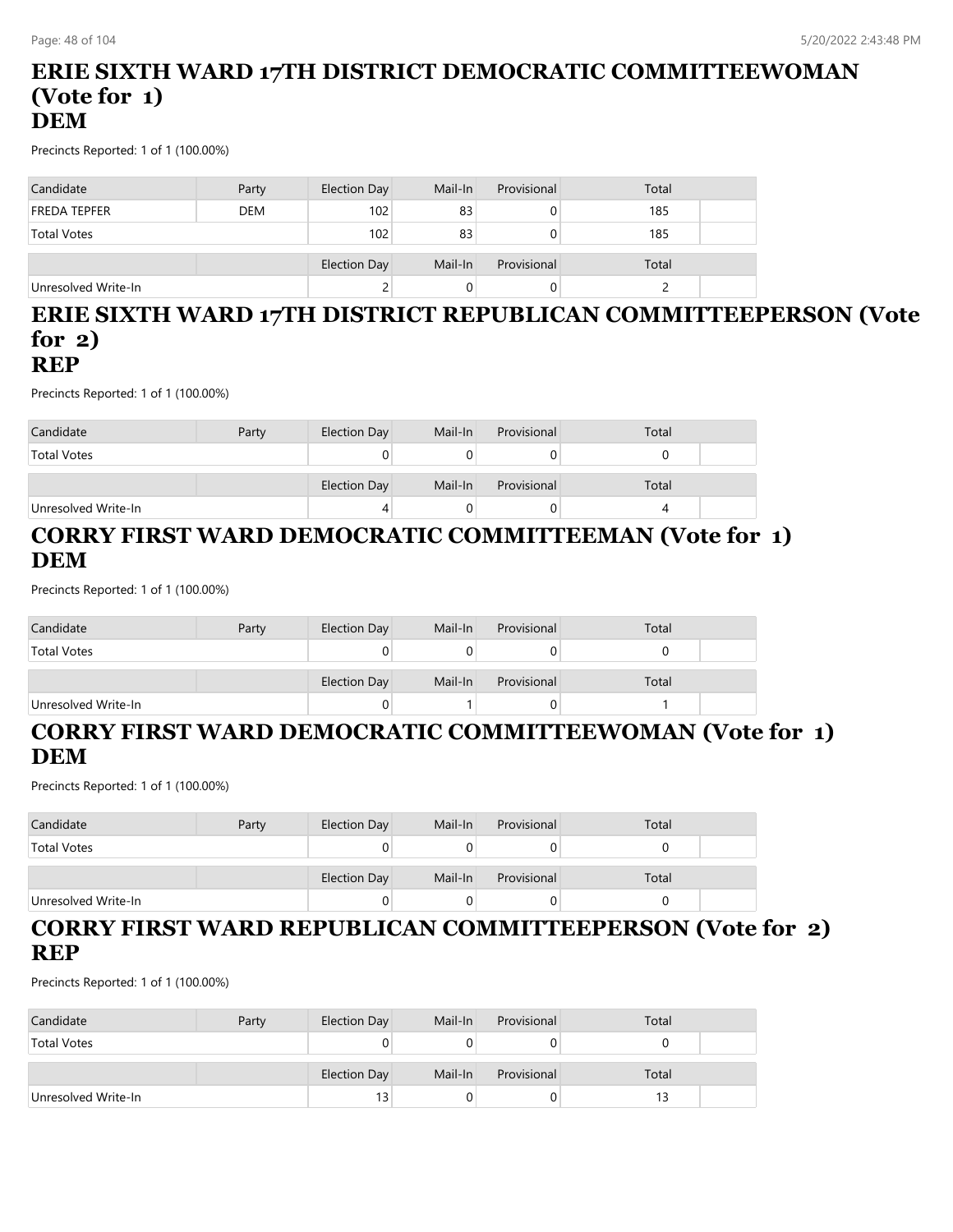# **CORRY SECOND WARD DEMOCRATIC COMMITTEEMAN (Vote for 1) DEM**

Precincts Reported: 1 of 1 (100.00%)

| Candidate           | Party | Election Day | Mail-In | Provisional | Total |  |
|---------------------|-------|--------------|---------|-------------|-------|--|
| <b>Total Votes</b>  |       |              |         |             |       |  |
|                     |       | Election Day | Mail-In | Provisional | Total |  |
| Unresolved Write-In |       |              |         |             |       |  |

# **CORRY SECOND WARD DEMOCRATIC COMMITTEEWOMAN (Vote for 1) DEM**

Precincts Reported: 1 of 1 (100.00%)

| Candidate           | Party | Election Day | Mail-In | Provisional | Total |  |
|---------------------|-------|--------------|---------|-------------|-------|--|
| <b>Total Votes</b>  |       | U            |         |             |       |  |
|                     |       | Election Day | Mail-In | Provisional | Total |  |
| Unresolved Write-In |       | ت            |         |             |       |  |

### **CORRY SECOND WARD REPUBLICAN COMMITTEEPERSON (Vote for 2) REP**

Precincts Reported: 1 of 1 (100.00%)

| Candidate           | Party | Election Day | Mail-In | Provisional | Total |  |
|---------------------|-------|--------------|---------|-------------|-------|--|
| <b>Total Votes</b>  |       |              |         |             |       |  |
|                     |       | Election Day | Mail-In | Provisional | Total |  |
| Unresolved Write-In |       |              |         |             |       |  |

### **CORRY THIRD WARD DEMOCRATIC COMMITTEEMAN (Vote for 1) DEM**

Precincts Reported: 1 of 1 (100.00%)

| Candidate           | Party | Election Day        | Mail-In | Provisional | Total |  |
|---------------------|-------|---------------------|---------|-------------|-------|--|
| <b>Total Votes</b>  |       |                     |         |             |       |  |
|                     |       |                     |         |             |       |  |
|                     |       | <b>Election Day</b> | Mail-In | Provisional | Total |  |
| Unresolved Write-In |       |                     |         |             |       |  |

# **CORRY THIRD WARD DEMOCRATIC COMMITTEEWOMAN (Vote for 1) DEM**

| Candidate           | Party      | Election Day | Mail-In | Provisional | Total |  |
|---------------------|------------|--------------|---------|-------------|-------|--|
| CHELSEA OLIVER      | <b>DEM</b> | 79           | 67      |             | 146   |  |
| <b>Total Votes</b>  |            | 79           | 67      |             | 146   |  |
|                     |            | Election Day | Mail-In | Provisional | Total |  |
| Unresolved Write-In |            |              |         |             |       |  |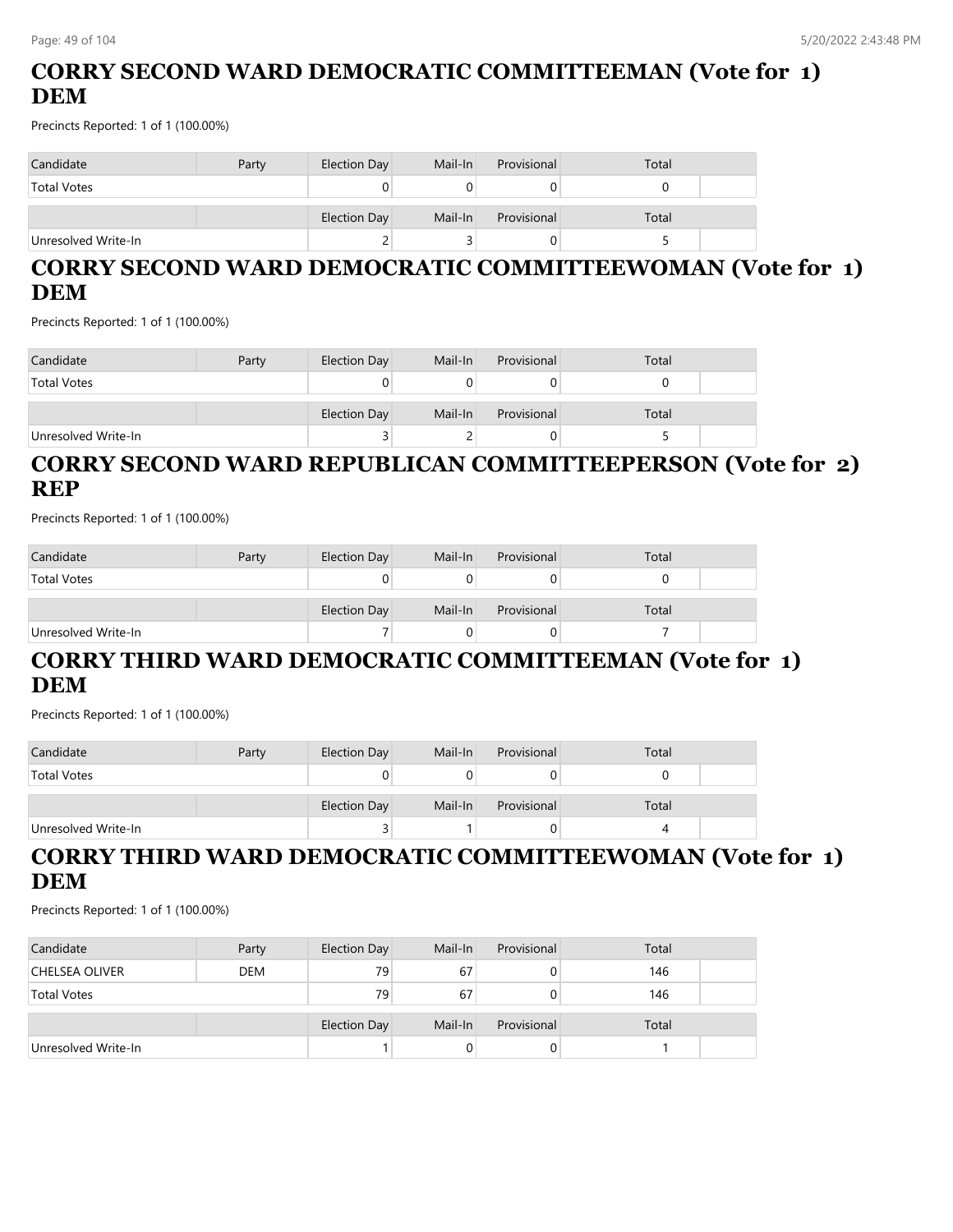# **CORRY THIRD WARD REPUBLICAN COMMITTEEPERSON (Vote for 2) REP**

Precincts Reported: 1 of 1 (100.00%)

| Candidate           | Party      | Election Day | Mail-In | Provisional | Total |  |
|---------------------|------------|--------------|---------|-------------|-------|--|
| LINDA PEZZINO       | <b>REP</b> | 246          | 22      |             | 268   |  |
| <b>Total Votes</b>  |            | 246          | 22      |             | 268   |  |
|                     |            | Election Day | Mail-In | Provisional | Total |  |
| Unresolved Write-In |            | 10           |         |             |       |  |

# **ALBION BORO DEMOCRATIC COMMITTEEMAN (Vote for 1) DEM**

Precincts Reported: 1 of 1 (100.00%)

| Candidate           | Party      | Election Day | Mail-In | Provisional | Total |  |
|---------------------|------------|--------------|---------|-------------|-------|--|
| RANDALL A MCCASLIN  | <b>DEM</b> | 64           | 34      |             | 98    |  |
| <b>Total Votes</b>  |            | 64           | 34      |             | 98    |  |
|                     |            | Election Day | Mail-In | Provisional | Total |  |
| Unresolved Write-In |            |              |         |             |       |  |

# **ALBION BORO DEMOCRATIC COMMITTEEWOMAN (Vote for 1) DEM**

Precincts Reported: 1 of 1 (100.00%)

| Candidate           | Party | Election Day | Mail-In | Provisional | Total |  |
|---------------------|-------|--------------|---------|-------------|-------|--|
| <b>Total Votes</b>  |       | U            |         |             |       |  |
|                     |       | Election Day | Mail-In | Provisional | Total |  |
| Unresolved Write-In |       | 8            |         |             |       |  |

#### **ALBION BORO REPUBLICAN COMMITTEEPERSON (Vote for 2) REP**

Precincts Reported: 1 of 1 (100.00%)

| Candidate           | Party | Election Day | Mail-In | Provisional | Total |  |
|---------------------|-------|--------------|---------|-------------|-------|--|
| <b>Total Votes</b>  |       |              |         |             |       |  |
|                     |       | Election Day | Mail-In | Provisional | Total |  |
| Unresolved Write-In |       | 18           |         |             |       |  |

### **CRANESVILLE BORO DEMOCRATIC COMMITTEEMAN (Vote for 1) DEM**

| Candidate           | Party | Election Day | Mail-In | Provisional | Total |  |
|---------------------|-------|--------------|---------|-------------|-------|--|
| <b>Total Votes</b>  |       |              |         |             |       |  |
|                     |       | Election Day | Mail-In | Provisional | Total |  |
| Unresolved Write-In |       |              |         |             |       |  |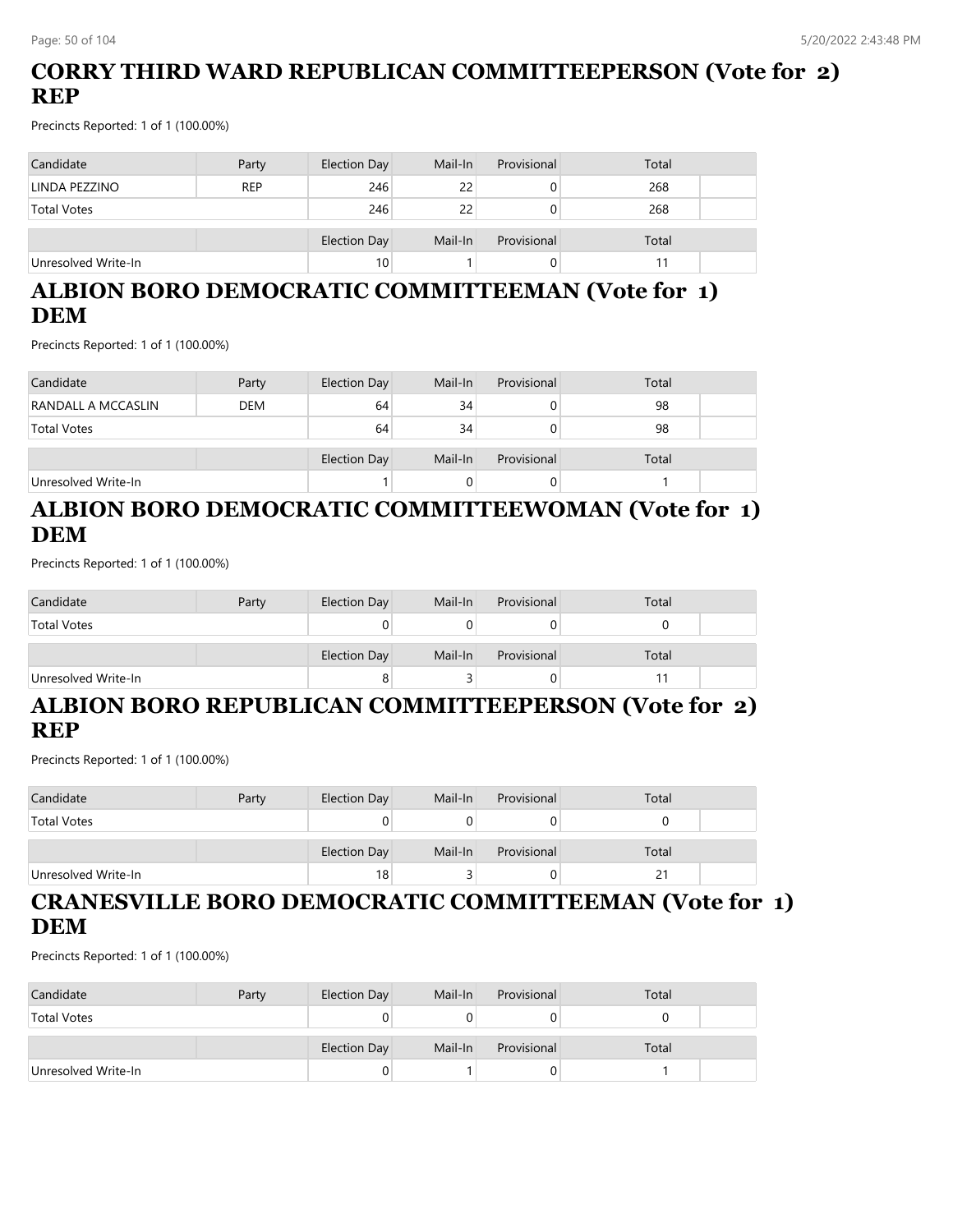# **CRANESVILLE BORO DEMOCRATIC COMMITTEEWOMAN (Vote for 1) DEM**

Precincts Reported: 1 of 1 (100.00%)

| Candidate           | Party | Election Day | Mail-In | Provisional | Total |  |
|---------------------|-------|--------------|---------|-------------|-------|--|
| <b>Total Votes</b>  |       |              |         |             |       |  |
|                     |       | Election Day | Mail-In | Provisional | Total |  |
| Unresolved Write-In |       |              |         |             |       |  |

# **CRANESVILLE BORO REPUBLICAN COMMITTEEPERSON (Vote for 2) REP**

Precincts Reported: 1 of 1 (100.00%)

| Candidate           | Party | Election Day | Mail-In | Provisional | Total |  |
|---------------------|-------|--------------|---------|-------------|-------|--|
| <b>Total Votes</b>  |       |              |         |             |       |  |
|                     |       | Election Day | Mail-In | Provisional | Total |  |
| Unresolved Write-In |       | 4            |         |             |       |  |

# **EDINBORO 1ST DISTRICT DEMOCRATIC COMMITTEEMAN (Vote for 1) DEM**

Precincts Reported: 1 of 1 (100.00%)

| Candidate           | Party | Election Day | Mail-In | Provisional | Total |  |
|---------------------|-------|--------------|---------|-------------|-------|--|
| <b>Total Votes</b>  |       |              |         |             |       |  |
|                     |       | Election Day | Mail-In | Provisional | Total |  |
| Unresolved Write-In |       |              |         |             |       |  |

### **EDINBORO 1ST DISTRICT DEMOCRATIC COMMITTEEWOMAN (Vote for 1) DEM**

Precincts Reported: 1 of 1 (100.00%)

| Candidate              | Party      | Election Day        | Mail-In | Provisional | Total |  |
|------------------------|------------|---------------------|---------|-------------|-------|--|
| <b>PAMELA MIKULCIK</b> | <b>DEM</b> | 103 <sub>1</sub>    | 68      |             | 172   |  |
| <b>Total Votes</b>     |            | 103                 | 68      |             | 172   |  |
|                        |            | <b>Election Day</b> | Mail-In | Provisional | Total |  |
| Unresolved Write-In    |            | ۷                   |         |             |       |  |

### **EDINBORO 1ST DISTRICT REPUBLICAN COMMITTEEPERSON (Vote for 2) REP**

| Candidate           | Party | Election Day | Mail-In | Provisional | Total |  |
|---------------------|-------|--------------|---------|-------------|-------|--|
| <b>Total Votes</b>  |       | 0            |         |             |       |  |
|                     |       | Election Day | Mail-In | Provisional | Total |  |
| Unresolved Write-In |       | 12           |         |             |       |  |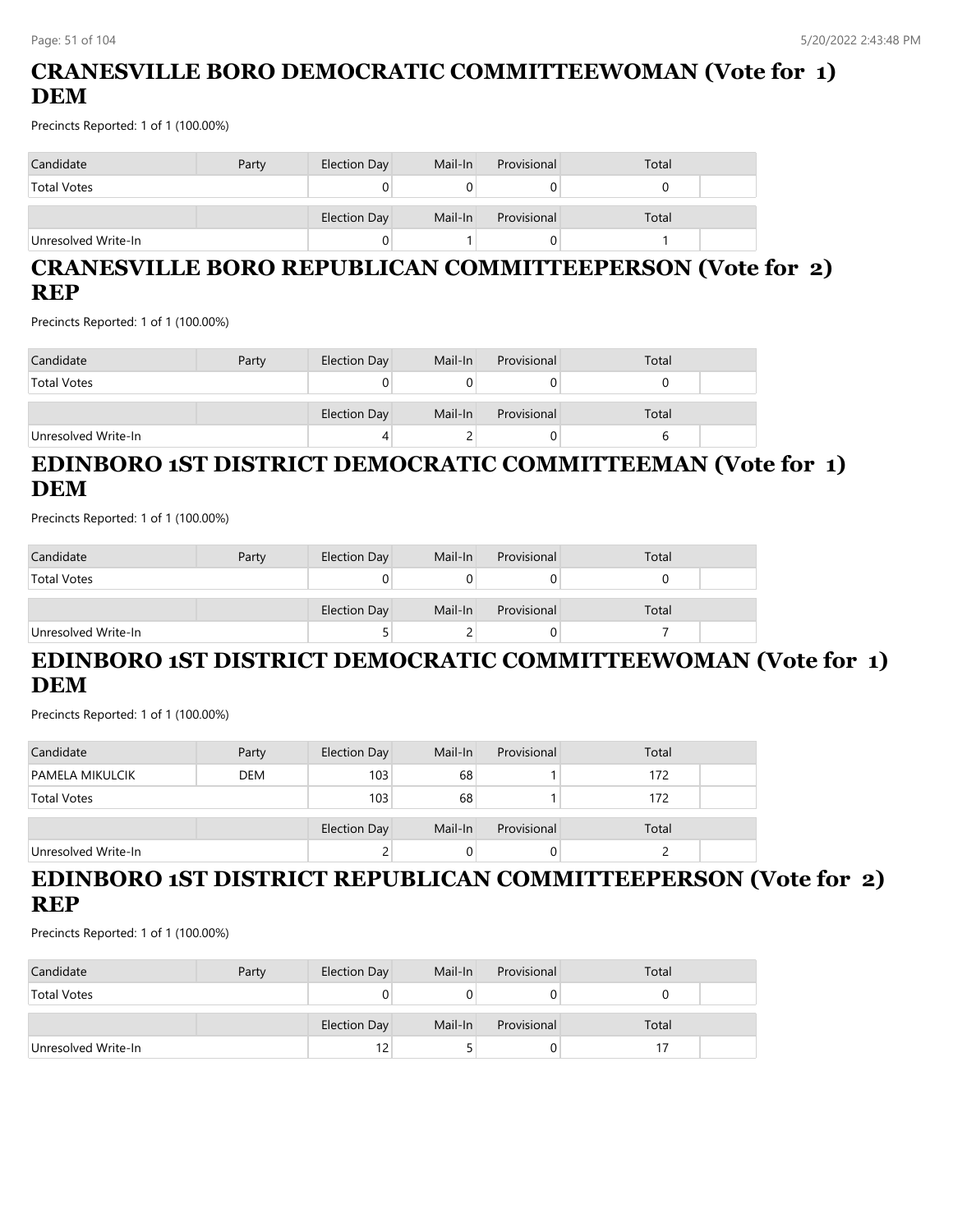# **EDINBORO 2ND DISTRICT DEMOCRATIC COMMITTEEMAN (Vote for 1) DEM**

Precincts Reported: 1 of 1 (100.00%)

| Candidate           | Party | Election Day | Mail-In | Provisional | Total |  |
|---------------------|-------|--------------|---------|-------------|-------|--|
| <b>Total Votes</b>  |       |              |         |             |       |  |
|                     |       | Election Day | Mail-In | Provisional | Total |  |
| Unresolved Write-In |       |              |         |             |       |  |

# **EDINBORO 2ND DISTRICT DEMOCRATIC COMMITTEEWOMAN (Vote for 1) DEM**

Precincts Reported: 1 of 1 (100.00%)

| Candidate           | Party | Election Day | Mail-In | Provisional | Total |  |
|---------------------|-------|--------------|---------|-------------|-------|--|
| <b>Total Votes</b>  |       |              |         |             |       |  |
|                     |       | Election Day | Mail-In | Provisional | Total |  |
| Unresolved Write-In |       | 12           |         |             |       |  |

### **EDINBORO 2ND DISTRICT REPUBLICAN COMMITTEEPERSON (Vote for 2) REP**

Precincts Reported: 1 of 1 (100.00%)

| Candidate           | Party | Election Day    | Mail-In | Provisional | Total |  |
|---------------------|-------|-----------------|---------|-------------|-------|--|
| <b>Total Votes</b>  |       | 0               |         |             |       |  |
|                     |       |                 |         |             |       |  |
|                     |       | Election Day    | Mail-In | Provisional | Total |  |
| Unresolved Write-In |       | 10 <sub>1</sub> |         |             |       |  |

# **ELGIN BORO DEMOCRATIC COMMITTEEMAN (Vote for 1) DEM**

Precincts Reported: 1 of 1 (100.00%)

| Candidate           | Party | Election Day | Mail-In | Provisional | Total |  |
|---------------------|-------|--------------|---------|-------------|-------|--|
| <b>Total Votes</b>  |       |              |         |             |       |  |
|                     |       | Election Day | Mail-In | Provisional | Total |  |
| Unresolved Write-In |       |              |         |             |       |  |

# **ELGIN BORO DEMOCRATIC COMMITTEEWOMAN (Vote for 1) DEM**

| Candidate           | Party | Election Day | Mail-In | Provisional | Total |  |
|---------------------|-------|--------------|---------|-------------|-------|--|
| <b>Total Votes</b>  |       |              |         |             |       |  |
|                     |       | Election Day | Mail-In | Provisional | Total |  |
| Unresolved Write-In |       |              |         |             |       |  |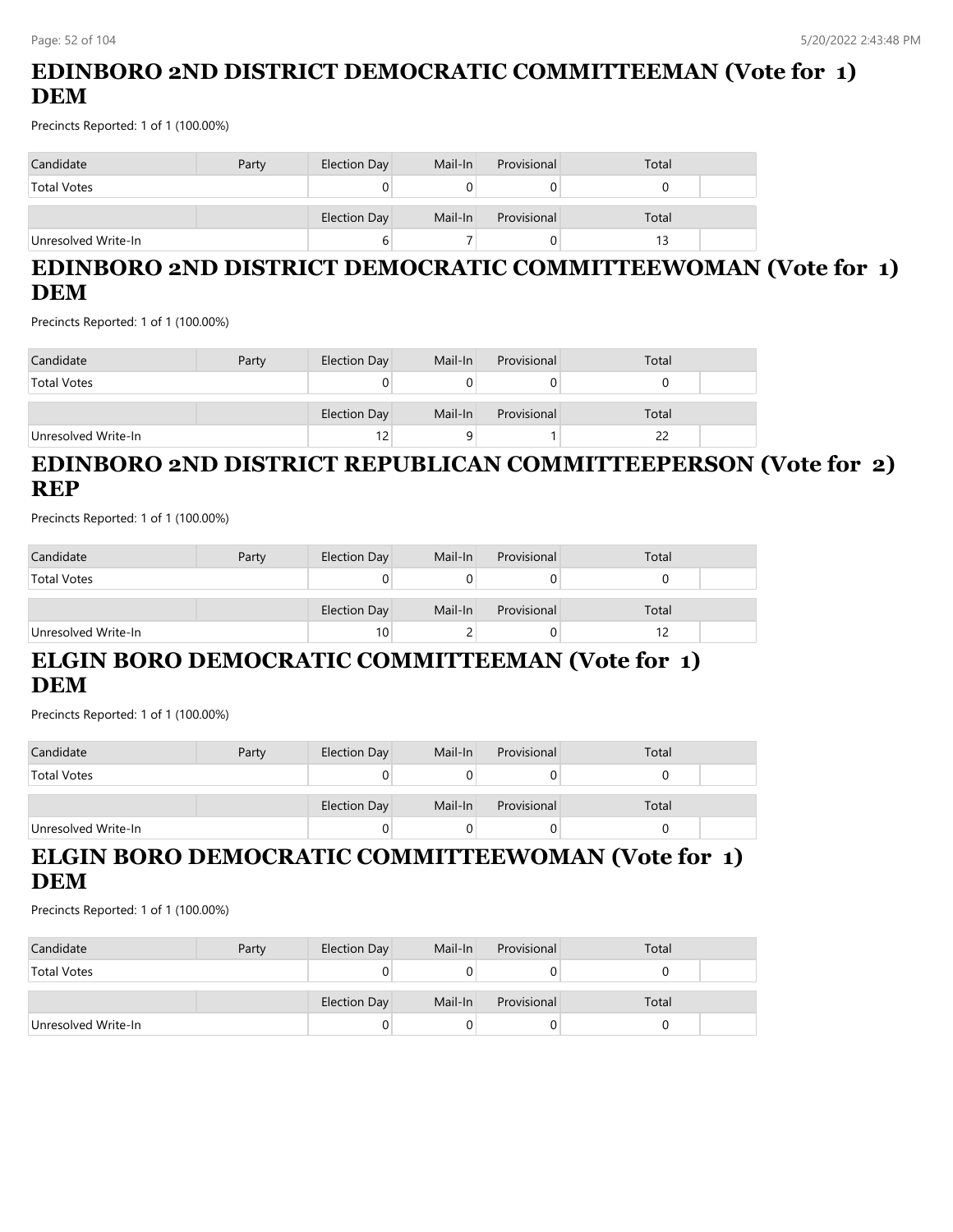# **ELGIN BORO REPUBLICAN COMMITTEEPERSON (Vote for 2) REP**

Precincts Reported: 1 of 1 (100.00%)

| Candidate           | Party | Election Day | Mail-In | Provisional | Total |  |
|---------------------|-------|--------------|---------|-------------|-------|--|
| <b>Total Votes</b>  |       | 0            |         |             |       |  |
|                     |       | Election Day | Mail-In | Provisional | Total |  |
| Unresolved Write-In |       |              |         |             |       |  |

# **GIRARD BORO DEMOCRATIC COMMITTEEMAN (Vote for 1) DEM**

Precincts Reported: 1 of 1 (100.00%)

| Candidate           | Party | Election Day | Mail-In | Provisional | Total |  |
|---------------------|-------|--------------|---------|-------------|-------|--|
| <b>Total Votes</b>  |       |              |         |             |       |  |
|                     |       | Election Day | Mail-In | Provisional | Total |  |
| Unresolved Write-In |       | -            |         | U.          |       |  |

# **GIRARD BORO DEMOCRATIC COMMITTEEWOMAN (Vote for 1) DEM**

Precincts Reported: 1 of 1 (100.00%)

| Candidate           | Party      | Election Day | Mail-In | Provisional | Total |  |
|---------------------|------------|--------------|---------|-------------|-------|--|
| <b>ISSY LAWRIE</b>  | <b>DEM</b> | 123          | 138     |             | 261   |  |
| <b>Total Votes</b>  |            | 123          | 138     |             | 261   |  |
|                     |            | Election Day | Mail-In | Provisional | Total |  |
| Unresolved Write-In |            | ر            |         | 0           |       |  |

# **GIRARD BORO REPUBLICAN COMMITTEEPERSON (Vote for 2) REP**

Precincts Reported: 1 of 1 (100.00%)

| Candidate           | Party      | Election Day | Mail-In | Provisional | Total |  |
|---------------------|------------|--------------|---------|-------------|-------|--|
| JENNIFER DAVIS      | <b>REP</b> | 304          | 39      |             | 343   |  |
| <b>Total Votes</b>  |            | 304          | 39      |             | 343   |  |
|                     |            | Election Day | Mail-In | Provisional | Total |  |
| Unresolved Write-In |            | 4            |         |             |       |  |

# **LAKE CITY BORO DEMOCRATIC COMMITTEEMAN (Vote for 1) DEM**

| Candidate           | Party      | Election Day | Mail-In | Provisional | Total |  |
|---------------------|------------|--------------|---------|-------------|-------|--|
| JEFFERY OMELIAN     | <b>DEM</b> | 118          | 72      | 0           | 190   |  |
| <b>Total Votes</b>  |            | 118          | 72      | 0           | 190   |  |
|                     |            | Election Day | Mail-In | Provisional | Total |  |
| Unresolved Write-In |            |              |         | 0           |       |  |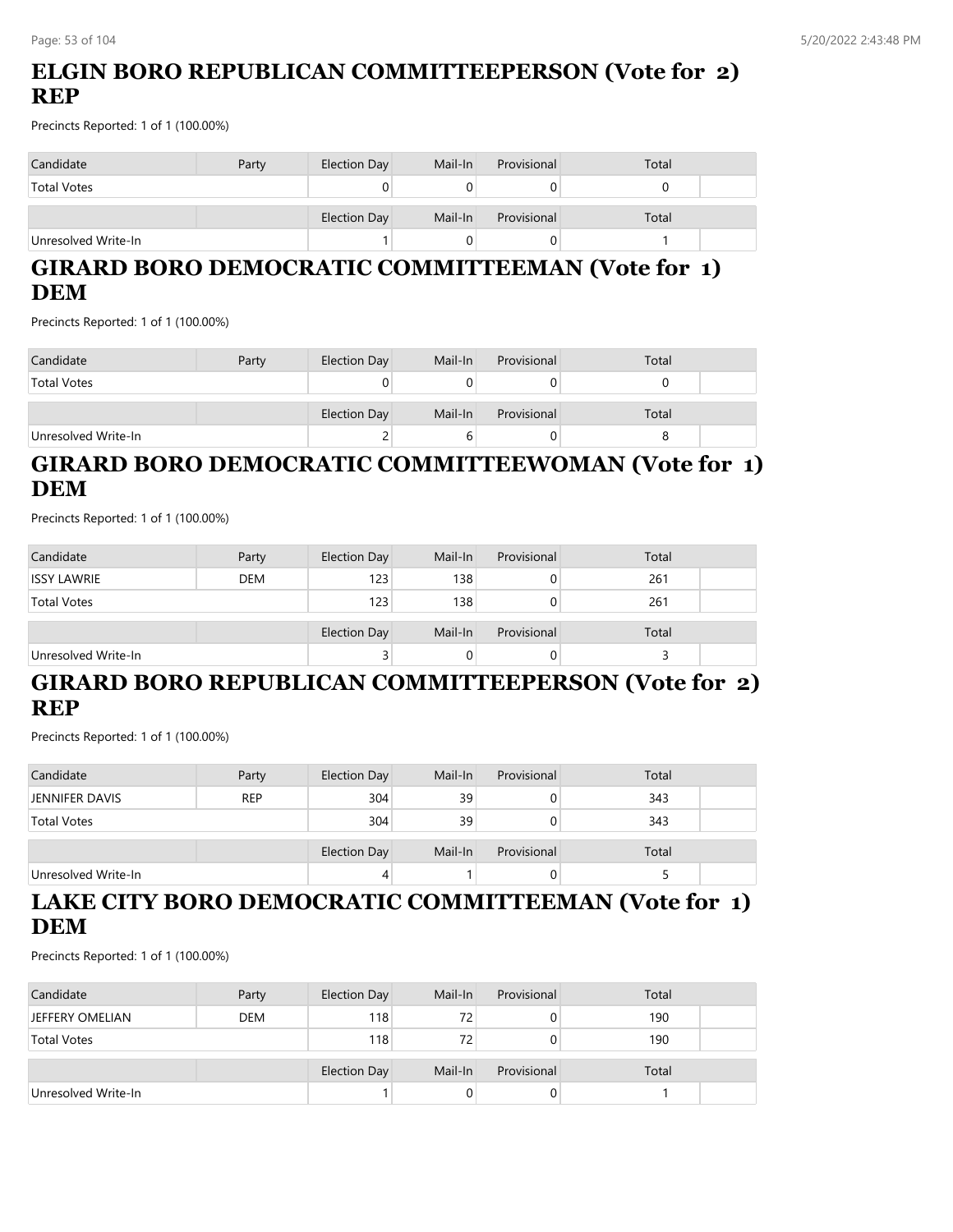# **LAKE CITY BORO DEMOCRATIC COMMITTEEWOMAN (Vote for 1) DEM**

Precincts Reported: 1 of 1 (100.00%)

| Candidate               | Party      | Election Day | Mail-In | Provisional | Total |  |
|-------------------------|------------|--------------|---------|-------------|-------|--|
| <b>BARBARA VALIMONT</b> | <b>DEM</b> | 131          | 76      |             | 207   |  |
| <b>Total Votes</b>      |            | 131          | 76      |             | 207   |  |
|                         |            | Election Day | Mail-In | Provisional | Total |  |
| Unresolved Write-In     |            |              |         |             |       |  |

### **LAKE CITY BORO REPUBLICAN COMMITTEEPERSON (Vote for 2) REP**

Precincts Reported: 1 of 1 (100.00%)

| Candidate           | Party | Election Day | Mail-In | Provisional | Total |  |
|---------------------|-------|--------------|---------|-------------|-------|--|
| <b>Total Votes</b>  |       | 0            |         |             |       |  |
|                     |       |              |         |             |       |  |
|                     |       | Election Day | Mail-In | Provisional | Total |  |
| Unresolved Write-In |       | 14           |         |             |       |  |

### **MCKEAN BORO DEMOCRATIC COMMITTEEMAN (Vote for 1) DEM**

Precincts Reported: 1 of 1 (100.00%)

| Candidate           | Party | Election Day | Mail-In | Provisional | Total |
|---------------------|-------|--------------|---------|-------------|-------|
| <b>Total Votes</b>  |       |              |         |             |       |
|                     |       | Election Day | Mail-In | Provisional | Total |
| Unresolved Write-In |       | 0            |         | U           |       |

# **MCKEAN BORO DEMOCRATIC COMMITTEEWOMAN (Vote for 1) DEM**

Precincts Reported: 1 of 1 (100.00%)

| Candidate           | Party | Election Day | Mail-In | Provisional | Total |  |
|---------------------|-------|--------------|---------|-------------|-------|--|
| <b>Total Votes</b>  |       | U            |         |             |       |  |
|                     |       | Election Day | Mail-In | Provisional | Total |  |
| Unresolved Write-In |       |              |         |             |       |  |

### **MCKEAN BORO REPUBLICAN COMMITTEEPERSON (Vote for 2) REP**

| Candidate           | Party | Election Day | Mail-In | Provisional | Total |  |
|---------------------|-------|--------------|---------|-------------|-------|--|
| <b>Total Votes</b>  |       |              |         |             |       |  |
|                     |       | Election Day | Mail-In | Provisional | Total |  |
| Unresolved Write-In |       | 4            |         |             |       |  |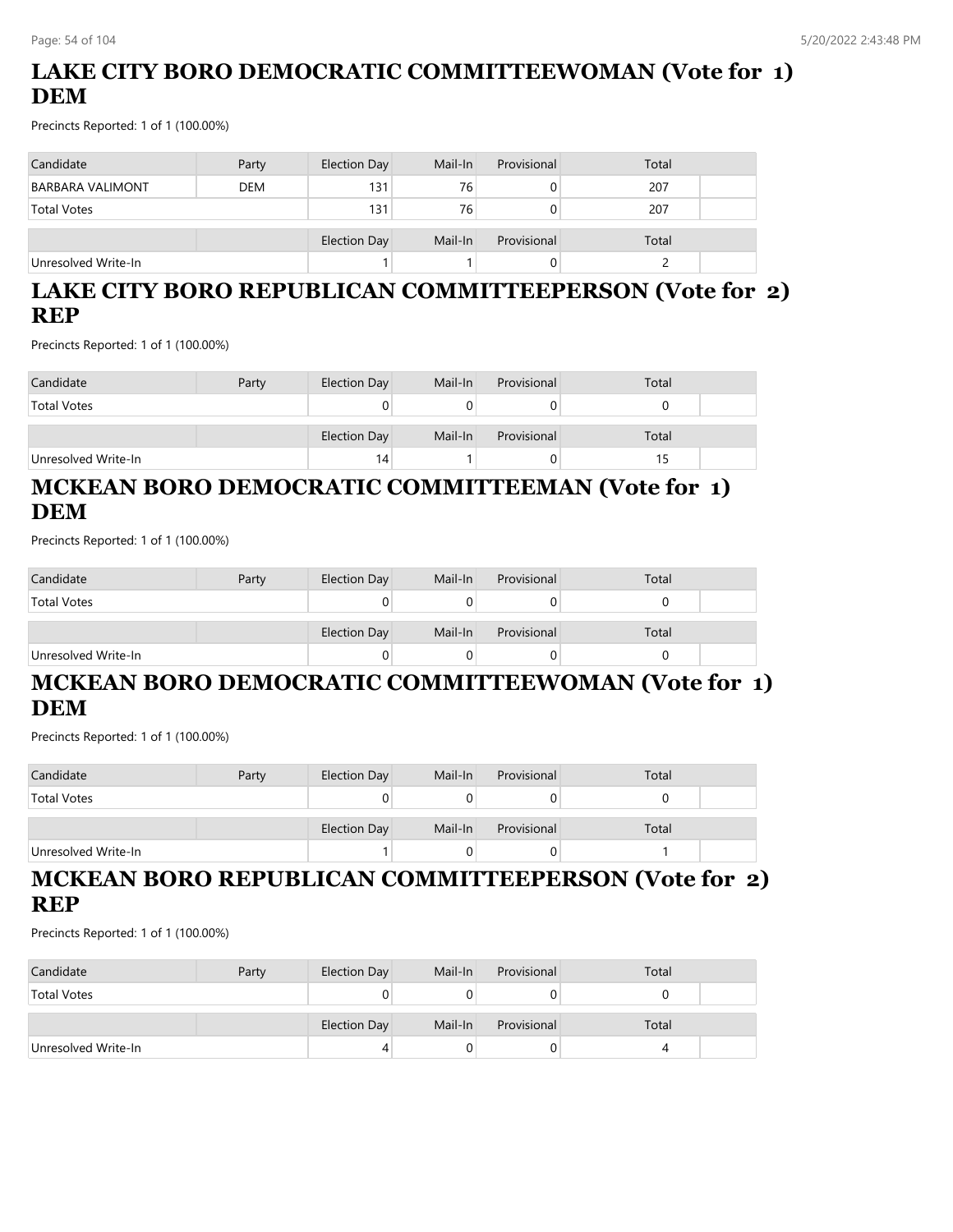# **MILL VILLAGE BORO DEMOCRATIC COMMITTEEMAN (Vote for 1) DEM**

Precincts Reported: 1 of 1 (100.00%)

| Candidate           | Party | Election Day | Mail-In | Provisional | Total |  |
|---------------------|-------|--------------|---------|-------------|-------|--|
| <b>Total Votes</b>  |       |              |         |             |       |  |
|                     |       | Election Day | Mail-In | Provisional | Total |  |
| Unresolved Write-In |       |              |         |             |       |  |

# **MILL VILLAGE BORO DEMOCRATIC COMMITTEEWOMAN (Vote for 1) DEM**

Precincts Reported: 1 of 1 (100.00%)

| Candidate           | Party | Election Day | Mail-In | Provisional | Total |  |
|---------------------|-------|--------------|---------|-------------|-------|--|
| <b>Total Votes</b>  |       |              |         |             |       |  |
|                     |       | Election Day | Mail-In | Provisional | Total |  |
| Unresolved Write-In |       |              |         |             |       |  |

### **MILL VILLAGE BORO REPUBLICAN COMMITTEEPERSON (Vote for 2) REP**

Precincts Reported: 1 of 1 (100.00%)

| Candidate           | Party | Election Day | Mail-In | Provisional | Total |  |
|---------------------|-------|--------------|---------|-------------|-------|--|
| <b>Total Votes</b>  |       |              |         |             |       |  |
|                     |       | Election Day | Mail-In | Provisional | Total |  |
| Unresolved Write-In |       |              |         |             |       |  |

### **NORTH EAST BORO 1ST WARD DEMOCRATIC COMMITTEEMAN (Vote for 1) DEM**

Precincts Reported: 1 of 1 (100.00%)

| Candidate           | Party | Election Day | Mail-In | Provisional | Total |  |
|---------------------|-------|--------------|---------|-------------|-------|--|
| <b>Total Votes</b>  |       |              |         |             |       |  |
|                     |       | Election Day | Mail-In | Provisional | Total |  |
| Unresolved Write-In |       | 25           |         |             | 30    |  |

#### **NORTH EAST BORO 1ST WARD DEMOCRATIC COMMITTEEWOMAN (Vote for 1) DEM**

| Candidate           | Party | Election Day | Mail-In | Provisional | Total |  |
|---------------------|-------|--------------|---------|-------------|-------|--|
| <b>Total Votes</b>  |       | 0            |         |             |       |  |
|                     |       | Election Day | Mail-In | Provisional | Total |  |
| Unresolved Write-In |       | 29           |         |             | 33    |  |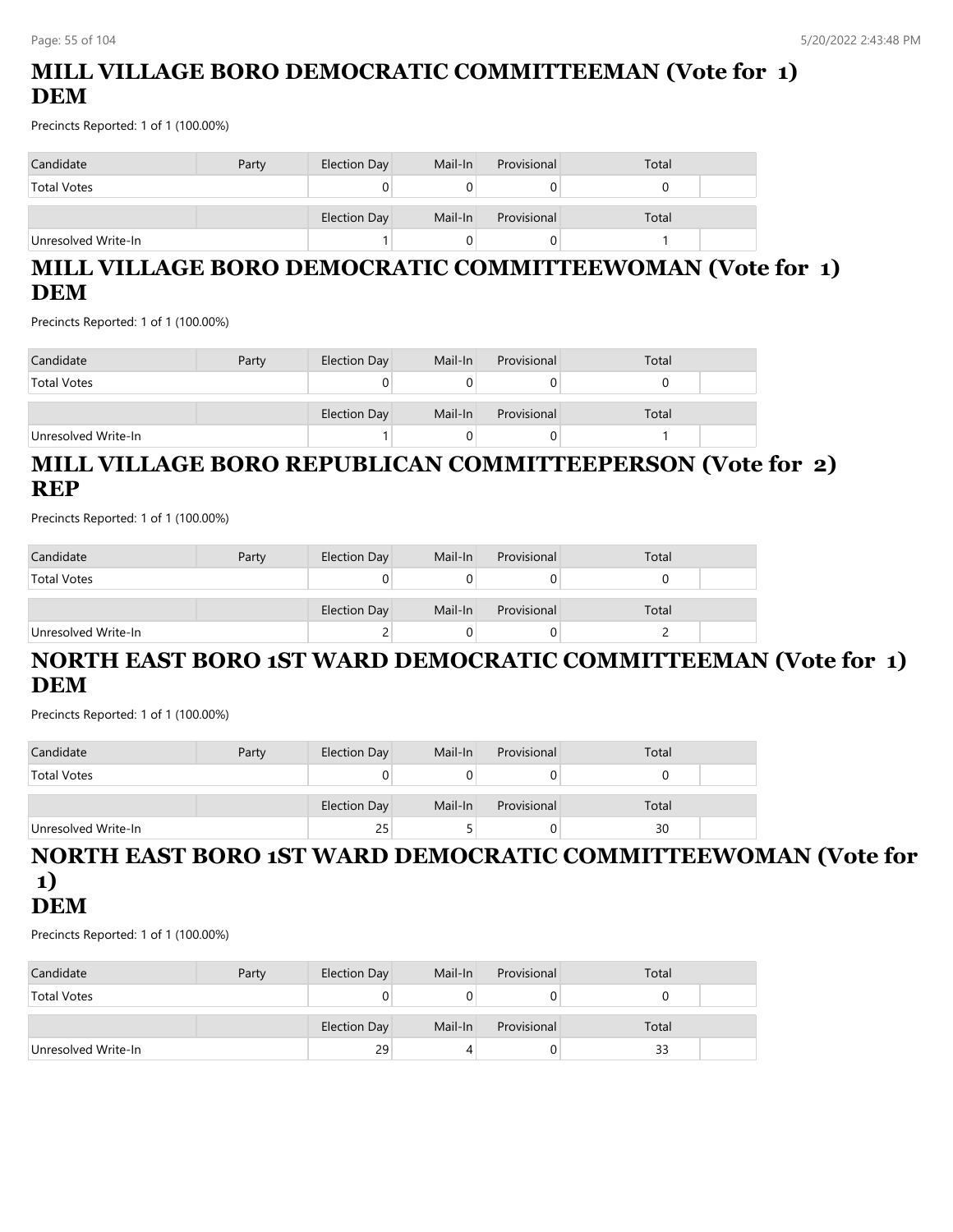#### **NORTH EAST BORO 1ST WARD REPUBLICAN COMMITTEEPERSON (Vote for 2) REP**

Precincts Reported: 1 of 1 (100.00%)

| Candidate           | Party | Election Day | Mail-In | Provisional | Total |
|---------------------|-------|--------------|---------|-------------|-------|
| <b>Total Votes</b>  |       |              |         |             |       |
|                     |       | Election Day | Mail-In | Provisional | Total |
| Unresolved Write-In |       | 12           |         |             |       |

# **NORTH EAST BORO 2ND WARD DEMOCRATIC COMMITTEEMAN (Vote for 1)**

# **DEM**

Precincts Reported: 1 of 1 (100.00%)

| Candidate           | Party | Election Day | Mail-In | Provisional | Total |  |
|---------------------|-------|--------------|---------|-------------|-------|--|
| <b>Total Votes</b>  |       |              |         |             |       |  |
|                     |       | Election Day | Mail-In | Provisional | Total |  |
| Unresolved Write-In |       |              |         |             |       |  |

#### **NORTH EAST BORO 2ND WARD DEMOCRATIC COMMITTEEWOMAN (Vote for 1) DEM**

Precincts Reported: 1 of 1 (100.00%)

| Candidate           | Party | Election Day | Mail-In | Provisional | Total |  |
|---------------------|-------|--------------|---------|-------------|-------|--|
| <b>Total Votes</b>  |       |              |         |             |       |  |
|                     |       | Election Day | Mail-In | Provisional | Total |  |
| Unresolved Write-In |       |              |         |             |       |  |

# **NORTH EAST BORO 2ND WARD REPUBLICAN COMMITTEEPERSON (Vote for 2)**

#### **REP**

Precincts Reported: 1 of 1 (100.00%)

| Candidate            | Party      | <b>Election Day</b> | Mail-In | Provisional | Total |  |
|----------------------|------------|---------------------|---------|-------------|-------|--|
| <b>DIANA DACUS</b>   | <b>REP</b> | 162                 | 14      | 0           | 176   |  |
| <b>DOUGLAS DACUS</b> | <b>REP</b> | 142                 | 14      | 0           | 156   |  |
| <b>Total Votes</b>   |            | 304                 | 28      | 0           | 332   |  |
|                      |            | <b>Election Day</b> | Mail-In | Provisional | Total |  |
| Unresolved Write-In  |            |                     | 0       | 0           |       |  |

### **PLATEA BORO DEMOCRATIC COMMITTEEMAN (Vote for 1) DEM**

| Candidate           | Party | Election Day | Mail-In | Provisional | Total |  |
|---------------------|-------|--------------|---------|-------------|-------|--|
| <b>Total Votes</b>  |       |              |         |             |       |  |
|                     |       | Election Day | Mail-In | Provisional | Total |  |
|                     |       |              |         |             |       |  |
| Unresolved Write-In |       |              |         |             |       |  |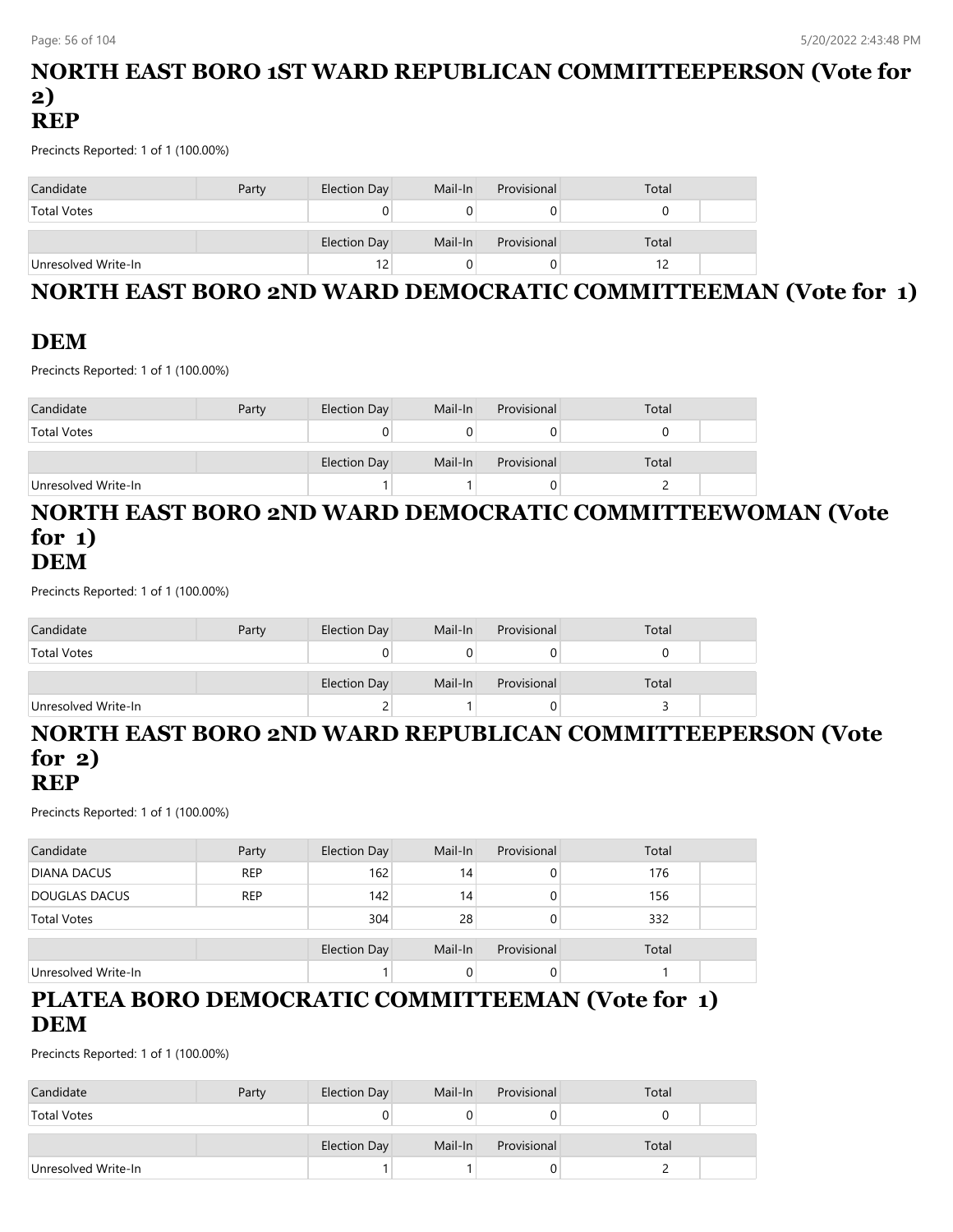# **PLATEA BORO DEMOCRATIC COMMITTEEWOMAN (Vote for 1) DEM**

Precincts Reported: 1 of 1 (100.00%)

| Candidate           | Party | Election Day | Mail-In | Provisional | Total |  |
|---------------------|-------|--------------|---------|-------------|-------|--|
| <b>Total Votes</b>  |       |              |         |             |       |  |
|                     |       | Election Day | Mail-In | Provisional | Total |  |
| Unresolved Write-In |       |              |         | J           |       |  |

# **PLATEA BORO REPUBLICAN COMMITTEEPERSON (Vote for 2) REP**

Precincts Reported: 1 of 1 (100.00%)

| Candidate           | Party      | Election Day | Mail-In | Provisional | Total |  |
|---------------------|------------|--------------|---------|-------------|-------|--|
| WILLIAM KUHN        | <b>REP</b> | 53           |         | 0           | 56    |  |
| <b>ROSE KUHN</b>    | <b>REP</b> | 45           |         | 0           | 48    |  |
| <b>Total Votes</b>  |            | 98           |         |             | 104   |  |
|                     |            | Election Day | Mail-In | Provisional | Total |  |
| Unresolved Write-In |            | ۷            |         | 0           |       |  |

#### **UNION CITY BORO 1ST DISTRICT DEMOCRATIC COMMITTEEMAN (Vote for 1) DEM**

Precincts Reported: 1 of 1 (100.00%)

| Candidate           | Party | Election Day        | Mail-In | Provisional | Total |  |
|---------------------|-------|---------------------|---------|-------------|-------|--|
| <b>Total Votes</b>  |       |                     |         |             |       |  |
|                     |       | <b>Election Day</b> | Mail-In | Provisional | Total |  |
| Unresolved Write-In |       |                     |         |             |       |  |

#### **UNION CITY BORO 1ST DISTRICT DEMOCRATIC COMMITTEEWOMAN (Vote for 1) DEM**

Precincts Reported: 1 of 1 (100.00%)

| Candidate           | Party | Election Day | Mail-In | Provisional | Total |  |
|---------------------|-------|--------------|---------|-------------|-------|--|
| <b>Total Votes</b>  |       |              |         |             |       |  |
|                     |       | Election Day | Mail-In | Provisional | Total |  |
| Unresolved Write-In |       |              |         | U           |       |  |

#### **UNION CITY BORO 1ST DISTRICT REPUBLICAN COMMITTEEPERSON (Vote for 2) REP**

| Candidate           | Party | Election Day | Mail-In | Provisional | Total |  |
|---------------------|-------|--------------|---------|-------------|-------|--|
| <b>Total Votes</b>  |       |              |         |             |       |  |
|                     |       | Election Day | Mail-In | Provisional | Total |  |
| Unresolved Write-In |       |              |         | υ           |       |  |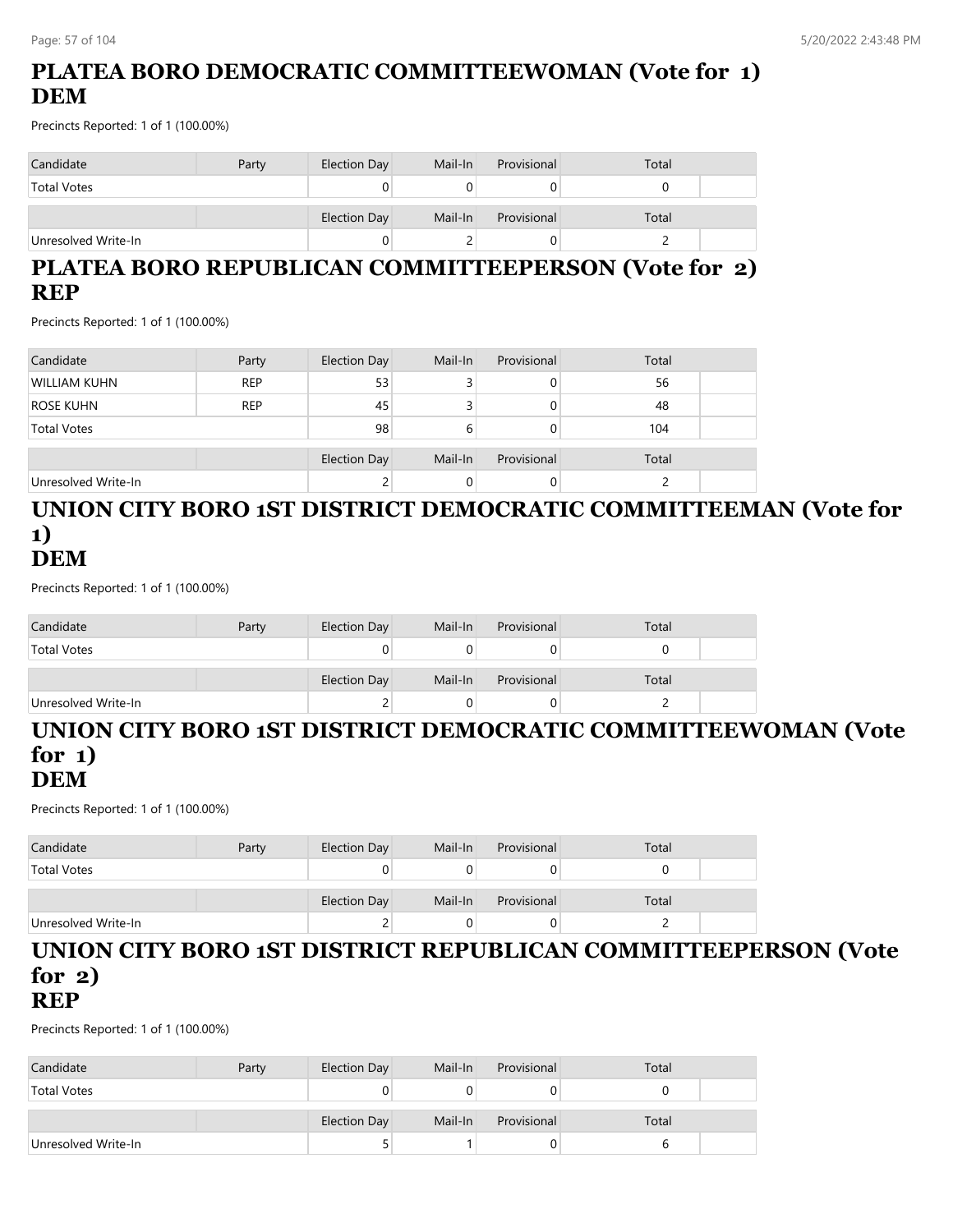### **UNION CITY BORO 2ND DISTRICT DEMOCRATIC COMMITTEEMAN (Vote for 1) DEM**

Precincts Reported: 1 of 1 (100.00%)

| Candidate           | Party | Election Day        | Mail-In | Provisional | Total |  |
|---------------------|-------|---------------------|---------|-------------|-------|--|
| <b>Total Votes</b>  |       |                     |         |             |       |  |
|                     |       | <b>Election Day</b> | Mail-In | Provisional | Total |  |
| Unresolved Write-In |       | ▃                   |         |             |       |  |

#### **UNION CITY BORO 2ND DISTRICT DEMOCRATIC COMMITTEEWOMAN (Vote for 1) DEM**

Precincts Reported: 1 of 1 (100.00%)

| Candidate           | Party | Election Day | Mail-In | Provisional | Total |  |
|---------------------|-------|--------------|---------|-------------|-------|--|
| <b>Total Votes</b>  |       |              |         |             |       |  |
|                     |       | Election Day | Mail-In | Provisional | Total |  |
| Unresolved Write-In |       |              |         |             |       |  |

#### **UNION CITY BORO 2ND DISTRICT REPUBLICAN COMMITTEEPERSON (Vote for 2) REP**

Precincts Reported: 1 of 1 (100.00%)

| Candidate           | Party | Election Day | Mail-In | Provisional | Total |  |
|---------------------|-------|--------------|---------|-------------|-------|--|
| <b>Total Votes</b>  |       |              |         |             |       |  |
|                     |       | Election Day | Mail-In | Provisional | Total |  |
| Unresolved Write-In |       | 18           |         |             | 18    |  |

# **WATERFORD BORO DEMOCRATIC COMMITTEEMAN (Vote for 1) DEM**

Precincts Reported: 1 of 1 (100.00%)

| Candidate           | Party | Election Day | Mail-In | Provisional | Total |  |
|---------------------|-------|--------------|---------|-------------|-------|--|
| <b>Total Votes</b>  |       |              |         |             |       |  |
|                     |       | Election Day | Mail-In | Provisional | Total |  |
| Unresolved Write-In |       |              |         | U           |       |  |

# **WATERFORD BORO DEMOCRATIC COMMITTEEWOMAN (Vote for 1) DEM**

| Candidate           | Party | Election Day | Mail-In | Provisional | Total |  |
|---------------------|-------|--------------|---------|-------------|-------|--|
| <b>Total Votes</b>  |       |              |         |             |       |  |
|                     |       | Election Day | Mail-In | Provisional | Total |  |
| Unresolved Write-In |       | ت            |         |             |       |  |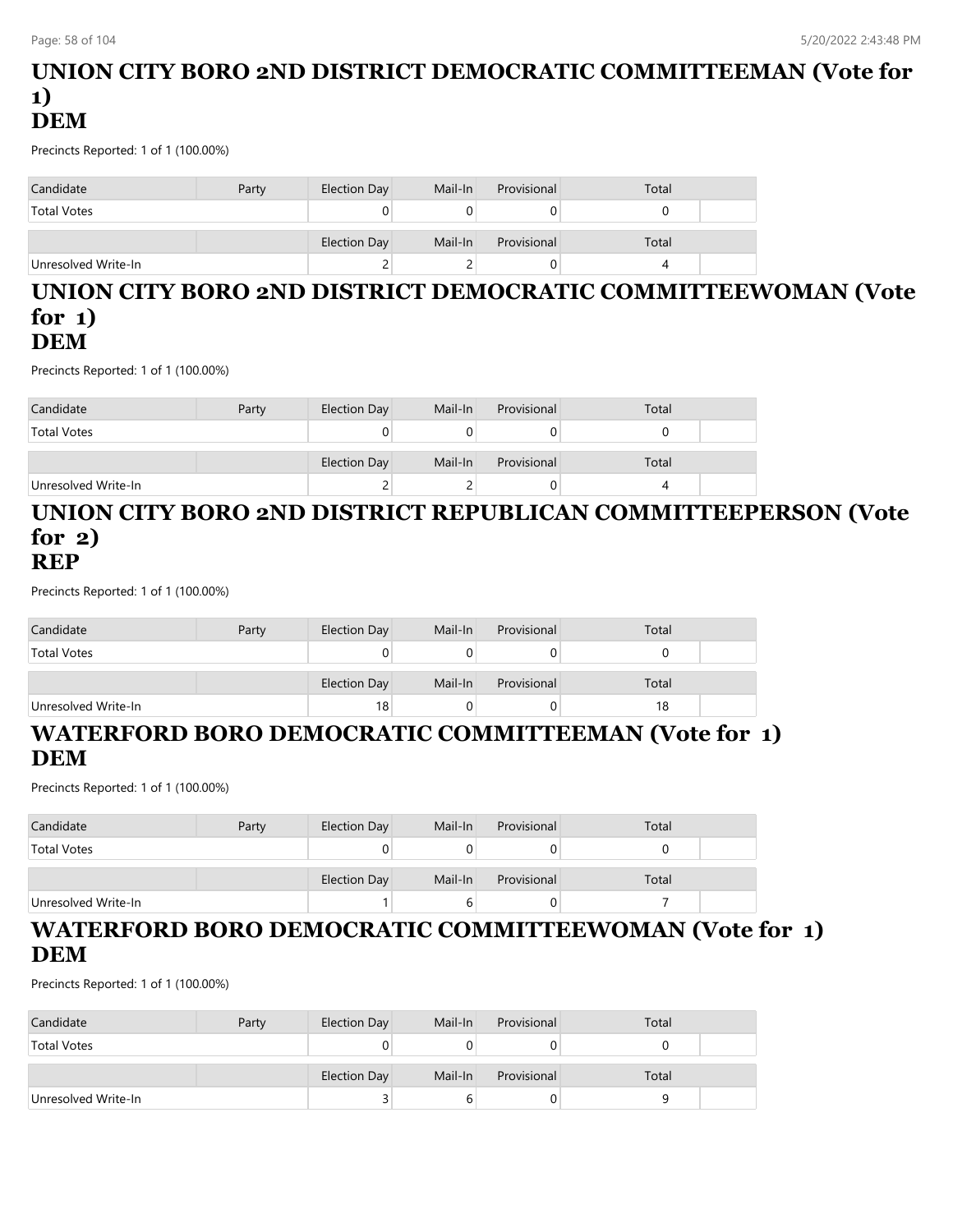# **WATERFORD BORO REPUBLICAN COMMITTEEPERSON (Vote for 2) REP**

Precincts Reported: 1 of 1 (100.00%)

| Candidate           | Party | Election Day | Mail-In | Provisional | Total |  |
|---------------------|-------|--------------|---------|-------------|-------|--|
| <b>Total Votes</b>  |       | 0            |         |             |       |  |
|                     |       | Election Day | Mail-In | Provisional | Total |  |
| Unresolved Write-In |       | 14           |         |             | 14    |  |

### **WATTSBURG BORO DEMOCRATIC COMMITTEEMAN (Vote for 1) DEM**

Precincts Reported: 1 of 1 (100.00%)

| Candidate           | Party | Election Day | Mail-In | Provisional | Total |  |
|---------------------|-------|--------------|---------|-------------|-------|--|
| <b>Total Votes</b>  |       | υ            |         |             |       |  |
|                     |       | Election Day | Mail-In | Provisional | Total |  |
| Unresolved Write-In |       | ∼            |         | O           |       |  |

### **WATTSBURG BORO DEMOCRATIC COMMITTEEWOMAN (Vote for 1) DEM**

Precincts Reported: 1 of 1 (100.00%)

| Candidate           | Party | Election Day | Mail-In | Provisional | Total |  |
|---------------------|-------|--------------|---------|-------------|-------|--|
| <b>Total Votes</b>  |       |              |         |             |       |  |
|                     |       | Election Day | Mail-In | Provisional | Total |  |
| Unresolved Write-In |       | ے            |         |             |       |  |

### **WATTSBURG BORO REPUBLICAN COMMITTEEPERSON (Vote for 2) REP**

Precincts Reported: 1 of 1 (100.00%)

| Candidate           | Party | Election Day | Mail-In | Provisional | Total |  |
|---------------------|-------|--------------|---------|-------------|-------|--|
| <b>Total Votes</b>  |       |              |         |             |       |  |
|                     |       | Election Day | Mail-In | Provisional | Total |  |
| Unresolved Write-In |       |              |         |             |       |  |

# **WESLEYVILLE BORO 1ST DISTRICT DEMOCRATIC COMMITTEEMAN (Vote for 1)**

**DEM**

| Candidate           | Party | Election Day | Mail-In | Provisional | Total |  |
|---------------------|-------|--------------|---------|-------------|-------|--|
| <b>Total Votes</b>  |       |              |         |             |       |  |
|                     |       | Election Day | Mail-In | Provisional | Total |  |
| Unresolved Write-In |       |              |         |             |       |  |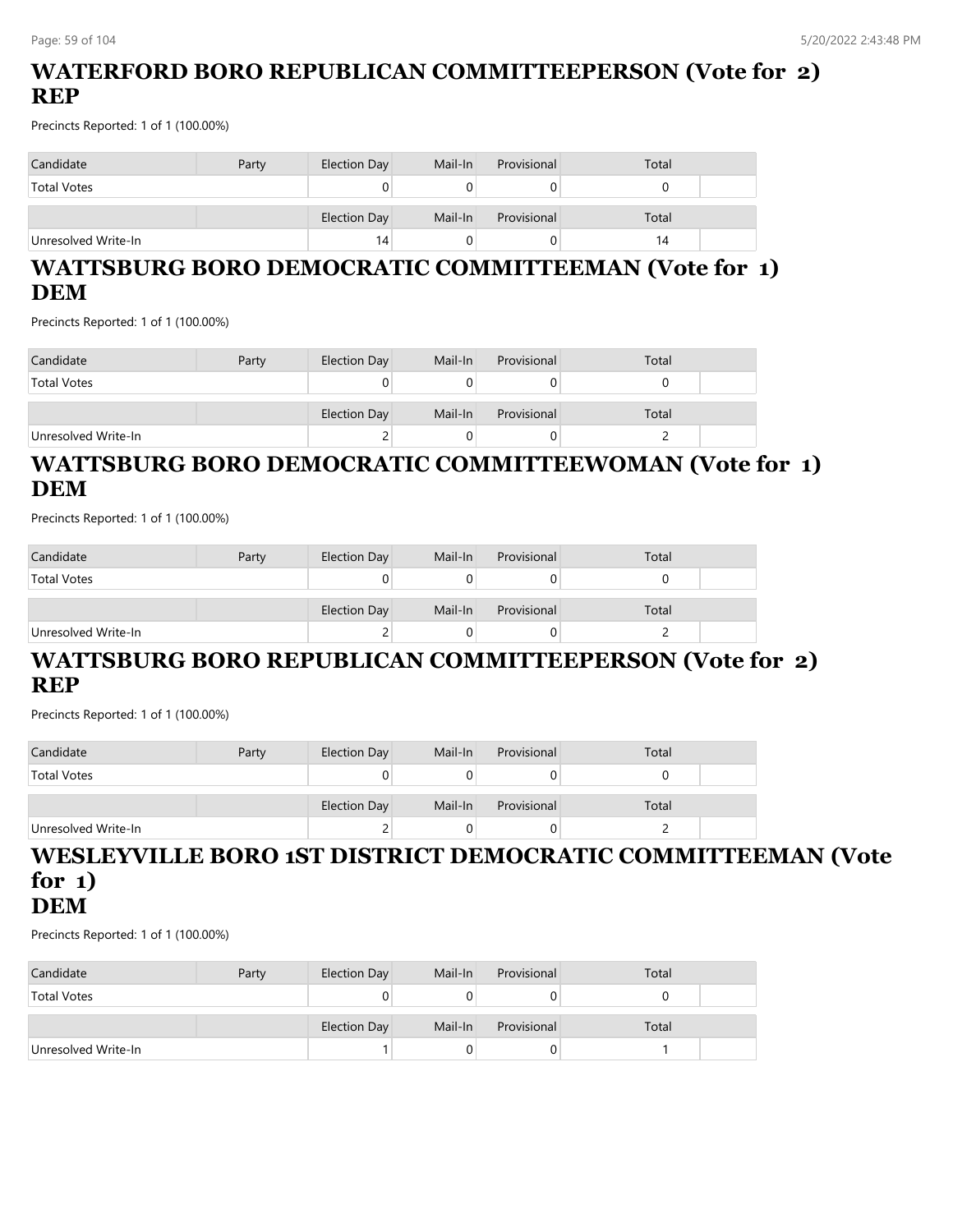#### **WESLEYVILLE BORO 1ST DISTRICT DEMOCRATIC COMMITTEEWOMAN (Vote for 1) DEM**

Precincts Reported: 1 of 1 (100.00%)

| Candidate           | Party | Election Day | Mail-In | Provisional | Total |  |
|---------------------|-------|--------------|---------|-------------|-------|--|
| <b>Total Votes</b>  |       | U            |         |             |       |  |
|                     |       | Election Day | Mail-In | Provisional | Total |  |
| Unresolved Write-In |       | ت            |         |             |       |  |

#### **WESLEYVILLE BORO 1ST DISTRICT REPUBLICAN COMMITTEEPERSON (Vote for 2) REP**

Precincts Reported: 1 of 1 (100.00%)

| Candidate           | Party | Election Day | Mail-In | Provisional | Total |  |
|---------------------|-------|--------------|---------|-------------|-------|--|
| <b>Total Votes</b>  |       |              |         |             |       |  |
|                     |       | Election Day | Mail-In | Provisional | Total |  |
| Unresolved Write-In |       |              |         |             |       |  |

#### **WESLEYVILLE BORO 2ND DISTRICT DEMOCRATIC COMMITTEEMAN (Vote for 1) DEM**

Precincts Reported: 1 of 1 (100.00%)

| Candidate           | Party | Election Day | Mail-In | Provisional | Total |  |
|---------------------|-------|--------------|---------|-------------|-------|--|
| <b>Total Votes</b>  |       |              |         |             |       |  |
|                     |       | Election Day | Mail-In | Provisional | Total |  |
| Unresolved Write-In |       |              |         | 0           |       |  |

# **WESLEYVILLE BORO 2ND DISTRICT DEMOCRATIC COMMITTEEWOMAN (Vote for 1)**

#### **DEM**

Precincts Reported: 1 of 1 (100.00%)

| Candidate           | Party | Election Day | Mail-In | Provisional | Total |  |
|---------------------|-------|--------------|---------|-------------|-------|--|
| <b>Total Votes</b>  |       |              |         |             |       |  |
|                     |       | Election Day | Mail-In | Provisional | Total |  |
| Unresolved Write-In |       |              |         |             | b     |  |

#### **WESLEYVILLE BORO 2ND DISTRICT REPUBLICAN COMMITTEEPERSON (Vote for 2) REP**

| Candidate           | Party | Election Day | Mail-In | Provisional | Total |  |
|---------------------|-------|--------------|---------|-------------|-------|--|
| <b>Total Votes</b>  |       |              |         |             |       |  |
|                     |       | Election Day | Mail-In | Provisional | Total |  |
| Unresolved Write-In |       |              |         |             |       |  |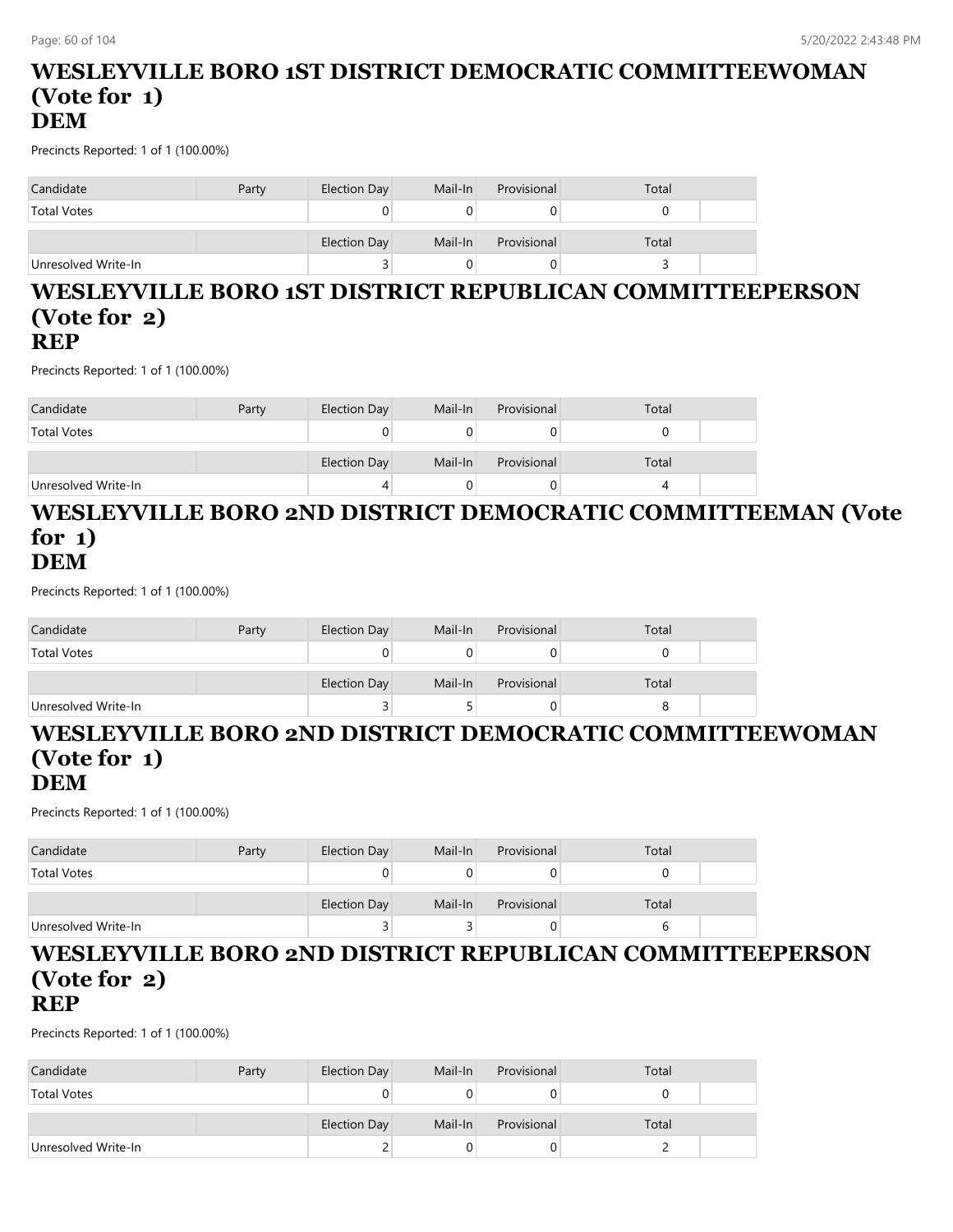# **AMITY TOWNSHIP DEMOCRATIC COMMITTEEMAN (Vote for 1) DEM**

Precincts Reported: 1 of 1 (100.00%)

| Candidate           | Party | Election Day | Mail-In | Provisional | Total |  |
|---------------------|-------|--------------|---------|-------------|-------|--|
| <b>Total Votes</b>  |       | υ            |         |             |       |  |
|                     |       | Election Day | Mail-In | Provisional | Total |  |
| Unresolved Write-In |       | U            |         |             |       |  |

### **AMITY TOWNSHIP DEMOCRATIC COMMITTEEWOMAN (Vote for 1) DEM**

Precincts Reported: 1 of 1 (100.00%)

| Candidate           | Party | Election Day | Mail-In | Provisional | Total |  |
|---------------------|-------|--------------|---------|-------------|-------|--|
| <b>Total Votes</b>  |       | 0            |         |             |       |  |
|                     |       | Election Day | Mail-In | Provisional | Total |  |
| Unresolved Write-In |       |              |         |             |       |  |

# **AMITY TOWNSHIP REPUBLICAN COMMITTEEPERSON (Vote for 2) REP**

Precincts Reported: 1 of 1 (100.00%)

| Candidate           | Party | Election Day | Mail-In | Provisional | Total |  |
|---------------------|-------|--------------|---------|-------------|-------|--|
| <b>Total Votes</b>  |       |              |         |             |       |  |
|                     |       |              |         |             |       |  |
|                     |       | Election Day | Mail-In | Provisional | Total |  |
| Unresolved Write-In |       | 0            |         |             |       |  |

# **CONCORD TOWNSHIP DEMOCRATIC COMMITTEEMAN (Vote for 1) DEM**

Precincts Reported: 1 of 1 (100.00%)

| Candidate           | Party | Election Day | Mail-In | Provisional | Total |  |
|---------------------|-------|--------------|---------|-------------|-------|--|
| <b>Total Votes</b>  |       |              |         |             |       |  |
|                     |       | Election Day | Mail-In | Provisional | Total |  |
| Unresolved Write-In |       |              |         | U           |       |  |

# **CONCORD TOWNSHIP DEMOCRATIC COMMITTEEWOMAN (Vote for 1) DEM**

| Candidate           | Party | Election Day | Mail-In | Provisional | Total |  |
|---------------------|-------|--------------|---------|-------------|-------|--|
| <b>Total Votes</b>  |       |              |         |             |       |  |
|                     |       | Election Day | Mail-In | Provisional | Total |  |
| Unresolved Write-In |       |              |         |             |       |  |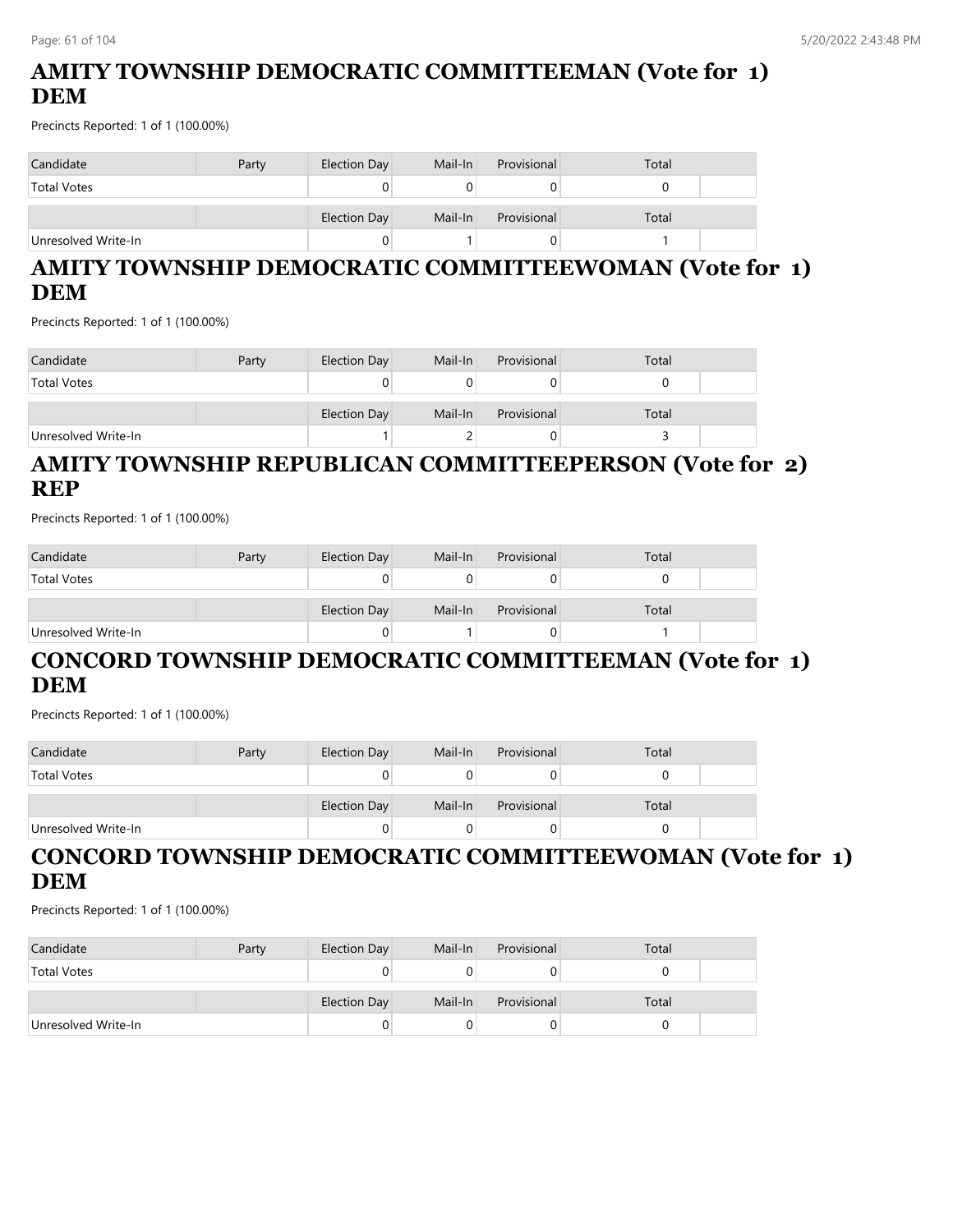# **CONCORD TOWNSHIP REPUBLICAN COMMITTEEPERSON (Vote for 2) REP**

Precincts Reported: 1 of 1 (100.00%)

| Candidate           | Party | Election Day | Mail-In | Provisional | Total |  |
|---------------------|-------|--------------|---------|-------------|-------|--|
| <b>Total Votes</b>  |       |              |         |             |       |  |
|                     |       | Election Day | Mail-In | Provisional | Total |  |
| Unresolved Write-In |       | 11           |         |             |       |  |

# **CONNEAUT TOWNSHIP DEMOCRATIC COMMITTEEMAN (Vote for 1) DEM**

Precincts Reported: 1 of 1 (100.00%)

| Candidate           | Party | Election Day | Mail-In | Provisional | Total |  |
|---------------------|-------|--------------|---------|-------------|-------|--|
| <b>Total Votes</b>  |       | υ            |         |             |       |  |
|                     |       | Election Day | Mail-In | Provisional | Total |  |
| Unresolved Write-In |       |              |         |             |       |  |

# **CONNEAUT TOWNSHIP DEMOCRATIC COMMITTEEWOMAN (Vote for 1) DEM**

Precincts Reported: 1 of 1 (100.00%)

| Candidate           | Party | Election Day | Mail-In | Provisional | Total |  |
|---------------------|-------|--------------|---------|-------------|-------|--|
| <b>Total Votes</b>  |       | 0            |         |             |       |  |
|                     |       | Election Day | Mail-In | Provisional | Total |  |
| Unresolved Write-In |       |              |         |             |       |  |

### **CONNEAUT TOWNSHIP REPUBLICAN COMMITTEEPERSON (Vote for 2) REP**

Precincts Reported: 1 of 1 (100.00%)

| Candidate           | Party | Election Day | Mail-In | Provisional | Total |  |
|---------------------|-------|--------------|---------|-------------|-------|--|
| <b>Total Votes</b>  |       |              |         | U           |       |  |
|                     |       |              |         |             |       |  |
|                     |       | Election Day | Mail-In | Provisional | Total |  |
| Unresolved Write-In |       | 42           |         | U           | 44    |  |

# **ELK CREEK TOWNSHIP DEMOCRATIC COMMITTEEMAN (Vote for 1) DEM**

| Candidate           | Party | Election Day | Mail-In | Provisional | Total |  |
|---------------------|-------|--------------|---------|-------------|-------|--|
| <b>Total Votes</b>  |       |              |         |             |       |  |
|                     |       | Election Day | Mail-In | Provisional | Total |  |
| Unresolved Write-In |       |              |         |             |       |  |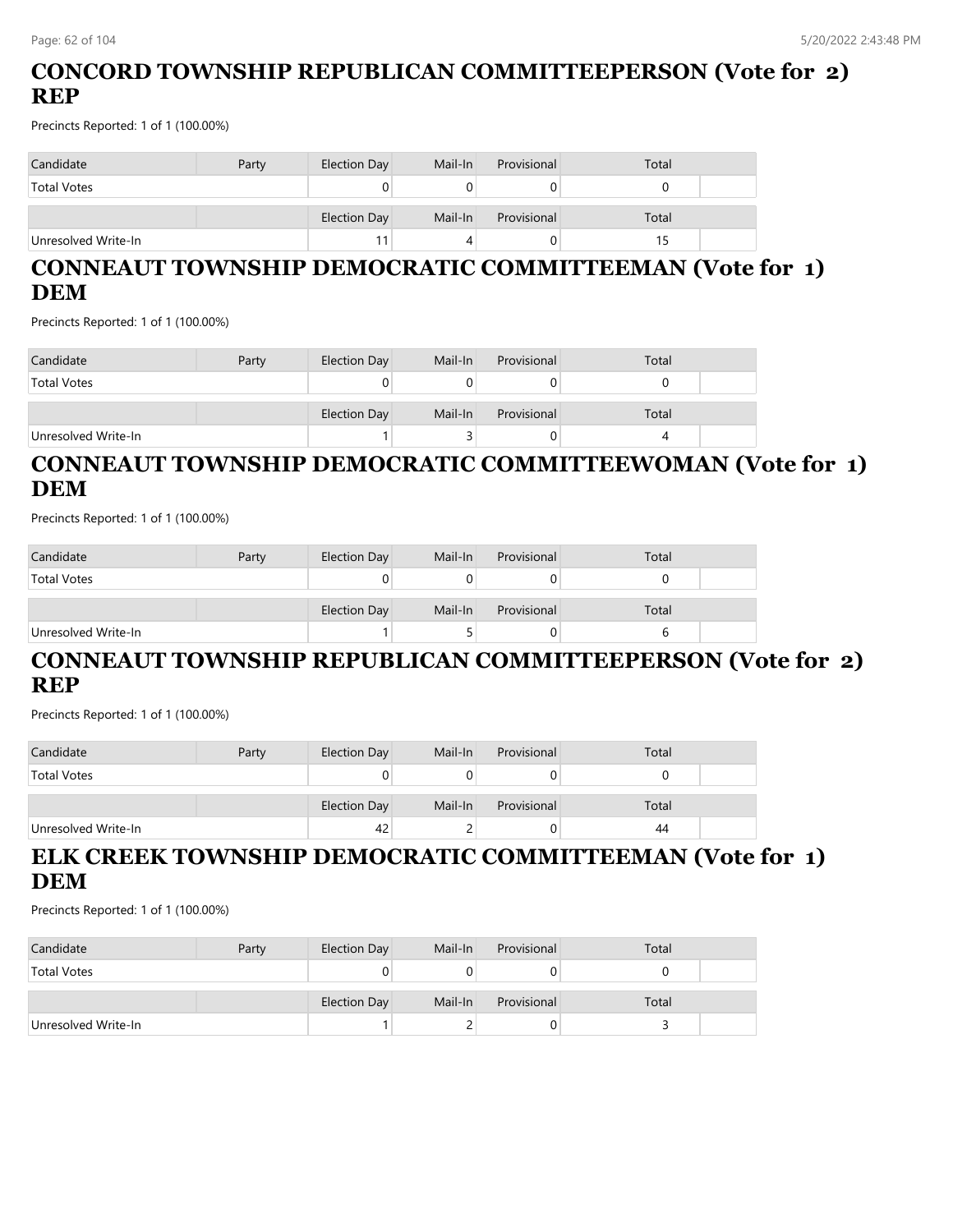# **ELK CREEK TOWNSHIP DEMOCRATIC COMMITTEEWOMAN (Vote for 1) DEM**

Precincts Reported: 1 of 1 (100.00%)

| Candidate           | Party | Election Day | Mail-In | Provisional | Total |  |
|---------------------|-------|--------------|---------|-------------|-------|--|
| <b>Total Votes</b>  |       |              |         |             |       |  |
|                     |       | Election Day | Mail-In | Provisional | Total |  |
| Unresolved Write-In |       |              |         |             |       |  |

# **ELK CREEK TOWNSHIP REPUBLICAN COMMITTEEPERSON (Vote for 2) REP**

Precincts Reported: 1 of 1 (100.00%)

| Candidate           | Party | Election Day | Mail-In | Provisional | Total |  |
|---------------------|-------|--------------|---------|-------------|-------|--|
| <b>Total Votes</b>  |       | 0            |         |             |       |  |
|                     |       | Election Day | Mail-In | Provisional | Total |  |
| Unresolved Write-In |       |              |         |             |       |  |

#### **FAIRVIEW TOWNSHIP 1ST DISTRICT DEMOCRATIC COMMITTEEMAN (Vote for 1) DEM**

Precincts Reported: 1 of 1 (100.00%)

| Candidate           | Party | Election Day | Mail-In | Provisional | Total |  |
|---------------------|-------|--------------|---------|-------------|-------|--|
| <b>Total Votes</b>  |       |              |         |             |       |  |
|                     |       | Election Day | Mail-In | Provisional | Total |  |
| Unresolved Write-In |       |              | 10      |             | 19    |  |

#### **FAIRVIEW TOWNSHIP 1ST DISTRICT DEMOCRATIC COMMITTEEWOMAN (Vote for 1) DEM**

Precincts Reported: 1 of 1 (100.00%)

| Candidate           | Party | Election Day | Mail-In | Provisional | Total |  |
|---------------------|-------|--------------|---------|-------------|-------|--|
| <b>Total Votes</b>  |       |              |         |             |       |  |
|                     |       | Election Day | Mail-In | Provisional | Total |  |
| Unresolved Write-In |       | 8            |         |             | 19    |  |

#### **FAIRVIEW TOWNSHIP 1ST DISTRICT REPUBLICAN COMMITTEEPERSON (Vote for 2) REP**

| Candidate                | Party      | Election Day | Mail-In | Provisional | Total |  |
|--------------------------|------------|--------------|---------|-------------|-------|--|
| <b>RICHARD N BROZELL</b> | <b>REP</b> | 236          | 53      |             | 289   |  |
| <b>SHIRLEY J BROZELL</b> | <b>REP</b> | 219          | 55      |             | 274   |  |
| <b>Total Votes</b>       |            | 455          | 108     |             | 563   |  |
|                          |            | Election Day | Mail-In | Provisional | Total |  |
| Unresolved Write-In      |            | 8            |         | 0           | 10    |  |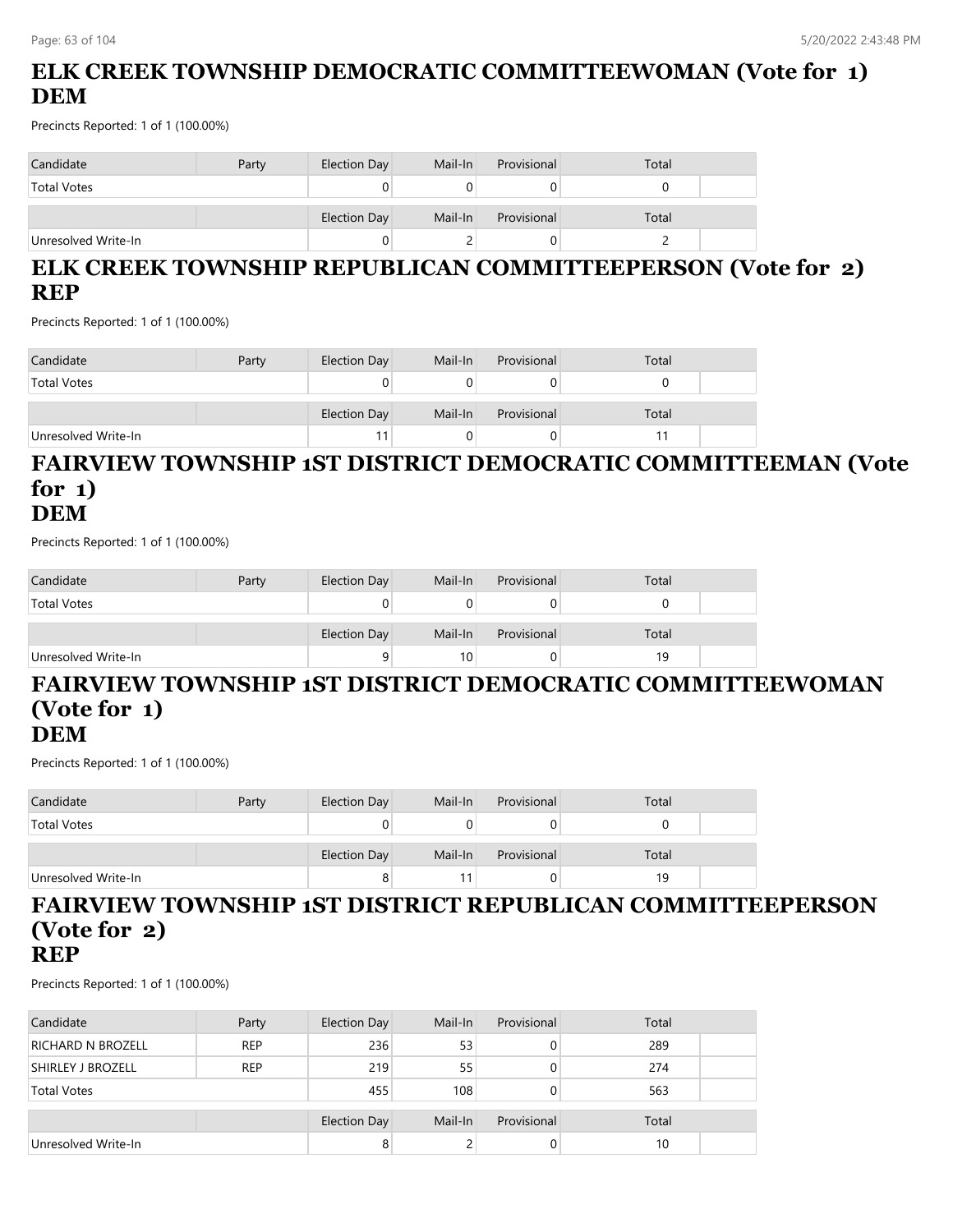### **FAIRVIEW TOWNSHIP 2ND DISTRICT DEMOCRATIC COMMITTEEMAN (Vote for 1) DEM**

Precincts Reported: 1 of 1 (100.00%)

| Candidate           | Party      | Election Day | Mail-In | Provisional | Total |  |
|---------------------|------------|--------------|---------|-------------|-------|--|
| <b>JERRY BEEMER</b> | <b>DEM</b> | 124          | 137     |             | 262   |  |
| <b>Total Votes</b>  |            | 124          | 137     |             | 262   |  |
|                     |            | Election Day | Mail-In | Provisional | Total |  |
| Unresolved Write-In |            |              |         |             |       |  |

#### **FAIRVIEW TOWNSHIP 2ND DISTRICT DEMOCRATIC COMMITTEEWOMAN (Vote for 1) DEM**

Precincts Reported: 1 of 1 (100.00%)

| Candidate           | Party      | Election Day | Mail-In | Provisional | Total |  |
|---------------------|------------|--------------|---------|-------------|-------|--|
| <b>DEBRET HAIRE</b> | <b>DEM</b> | 137          | 141     |             | 279   |  |
| <b>Total Votes</b>  |            | 137          | 141     |             | 279   |  |
|                     |            |              |         |             |       |  |
|                     |            | Election Day | Mail-In | Provisional | Total |  |
| Unresolved Write-In |            |              |         |             |       |  |

#### **FAIRVIEW TOWNSHIP 2ND DISTRICT REPUBLICAN COMMITTEEPERSON (Vote for 2) REP**

Precincts Reported: 1 of 1 (100.00%)

| Candidate           | Party | Election Day        | Mail-In | Provisional | Total |  |
|---------------------|-------|---------------------|---------|-------------|-------|--|
| <b>Total Votes</b>  |       |                     |         | U           |       |  |
|                     |       | <b>Election Day</b> | Mail-In | Provisional | Total |  |
| Unresolved Write-In |       | 18 <sub>1</sub>     |         | O           | 20    |  |

#### **FAIRVIEW TOWNSHIP 3RD DISTRICT DEMOCRATIC COMMITTEEMAN (Vote for 1) DEM**

| Candidate           | Party | Election Day | Mail-In | Provisional | Total |  |
|---------------------|-------|--------------|---------|-------------|-------|--|
| <b>Total Votes</b>  |       |              |         |             |       |  |
|                     |       |              |         |             |       |  |
|                     |       | Election Day | Mail-In | Provisional | Total |  |
| Unresolved Write-In |       |              |         |             |       |  |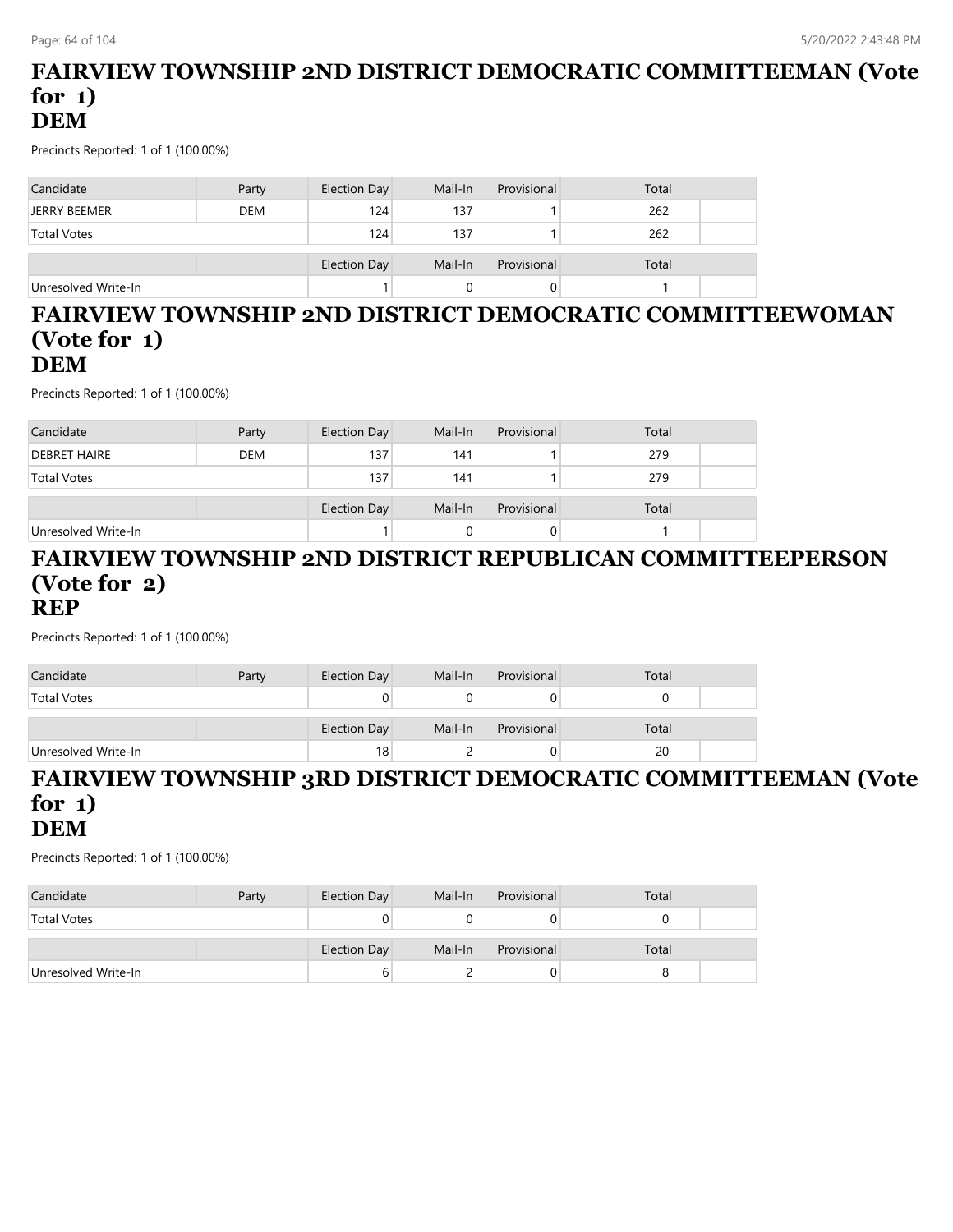#### **FAIRVIEW TOWNSHIP 3RD DISTRICT DEMOCRATIC COMMITTEEWOMAN (Vote for 1) DEM**

Precincts Reported: 1 of 1 (100.00%)

| Candidate           | Party | Election Day | Mail-In | Provisional | Total |
|---------------------|-------|--------------|---------|-------------|-------|
| <b>Total Votes</b>  |       |              |         |             |       |
|                     |       | Election Day | Mail-In | Provisional | Total |
| Unresolved Write-In |       | b            |         |             |       |

#### **FAIRVIEW TOWNSHIP 3RD DISTRICT REPUBLICAN COMMITTEEPERSON (Vote for 2) REP**

Precincts Reported: 1 of 1 (100.00%)

| Candidate             | Party      | <b>Election Day</b> | Mail-In | Provisional | Total |  |
|-----------------------|------------|---------------------|---------|-------------|-------|--|
| <b>TWILA EDDY</b>     | <b>REP</b> | 207                 | 42      |             | 249   |  |
| <b>BYRON TOM EDDY</b> | <b>REP</b> | 242                 | 43      |             | 285   |  |
| <b>Total Votes</b>    |            | 449                 | 85      |             | 534   |  |
|                       |            | <b>Election Day</b> | Mail-In | Provisional | Total |  |
| Unresolved Write-In   |            |                     | 0       |             |       |  |

#### **FAIRVIEW TOWNSHIP 4TH DISTRICT DEMOCRATIC COMMITTEEMAN (Vote for 1) DEM**

Precincts Reported: 1 of 1 (100.00%)

| Candidate           | Party | Election Day        | Mail-In | Provisional | Total |  |
|---------------------|-------|---------------------|---------|-------------|-------|--|
| <b>Total Votes</b>  |       |                     |         | U           |       |  |
|                     |       | <b>Election Day</b> | Mail-In | Provisional | Total |  |
| Unresolved Write-In |       |                     |         | U           |       |  |

#### **FAIRVIEW TOWNSHIP 4TH DISTRICT DEMOCRATIC COMMITTEEWOMAN (Vote for 1) DEM**

| Candidate           | Party | Election Day | Mail-In | Provisional | Total |  |
|---------------------|-------|--------------|---------|-------------|-------|--|
| <b>Total Votes</b>  |       |              |         |             |       |  |
|                     |       |              |         |             |       |  |
|                     |       | Election Day | Mail-In | Provisional | Total |  |
| Unresolved Write-In |       |              |         |             |       |  |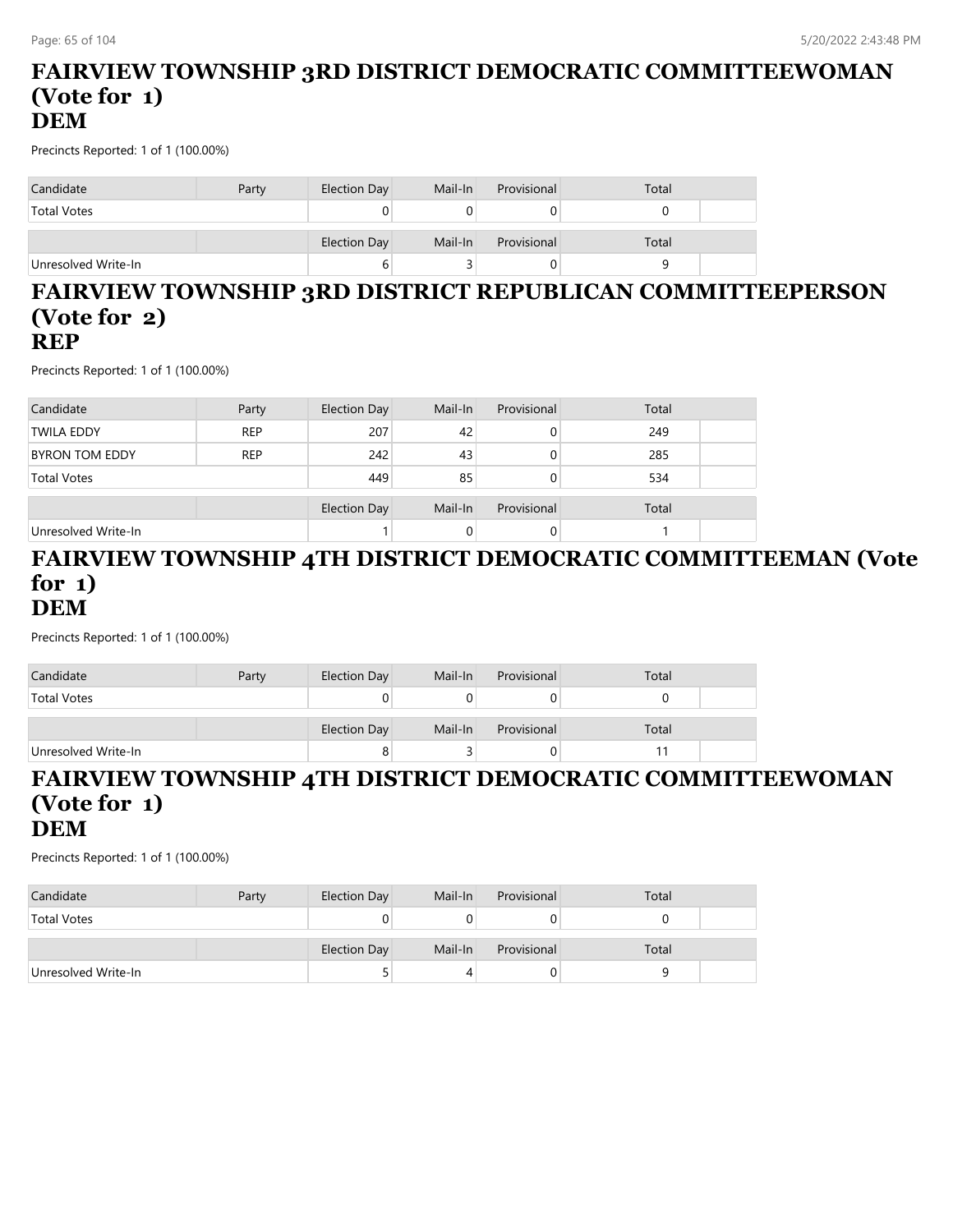#### **FAIRVIEW TOWNSHIP 4TH DISTRICT REPUBLICAN COMMITTEEPERSON (Vote for 2) REP**

Precincts Reported: 1 of 1 (100.00%)

| Candidate           | Party      | Election Day | Mail-In | Provisional | Total |  |
|---------------------|------------|--------------|---------|-------------|-------|--|
| <b>MICAH GORING</b> | <b>REP</b> | 117          | 11      |             | 128   |  |
| <b>NED CARLSON</b>  | <b>REP</b> | 147          | 20      |             | 167   |  |
| <b>Total Votes</b>  |            | 264          | 31      |             | 295   |  |
|                     |            | Election Day | Mail-In | Provisional | Total |  |
| Unresolved Write-In |            |              |         |             |       |  |

#### **FAIRVIEW TOWNSHIP 5TH DISTRICT DEMOCRATIC COMMITTEEMAN (Vote for 1) DEM**

Precincts Reported: 1 of 1 (100.00%)

| Candidate           | Party | Election Day | Mail-In | Provisional | Total |  |
|---------------------|-------|--------------|---------|-------------|-------|--|
| <b>Total Votes</b>  |       |              |         |             |       |  |
|                     |       | Election Day | Mail-In | Provisional | Total |  |
| Unresolved Write-In |       | ▃            |         | O.          |       |  |

#### **FAIRVIEW TOWNSHIP 5TH DISTRICT DEMOCRATIC COMMITTEEWOMAN (Vote for 1) DEM**

Precincts Reported: 1 of 1 (100.00%)

| Candidate           | Party | Election Day | Mail-In | Provisional | Total |  |
|---------------------|-------|--------------|---------|-------------|-------|--|
| <b>Total Votes</b>  |       |              |         |             |       |  |
|                     |       | Election Day | Mail-In | Provisional | Total |  |
| Unresolved Write-In |       |              |         |             |       |  |

# **FAIRVIEW TOWNSHIP 5TH DISTRICT REPUBLICAN COMMITTEEPERSON (Vote for 2)**

#### **REP**

Precincts Reported: 1 of 1 (100.00%)

| Candidate           | Party | Election Day | Mail-In | Provisional | Total |  |
|---------------------|-------|--------------|---------|-------------|-------|--|
| <b>Total Votes</b>  |       |              |         |             |       |  |
|                     |       | Election Day | Mail-In | Provisional | Total |  |
| Unresolved Write-In |       | 27           |         | 0.          | 28    |  |

### **FRANKLIN TOWNSHIP DEMOCRATIC COMMITTEEMAN (Vote for 1) DEM**

| Candidate           | Party | Election Day | Mail-In | Provisional | Total |  |
|---------------------|-------|--------------|---------|-------------|-------|--|
| <b>Total Votes</b>  |       |              |         |             |       |  |
|                     |       | Election Day | Mail-In | Provisional | Total |  |
| Unresolved Write-In |       |              |         |             |       |  |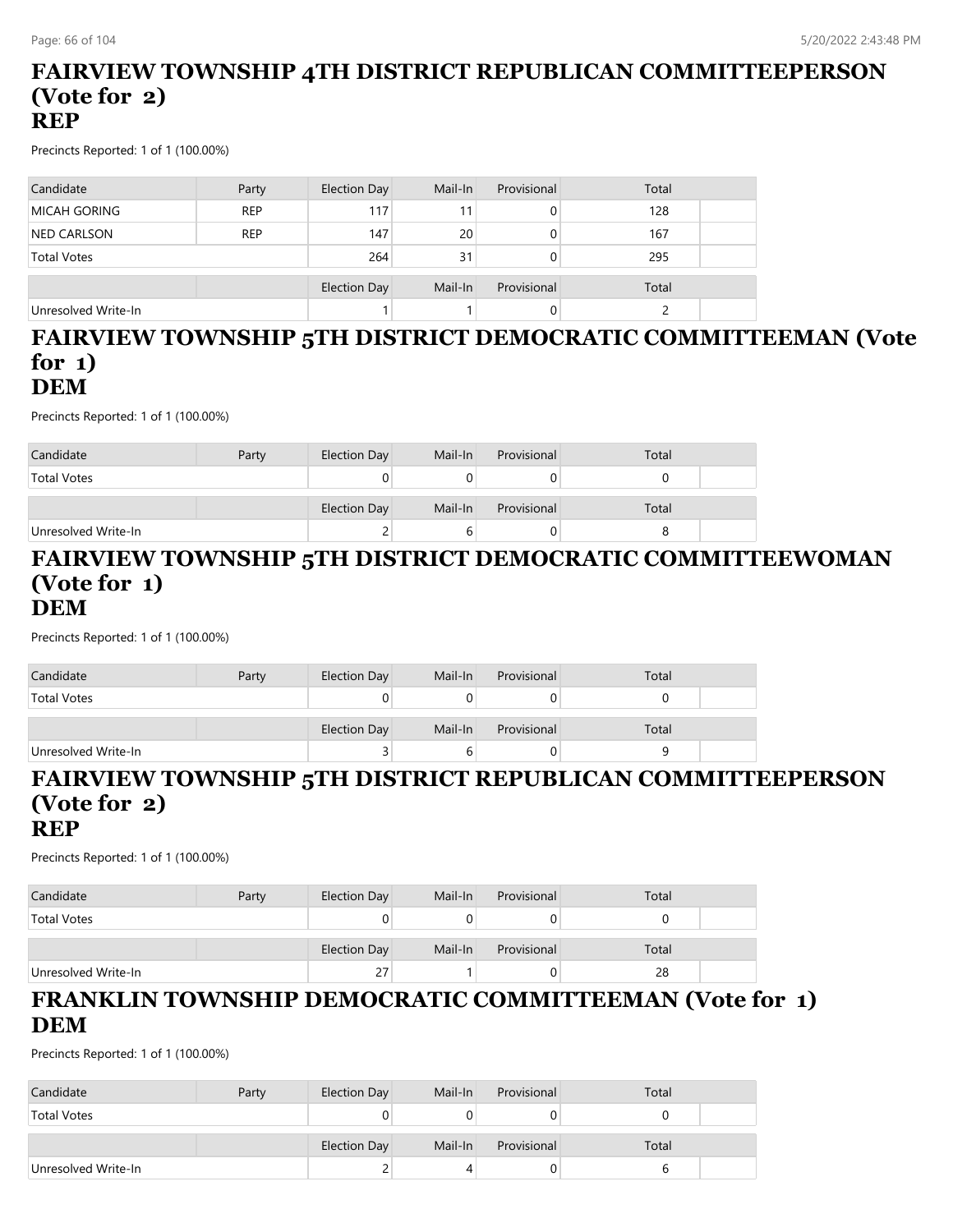# **FRANKLIN TOWNSHIP DEMOCRATIC COMMITTEEWOMAN (Vote for 1) DEM**

Precincts Reported: 1 of 1 (100.00%)

| Candidate           | Party | Election Day | Mail-In | Provisional | Total |  |
|---------------------|-------|--------------|---------|-------------|-------|--|
| <b>Total Votes</b>  |       |              |         |             |       |  |
|                     |       | Election Day | Mail-In | Provisional | Total |  |
| Unresolved Write-In |       |              |         |             |       |  |

# **FRANKLIN TOWNSHIP REPUBLICAN COMMITTEEPERSON (Vote for 2) REP**

Precincts Reported: 1 of 1 (100.00%)

| Candidate           | Party | Election Day | Mail-In | Provisional | Total |  |
|---------------------|-------|--------------|---------|-------------|-------|--|
| <b>Total Votes</b>  |       | U            |         |             |       |  |
|                     |       | Election Day | Mail-In | Provisional | Total |  |
| Unresolved Write-In |       | 16           |         |             |       |  |

#### **GIRARD TOWNSHIP 1ST DISTRICT DEMOCRATIC COMMITTEEMAN (Vote for 1) DEM**

Precincts Reported: 1 of 1 (100.00%)

| Candidate           | Party | Election Day | Mail-In | Provisional | Total |  |
|---------------------|-------|--------------|---------|-------------|-------|--|
| <b>Total Votes</b>  |       |              |         |             |       |  |
|                     |       | Election Day | Mail-In | Provisional | Total |  |
| Unresolved Write-In |       |              |         |             |       |  |

#### **GIRARD TOWNSHIP 1ST DISTRICT DEMOCRATIC COMMITTEEWOMAN (Vote for 1) DEM**

Precincts Reported: 1 of 1 (100.00%)

| Candidate           | Party | Election Day | Mail-In | Provisional | Total |  |
|---------------------|-------|--------------|---------|-------------|-------|--|
| <b>Total Votes</b>  |       |              |         |             |       |  |
|                     |       | Election Day | Mail-In | Provisional | Total |  |
| Unresolved Write-In |       | 4            |         |             |       |  |

#### **GIRARD TOWNSHIP 1ST DISTRICT REPUBLICAN COMMITTEEPERSON (Vote for 2) REP**

| Candidate           | Party | Election Day    | Mail-In | Provisional | Total |  |
|---------------------|-------|-----------------|---------|-------------|-------|--|
| <b>Total Votes</b>  |       | 0               |         |             |       |  |
|                     |       | Election Day    | Mail-In | Provisional | Total |  |
| Unresolved Write-In |       | 10 <sub>1</sub> |         |             |       |  |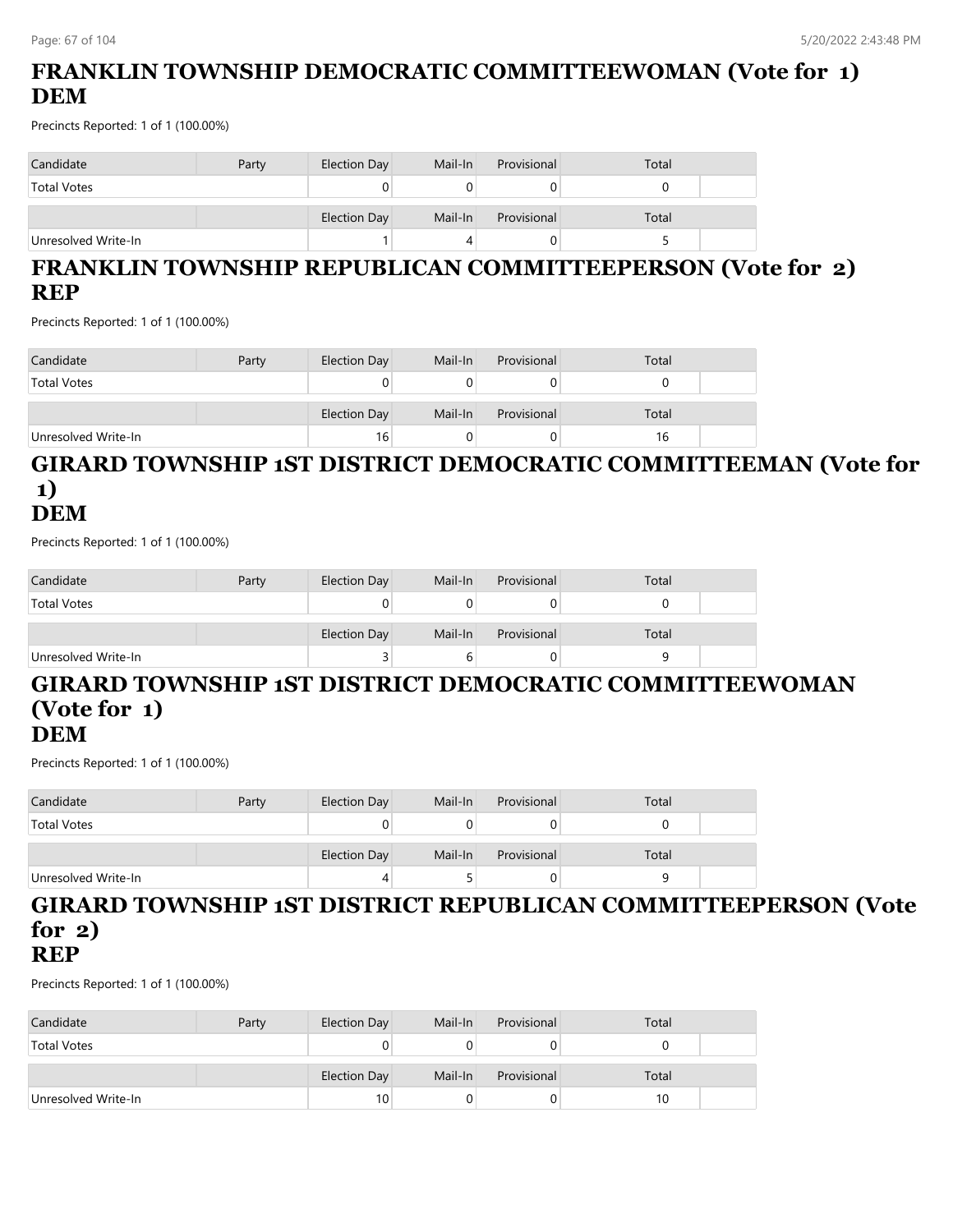#### **GIRARD TOWNSHIP 2ND DISTRICT DEMOCRATIC COMMITTEEMAN (Vote for 1) DEM**

Precincts Reported: 1 of 1 (100.00%)

| Candidate           | Party | Election Day | Mail-In | Provisional | Total |  |
|---------------------|-------|--------------|---------|-------------|-------|--|
| <b>Total Votes</b>  |       |              |         |             |       |  |
|                     |       | Election Day | Mail-In | Provisional | Total |  |
| Unresolved Write-In |       |              |         |             |       |  |

#### **GIRARD TOWNSHIP 2ND DISTRICT DEMOCRATIC COMMITTEEWOMAN (Vote for 1) DEM**

Precincts Reported: 1 of 1 (100.00%)

| Candidate           | Party | Election Day | Mail-In | Provisional | Total |  |
|---------------------|-------|--------------|---------|-------------|-------|--|
| <b>Total Votes</b>  |       |              |         |             |       |  |
|                     |       | Election Day | Mail-In | Provisional | Total |  |
| Unresolved Write-In |       |              |         |             |       |  |

#### **GIRARD TOWNSHIP 2ND DISTRICT REPUBLICAN COMMITTEEPERSON (Vote for 2) REP**

Precincts Reported: 1 of 1 (100.00%)

| Candidate           | Party      | Election Day | Mail-In | Provisional | Total |  |
|---------------------|------------|--------------|---------|-------------|-------|--|
| BRENDA HATCHER      | <b>REP</b> | 175          | 14      |             | 189   |  |
| <b>Total Votes</b>  |            | 175          | 14      |             | 189   |  |
|                     |            |              |         |             |       |  |
|                     |            | Election Day | Mail-In | Provisional | Total |  |
| Unresolved Write-In |            |              |         |             |       |  |

#### **GIRARD TOWNSHIP 3RD DISTRICT DEMOCRATIC COMMITTEEMAN (Vote for 1) DEM**

Precincts Reported: 1 of 1 (100.00%)

| Candidate           | Party | Election Day | Mail-In | Provisional | Total |  |
|---------------------|-------|--------------|---------|-------------|-------|--|
| <b>Total Votes</b>  |       |              |         |             |       |  |
|                     |       | Election Day | Mail-In | Provisional | Total |  |
| Unresolved Write-In |       |              |         |             |       |  |

#### **GIRARD TOWNSHIP 3RD DISTRICT DEMOCRATIC COMMITTEEWOMAN (Vote for 1) DEM**

| Candidate           | Party | Election Day | Mail-In | Provisional | Total |  |
|---------------------|-------|--------------|---------|-------------|-------|--|
| <b>Total Votes</b>  |       |              |         | U           |       |  |
|                     |       | Election Day | Mail-In | Provisional | Total |  |
|                     |       |              |         |             |       |  |
| Unresolved Write-In |       |              |         | 0           |       |  |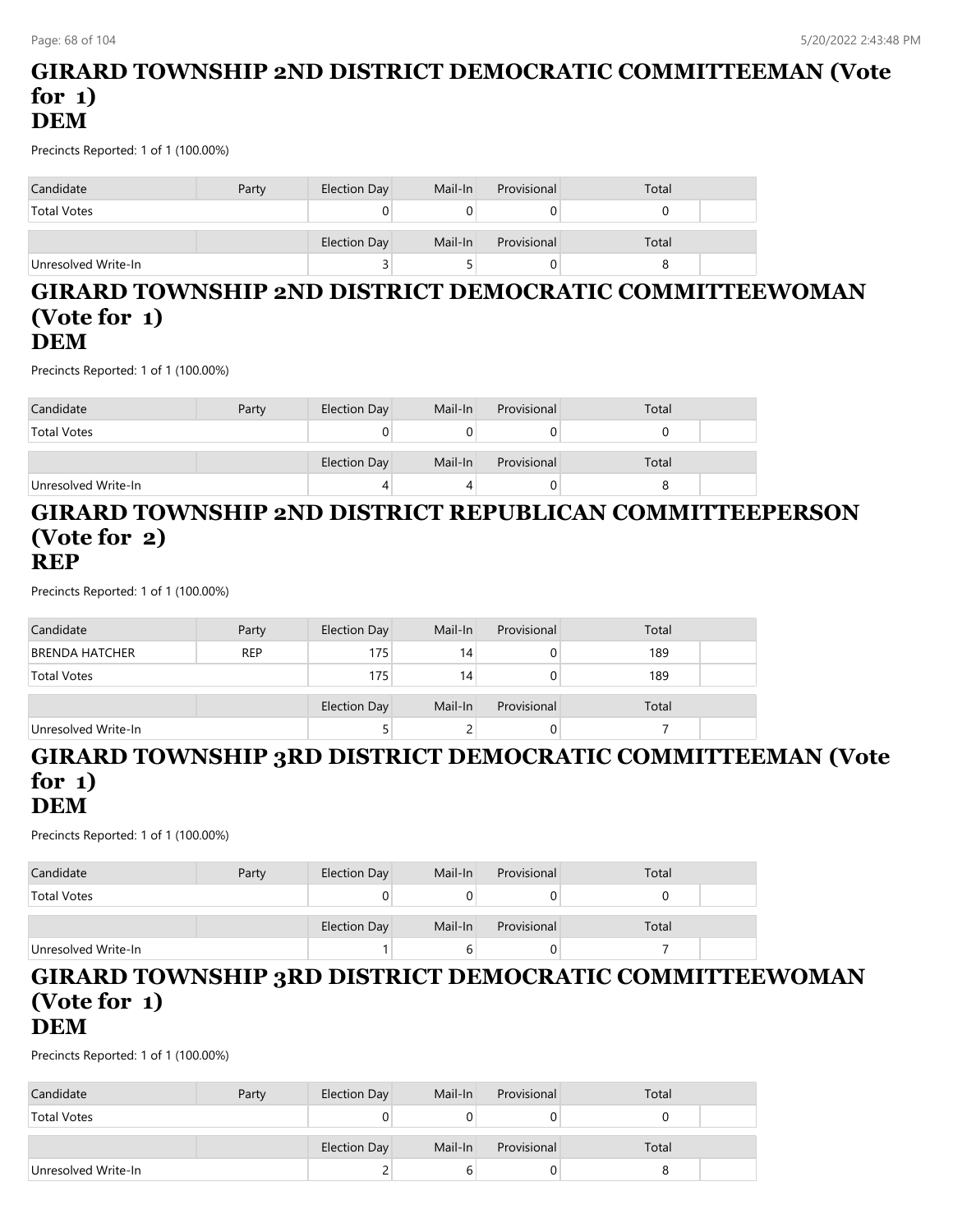#### **GIRARD TOWNSHIP 3RD DISTRICT REPUBLICAN COMMITTEEPERSON (Vote for 2) REP**

Precincts Reported: 1 of 1 (100.00%)

| Candidate           | Party | Election Day | Mail-In | Provisional | Total |  |
|---------------------|-------|--------------|---------|-------------|-------|--|
| <b>Total Votes</b>  |       | U            |         |             |       |  |
|                     |       | Election Day | Mail-In | Provisional | Total |  |
| Unresolved Write-In |       | 20           |         |             | 23    |  |

#### **GREENE TOWNSHIP 1ST DISTRICT DEMOCRATIC COMMITTEEMAN (Vote for 1) DEM**

Precincts Reported: 1 of 1 (100.00%)

| Candidate           | Party | Election Day | Mail-In | Provisional | Total |  |
|---------------------|-------|--------------|---------|-------------|-------|--|
| <b>Total Votes</b>  |       |              |         |             |       |  |
|                     |       | Election Day | Mail-In | Provisional | Total |  |
| Unresolved Write-In |       |              | 20      |             | 25    |  |

#### **GREENE TOWNSHIP 1ST DISTRICT DEMOCRATIC COMMITTEEWOMAN (Vote for 1) DEM**

Precincts Reported: 1 of 1 (100.00%)

| Candidate           | Party | Election Day | Mail-In         | Provisional | Total |  |
|---------------------|-------|--------------|-----------------|-------------|-------|--|
| <b>Total Votes</b>  |       |              |                 |             |       |  |
|                     |       | Election Day | Mail-In         | Provisional | Total |  |
| Unresolved Write-In |       |              | 16 <sub>1</sub> |             | 19    |  |

# **GREENE TOWNSHIP 1ST DISTRICT REPUBLICAN COMMITTEEPERSON (Vote for 2)**

#### **REP**

Precincts Reported: 1 of 1 (100.00%)

| Candidate           | Party | Election Day | Mail-In | Provisional | Total |  |
|---------------------|-------|--------------|---------|-------------|-------|--|
| <b>Total Votes</b>  |       |              |         |             |       |  |
|                     |       | Election Day | Mail-In | Provisional | Total |  |
| Unresolved Write-In |       | 26           |         |             | 26    |  |

#### **GREENE TOWNSHIP 2ND DISTRICT DEMOCRATIC COMMITTEEMAN (Vote for 1) DEM**

| Candidate           | Party | Election Day | Mail-In | Provisional | Total |  |
|---------------------|-------|--------------|---------|-------------|-------|--|
| <b>Total Votes</b>  |       |              |         |             |       |  |
|                     |       | Election Day | Mail-In | Provisional | Total |  |
| Unresolved Write-In |       |              |         | υ           |       |  |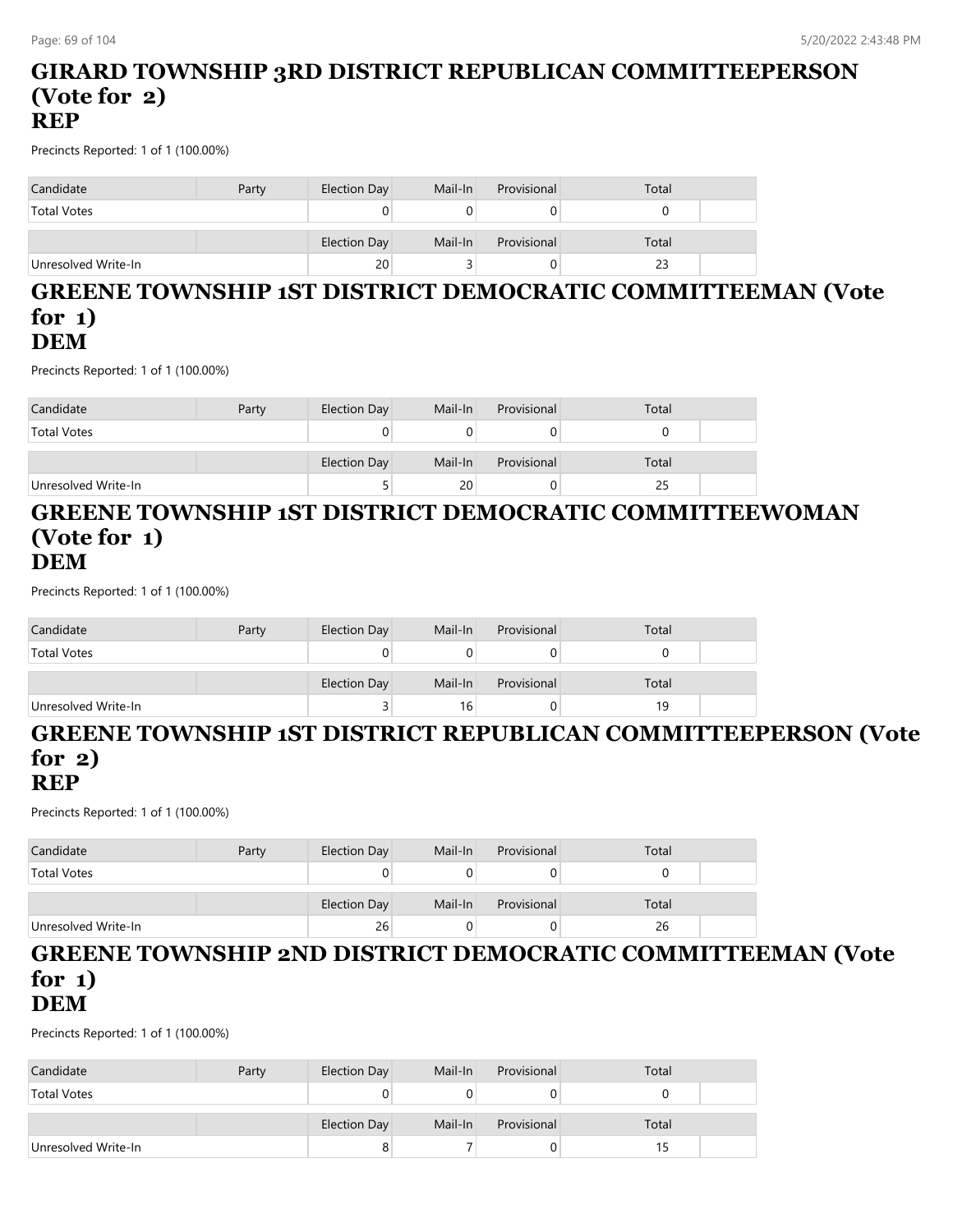#### **GREENE TOWNSHIP 2ND DISTRICT DEMOCRATIC COMMITTEEWOMAN (Vote for 1) DEM**

Precincts Reported: 1 of 1 (100.00%)

| Candidate           | Party | Election Day | Mail-In | Provisional | Total |
|---------------------|-------|--------------|---------|-------------|-------|
| <b>Total Votes</b>  |       |              |         |             |       |
|                     |       | Election Day | Mail-In | Provisional | Total |
| Unresolved Write-In |       | 8            |         |             | 14    |

#### **GREENE TOWNSHIP 2ND DISTRICT REPUBLICAN COMMITTEEPERSON (Vote for 2) REP**

Precincts Reported: 1 of 1 (100.00%)

| Candidate                  | Party      | Election Day | Mail-In | Provisional | Total |  |
|----------------------------|------------|--------------|---------|-------------|-------|--|
| <b>RICHARD L WIDDOWSON</b> | <b>REP</b> | 225          | 26      | O           | 251   |  |
| <b>Total Votes</b>         |            | 225          | 26      | 0           | 251   |  |
|                            |            |              |         |             |       |  |
|                            |            | Election Day | Mail-In | Provisional | Total |  |
| Unresolved Write-In        |            |              |         | O           |       |  |

# **GREENFIELD TOWNSHIP DEMOCRATIC COMMITTEEMAN (Vote for 1) DEM**

Precincts Reported: 1 of 1 (100.00%)

| Candidate           | Party | Election Day | Mail-In | Provisional | Total |  |
|---------------------|-------|--------------|---------|-------------|-------|--|
| <b>Total Votes</b>  |       |              |         |             |       |  |
|                     |       |              |         |             |       |  |
|                     |       | Election Day | Mail-In | Provisional | Total |  |
| Unresolved Write-In |       |              |         |             |       |  |

### **GREENFIELD TOWNSHIP DEMOCRATIC COMMITTEEWOMAN (Vote for 1) DEM**

Precincts Reported: 1 of 1 (100.00%)

| Candidate           | Party | Election Day | Mail-In | Provisional | Total |  |
|---------------------|-------|--------------|---------|-------------|-------|--|
| <b>Total Votes</b>  |       | υ            |         |             |       |  |
|                     |       | Election Day | Mail-In | Provisional | Total |  |
| Unresolved Write-In |       |              |         |             |       |  |

# **GREENFIELD TOWNSHIP REPUBLICAN COMMITTEEPERSON (Vote for 2) REP**

| Candidate              | Party      | Election Day        | Mail-In | Provisional | Total |  |
|------------------------|------------|---------------------|---------|-------------|-------|--|
| <b>KEVIN BARTLETT</b>  | <b>REP</b> | 228                 | 15      |             | 243   |  |
| <b>JANICE BARTLETT</b> | <b>REP</b> | 189                 | 15      |             | 204   |  |
| <b>Total Votes</b>     |            | 417                 | 30      |             | 447   |  |
|                        |            | <b>Election Day</b> | Mail-In | Provisional | Total |  |
| Unresolved Write-In    |            | 4                   |         |             |       |  |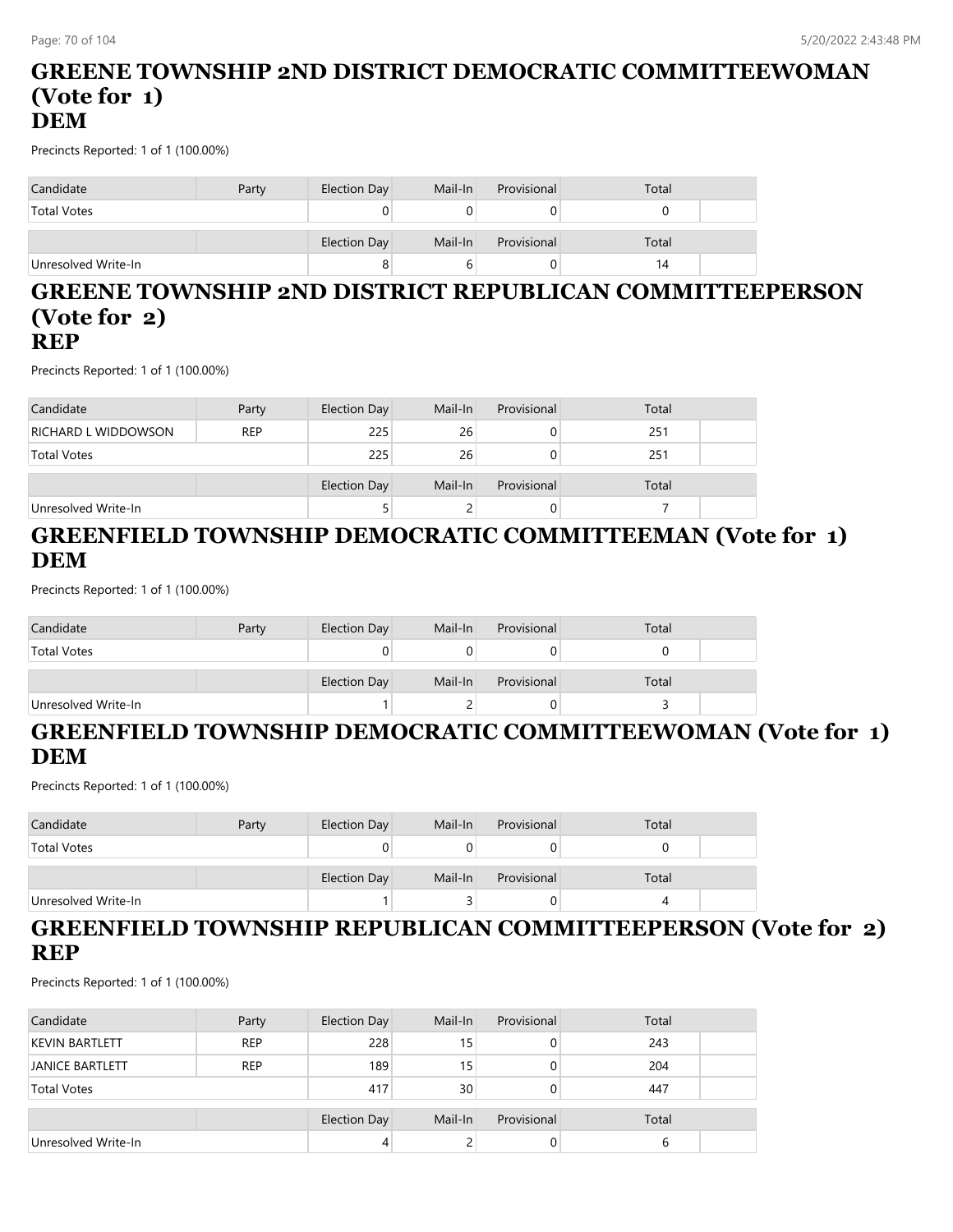#### **HARBORCREEK TOWNSHIP 1ST DISTRICT DEMOCRATIC COMMITTEEMAN (Vote for 1) DEM**

Precincts Reported: 1 of 1 (100.00%)

| Candidate           | Party | Election Day | Mail-In | Provisional | Total |  |
|---------------------|-------|--------------|---------|-------------|-------|--|
| <b>Total Votes</b>  |       |              |         |             |       |  |
|                     |       | Election Day | Mail-In | Provisional | Total |  |
| Unresolved Write-In |       | 8            |         |             | 19    |  |

#### **HARBORCREEK TOWNSHIP 1ST DISTRICT DEMOCRATIC COMMITTEEWOMAN (Vote for 1) DEM**

Precincts Reported: 1 of 1 (100.00%)

| Candidate           | Party | Election Day | Mail-In         | Provisional | Total |  |
|---------------------|-------|--------------|-----------------|-------------|-------|--|
| <b>Total Votes</b>  |       |              |                 |             |       |  |
|                     |       | Election Day | Mail-In         | Provisional | Total |  |
| Unresolved Write-In |       | a            | 10 <sub>1</sub> |             | 19    |  |

#### **HARBORCREEK TOWNSHIP 1ST DISTRICT REPUBLICAN COMMITTEEPERSON (Vote for 2) REP**

Precincts Reported: 1 of 1 (100.00%)

| Candidate           | Party | Election Day | Mail-In | Provisional | Total |  |
|---------------------|-------|--------------|---------|-------------|-------|--|
| <b>Total Votes</b>  |       |              |         |             |       |  |
|                     |       |              |         |             |       |  |
|                     |       | Election Day | Mail-In | Provisional | Total |  |
| Unresolved Write-In |       | 10           |         | O           | 10    |  |

#### **HARBORCREEK TOWNSHIP 2ND DISTRICT DEMOCRATIC COMMITTEEMAN (Vote for 1) DEM**

| Candidate            | Party      | Election Day | Mail-In | Provisional | Total |  |
|----------------------|------------|--------------|---------|-------------|-------|--|
| <b>RICK MITCHELL</b> | <b>DEM</b> | 145          | 175     |             | 322   |  |
| <b>Total Votes</b>   |            | 145          | 175     |             | 322   |  |
|                      |            | Election Day | Mail-In | Provisional | Total |  |
| Unresolved Write-In  |            |              | 0       | 0           |       |  |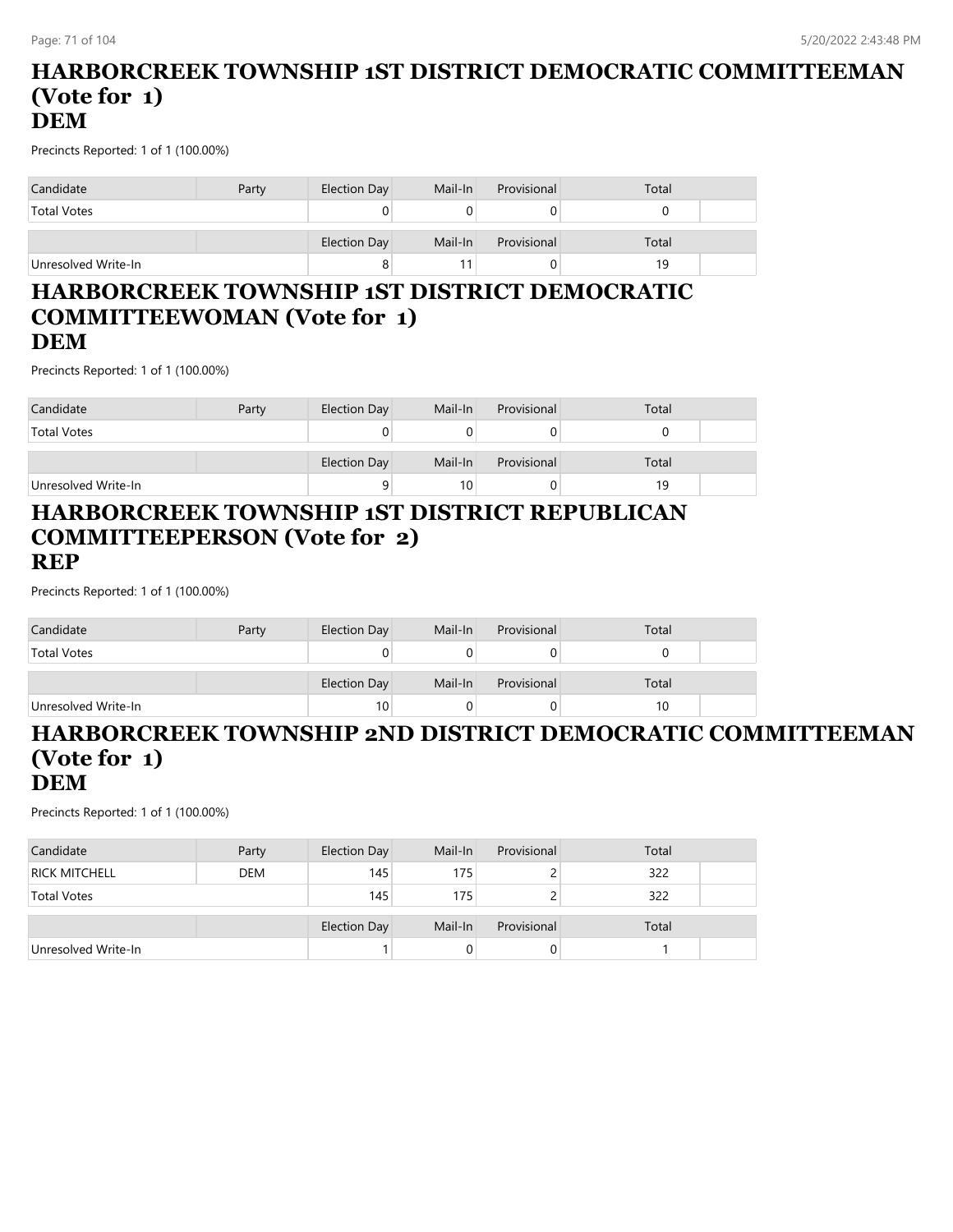# **HARBORCREEK TOWNSHIP 2ND DISTRICT DEMOCRATIC COMMITTEEWOMAN (Vote for 1)**

### **DEM**

Precincts Reported: 1 of 1 (100.00%)

| Candidate                 | Party      | Election Day | Mail-In | Provisional | Total |  |
|---------------------------|------------|--------------|---------|-------------|-------|--|
| <b>CHRISTINE MITCHELL</b> | <b>DEM</b> | 163          | 189     |             | 354   |  |
| <b>Total Votes</b>        |            | 163          | 189     |             | 354   |  |
|                           |            | Election Day | Mail-In | Provisional | Total |  |
| Unresolved Write-In       |            |              |         |             |       |  |

#### **HARBORCREEK TOWNSHIP 2ND DISTRICT REPUBLICAN COMMITTEEPERSON (Vote for 2) REP**

Precincts Reported: 1 of 1 (100.00%)

| Candidate                            | Party      | Election Day        | Mail-In  | Provisional | Total |  |
|--------------------------------------|------------|---------------------|----------|-------------|-------|--|
| SHEILA FITZGERALD<br><b>STERRETT</b> | <b>REP</b> | 152                 | 30       |             | 183   |  |
| <b>LUCAS STERRETT</b>                | <b>REP</b> | 123                 | 24       |             | 148   |  |
| <b>Total Votes</b>                   |            | 275                 | 54       |             | 331   |  |
|                                      |            | <b>Election Day</b> | Mail-In  | Provisional | Total |  |
| Unresolved Write-In                  |            | 2                   | $\Omega$ |             |       |  |

#### **HARBORCREEK TOWNSHIP 3RD DISTRICT DEMOCRATIC COMMITTEEMAN (Vote for 1) DEM**

Precincts Reported: 1 of 1 (100.00%)

| Candidate           | Party      | Election Day | Mail-In | Provisional | Total |  |
|---------------------|------------|--------------|---------|-------------|-------|--|
| ALEX ROSE           | <b>DEM</b> | 90           | 61      |             | 152   |  |
| <b>Total Votes</b>  |            | 90           | 61      |             | 152   |  |
|                     |            | Election Day | Mail-In | Provisional | Total |  |
| Unresolved Write-In |            | 0            |         |             |       |  |

#### **HARBORCREEK TOWNSHIP 3RD DISTRICT DEMOCRATIC COMMITTEEWOMAN (Vote for 1) DEM**

| Candidate           | Party | Election Day | Mail-In | Provisional | Total |  |
|---------------------|-------|--------------|---------|-------------|-------|--|
| <b>Total Votes</b>  |       |              |         |             |       |  |
|                     |       |              |         |             |       |  |
|                     |       | Election Day | Mail-In | Provisional | Total |  |
| Unresolved Write-In |       |              |         | U           | 18    |  |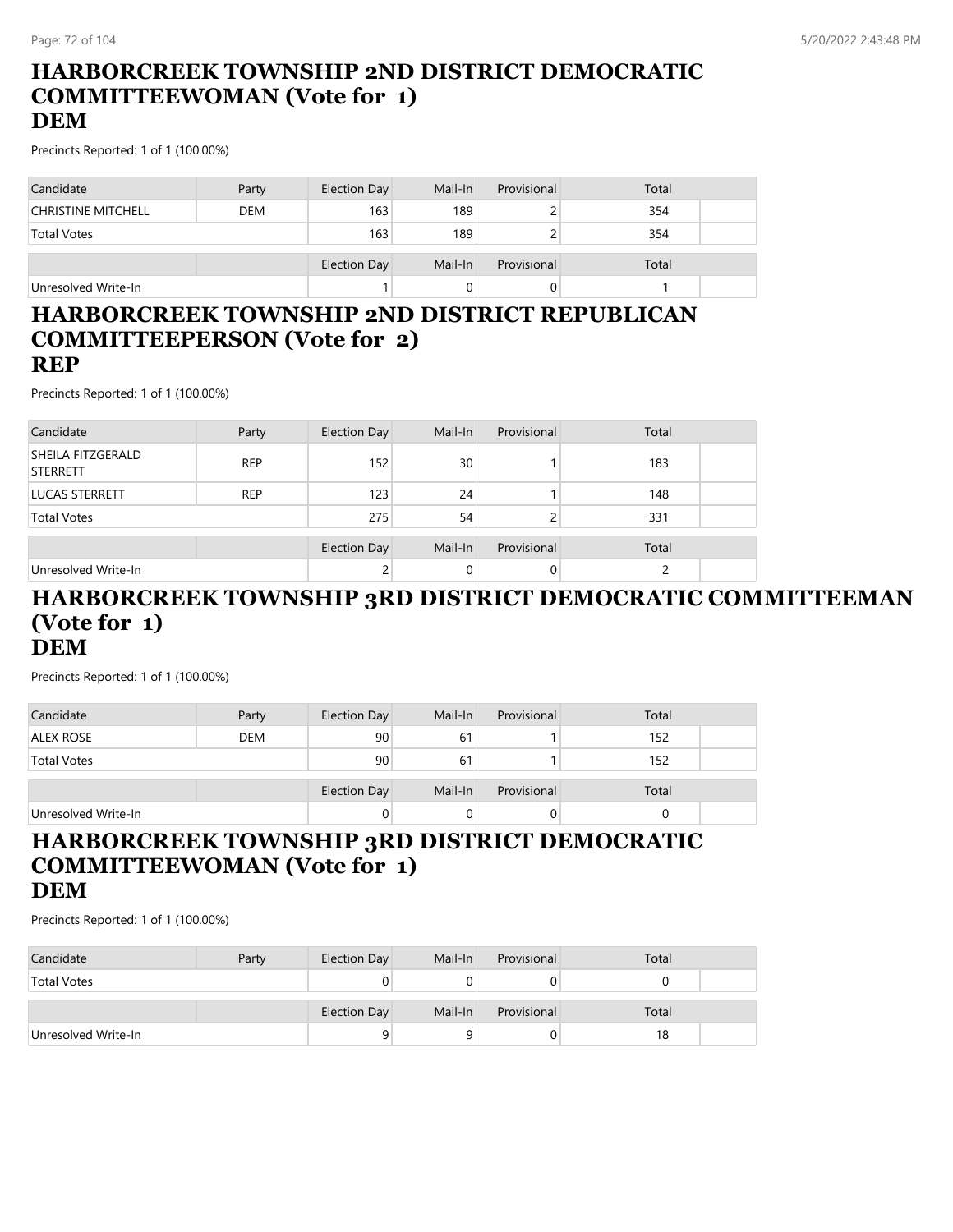# **HARBORCREEK TOWNSHIP 3RD DISTRICT REPUBLICAN COMMITTEEPERSON (Vote for 2)**

#### **REP**

Precincts Reported: 1 of 1 (100.00%)

| Candidate           | Party      | Election Day | Mail-In | Provisional | Total |  |
|---------------------|------------|--------------|---------|-------------|-------|--|
| NICHOLAS KERSHNER   | <b>REP</b> | 142          | 25      |             | 167   |  |
| <b>Total Votes</b>  |            | 142          | 25      |             | 167   |  |
|                     |            | Election Day | Mail-In | Provisional | Total |  |
| Unresolved Write-In |            | 12           |         |             | 14    |  |

#### **HARBORCREEK TOWNSHIP 4TH DISTRICT DEMOCRATIC COMMITTEEMAN (Vote for 1) DEM**

Precincts Reported: 1 of 1 (100.00%)

| Candidate           | Party | Election Day        | Mail-In | Provisional | Total |  |
|---------------------|-------|---------------------|---------|-------------|-------|--|
| <b>Total Votes</b>  |       |                     |         |             |       |  |
|                     |       | <b>Election Day</b> | Mail-In | Provisional | Total |  |
| Unresolved Write-In |       |                     |         |             |       |  |

#### **HARBORCREEK TOWNSHIP 4TH DISTRICT DEMOCRATIC COMMITTEEWOMAN (Vote for 1) DEM**

Precincts Reported: 1 of 1 (100.00%)

| Candidate           | Party | Election Day | Mail-In | Provisional | Total |  |
|---------------------|-------|--------------|---------|-------------|-------|--|
| <b>Total Votes</b>  |       | 0            |         |             |       |  |
|                     |       | Election Day | Mail-In | Provisional | Total |  |
| Unresolved Write-In |       | ◡            |         |             |       |  |

#### **HARBORCREEK TOWNSHIP 4TH DISTRICT REPUBLICAN COMMITTEEPERSON (Vote for 2) REP**

Precincts Reported: 1 of 1 (100.00%)

| Candidate           | Party | Election Day        | Mail-In | Provisional | Total |  |
|---------------------|-------|---------------------|---------|-------------|-------|--|
| <b>Total Votes</b>  |       |                     |         |             |       |  |
|                     |       | <b>Election Day</b> | Mail-In | Provisional | Total |  |
| Unresolved Write-In |       |                     | 0       | O.          |       |  |

#### **HARBORCREEK TOWNSHIP 5TH DISTRICT DEMOCRATIC COMMITTEEMAN (Vote for 1) DEM**

| Candidate           | Party | Election Day | Mail-In | Provisional | Total |  |
|---------------------|-------|--------------|---------|-------------|-------|--|
| <b>Total Votes</b>  |       |              |         | U           |       |  |
|                     |       | Election Day | Mail-In | Provisional | Total |  |
|                     |       |              |         |             |       |  |
| Unresolved Write-In |       |              | 14      | 0           | 20    |  |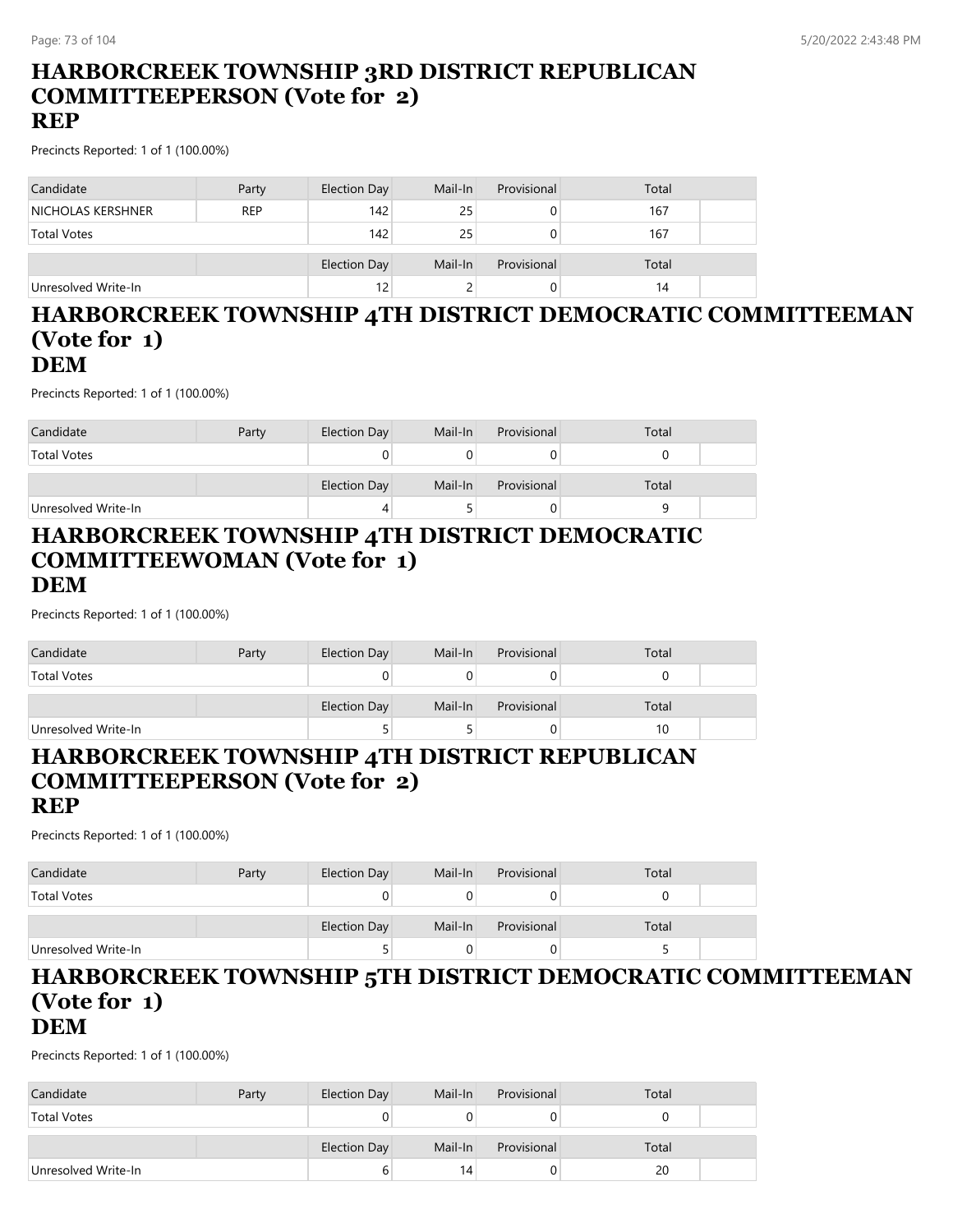# **HARBORCREEK TOWNSHIP 5TH DISTRICT DEMOCRATIC COMMITTEEWOMAN (Vote for 1)**

## **DEM**

Precincts Reported: 1 of 1 (100.00%)

| Candidate           | Party | Election Day | Mail-In | Provisional | Total |  |
|---------------------|-------|--------------|---------|-------------|-------|--|
| <b>Total Votes</b>  |       | U            |         |             |       |  |
|                     |       | Election Day | Mail-In | Provisional | Total |  |
| Unresolved Write-In |       | 9            |         |             | 18    |  |

#### **HARBORCREEK TOWNSHIP 5TH DISTRICT REPUBLICAN COMMITTEEPERSON (Vote for 2) REP**

Precincts Reported: 1 of 1 (100.00%)

| Candidate           | Party | Election Day | Mail-In | Provisional | Total |  |
|---------------------|-------|--------------|---------|-------------|-------|--|
| <b>Total Votes</b>  |       |              |         |             |       |  |
|                     |       | Election Day | Mail-In | Provisional | Total |  |
| Unresolved Write-In |       | 13           |         |             |       |  |

#### **HARBORCREEK TOWNSHIP 6TH DISTRICT DEMOCRATIC COMMITTEEMAN (Vote for 1) DEM**

Precincts Reported: 1 of 1 (100.00%)

| Candidate           | Party | Election Day | Mail-In | Provisional | Total |  |
|---------------------|-------|--------------|---------|-------------|-------|--|
| <b>Total Votes</b>  |       |              |         |             |       |  |
|                     |       | Election Day | Mail-In | Provisional | Total |  |
| Unresolved Write-In |       | b            |         |             |       |  |

## **HARBORCREEK TOWNSHIP 6TH DISTRICT DEMOCRATIC COMMITTEEWOMAN (Vote for 1)**

#### **DEM**

Precincts Reported: 1 of 1 (100.00%)

| Candidate           | Party | Election Day | Mail-In         | Provisional | Total |  |
|---------------------|-------|--------------|-----------------|-------------|-------|--|
| <b>Total Votes</b>  |       |              |                 |             |       |  |
|                     |       | Election Day | Mail-In         | Provisional | Total |  |
| Unresolved Write-In |       |              | 10 <sup>1</sup> |             |       |  |

#### **HARBORCREEK TOWNSHIP 6TH DISTRICT REPUBLICAN COMMITTEEPERSON (Vote for 2) REP**

| Candidate           | Party | Election Day | Mail-In | Provisional | Total |  |
|---------------------|-------|--------------|---------|-------------|-------|--|
| <b>Total Votes</b>  |       |              |         |             |       |  |
|                     |       | Election Day | Mail-In | Provisional | Total |  |
| Unresolved Write-In |       | 37           |         |             | 37    |  |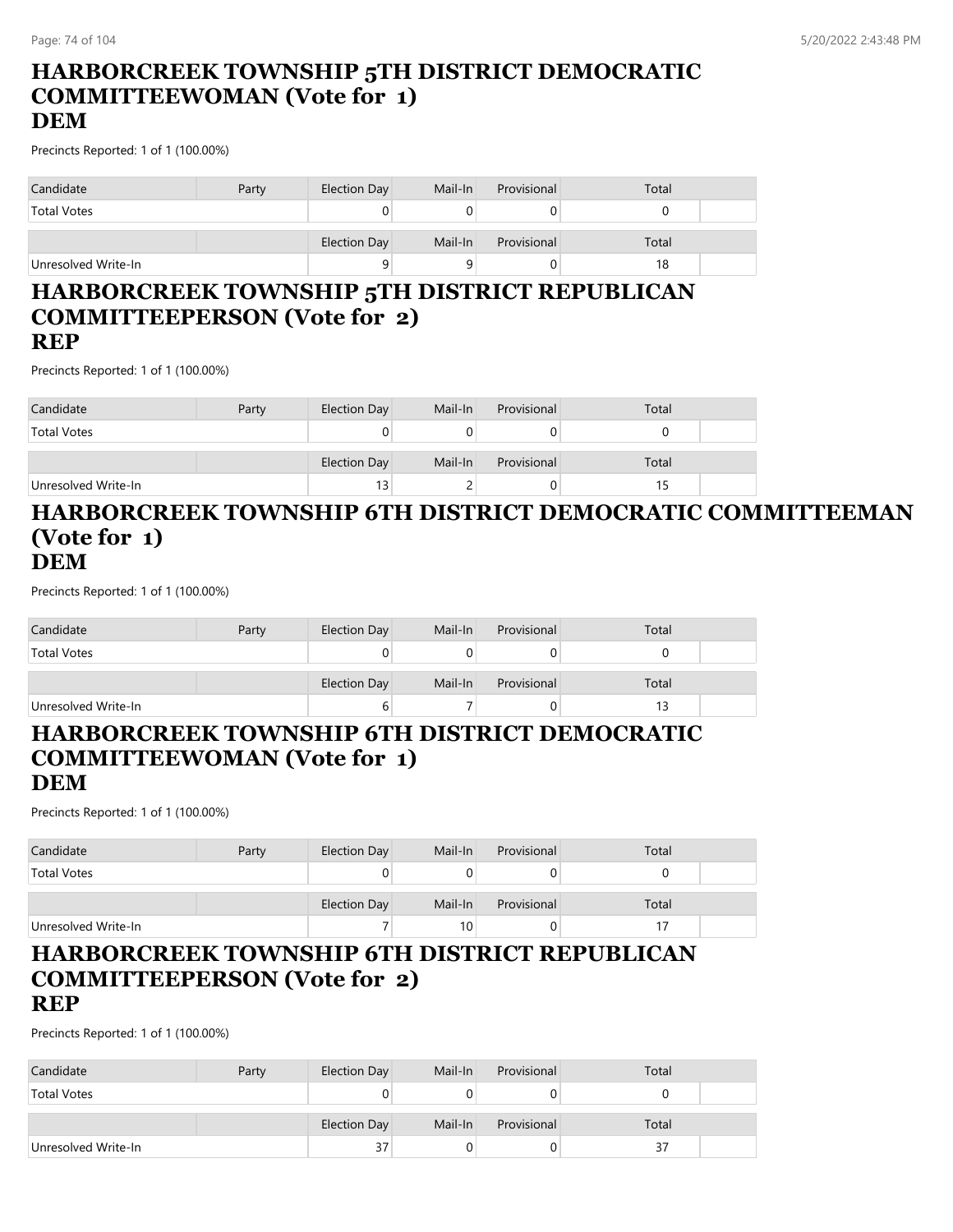#### **HARBORCREEK TOWNSHIP 7TH DISTRICT DEMOCRATIC COMMITTEEMAN (Vote for 1) DEM**

Precincts Reported: 1 of 1 (100.00%)

| Candidate           | Party      | Election Day | Mail-In | Provisional | Total |  |
|---------------------|------------|--------------|---------|-------------|-------|--|
| KYLE W FOUST        | <b>DEM</b> | 118          | 147     |             | 265   |  |
| <b>Total Votes</b>  |            | 118          | 147     |             | 265   |  |
|                     |            | Election Day | Mail-In | Provisional | Total |  |
| Unresolved Write-In |            | 0            |         |             |       |  |

#### **HARBORCREEK TOWNSHIP 7TH DISTRICT DEMOCRATIC COMMITTEEWOMAN (Vote for 1) DEM**

Precincts Reported: 1 of 1 (100.00%)

| Candidate           | Party | Election Day        | Mail-In | Provisional | Total |  |
|---------------------|-------|---------------------|---------|-------------|-------|--|
| <b>Total Votes</b>  |       |                     |         |             |       |  |
|                     |       | <b>Election Day</b> | Mail-In | Provisional | Total |  |
| Unresolved Write-In |       |                     |         |             |       |  |

#### **HARBORCREEK TOWNSHIP 7TH DISTRICT REPUBLICAN COMMITTEEPERSON (Vote for 2) REP**

Precincts Reported: 1 of 1 (100.00%)

| Candidate           | Party | Election Day | Mail-In | Provisional | Total |  |
|---------------------|-------|--------------|---------|-------------|-------|--|
| <b>Total Votes</b>  |       |              |         |             |       |  |
|                     |       | Election Day | Mail-In | Provisional | Total |  |
| Unresolved Write-In |       | 34           |         | υ           | 36    |  |

#### **LAWRENCE PARK TOWNSHIP 1ST DIST DEMOCRATIC COMMITTEEMAN (Vote for 1) DEM**

Precincts Reported: 1 of 1 (100.00%)

| Candidate           | Party | Election Day | Mail-In | Provisional | Total |  |
|---------------------|-------|--------------|---------|-------------|-------|--|
| <b>Total Votes</b>  |       |              |         |             |       |  |
|                     |       | Election Day | Mail-In | Provisional | Total |  |
| Unresolved Write-In |       | ∼            |         | U           |       |  |

#### **LAWRENCE PARK TOWNSHIP 1ST DIST DEMOCRATIC COMMITTEEWOMAN (Vote for 1) DEM**

| Candidate           | Party | Election Day | Mail-In | Provisional | Total |  |
|---------------------|-------|--------------|---------|-------------|-------|--|
| <b>Total Votes</b>  |       |              |         | U           |       |  |
|                     |       |              |         |             |       |  |
|                     |       | Election Day | Mail-In | Provisional | Total |  |
| Unresolved Write-In |       |              |         | 0           |       |  |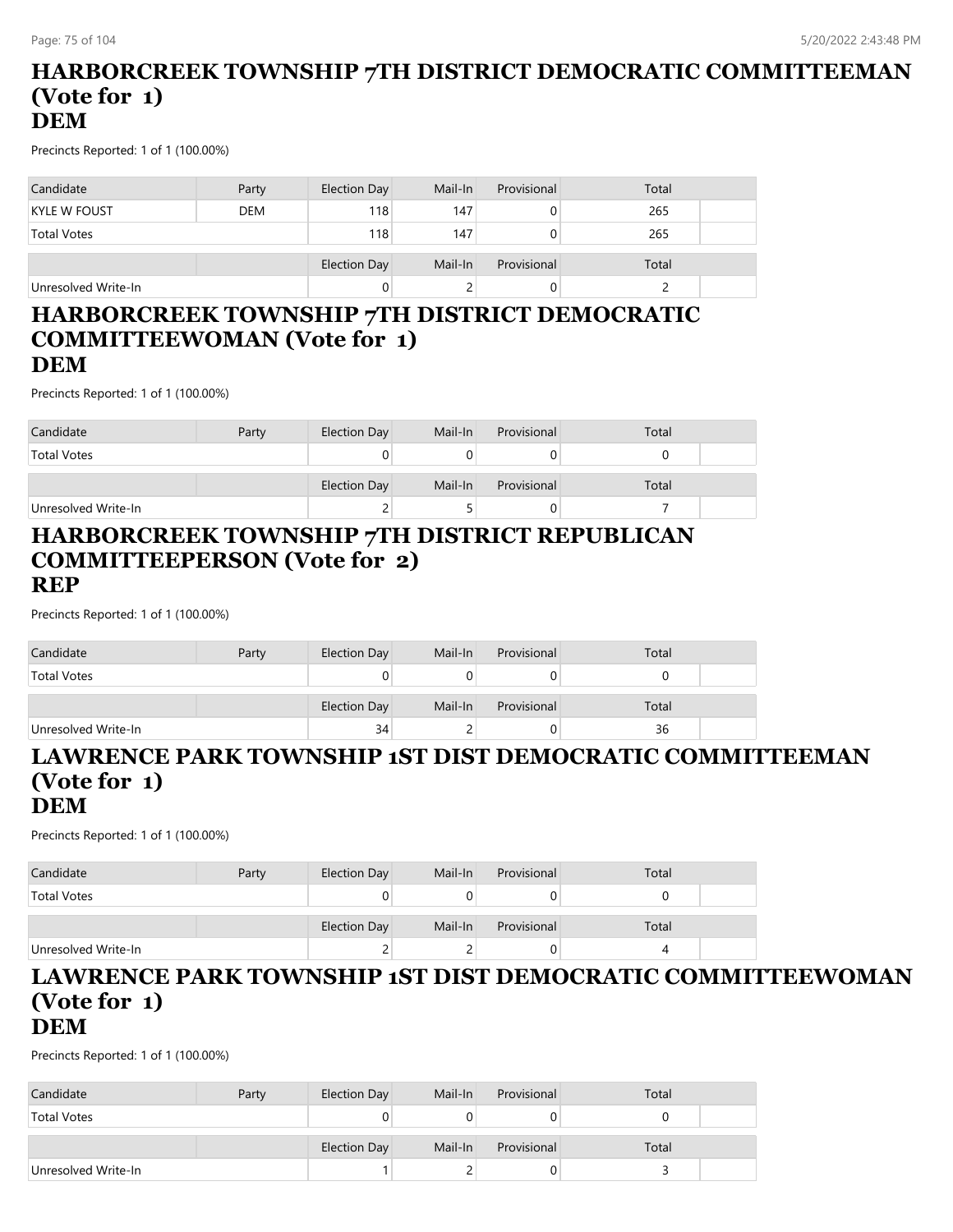#### **LAWRENCE PARK TOWNSHIP 1ST DIST REPUBLICAN COMMITTEEPERSON (Vote for 2) REP**

Precincts Reported: 1 of 1 (100.00%)

| Candidate           | Party | Election Day | Mail-In | Provisional | Total |
|---------------------|-------|--------------|---------|-------------|-------|
| <b>Total Votes</b>  |       | 0            |         |             |       |
|                     |       | Election Day | Mail-In | Provisional | Total |
| Unresolved Write-In |       | 4            |         |             |       |

#### **LAWRENCE PARK TOWNSHIP 2ND DIST DEMOCRATIC COMMITTEEMAN (Vote for 1) DEM**

Precincts Reported: 1 of 1 (100.00%)

| Candidate           | Party | Election Day | Mail-In | Provisional | Total |  |
|---------------------|-------|--------------|---------|-------------|-------|--|
| <b>Total Votes</b>  |       |              |         |             |       |  |
|                     |       |              |         |             |       |  |
|                     |       | Election Day | Mail-In | Provisional | Total |  |
| Unresolved Write-In |       | b            |         |             | 10    |  |

#### **LAWRENCE PARK TOWNSHIP 2ND DIST DEMOCRATIC COMMITTEEWOMAN (Vote for 1) DEM**

Precincts Reported: 1 of 1 (100.00%)

| Candidate           | Party | Election Day | Mail-In | Provisional | Total |  |
|---------------------|-------|--------------|---------|-------------|-------|--|
| <b>Total Votes</b>  |       |              |         |             |       |  |
|                     |       | Election Day | Mail-In | Provisional | Total |  |
| Unresolved Write-In |       |              | 4       |             |       |  |

## **LAWRENCE PARK TOWNSHIP 2ND DIST REPUBLICAN COMMITTEEPERSON (Vote for 2)**

#### **REP**

Precincts Reported: 1 of 1 (100.00%)

| Candidate           | Party | Election Day | Mail-In | Provisional | Total |  |
|---------------------|-------|--------------|---------|-------------|-------|--|
| <b>Total Votes</b>  |       |              |         |             |       |  |
|                     |       | Election Day | Mail-In | Provisional | Total |  |
| Unresolved Write-In |       |              |         |             |       |  |

#### **LAWRENCE PARK TOWNSHIP 3RD DIST DEMOCRATIC COMMITTEEMAN (Vote for 1) DEM**

| Candidate           | Party | Election Day        | Mail-In | Provisional | Total |  |
|---------------------|-------|---------------------|---------|-------------|-------|--|
| <b>Total Votes</b>  |       |                     |         |             |       |  |
|                     |       | <b>Election Day</b> | Mail-In | Provisional | Total |  |
| Unresolved Write-In |       |                     |         |             |       |  |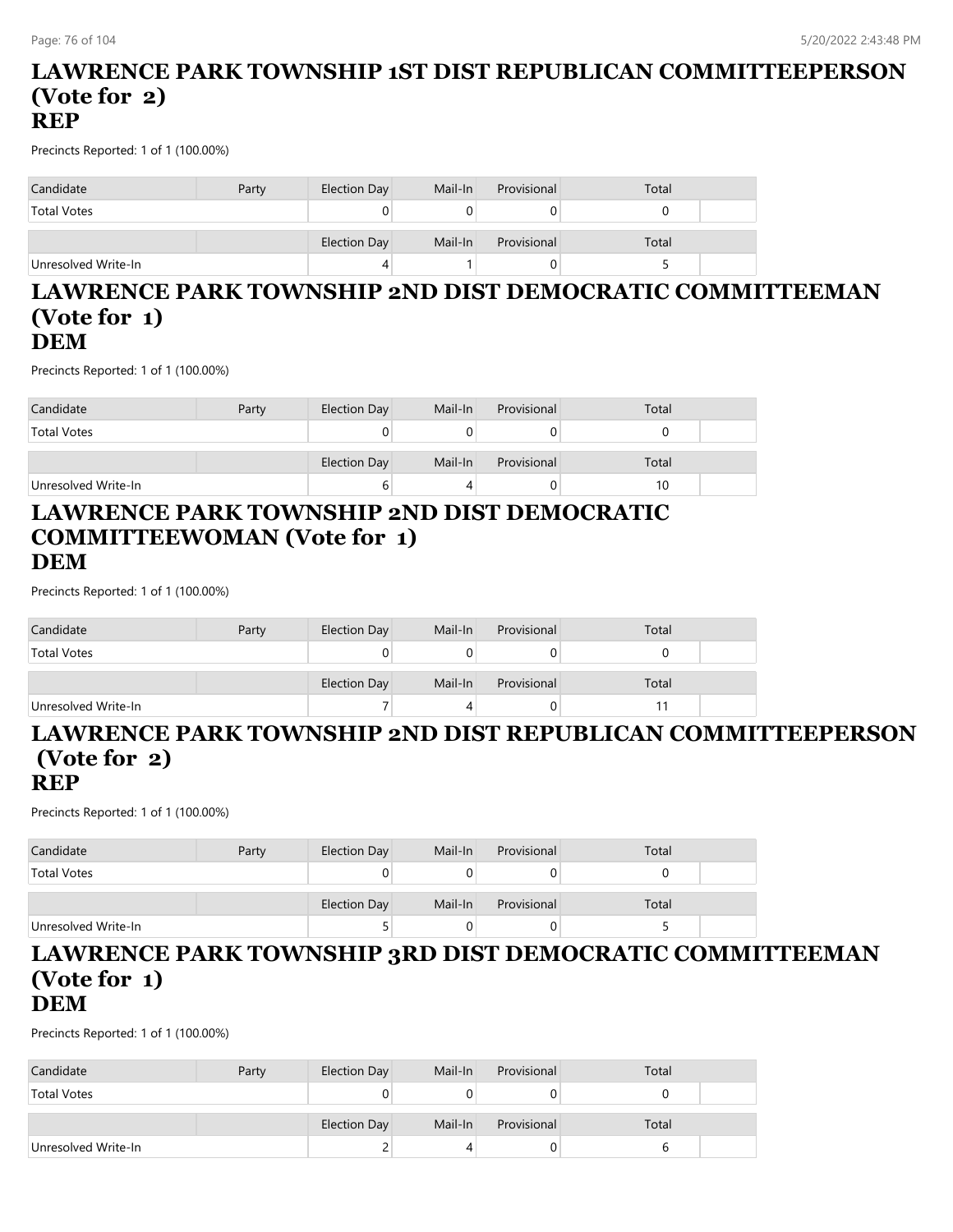#### **LAWRENCE PARK TOWNSHIP 3RD DIST DEMOCRATIC COMMITTEEWOMAN (Vote for 1) DEM**

### Precincts Reported: 1 of 1 (100.00%)

| Candidate           | Party | Election Day | Mail-In | Provisional | Total |  |
|---------------------|-------|--------------|---------|-------------|-------|--|
| <b>Total Votes</b>  |       | 0            |         |             |       |  |
|                     |       | Election Day | Mail-In | Provisional | Total |  |
| Unresolved Write-In |       | ∼            |         |             |       |  |

#### **LAWRENCE PARK TOWNSHIP 3RD DIST REPUBLICAN COMMITTEEPERSON (Vote for 2) REP**

Precincts Reported: 1 of 1 (100.00%)

| Candidate           | Party | Election Day | Mail-In | Provisional | Total |  |
|---------------------|-------|--------------|---------|-------------|-------|--|
| <b>Total Votes</b>  |       |              |         |             |       |  |
|                     |       | Election Day | Mail-In | Provisional | Total |  |
| Unresolved Write-In |       |              |         | O           |       |  |

## **LEBOEUF TOWNSHIP DEMOCRATIC COMMITTEEMAN (Vote for 1) DEM**

Precincts Reported: 1 of 1 (100.00%)

| Candidate           | Party | Election Day | Mail-In | Provisional | Total |  |
|---------------------|-------|--------------|---------|-------------|-------|--|
| <b>Total Votes</b>  |       | U            |         |             |       |  |
|                     |       | Election Day | Mail-In | Provisional | Total |  |
| Unresolved Write-In |       |              |         |             |       |  |

### **LEBOEUF TOWNSHIP DEMOCRATIC COMMITTEEWOMAN (Vote for 1) DEM**

Precincts Reported: 1 of 1 (100.00%)

| Candidate           | Party | Election Day | Mail-In | Provisional | Total |  |
|---------------------|-------|--------------|---------|-------------|-------|--|
| <b>Total Votes</b>  |       |              |         |             |       |  |
|                     |       | Election Day | Mail-In | Provisional | Total |  |
| Unresolved Write-In |       |              |         |             |       |  |

#### **LEBOEUF TOWNSHIP REPUBLICAN COMMITTEEPERSON (Vote for 2) REP**

| Candidate           | Party | Election Day | Mail-In | Provisional | Total |  |
|---------------------|-------|--------------|---------|-------------|-------|--|
| <b>Total Votes</b>  |       |              |         |             |       |  |
|                     |       | Election Day | Mail-In | Provisional | Total |  |
| Unresolved Write-In |       | 17           |         |             |       |  |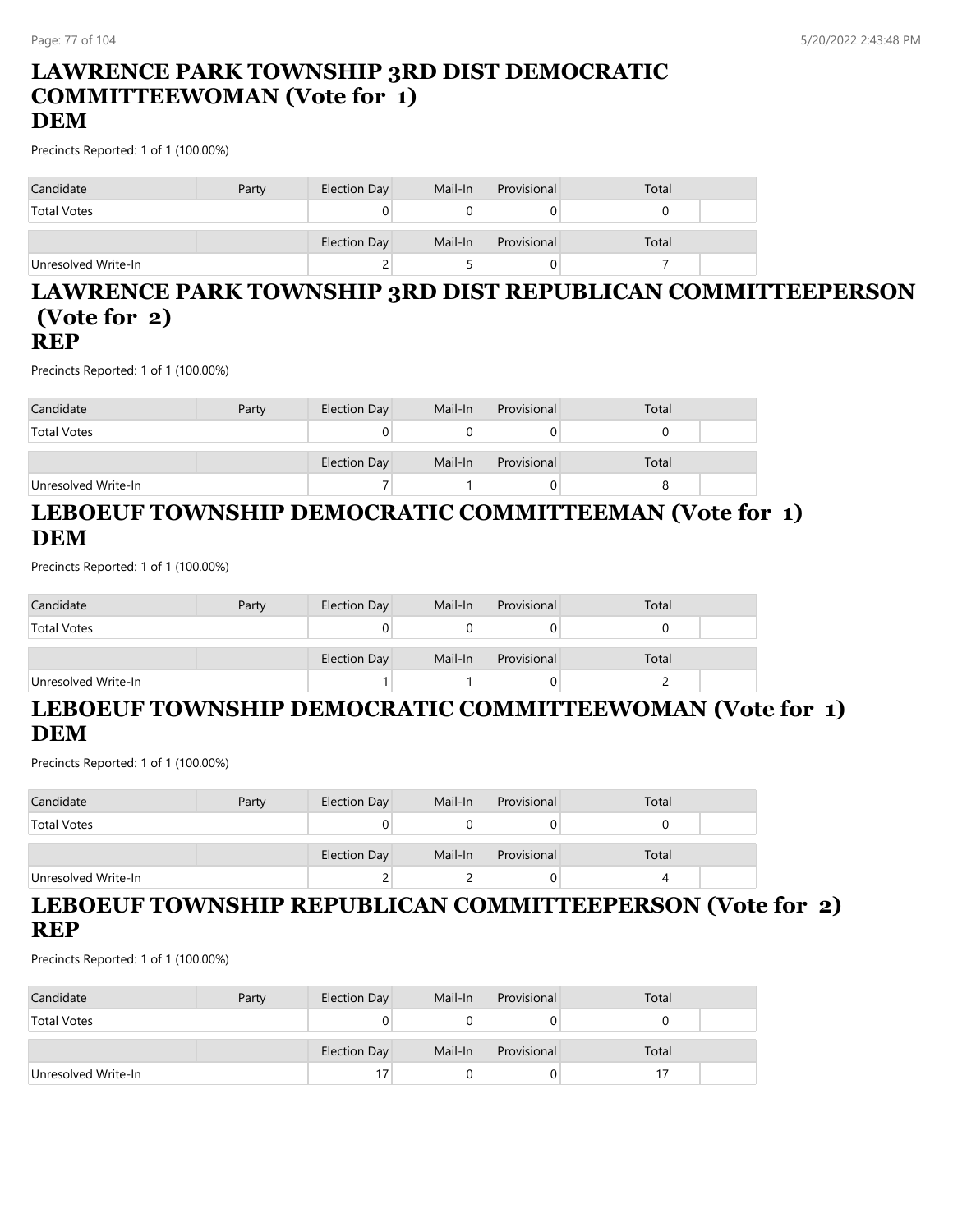#### **MCKEAN TOWNSHIP 1ST DISTRICT DEMOCRATIC COMMITTEEMAN (Vote for 1) DEM**

Precincts Reported: 1 of 1 (100.00%)

| Candidate           | Party | Election Day | Mail-In | Provisional | Total |
|---------------------|-------|--------------|---------|-------------|-------|
| <b>Total Votes</b>  |       |              |         |             |       |
|                     |       | Election Day | Mail-In | Provisional | Total |
| Unresolved Write-In |       | 0            |         |             |       |

#### **MCKEAN TOWNSHIP 1ST DISTRICT DEMOCRATIC COMMITTEEWOMAN (Vote for 1) DEM**

Precincts Reported: 1 of 1 (100.00%)

| Candidate           | Party | Election Day | Mail-In | Provisional | Total |  |
|---------------------|-------|--------------|---------|-------------|-------|--|
| <b>Total Votes</b>  |       |              |         |             |       |  |
|                     |       | Election Day | Mail-In | Provisional | Total |  |
| Unresolved Write-In |       |              |         |             |       |  |

#### **MCKEAN TOWNSHIP 1ST DISTRICT REPUBLICAN COMMITTEEPERSON (Vote for 2) REP**

Precincts Reported: 1 of 1 (100.00%)

| Candidate           | Party | Election Day | Mail-In | Provisional | Total |  |
|---------------------|-------|--------------|---------|-------------|-------|--|
| <b>Total Votes</b>  |       |              |         |             |       |  |
|                     |       | Election Day | Mail-In | Provisional | Total |  |
| Unresolved Write-In |       | 14           |         |             | 20    |  |

## **MCKEAN TOWNSHIP 2ND DISTRICT DEMOCRATIC COMMITTEEMAN (Vote for 1)**

### **DEM**

Precincts Reported: 1 of 1 (100.00%)

| Candidate           | Party | Election Day | Mail-In | Provisional | Total |  |
|---------------------|-------|--------------|---------|-------------|-------|--|
| <b>Total Votes</b>  |       |              |         | U           |       |  |
|                     |       | Election Day | Mail-In | Provisional | Total |  |
| Unresolved Write-In |       |              |         |             | 14    |  |

#### **MCKEAN TOWNSHIP 2ND DISTRICT DEMOCRATIC COMMITTEEWOMAN (Vote for 1) DEM**

| Candidate           | Party | Election Day        | Mail-In | Provisional | Total |  |
|---------------------|-------|---------------------|---------|-------------|-------|--|
| <b>Total Votes</b>  |       |                     |         |             |       |  |
|                     |       | <b>Election Day</b> | Mail-In | Provisional | Total |  |
| Unresolved Write-In |       |                     |         |             |       |  |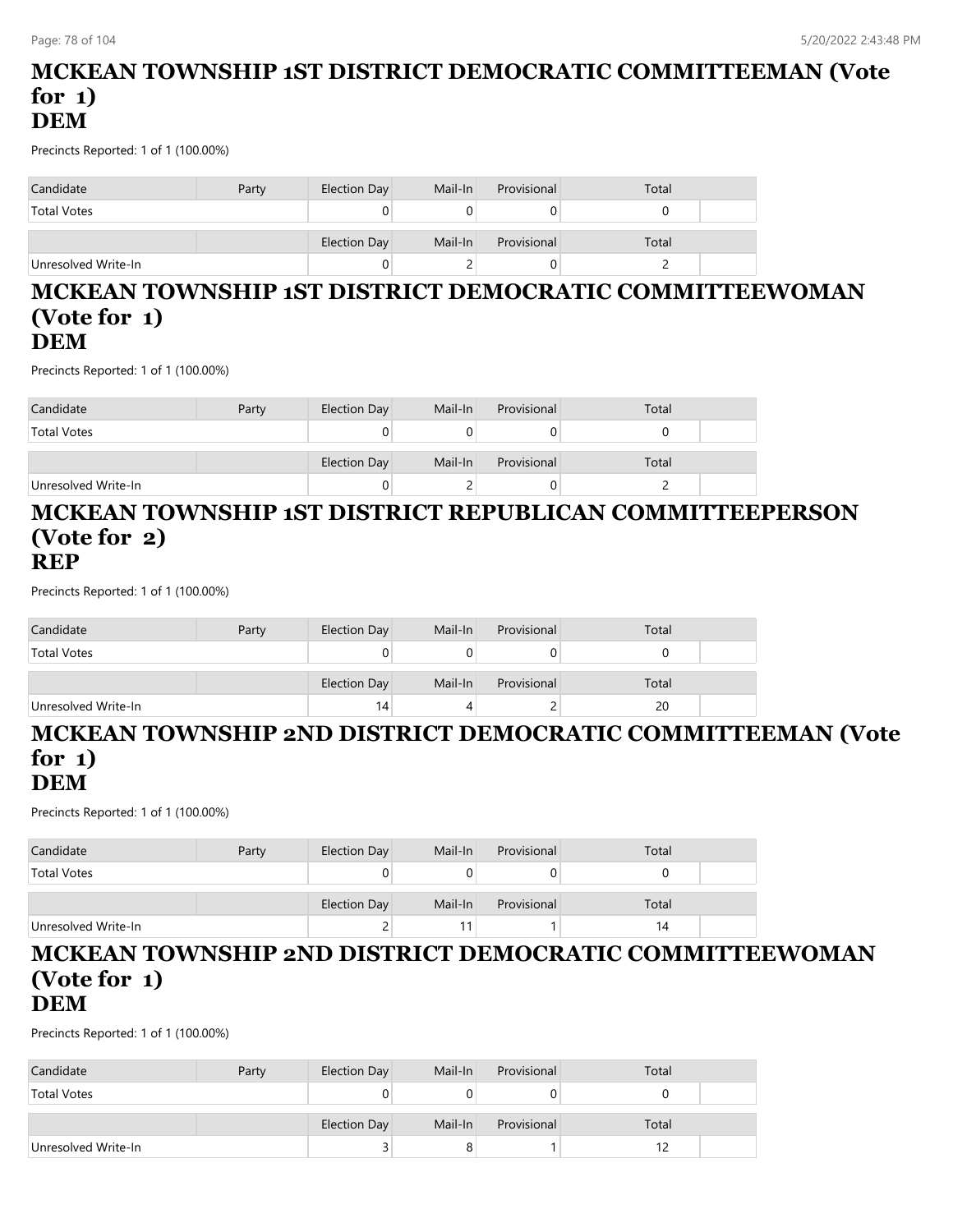#### **MCKEAN TOWNSHIP 2ND DISTRICT REPUBLICAN COMMITTEEPERSON (Vote for 2) REP**

Precincts Reported: 1 of 1 (100.00%)

| Candidate                | Party      | Election Day | Mail-In | Provisional | Total |  |
|--------------------------|------------|--------------|---------|-------------|-------|--|
| <b>HEATHER L SHOWMAN</b> | <b>REP</b> | 225          | 28      |             | 254   |  |
| <b>Total Votes</b>       |            | 225          | 28      |             | 254   |  |
|                          |            | Election Day | Mail-In | Provisional | Total |  |
| Unresolved Write-In      |            |              |         |             |       |  |

#### **MILLCREEK TOWNSHIP 1ST DISTRICT DEMOCRATIC COMMITTEEMAN (Vote for 1) DEM**

Precincts Reported: 1 of 1 (100.00%)

| Candidate           | Party | Election Day | Mail-In | Provisional | Total |  |
|---------------------|-------|--------------|---------|-------------|-------|--|
| <b>Total Votes</b>  |       |              |         |             |       |  |
|                     |       | Election Day | Mail-In | Provisional | Total |  |
| Unresolved Write-In |       |              |         |             | 13    |  |

#### **MILLCREEK TOWNSHIP 1ST DISTRICT DEMOCRATIC COMMITTEEWOMAN (Vote for 1) DEM**

Precincts Reported: 1 of 1 (100.00%)

| Candidate           | Party | Election Day | Mail-In | Provisional | Total |  |
|---------------------|-------|--------------|---------|-------------|-------|--|
| <b>Total Votes</b>  |       |              |         |             |       |  |
|                     |       | Election Day | Mail-In | Provisional | Total |  |
| Unresolved Write-In |       | ь            |         |             |       |  |

#### **MILLCREEK TOWNSHIP 1ST DISTRICT REPUBLICAN COMMITTEEPERSON (Vote for 2) REP**

| Candidate           | Party | Election Day | Mail-In | Provisional | Total |  |
|---------------------|-------|--------------|---------|-------------|-------|--|
| <b>Total Votes</b>  |       |              |         |             |       |  |
|                     |       | Election Day | Mail-In | Provisional | Total |  |
| Unresolved Write-In |       | 19           |         |             |       |  |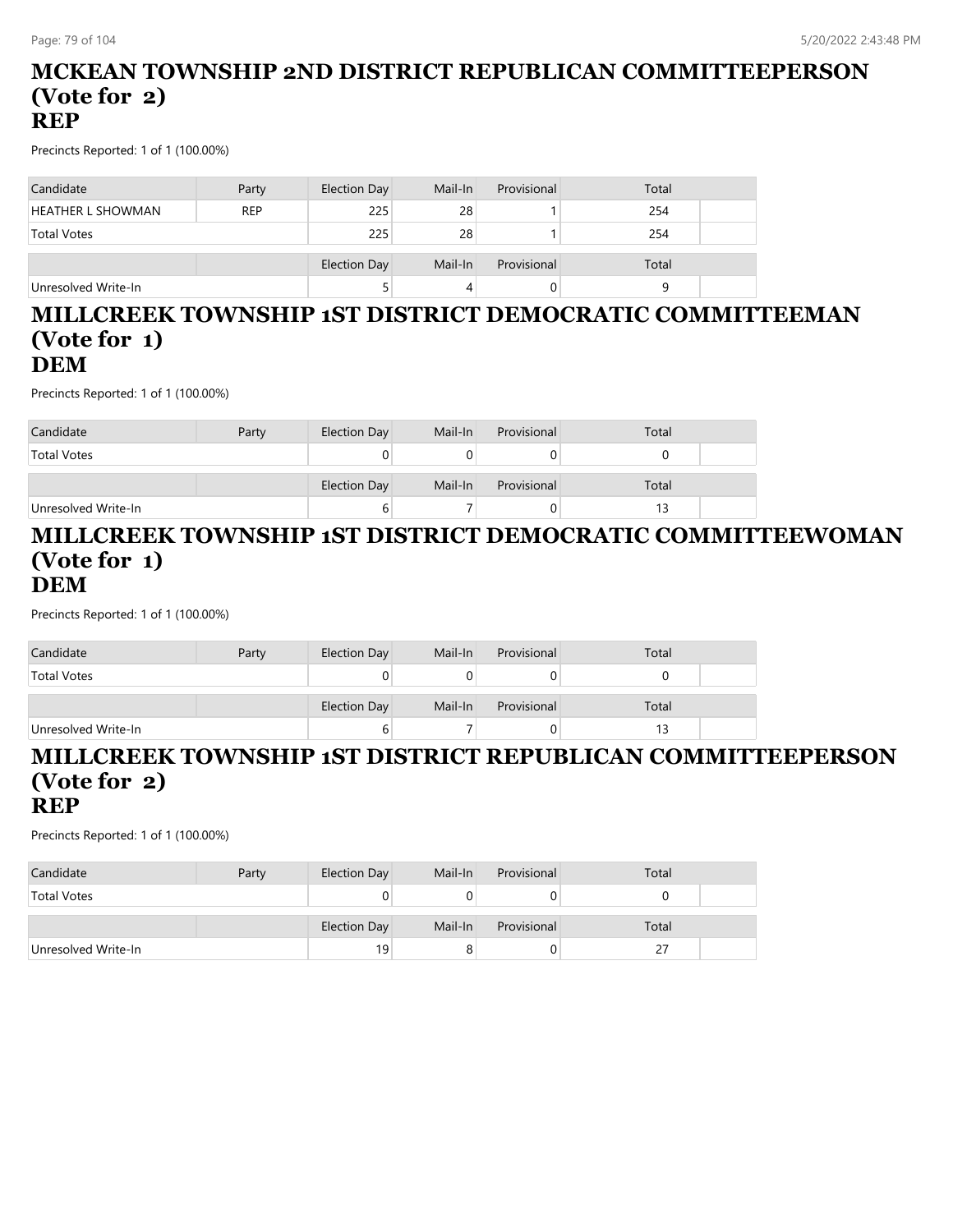#### **MILLCREEK TOWNSHIP 2ND DISTRICT DEMOCRATIC COMMITTEEMAN (Vote for 1) DEM**

Precincts Reported: 1 of 1 (100.00%)

| Candidate              | Party      | Election Day | Mail-In | Provisional | Total |  |
|------------------------|------------|--------------|---------|-------------|-------|--|
| <b>GERALD SERVIDIO</b> | <b>DEM</b> | 111          | 196     |             | 307   |  |
| <b>Total Votes</b>     |            | 111          | 196     |             | 307   |  |
|                        |            | Election Day | Mail-In | Provisional | Total |  |
| Unresolved Write-In    |            |              |         |             |       |  |

#### **MILLCREEK TOWNSHIP 2ND DISTRICT DEMOCRATIC COMMITTEEWOMAN (Vote for 1) DEM**

Precincts Reported: 1 of 1 (100.00%)

| Candidate               | Party      | Election Day | Mail-In | Provisional | Total |  |
|-------------------------|------------|--------------|---------|-------------|-------|--|
| <b>ALICE E NIEBAUER</b> | <b>DEM</b> | 121          | 210     | 0           | 331   |  |
| <b>Total Votes</b>      |            | 121          | 210     | 0           | 331   |  |
|                         |            | Election Day | Mail-In | Provisional | Total |  |
|                         |            |              |         |             |       |  |
| Unresolved Write-In     |            |              |         |             |       |  |

#### **MILLCREEK TOWNSHIP 2ND DISTRICT REPUBLICAN COMMITTEEPERSON (Vote for 2) REP**

Precincts Reported: 1 of 1 (100.00%)

| Candidate              | Party      | Election Day        | Mail-In | Provisional | Total |  |
|------------------------|------------|---------------------|---------|-------------|-------|--|
| <b>SANDRA M SALMON</b> | <b>REP</b> | 117                 | 41      | O           | 158   |  |
| <b>VEREL R SALMON</b>  | <b>REP</b> | 108                 | 45      | 0           | 153   |  |
| <b>Total Votes</b>     |            | 225                 | 86      | O           | 311   |  |
|                        |            | <b>Election Day</b> | Mail-In | Provisional | Total |  |
| Unresolved Write-In    |            | 4                   |         |             |       |  |

### **MILLCREEK TOWNSHIP 3RD DISTRICT DEMOCRATIC COMMITTEEMAN (Vote for 1) DEM**

| Candidate            | Party      | Election Day | Mail-In | Provisional | Total |  |
|----------------------|------------|--------------|---------|-------------|-------|--|
| <b>GRANT FILBECK</b> | <b>DEM</b> | 139          | 188     |             | 329   |  |
| <b>Total Votes</b>   |            | 139          | 188     |             | 329   |  |
|                      |            | Election Day | Mail-In | Provisional | Total |  |
| Unresolved Write-In  |            |              |         | 0           |       |  |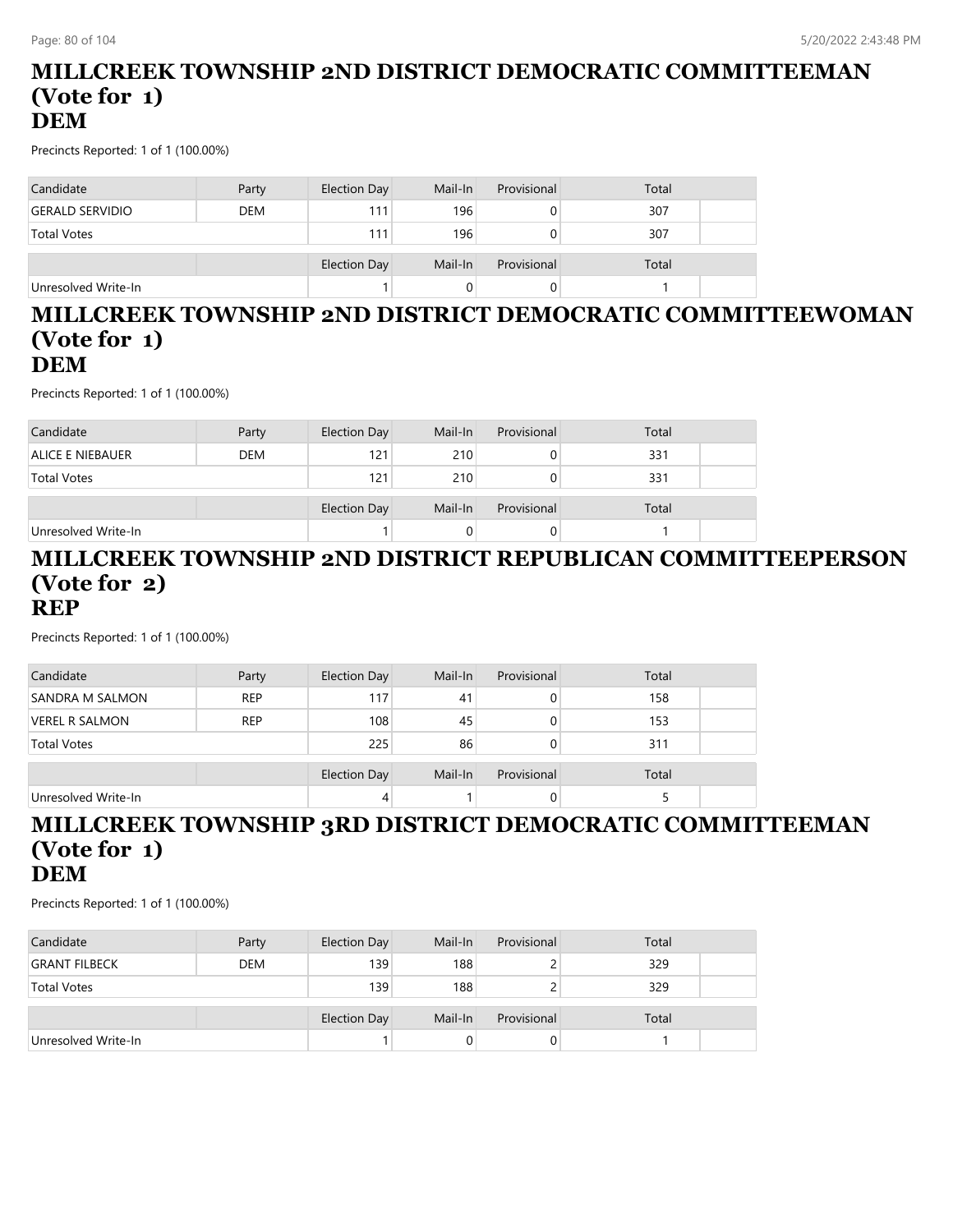#### **MILLCREEK TOWNSHIP 3RD DISTRICT DEMOCRATIC COMMITTEEWOMAN (Vote for 1) DEM**

Precincts Reported: 1 of 1 (100.00%)

| Candidate           | Party      | Election Day        | Mail-In | Provisional | Total |  |
|---------------------|------------|---------------------|---------|-------------|-------|--|
| KIM CLEAR           | <b>DEM</b> | 164                 | 200     |             | 366   |  |
| <b>Total Votes</b>  |            | 164                 | 200     |             | 366   |  |
|                     |            | <b>Election Day</b> | Mail-In | Provisional | Total |  |
| Unresolved Write-In |            | 0                   |         |             |       |  |

#### **MILLCREEK TOWNSHIP 3RD DISTRICT REPUBLICAN COMMITTEEPERSON (Vote for 2) REP**

Precincts Reported: 1 of 1 (100.00%)

| Party               | Election Day | Mail-In                  | Provisional | Total       |                  |
|---------------------|--------------|--------------------------|-------------|-------------|------------------|
| <b>REP</b>          | 217          | 51                       | U           | 268         |                  |
| <b>Total Votes</b>  |              | 51                       | 0           | 268         |                  |
|                     |              |                          |             |             |                  |
| Unresolved Write-In |              |                          |             |             |                  |
|                     |              | 217<br>Election Day<br>8 | Mail-In     | Provisional | Total<br>10<br>0 |

#### **MILLCREEK TOWNSHIP 4TH DISTRICT DEMOCRATIC COMMITTEEMAN (Vote for 1) DEM**

Precincts Reported: 1 of 1 (100.00%)

| Candidate           | Party | Election Day        | Mail-In | Provisional | Total |  |
|---------------------|-------|---------------------|---------|-------------|-------|--|
| <b>Total Votes</b>  |       |                     |         |             |       |  |
|                     |       | <b>Election Day</b> | Mail-In | Provisional | Total |  |
| Unresolved Write-In |       |                     |         | U           |       |  |

### **MILLCREEK TOWNSHIP 4TH DISTRICT DEMOCRATIC COMMITTEEWOMAN (Vote for 1) DEM**

| Candidate           | Party | Election Day | Mail-In | Provisional | Total |  |
|---------------------|-------|--------------|---------|-------------|-------|--|
| <b>Total Votes</b>  |       |              |         |             |       |  |
|                     |       |              |         |             |       |  |
|                     |       | Election Day | Mail-In | Provisional | Total |  |
| Unresolved Write-In |       |              | 8       | U           | 15    |  |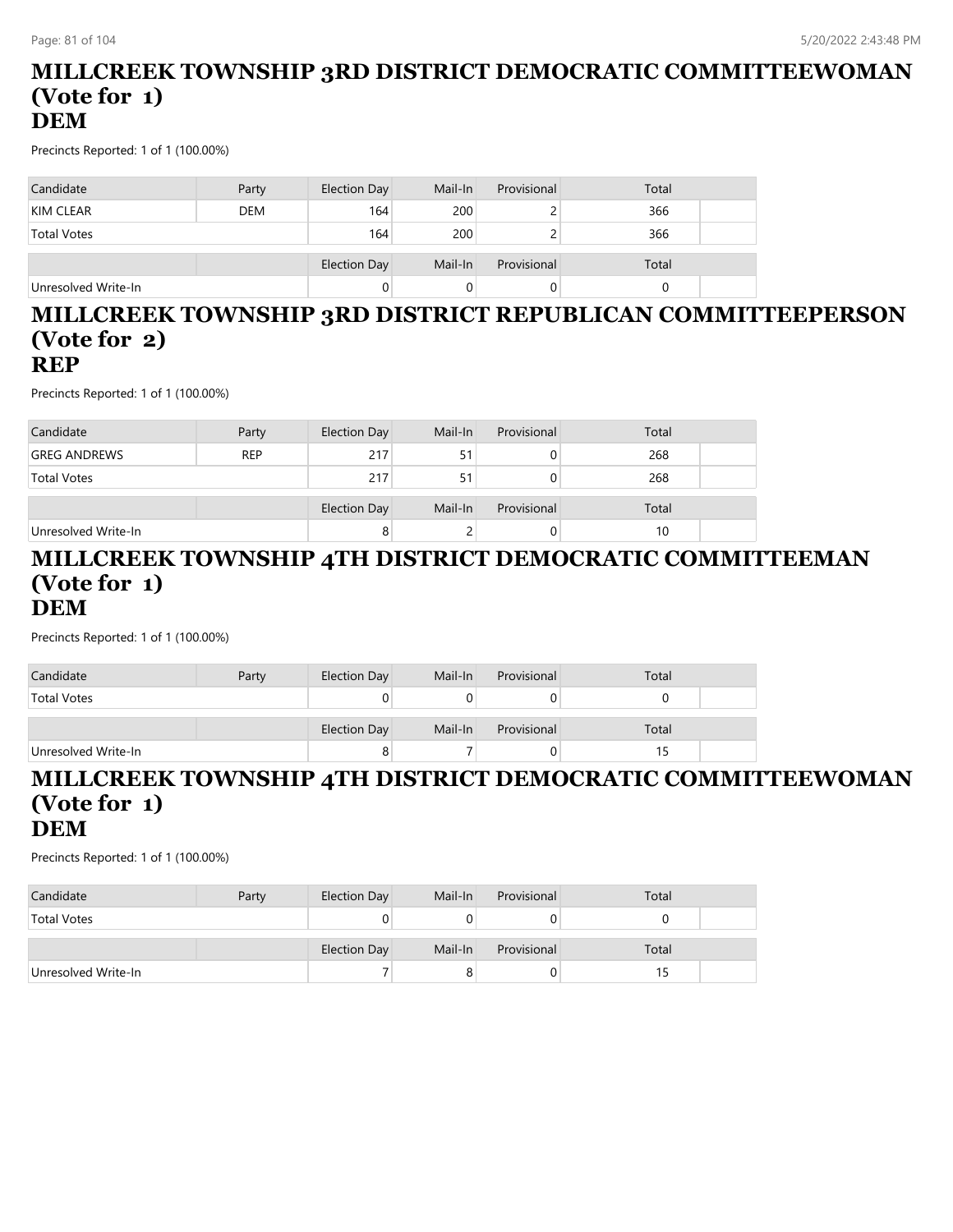#### **MILLCREEK TOWNSHIP 4TH DISTRICT REPUBLICAN COMMITTEEPERSON (Vote for 2) REP**

Precincts Reported: 1 of 1 (100.00%)

| Candidate           | Party | Election Day | Mail-In | Provisional | Total |
|---------------------|-------|--------------|---------|-------------|-------|
| <b>Total Votes</b>  |       | 0            |         |             |       |
|                     |       | Election Day | Mail-In | Provisional | Total |
| Unresolved Write-In |       | 17           |         |             | 18    |

#### **MILLCREEK TOWNSHIP 5TH DISTRICT DEMOCRATIC COMMITTEEMAN (Vote for 1) DEM**

Precincts Reported: 1 of 1 (100.00%)

| Candidate           | Party | Election Day | Mail-In | Provisional | Total |  |
|---------------------|-------|--------------|---------|-------------|-------|--|
| <b>Total Votes</b>  |       |              |         |             |       |  |
|                     |       | Election Day | Mail-In | Provisional | Total |  |
| Unresolved Write-In |       | ∼            |         |             |       |  |

#### **MILLCREEK TOWNSHIP 5TH DISTRICT DEMOCRATIC COMMITTEEWOMAN (Vote for 1) DEM**

Precincts Reported: 1 of 1 (100.00%)

| Candidate           | Party | Election Day | Mail-In | Provisional | Total |  |
|---------------------|-------|--------------|---------|-------------|-------|--|
| <b>Total Votes</b>  |       |              |         |             |       |  |
|                     |       | Election Day | Mail-In | Provisional | Total |  |
| Unresolved Write-In |       |              |         |             | 10    |  |

#### **MILLCREEK TOWNSHIP 5TH DISTRICT REPUBLICAN COMMITTEEPERSON (Vote for 2) REP**

| Candidate              | Party      | Election Day | Mail-In | Provisional | Total |  |
|------------------------|------------|--------------|---------|-------------|-------|--|
| <b>BARBARA SHANNON</b> | <b>REP</b> | 77           | 12      |             | 89    |  |
| <b>Total Votes</b>     |            | 77           | 12      |             | 89    |  |
|                        |            | Election Day | Mail-In | Provisional | Total |  |
| Unresolved Write-In    |            |              |         | O           |       |  |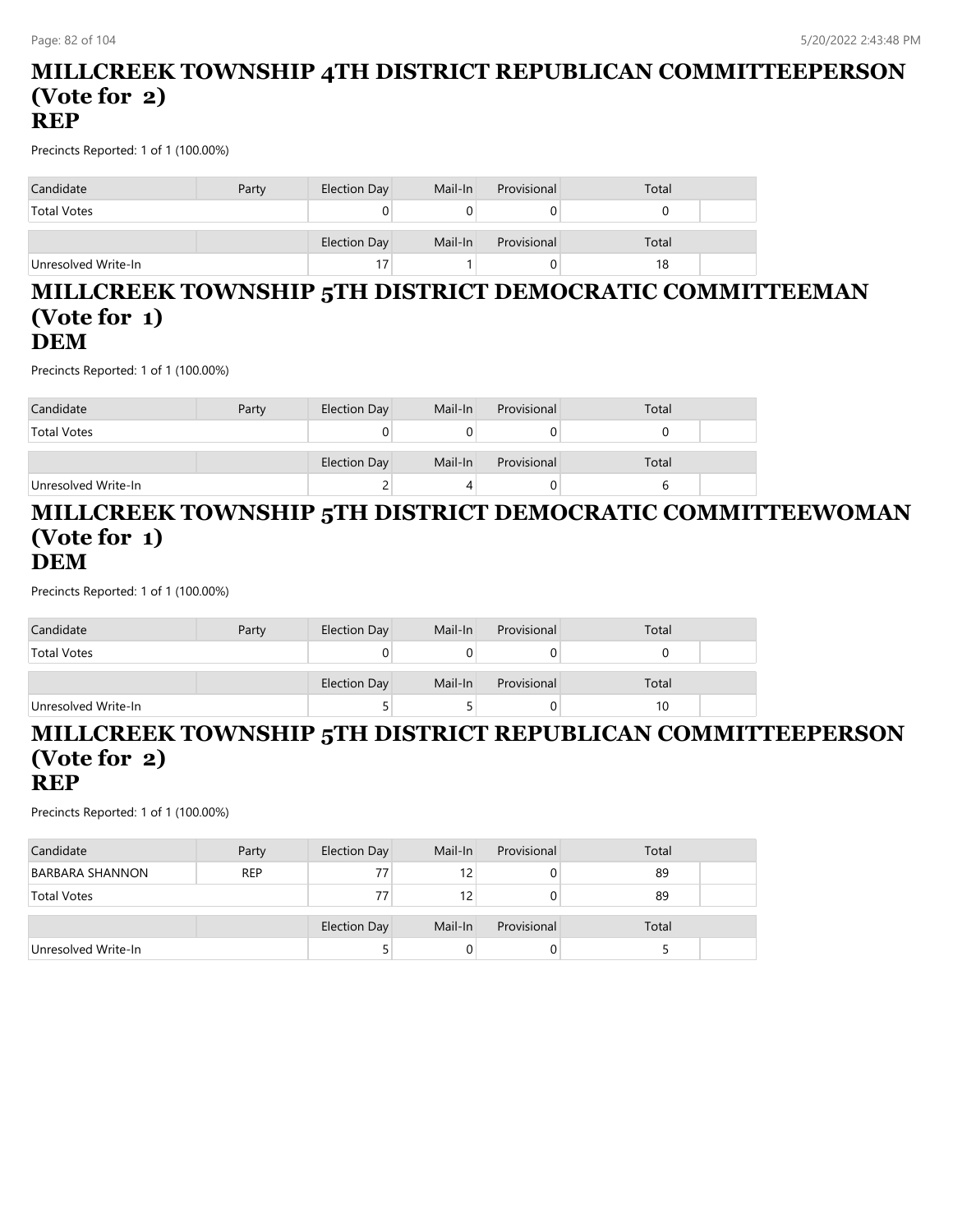#### **MILLCREEK TOWNSHIP 6TH DISTRICT DEMOCRATIC COMMITTEEMAN (Vote for 1) DEM**

Precincts Reported: 1 of 1 (100.00%)

| Candidate           | Party      | Election Day        | Mail-In | Provisional | Total |  |
|---------------------|------------|---------------------|---------|-------------|-------|--|
| <b>SAM STAFFORD</b> | <b>DEM</b> | 126                 | 108     |             | 235   |  |
| <b>Total Votes</b>  |            | 126                 | 108     |             | 235   |  |
|                     |            | <b>Election Day</b> | Mail-In | Provisional | Total |  |
| Unresolved Write-In |            |                     |         |             |       |  |

#### **MILLCREEK TOWNSHIP 6TH DISTRICT DEMOCRATIC COMMITTEEWOMAN (Vote for 1) DEM**

Precincts Reported: 1 of 1 (100.00%)

| Candidate           | Party | Election Day | Mail-In | Provisional | Total |  |
|---------------------|-------|--------------|---------|-------------|-------|--|
| <b>Total Votes</b>  |       |              |         |             |       |  |
|                     |       | Election Day | Mail-In | Provisional | Total |  |
| Unresolved Write-In |       | 4            | b       |             | 10    |  |

#### **MILLCREEK TOWNSHIP 6TH DISTRICT REPUBLICAN COMMITTEEPERSON (Vote for 2) REP**

Precincts Reported: 1 of 1 (100.00%)

| Candidate           | Party | Election Day | Mail-In | Provisional | Total |  |
|---------------------|-------|--------------|---------|-------------|-------|--|
| <b>Total Votes</b>  |       |              |         |             |       |  |
|                     |       | Election Day | Mail-In | Provisional | Total |  |
| Unresolved Write-In |       | 33           |         |             | 37    |  |

#### **MILLCREEK TOWNSHIP 7TH DISTRICT DEMOCRATIC COMMITTEEMAN (Vote for 1) DEM**

Precincts Reported: 1 of 1 (100.00%)

| Candidate           | Party | Election Day | Mail-In | Provisional | Total |  |
|---------------------|-------|--------------|---------|-------------|-------|--|
| <b>Total Votes</b>  |       |              |         |             |       |  |
|                     |       | Election Day | Mail-In | Provisional | Total |  |
| Unresolved Write-In |       |              |         | U           |       |  |

#### **MILLCREEK TOWNSHIP 7TH DISTRICT DEMOCRATIC COMMITTEEWOMAN (Vote for 1) DEM**

| Candidate           | Party | Election Day | Mail-In | Provisional | Total |  |
|---------------------|-------|--------------|---------|-------------|-------|--|
| <b>Total Votes</b>  |       |              |         |             |       |  |
|                     |       |              |         |             |       |  |
|                     |       | Election Day | Mail-In | Provisional | Total |  |
| Unresolved Write-In |       |              |         |             | 10    |  |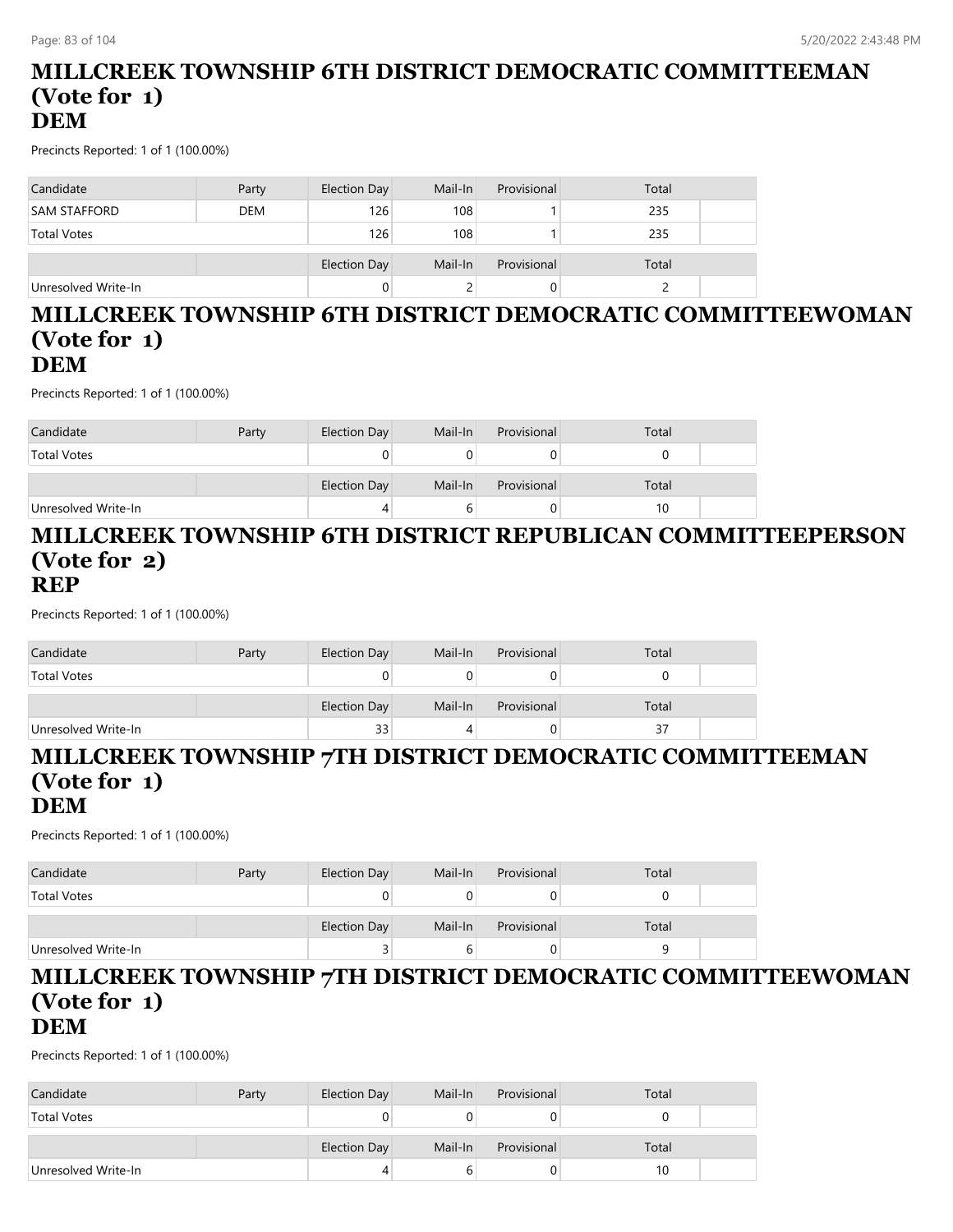#### **MILLCREEK TOWNSHIP 7TH DISTRICT REPUBLICAN COMMITTEEPERSON (Vote for 2) REP**

Precincts Reported: 1 of 1 (100.00%)

| Candidate           | Party | Election Day | Mail-In | Provisional | Total |  |
|---------------------|-------|--------------|---------|-------------|-------|--|
| <b>Total Votes</b>  |       |              |         |             |       |  |
|                     |       | Election Day | Mail-In | Provisional | Total |  |
| Unresolved Write-In |       |              |         |             |       |  |

#### **MILLCREEK TOWNSHIP 8TH DISTRICT DEMOCRATIC COMMITTEEMAN (Vote for 1) DEM**

Precincts Reported: 1 of 1 (100.00%)

| Candidate           | Party | Election Day | Mail-In | Provisional | Total |  |
|---------------------|-------|--------------|---------|-------------|-------|--|
| <b>Total Votes</b>  |       |              |         |             |       |  |
|                     |       | Election Day | Mail-In | Provisional | Total |  |
| Unresolved Write-In |       |              |         |             |       |  |

#### **MILLCREEK TOWNSHIP 8TH DISTRICT DEMOCRATIC COMMITTEEWOMAN (Vote for 1) DEM**

Precincts Reported: 1 of 1 (100.00%)

| Candidate             | Party      | Election Day | Mail-In | Provisional | Total |  |
|-----------------------|------------|--------------|---------|-------------|-------|--|
| <b>CHERYL E ADAMS</b> | <b>DEM</b> | 136          | 124     |             | 262   |  |
| <b>Total Votes</b>    |            | 136          | 124     |             | 262   |  |
|                       |            |              |         |             |       |  |
|                       |            | Election Day | Mail-In | Provisional | Total |  |
| Unresolved Write-In   |            |              |         | 0           |       |  |

#### **MILLCREEK TOWNSHIP 8TH DISTRICT REPUBLICAN COMMITTEEPERSON (Vote for 2) REP**

| Candidate           | Party      | Election Day        | Mail-In | Provisional  | Total |  |
|---------------------|------------|---------------------|---------|--------------|-------|--|
| <b>JOHN GUYTON</b>  | <b>REP</b> | 146                 |         | O            | 163   |  |
| <b>Total Votes</b>  |            | 146                 |         | 0            | 163   |  |
|                     |            | <b>Election Day</b> | Mail-In | Provisional  | Total |  |
| Unresolved Write-In |            |                     |         | $\mathbf{0}$ |       |  |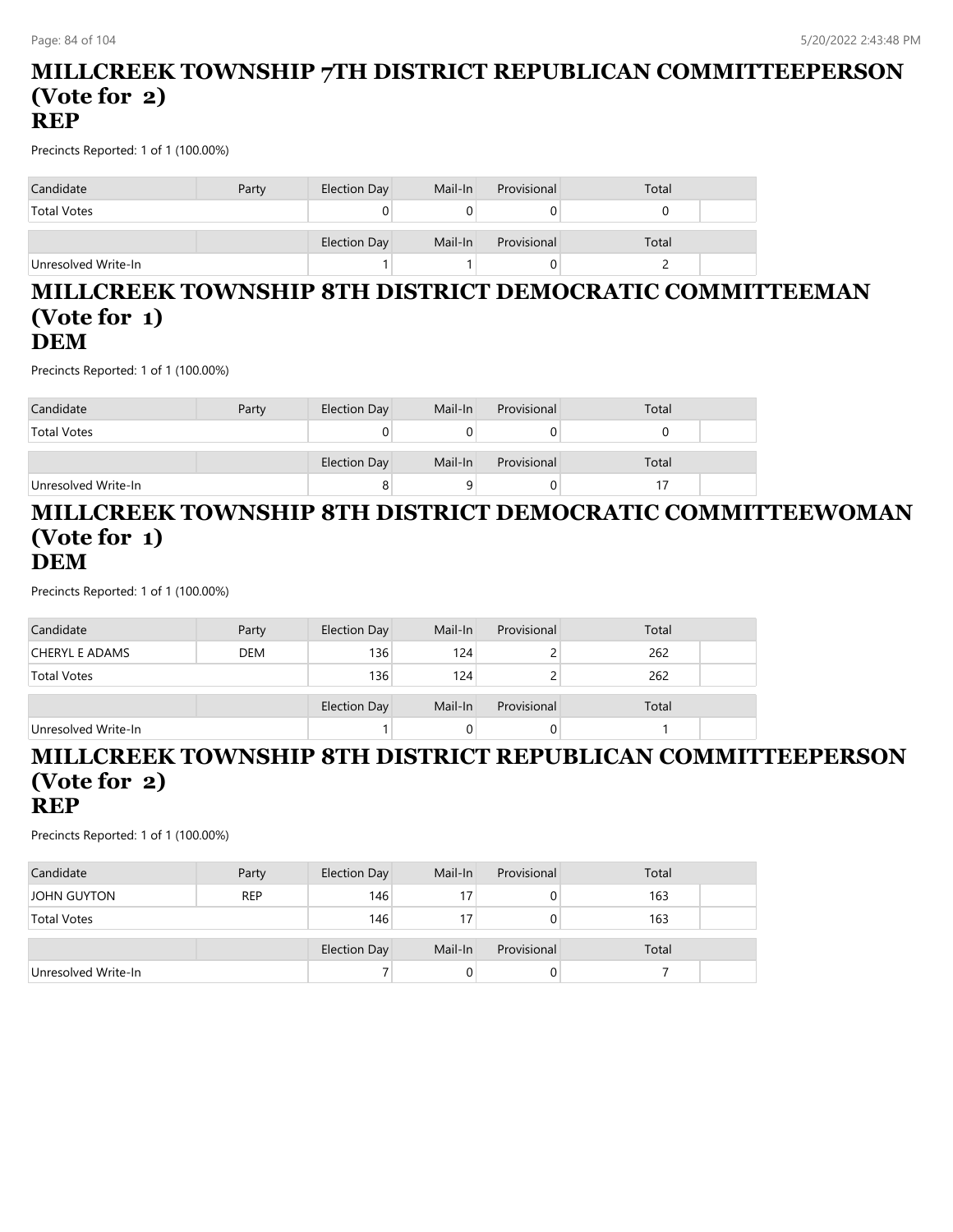#### **MILLCREEK TOWNSHIP 9TH DISTRICT DEMOCRATIC COMMITTEEMAN (Vote for 1) DEM**

Precincts Reported: 1 of 1 (100.00%)

| Candidate           | Party | Election Day | Mail-In | Provisional | Total |
|---------------------|-------|--------------|---------|-------------|-------|
| <b>Total Votes</b>  |       |              |         |             |       |
|                     |       | Election Day | Mail-In | Provisional | Total |
| Unresolved Write-In |       |              |         |             |       |

#### **MILLCREEK TOWNSHIP 9TH DISTRICT DEMOCRATIC COMMITTEEWOMAN (Vote for 1) DEM**

Precincts Reported: 1 of 1 (100.00%)

| Candidate           | Party | Election Day | Mail-In | Provisional | Total |  |
|---------------------|-------|--------------|---------|-------------|-------|--|
| <b>Total Votes</b>  |       |              |         |             |       |  |
|                     |       | Election Day | Mail-In | Provisional | Total |  |
| Unresolved Write-In |       |              |         |             |       |  |

#### **MILLCREEK TOWNSHIP 9TH DISTRICT REPUBLICAN COMMITTEEPERSON (Vote for 2) REP**

Precincts Reported: 1 of 1 (100.00%)

| Candidate           | Party | Election Day | Mail-In | Provisional | Total |  |
|---------------------|-------|--------------|---------|-------------|-------|--|
| <b>Total Votes</b>  |       |              |         |             |       |  |
|                     |       | Election Day | Mail-In | Provisional | Total |  |
| Unresolved Write-In |       |              |         |             | a     |  |

## **MILLCREEK TOWNSHIP 10TH DISTRICT DEMOCRATIC COMMITTEEMAN (Vote for 1)**

### **DEM**

Precincts Reported: 1 of 1 (100.00%)

| Candidate           | Party | Election Day | Mail-In | Provisional | Total |  |
|---------------------|-------|--------------|---------|-------------|-------|--|
| <b>Total Votes</b>  |       |              |         |             |       |  |
|                     |       | Election Day | Mail-In | Provisional | Total |  |
| Unresolved Write-In |       |              |         |             | 10    |  |

#### **MILLCREEK TOWNSHIP 10TH DISTRICT DEMOCRATIC COMMITTEEWOMAN (Vote for 1) DEM**

| Candidate           | Party | Election Day | Mail-In | Provisional | Total |  |
|---------------------|-------|--------------|---------|-------------|-------|--|
| <b>Total Votes</b>  |       |              |         |             |       |  |
|                     |       | Election Day | Mail-In | Provisional | Total |  |
| Unresolved Write-In |       | 4            |         |             | 10    |  |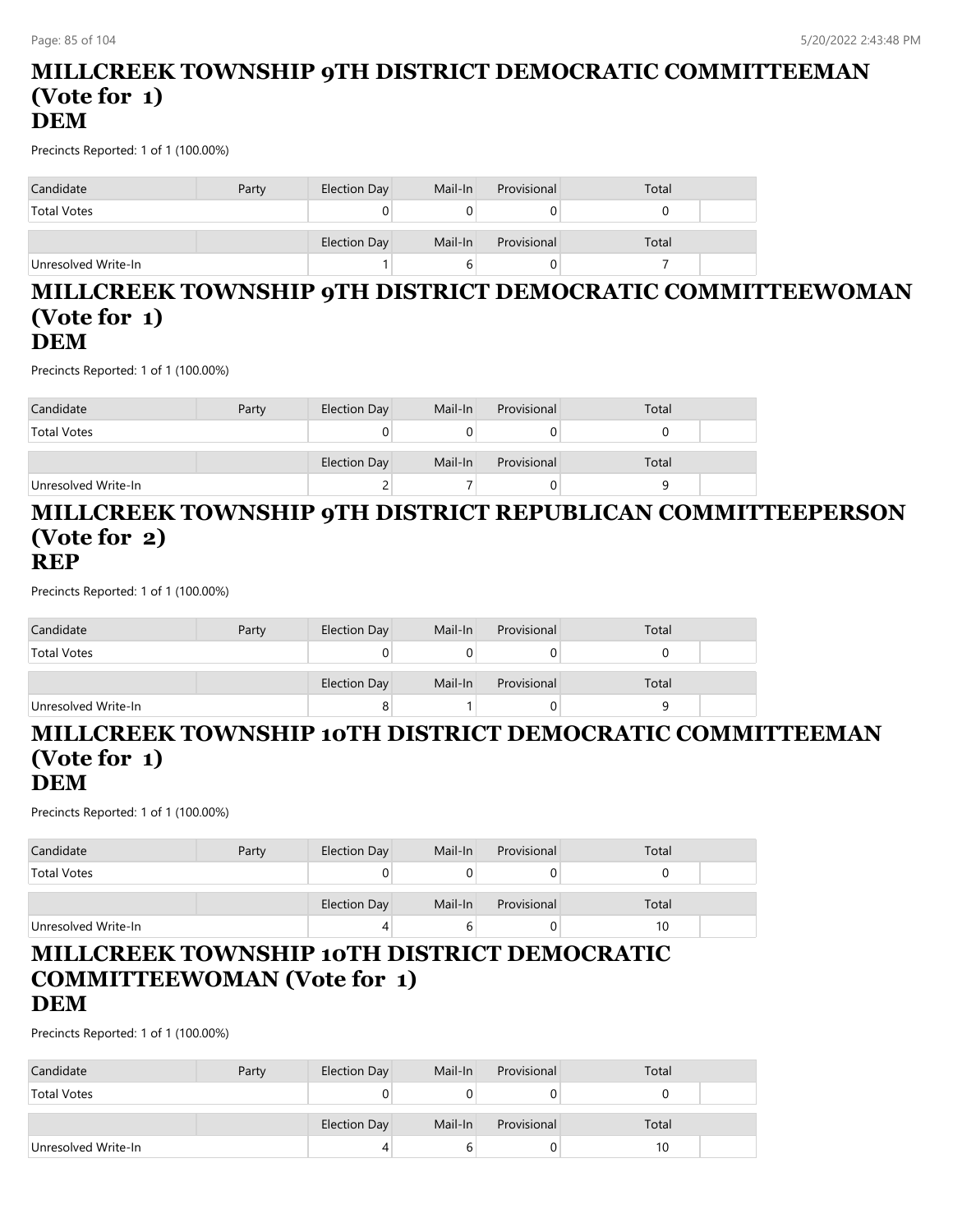#### **MILLCREEK TOWNSHIP 10TH DISTRICT REPUBLICAN COMMITTEEPERSON (Vote for 2) REP**

Precincts Reported: 1 of 1 (100.00%)

| Candidate           | Party | Election Day | Mail-In | Provisional | Total |
|---------------------|-------|--------------|---------|-------------|-------|
| <b>Total Votes</b>  |       | 0            |         |             |       |
|                     |       | Election Day | Mail-In | Provisional | Total |
| Unresolved Write-In |       |              |         |             |       |

#### **MILLCREEK TOWNSHIP 11TH DISTRICT DEMOCRATIC COMMITTEEMAN (Vote for 1) DEM**

Precincts Reported: 1 of 1 (100.00%)

| Candidate           | Party | Election Day | Mail-In | Provisional | Total |  |
|---------------------|-------|--------------|---------|-------------|-------|--|
| <b>Total Votes</b>  |       |              |         |             |       |  |
|                     |       | Election Day | Mail-In | Provisional | Total |  |
| Unresolved Write-In |       |              |         |             |       |  |

#### **MILLCREEK TOWNSHIP 11TH DISTRICT DEMOCRATIC COMMITTEEWOMAN (Vote for 1) DEM**

Precincts Reported: 1 of 1 (100.00%)

| Candidate           | Party | Election Day | Mail-In | Provisional | Total |  |
|---------------------|-------|--------------|---------|-------------|-------|--|
| <b>Total Votes</b>  |       |              |         |             |       |  |
|                     |       | Election Day | Mail-In | Provisional | Total |  |
| Unresolved Write-In |       |              |         | 0           |       |  |

#### **MILLCREEK TOWNSHIP 11TH DISTRICT REPUBLICAN COMMITTEEPERSON (Vote for 2) REP**

Precincts Reported: 1 of 1 (100.00%)

| Candidate           | Party | Election Day | Mail-In | Provisional | Total |  |
|---------------------|-------|--------------|---------|-------------|-------|--|
| <b>Total Votes</b>  |       |              |         |             |       |  |
|                     |       | Election Day | Mail-In | Provisional | Total |  |
| Unresolved Write-In |       |              |         |             |       |  |

#### **MILLCREEK TOWNSHIP 12TH DISTRICT DEMOCRATIC COMMITTEEMAN (Vote for 1) DEM**

| Candidate           | Party | Election Day | Mail-In | Provisional | Total |  |
|---------------------|-------|--------------|---------|-------------|-------|--|
| <b>Total Votes</b>  |       |              |         |             |       |  |
|                     |       | Election Day | Mail-In | Provisional | Total |  |
| Unresolved Write-In |       |              |         |             |       |  |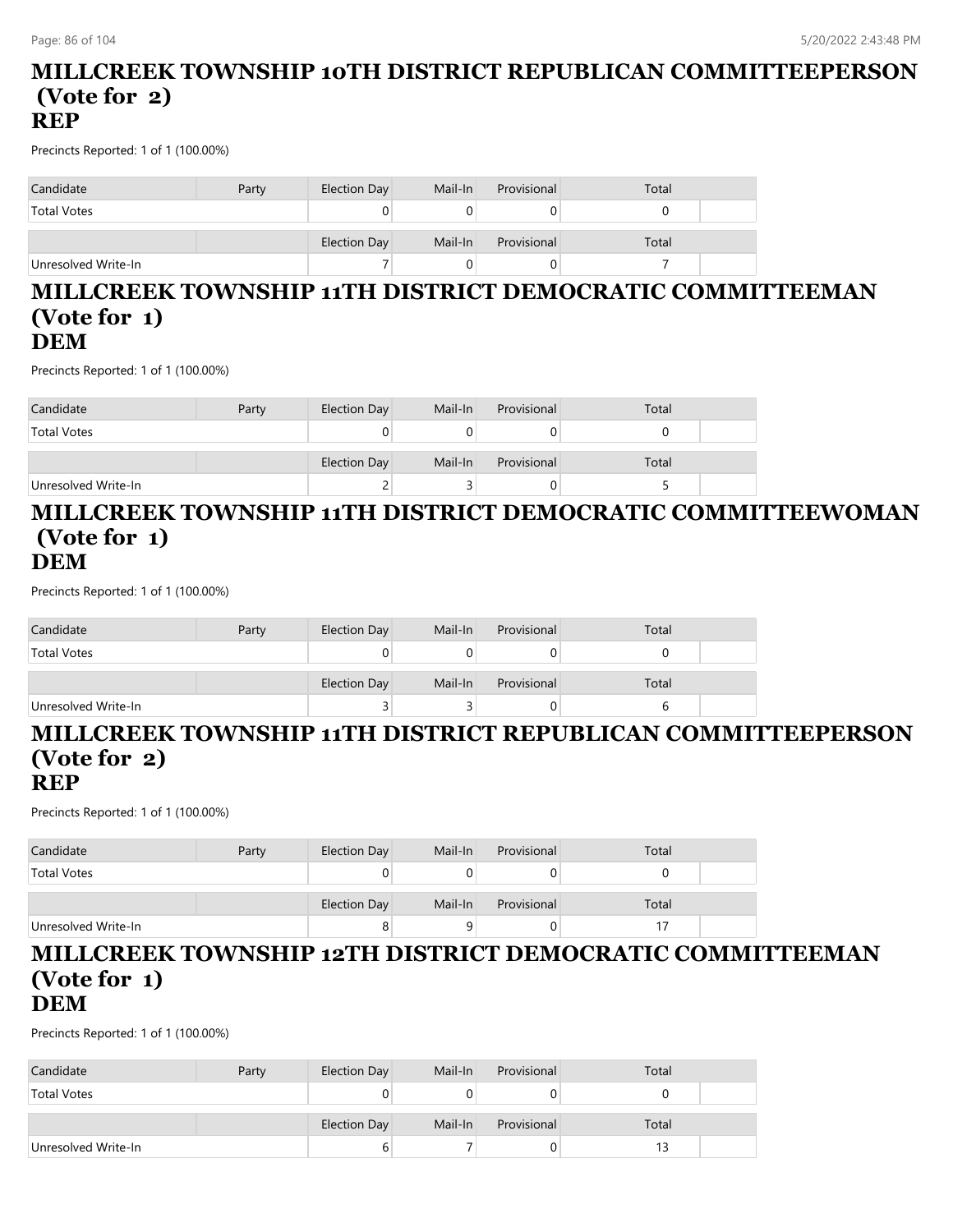#### **MILLCREEK TOWNSHIP 12TH DISTRICT DEMOCRATIC COMMITTEEWOMAN (Vote for 1) DEM**

Precincts Reported: 1 of 1 (100.00%)

| Candidate           | Party | Election Day | Mail-In | Provisional | Total |
|---------------------|-------|--------------|---------|-------------|-------|
| <b>Total Votes</b>  |       |              |         |             |       |
|                     |       | Election Day | Mail-In | Provisional | Total |
| Unresolved Write-In |       | 4            |         |             |       |

## **MILLCREEK TOWNSHIP 12TH DISTRICT REPUBLICAN COMMITTEEPERSON (Vote for 2)**

#### **REP**

Precincts Reported: 1 of 1 (100.00%)

| Candidate           | Party | Election Day | Mail-In | Provisional | Total |  |
|---------------------|-------|--------------|---------|-------------|-------|--|
| <b>Total Votes</b>  |       |              |         |             |       |  |
|                     |       |              |         |             |       |  |
|                     |       | Election Day | Mail-In | Provisional | Total |  |
| Unresolved Write-In |       | 12           |         |             | 16    |  |

### **MILLCREEK TOWNSHIP 13TH DISTRICT DEMOCRATIC COMMITTEEMAN (Vote for 1) DEM**

Precincts Reported: 1 of 1 (100.00%)

| Candidate           | Party      | Election Day | Mail-In | Provisional | Total |  |
|---------------------|------------|--------------|---------|-------------|-------|--|
| <b>BLAIR TUTTLE</b> | <b>DEM</b> | 85           | 101     |             | 186   |  |
| <b>Total Votes</b>  |            | 85           | 101     |             | 186   |  |
|                     |            | Election Day | Mail-In | Provisional | Total |  |
| Unresolved Write-In |            |              |         |             |       |  |

#### **MILLCREEK TOWNSHIP 13TH DISTRICT DEMOCRATIC COMMITTEEWOMAN (Vote for 1) DEM**

| Candidate           | Party      | Election Day        | Mail-In | Provisional | Total |  |
|---------------------|------------|---------------------|---------|-------------|-------|--|
| LINDA TROHOSKE      | <b>DEM</b> | 91                  | 124     | 0           | 215   |  |
| <b>Total Votes</b>  |            | 91                  | 124     | 0           | 215   |  |
|                     |            | <b>Election Day</b> | Mail-In | Provisional | Total |  |
| Unresolved Write-In |            | 0                   |         | 0           |       |  |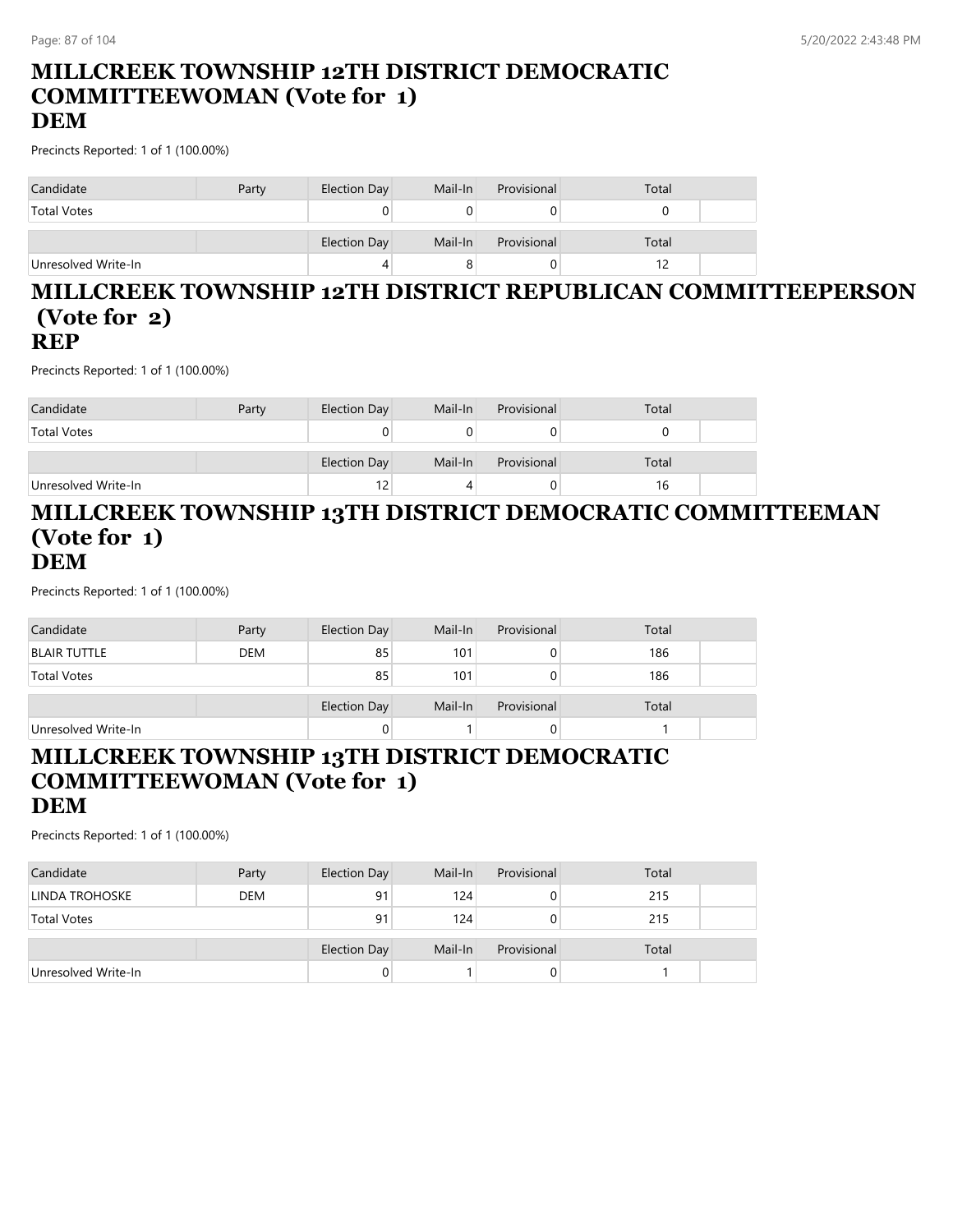#### **MILLCREEK TOWNSHIP 13TH DISTRICT REPUBLICAN COMMITTEEPERSON (Vote for 2) REP**

Precincts Reported: 1 of 1 (100.00%)

| Candidate           | Party | Election Day | Mail-In | Provisional | Total |
|---------------------|-------|--------------|---------|-------------|-------|
| <b>Total Votes</b>  |       |              |         |             |       |
|                     |       | Election Day | Mail-In | Provisional | Total |
| Unresolved Write-In |       | b            |         |             |       |

#### **MILLCREEK TOWNSHIP 14TH DISTRICT DEMOCRATIC COMMITTEEMAN (Vote for 1) DEM**

Precincts Reported: 1 of 1 (100.00%)

| Candidate               | Party      | Election Day | Mail-In | Provisional | Total |  |
|-------------------------|------------|--------------|---------|-------------|-------|--|
| <b>SAMUEL D COMFORT</b> | <b>DEM</b> | 63           | 36      |             | 100   |  |
| <b>Total Votes</b>      |            | 63           | 36      |             | 100   |  |
|                         |            | Election Day | Mail-In | Provisional | Total |  |
| Unresolved Write-In     |            |              |         | O           |       |  |

#### **MILLCREEK TOWNSHIP 14TH DISTRICT DEMOCRATIC COMMITTEEWOMAN (Vote for 1) DEM**

Precincts Reported: 1 of 1 (100.00%)

| Candidate                                   | Party      | Election Day | Mail-In | Provisional | Total |  |
|---------------------------------------------|------------|--------------|---------|-------------|-------|--|
| <b>AVERIE SHAUGHNESSY</b><br><b>COMFORT</b> | <b>DEM</b> | 70           | 38      |             | 109   |  |
| <b>Total Votes</b>                          |            | 70           | 38      |             | 109   |  |
|                                             |            | Election Day | Mail-In | Provisional | Total |  |
| Unresolved Write-In                         |            | 0            |         | 0           |       |  |

#### **MILLCREEK TOWNSHIP 14TH DISTRICT REPUBLICAN COMMITTEEPERSON (Vote for 2) REP**

| Candidate           | Party | Election Day | Mail-In | Provisional | Total |  |
|---------------------|-------|--------------|---------|-------------|-------|--|
| <b>Total Votes</b>  |       |              |         |             |       |  |
|                     |       | Election Day | Mail-In | Provisional | Total |  |
| Unresolved Write-In |       |              |         |             |       |  |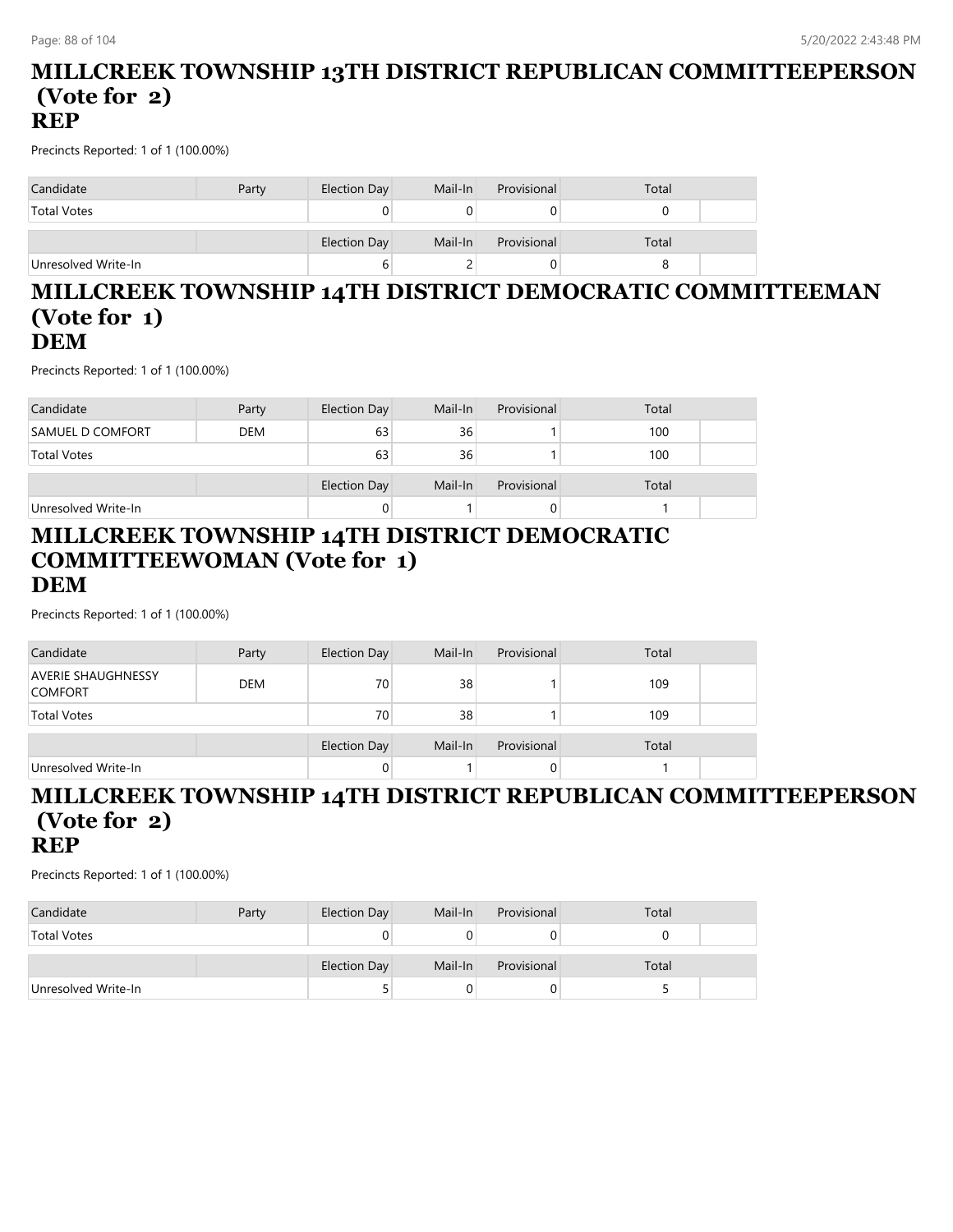#### **MILLCREEK TOWNSHIP 15TH DISTRICT DEMOCRATIC COMMITTEEMAN (Vote for 1) DEM**

Precincts Reported: 1 of 1 (100.00%)

| Candidate            | Party      | Election Day | Mail-In | Provisional | Total |
|----------------------|------------|--------------|---------|-------------|-------|
| <b>JACK CAMPBELL</b> | <b>DEM</b> | 121          | 71      |             | 193   |
| <b>Total Votes</b>   |            | 121          | 71      |             | 193   |
|                      |            | Election Day | Mail-In | Provisional | Total |
| Unresolved Write-In  |            |              |         |             |       |

#### **MILLCREEK TOWNSHIP 15TH DISTRICT DEMOCRATIC COMMITTEEWOMAN (Vote for 1) DEM**

Precincts Reported: 1 of 1 (100.00%)

| Candidate             | Party      | Election Day     | Mail-In | Provisional | Total |  |
|-----------------------|------------|------------------|---------|-------------|-------|--|
| <b>SHERI CAMPBELL</b> | <b>DEM</b> | 130              | 72      |             | 203   |  |
| <b>Total Votes</b>    |            | 130 <sub>1</sub> | 72      |             | 203   |  |
|                       |            |                  |         |             |       |  |
|                       |            | Election Day     | Mail-In | Provisional | Total |  |
| Unresolved Write-In   |            |                  |         |             |       |  |

#### **MILLCREEK TOWNSHIP 15TH DISTRICT REPUBLICAN COMMITTEEPERSON (Vote for 2) REP**

Precincts Reported: 1 of 1 (100.00%)

| Candidate           | Party | Election Day        | Mail-In | Provisional | Total |  |
|---------------------|-------|---------------------|---------|-------------|-------|--|
| <b>Total Votes</b>  |       |                     |         |             |       |  |
|                     |       | <b>Election Day</b> | Mail-In | Provisional | Total |  |
| Unresolved Write-In |       |                     | n       |             |       |  |

#### **MILLCREEK TOWNSHIP 16TH DISTRICT DEMOCRATIC COMMITTEEMAN (Vote for 1) DEM**

| Candidate           | Party | Election Day | Mail-In | Provisional | Total |  |
|---------------------|-------|--------------|---------|-------------|-------|--|
| <b>Total Votes</b>  |       |              |         |             |       |  |
|                     |       |              |         |             |       |  |
|                     |       | Election Day | Mail-In | Provisional | Total |  |
| Unresolved Write-In |       |              |         | υ           |       |  |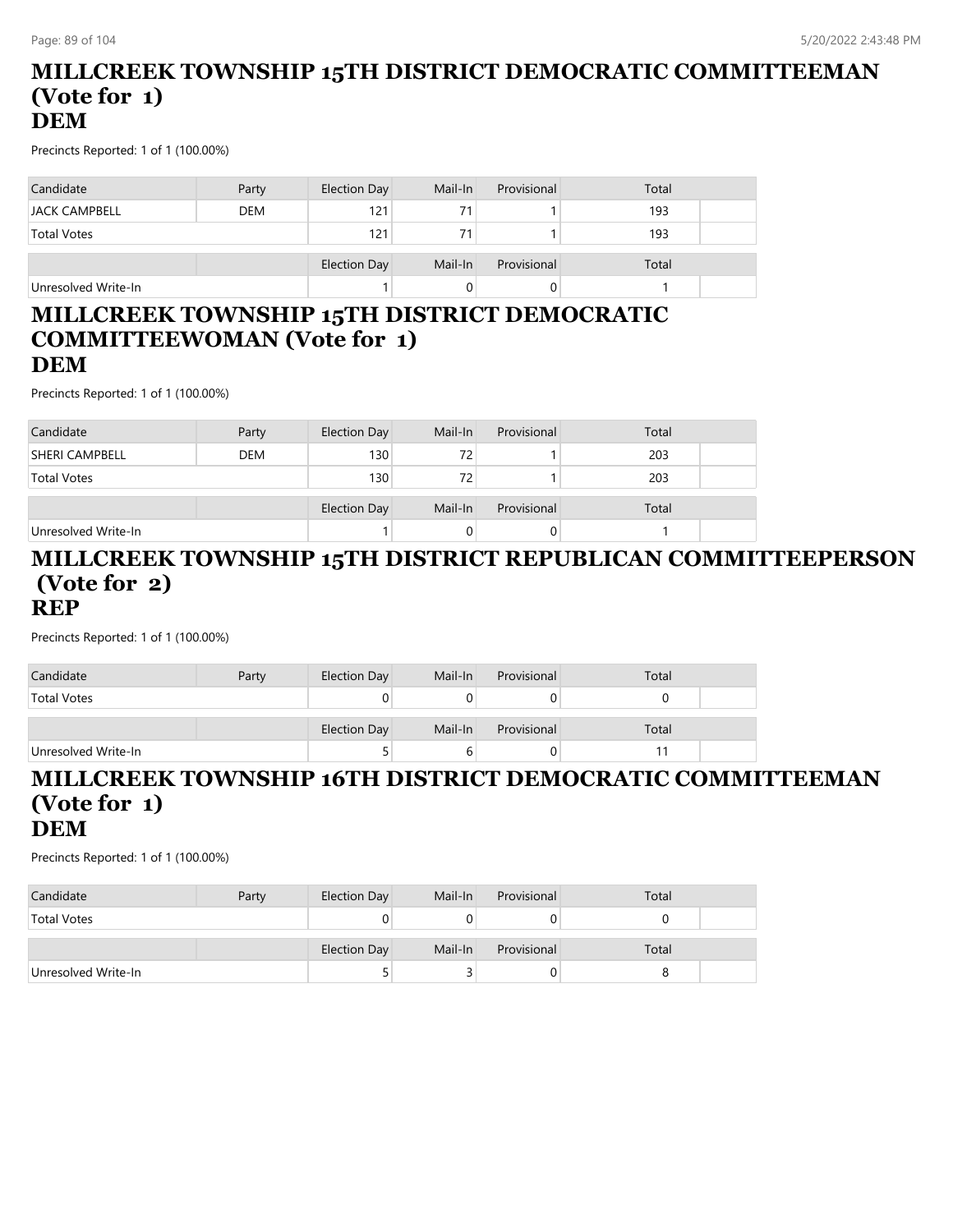#### **MILLCREEK TOWNSHIP 16TH DISTRICT DEMOCRATIC COMMITTEEWOMAN (Vote for 1) DEM**

Precincts Reported: 1 of 1 (100.00%)

| Candidate           | Party      | Election Day | Mail-In | Provisional | Total |  |
|---------------------|------------|--------------|---------|-------------|-------|--|
| CAROLYN OWENS       | <b>DEM</b> | 137          | 95      |             | 232   |  |
| <b>Total Votes</b>  |            | 137          | 95      |             | 232   |  |
|                     |            | Election Day | Mail-In | Provisional | Total |  |
| Unresolved Write-In |            |              |         |             |       |  |

#### **MILLCREEK TOWNSHIP 16TH DISTRICT REPUBLICAN COMMITTEEPERSON (Vote for 2) REP**

Precincts Reported: 1 of 1 (100.00%)

| Candidate           | Party | Election Day | Mail-In | Provisional | Total |  |
|---------------------|-------|--------------|---------|-------------|-------|--|
| <b>Total Votes</b>  |       |              |         |             |       |  |
|                     |       | Election Day | Mail-In | Provisional | Total |  |
| Unresolved Write-In |       |              |         |             |       |  |

#### **MILLCREEK TOWNSHIP 17TH DISTRICT DEMOCRATIC COMMITTEEMAN (Vote for 1) DEM**

Precincts Reported: 1 of 1 (100.00%)

| Candidate            | Party      | Election Day | Mail-In | Provisional | Total |  |
|----------------------|------------|--------------|---------|-------------|-------|--|
| <b>KENNETH SMITH</b> | <b>DEM</b> | 103          | 176     |             | 279   |  |
| <b>Total Votes</b>   |            | 103          | 176     |             | 279   |  |
|                      |            | Election Day | Mail-In | Provisional | Total |  |
| Unresolved Write-In  |            |              | 0       |             |       |  |

#### **MILLCREEK TOWNSHIP 17TH DISTRICT DEMOCRATIC COMMITTEEWOMAN (Vote for 1) DEM**

| Candidate           | Party      | Election Day | Mail-In | Provisional | Total |  |
|---------------------|------------|--------------|---------|-------------|-------|--|
| <b>KATHY FATICA</b> | <b>DEM</b> | 127          | 200     |             | 327   |  |
| <b>Total Votes</b>  |            | 127          | 200     |             | 327   |  |
|                     |            | Election Day | Mail-In | Provisional | Total |  |
|                     |            |              |         |             |       |  |
| Unresolved Write-In |            |              |         | U           |       |  |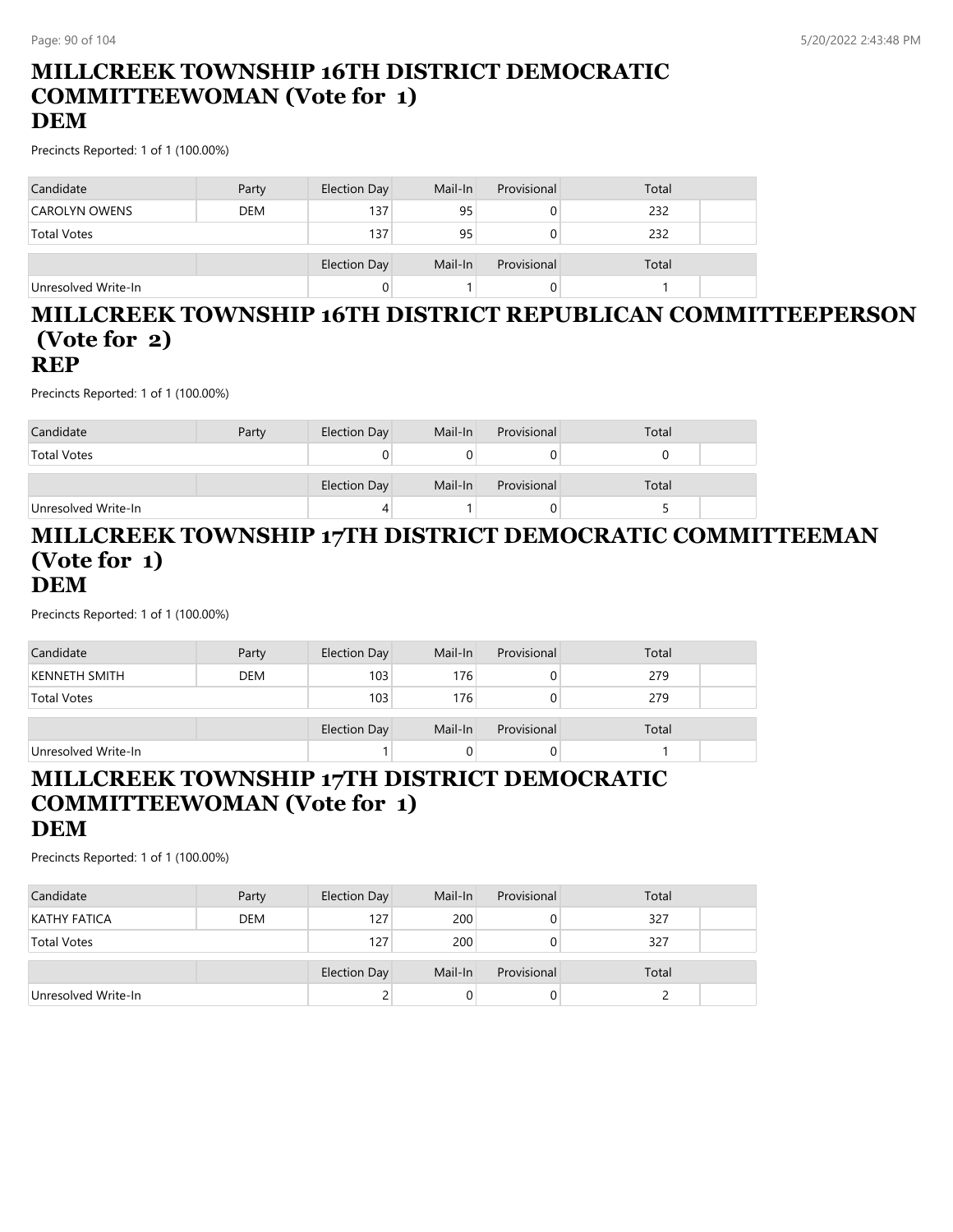#### **MILLCREEK TOWNSHIP 17TH DISTRICT REPUBLICAN COMMITTEEPERSON (Vote for 2) REP**

Precincts Reported: 1 of 1 (100.00%)

| Candidate           | Party    | Election Day | Mail-In | Provisional | Total |  |
|---------------------|----------|--------------|---------|-------------|-------|--|
| <b>Total Votes</b>  |          | 0            |         |             |       |  |
|                     |          | Election Day | Mail-In | Provisional | Total |  |
| <b>JUDY PHELPS</b>  | WRITE-IN | 0            |         |             |       |  |
| Unresolved Write-In |          | 32           |         |             | 39    |  |

#### **MILLCREEK TOWNSHIP 18TH DISTRICT DEMOCRATIC COMMITTEEMAN (Vote for 1) DEM**

Precincts Reported: 1 of 1 (100.00%)

| Candidate           | Party      | Election Day | Mail-In | Provisional | Total |  |
|---------------------|------------|--------------|---------|-------------|-------|--|
| CALEB BUZARD        | <b>DEM</b> | 89           | 90      |             | 179   |  |
| <b>Total Votes</b>  |            | 89           | 90      |             | 179   |  |
|                     |            |              |         |             |       |  |
|                     |            | Election Day | Mail-In | Provisional | Total |  |
| Unresolved Write-In |            | $\mathbf{0}$ |         | O           |       |  |

#### **MILLCREEK TOWNSHIP 18TH DISTRICT DEMOCRATIC COMMITTEEWOMAN (Vote for 1) DEM**

Precincts Reported: 1 of 1 (100.00%)

| Candidate           | Party      | Election Day | Mail-In | Provisional | Total |  |
|---------------------|------------|--------------|---------|-------------|-------|--|
| ELENA SALVIA        | <b>DEM</b> | 102          | 94      | 0           | 196   |  |
| <b>Total Votes</b>  |            | 102          | 94      | 0           | 196   |  |
|                     |            | Election Day | Mail-In | Provisional | Total |  |
| Unresolved Write-In |            | 0            |         | 0           |       |  |

#### **MILLCREEK TOWNSHIP 18TH DISTRICT REPUBLICAN COMMITTEEPERSON (Vote for 2) REP**

| Candidate                    | Party      | Election Day | Mail-In | Provisional | Total |  |
|------------------------------|------------|--------------|---------|-------------|-------|--|
| ROSALIE P CONSTANTINE        | <b>REP</b> | 80           |         |             | 89    |  |
| <b>FRANCIS J CONSTANTINE</b> | <b>REP</b> | 74           |         |             | 83    |  |
| <b>Total Votes</b>           |            | 154          | 18      |             | 172   |  |
|                              |            | Election Day | Mail-In | Provisional | Total |  |
| Unresolved Write-In          |            | ć            |         |             |       |  |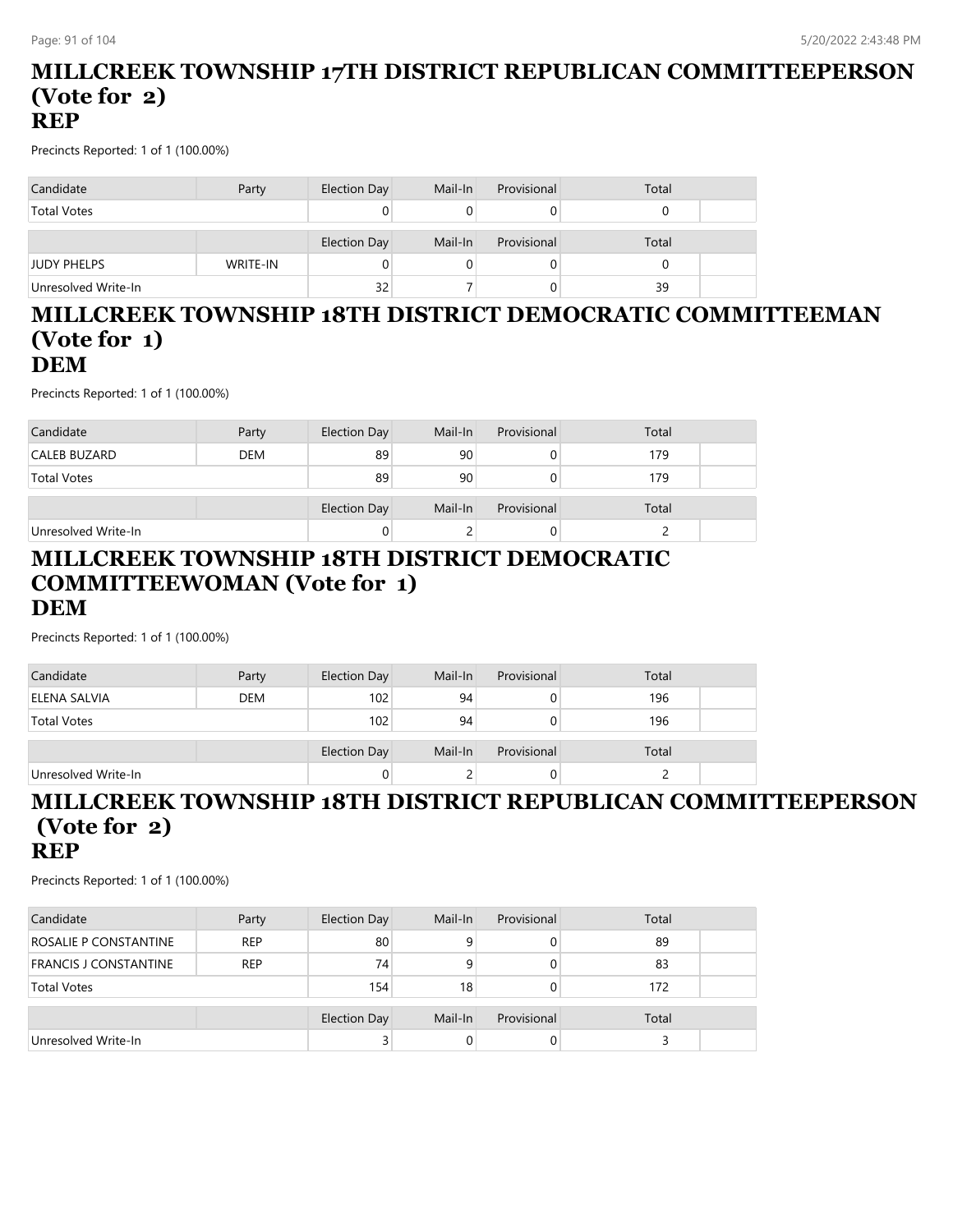#### **MILLCREEK TOWNSHIP 19TH DISTRICT DEMOCRATIC COMMITTEEMAN (Vote for 1) DEM**

Precincts Reported: 1 of 1 (100.00%)

| Candidate           | Party | Election Day | Mail-In | Provisional | Total |
|---------------------|-------|--------------|---------|-------------|-------|
| <b>Total Votes</b>  |       |              |         |             |       |
|                     |       | Election Day | Mail-In | Provisional | Total |
| Unresolved Write-In |       | ь            |         |             | 10    |

#### **MILLCREEK TOWNSHIP 19TH DISTRICT DEMOCRATIC COMMITTEEWOMAN (Vote for 1) DEM**

Precincts Reported: 1 of 1 (100.00%)

| Candidate           | Party | Election Day | Mail-In | Provisional | Total |  |
|---------------------|-------|--------------|---------|-------------|-------|--|
| <b>Total Votes</b>  |       |              |         |             |       |  |
|                     |       | Election Day | Mail-In | Provisional | Total |  |
| Unresolved Write-In |       |              |         |             |       |  |

#### **MILLCREEK TOWNSHIP 19TH DISTRICT REPUBLICAN COMMITTEEPERSON (Vote for 2) REP**

Precincts Reported: 1 of 1 (100.00%)

| Candidate           | Party | Election Day | Mail-In | Provisional | Total |  |
|---------------------|-------|--------------|---------|-------------|-------|--|
| <b>Total Votes</b>  |       |              |         |             |       |  |
|                     |       | Election Day | Mail-In | Provisional | Total |  |
| Unresolved Write-In |       | 10           |         |             | 10    |  |

#### **MILLCREEK TOWNSHIP 20TH DISTRICT DEMOCRATIC COMMITTEEMAN (Vote for 1) DEM**

| Candidate             | Party      | Election Day | Mail-In | Provisional | Total |  |
|-----------------------|------------|--------------|---------|-------------|-------|--|
| <b>KEVIN B MCCABE</b> | <b>DEM</b> | 113          | 157     |             | 273   |  |
| <b>Total Votes</b>    |            | 113          | 157     |             | 273   |  |
|                       |            | Election Day | Mail-In | Provisional | Total |  |
| Unresolved Write-In   |            |              |         |             |       |  |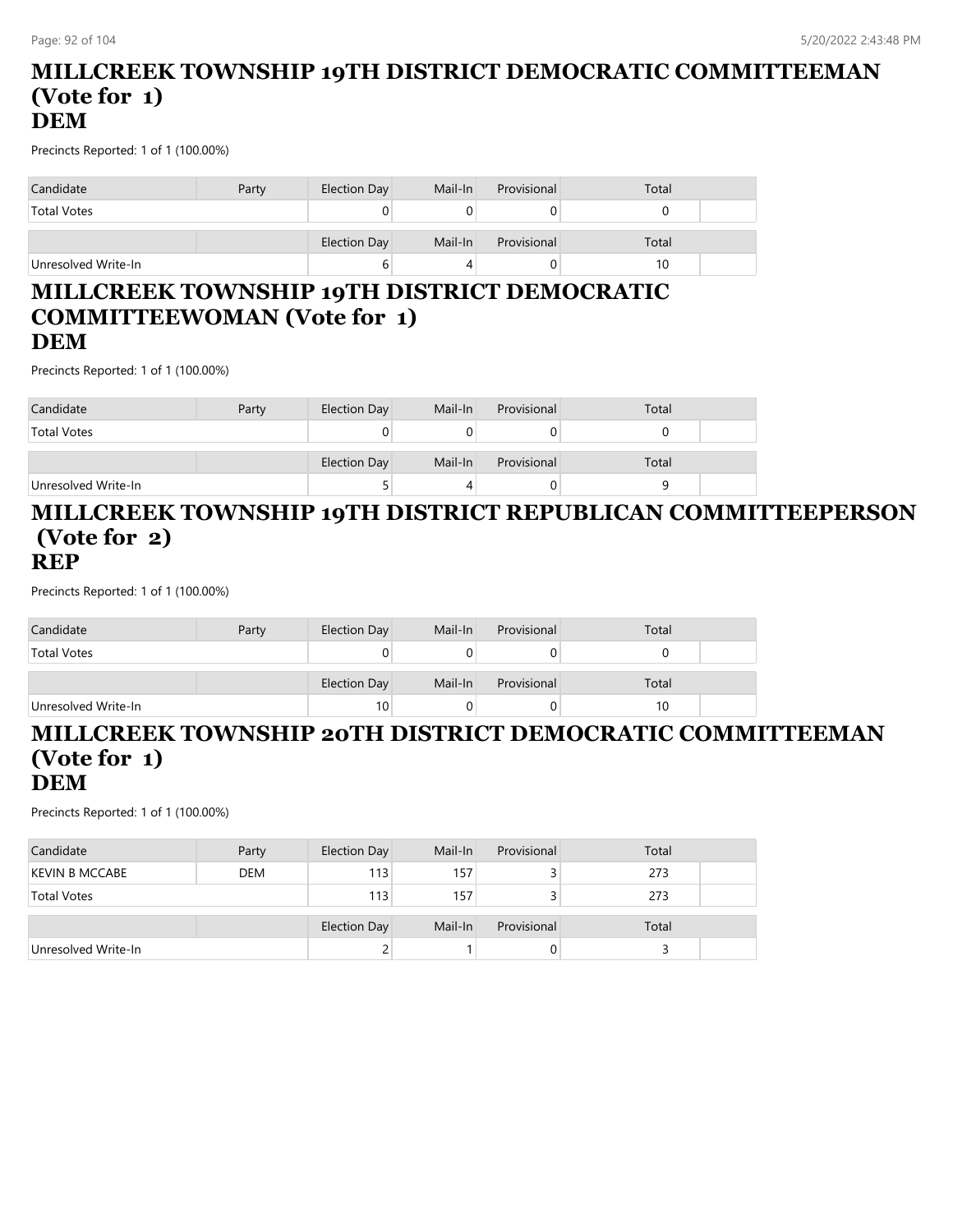#### **MILLCREEK TOWNSHIP 20TH DISTRICT DEMOCRATIC COMMITTEEWOMAN (Vote for 1) DEM**

Precincts Reported: 1 of 1 (100.00%)

| Candidate           | Party      | Election Day | Mail-In | Provisional | Total |  |
|---------------------|------------|--------------|---------|-------------|-------|--|
| LINDA S MCCABE      | <b>DEM</b> | 126          | 165     |             | 295   |  |
| <b>Total Votes</b>  |            | 126          | 165     |             | 295   |  |
|                     |            | Election Day | Mail-In | Provisional | Total |  |
| Unresolved Write-In |            | ے            |         |             |       |  |

#### **MILLCREEK TOWNSHIP 20TH DISTRICT REPUBLICAN COMMITTEEPERSON (Vote for 2) REP**

Precincts Reported: 1 of 1 (100.00%)

| Candidate                 | Party      | Election Day        | Mail-In | Provisional | Total |  |
|---------------------------|------------|---------------------|---------|-------------|-------|--|
| <b>BARBARA J GUELCHER</b> | <b>REP</b> | 178                 | 43      |             | 222   |  |
| <b>Total Votes</b>        |            | 178                 | 43      |             | 222   |  |
|                           |            |                     |         |             |       |  |
|                           |            | <b>Election Day</b> | Mail-In | Provisional | Total |  |
| Unresolved Write-In       |            | 10                  |         | O           |       |  |

#### **MILLCREEK TOWNSHIP 21ST DISTRICT DEMOCRATIC COMMITTEEMAN (Vote for 1) DEM**

Precincts Reported: 1 of 1 (100.00%)

| Candidate           | Party      | Election Day | Mail-In | Provisional | Total |  |
|---------------------|------------|--------------|---------|-------------|-------|--|
| <b>BRAD PRINCE</b>  | <b>DEM</b> | 117          | 201     |             | 319   |  |
| <b>Total Votes</b>  |            | 117          | 201     |             | 319   |  |
|                     |            | Election Day | Mail-In | Provisional | Total |  |
| Unresolved Write-In |            | 3            |         |             |       |  |

#### **MILLCREEK TOWNSHIP 21ST DISTRICT DEMOCRATIC COMMITTEEWOMAN (Vote for 1) DEM**

| Candidate              | Party      | Election Day | Mail-In | Provisional | Total |  |
|------------------------|------------|--------------|---------|-------------|-------|--|
| <b>CATHERINE ONEIL</b> | <b>DEM</b> | 136          | 214     |             | 352   |  |
| <b>Total Votes</b>     |            | 136          | 214     |             | 352   |  |
|                        |            | Election Day | Mail-In | Provisional | Total |  |
| Unresolved Write-In    |            | b            |         | O           |       |  |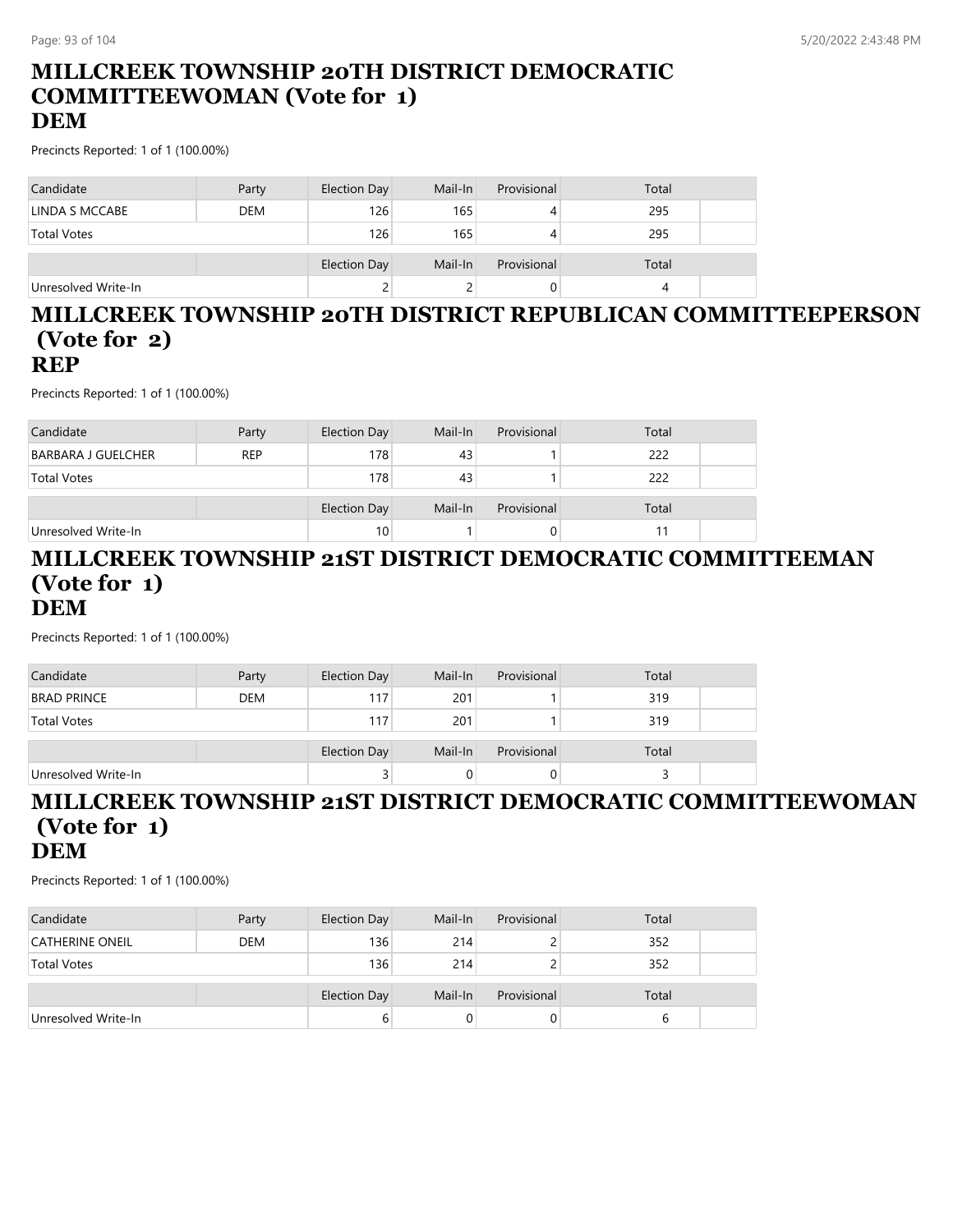#### **MILLCREEK TOWNSHIP 21ST DISTRICT REPUBLICAN COMMITTEEPERSON (Vote for 2) REP**

Precincts Reported: 1 of 1 (100.00%)

| Candidate              | Party      | Election Day | Mail-In | Provisional | Total |  |
|------------------------|------------|--------------|---------|-------------|-------|--|
| <b>BERNIE WILLIAMS</b> | <b>REP</b> | 166          | 29      |             | 195   |  |
| <b>Total Votes</b>     |            | 166          | 29      |             | 195   |  |
|                        |            | Election Day | Mail-In | Provisional | Total |  |
| Unresolved Write-In    |            | 9            |         |             |       |  |

#### **MILLCREEK TOWNSHIP 22ND DISTRICT DEMOCRATIC COMMITTEEMAN (Vote for 1) DEM**

Precincts Reported: 1 of 1 (100.00%)

| Candidate           | Party      | Election Day | Mail-In | Provisional | Total |  |
|---------------------|------------|--------------|---------|-------------|-------|--|
| BERNARD J DINARDO   | <b>DEM</b> | 154          | 216     |             | 370   |  |
| <b>Total Votes</b>  |            | 154          | 216     |             | 370   |  |
|                     |            |              |         |             |       |  |
|                     |            | Election Day | Mail-In | Provisional | Total |  |
| Unresolved Write-In |            | 2            |         | 0           |       |  |

#### **MILLCREEK TOWNSHIP 22ND DISTRICT DEMOCRATIC COMMITTEEWOMAN (Vote for 1) DEM**

Precincts Reported: 1 of 1 (100.00%)

| Candidate           | Party      | Election Day | Mail-In | Provisional | Total |
|---------------------|------------|--------------|---------|-------------|-------|
| CLAUDIA DINARDO     | <b>DEM</b> | 168          | 223     |             | 391   |
| <b>Total Votes</b>  |            | 168          | 223     |             | 391   |
|                     |            | Election Day | Mail-In | Provisional | Total |
| Unresolved Write-In |            | ے            |         |             |       |

#### **MILLCREEK TOWNSHIP 22ND DISTRICT REPUBLICAN COMMITTEEPERSON (Vote for 2) REP**

| Candidate           | Party      | Election Day | Mail-In | Provisional | Total |  |
|---------------------|------------|--------------|---------|-------------|-------|--|
| <b>PAUL WOJCIK</b>  | <b>REP</b> | 186          | 55      |             | 242   |  |
| <b>Total Votes</b>  |            | 186          | 55      |             | 242   |  |
|                     |            | Election Day | Mail-In | Provisional | Total |  |
| Unresolved Write-In |            | 13           |         | O           | 14    |  |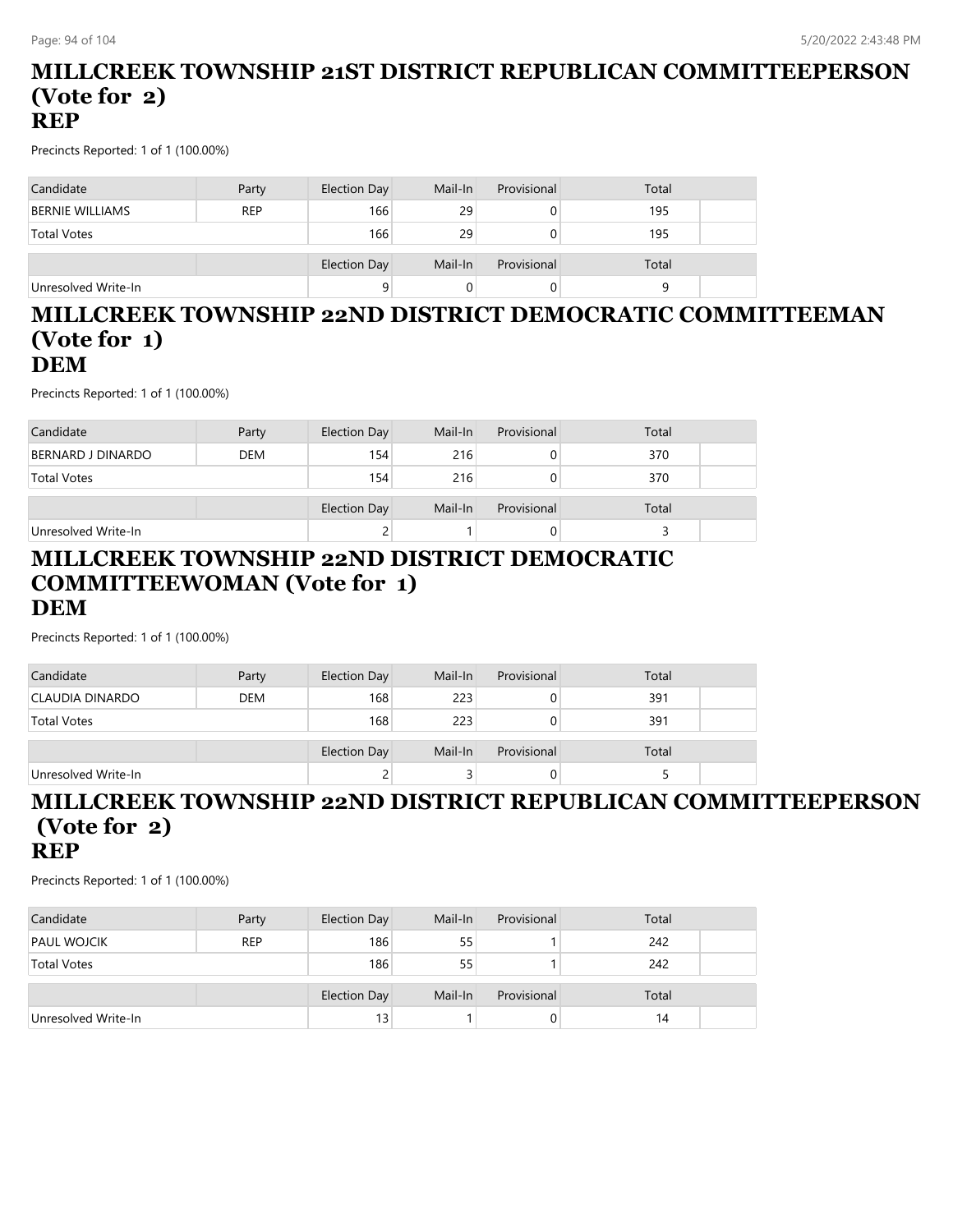#### **MILLCREEK TOWNSHIP 23RD DISTRICT DEMOCRATIC COMMITTEEMAN (Vote for 1) DEM**

Precincts Reported: 1 of 1 (100.00%)

| Candidate           | Party      | Election Day | Mail-In | Provisional | Total |  |
|---------------------|------------|--------------|---------|-------------|-------|--|
| JASON D LAVERY      | <b>DEM</b> | 106          | 207     |             | 313   |  |
| <b>Total Votes</b>  |            | 106          | 207     |             | 313   |  |
|                     |            | Election Day | Mail-In | Provisional | Total |  |
| Unresolved Write-In |            |              |         |             |       |  |

#### **MILLCREEK TOWNSHIP 23RD DISTRICT DEMOCRATIC COMMITTEEWOMAN (Vote for 1) DEM**

Precincts Reported: 1 of 1 (100.00%)

| Candidate            | Party      | Election Day | Mail-In | Provisional | Total |  |
|----------------------|------------|--------------|---------|-------------|-------|--|
| <b>NICOLE LAVERY</b> | <b>DEM</b> | 110          | 219     |             | 329   |  |
| <b>Total Votes</b>   |            | 110          | 219     |             | 329   |  |
|                      |            |              |         |             |       |  |
|                      |            | Election Day | Mail-In | Provisional | Total |  |
| Unresolved Write-In  |            |              |         |             |       |  |

#### **MILLCREEK TOWNSHIP 23RD DISTRICT REPUBLICAN COMMITTEEPERSON (Vote for 2) REP**

Precincts Reported: 1 of 1 (100.00%)

| Candidate           | Party | Election Day | Mail-In | Provisional | Total |  |
|---------------------|-------|--------------|---------|-------------|-------|--|
| <b>Total Votes</b>  |       |              |         |             |       |  |
|                     |       | Election Day | Mail-In | Provisional | Total |  |
| Unresolved Write-In |       | 21           |         |             | 32    |  |

### **MILLCREEK TOWNSHIP 24TH DISTRICT DEMOCRATIC COMMITTEEMAN (Vote for 1) DEM**

| Candidate               | Party      | Election Day | Mail-In | Provisional | Total |  |
|-------------------------|------------|--------------|---------|-------------|-------|--|
| <b>MICHAEL J ROESCH</b> | <b>DEM</b> | 109          | 173     |             | 283   |  |
| <b>Total Votes</b>      |            | 109          | 173     |             | 283   |  |
|                         |            | Election Day | Mail-In | Provisional | Total |  |
| Unresolved Write-In     |            |              |         | U           |       |  |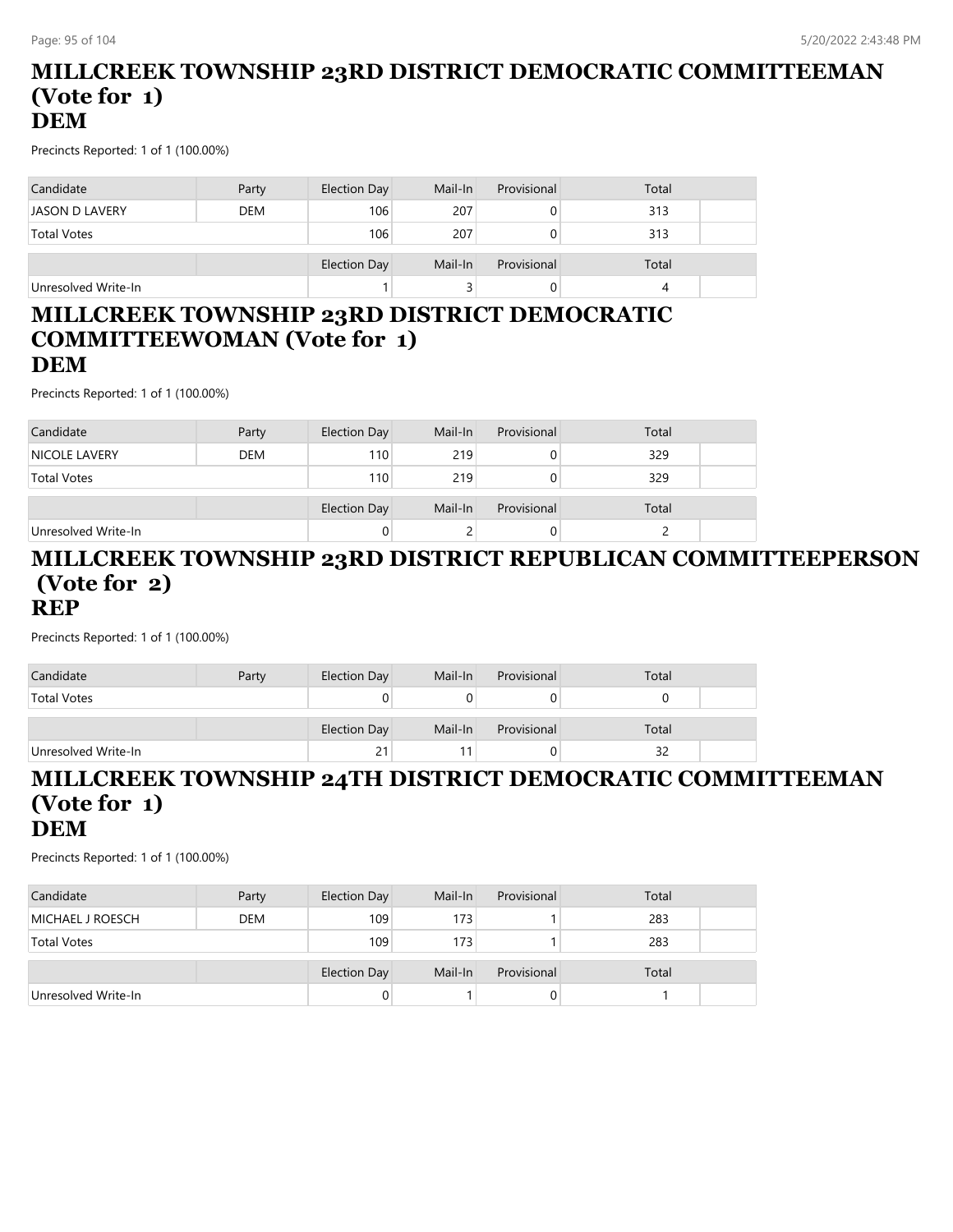#### **MILLCREEK TOWNSHIP 24TH DISTRICT DEMOCRATIC COMMITTEEWOMAN (Vote for 1) DEM**

Precincts Reported: 1 of 1 (100.00%)

| Candidate           | Party | Election Day | Mail-In | Provisional | Total |  |
|---------------------|-------|--------------|---------|-------------|-------|--|
| <b>Total Votes</b>  |       | 0            |         |             |       |  |
|                     |       | Election Day | Mail-In | Provisional | Total |  |
| Unresolved Write-In |       |              |         |             | 16    |  |

#### **MILLCREEK TOWNSHIP 24TH DISTRICT REPUBLICAN COMMITTEEPERSON (Vote for 2) REP**

Precincts Reported: 1 of 1 (100.00%)

| Candidate           | Party      | Election Day        | Mail-In | Provisional | Total |  |
|---------------------|------------|---------------------|---------|-------------|-------|--|
| <b>GARY CARVER</b>  | <b>REP</b> | 140                 | 33      | 0           | 173   |  |
| <b>MARK STEG</b>    | <b>REP</b> | 186                 |         | 0           | 197   |  |
| JOHN G NYGAARD      | <b>REP</b> | 125                 | 37      | 0           | 162   |  |
| <b>Total Votes</b>  |            | 451                 | 81      |             | 532   |  |
|                     |            | <b>Election Day</b> | Mail-In | Provisional | Total |  |
| Unresolved Write-In |            | 6                   |         |             | 6     |  |

#### **MILLCREEK TOWNSHIP 25TH DISTRICT DEMOCRATIC COMMITTEEMAN (Vote for 1) DEM**

Precincts Reported: 1 of 1 (100.00%)

| Candidate           | Party | Election Day | Mail-In | Provisional | Total |  |
|---------------------|-------|--------------|---------|-------------|-------|--|
| <b>Total Votes</b>  |       |              |         |             |       |  |
|                     |       | Election Day | Mail-In | Provisional | Total |  |
| Unresolved Write-In |       | 4            | 10      |             | 14    |  |

#### **MILLCREEK TOWNSHIP 25TH DISTRICT DEMOCRATIC COMMITTEEWOMAN (Vote for 1) DEM**

| Candidate           | Party | Election Day | Mail-In         | Provisional | Total |  |
|---------------------|-------|--------------|-----------------|-------------|-------|--|
| <b>Total Votes</b>  |       |              |                 |             |       |  |
|                     |       |              |                 |             |       |  |
|                     |       | Election Day | Mail-In         | Provisional | Total |  |
| Unresolved Write-In |       | 4            | 10 <sub>1</sub> |             | 14    |  |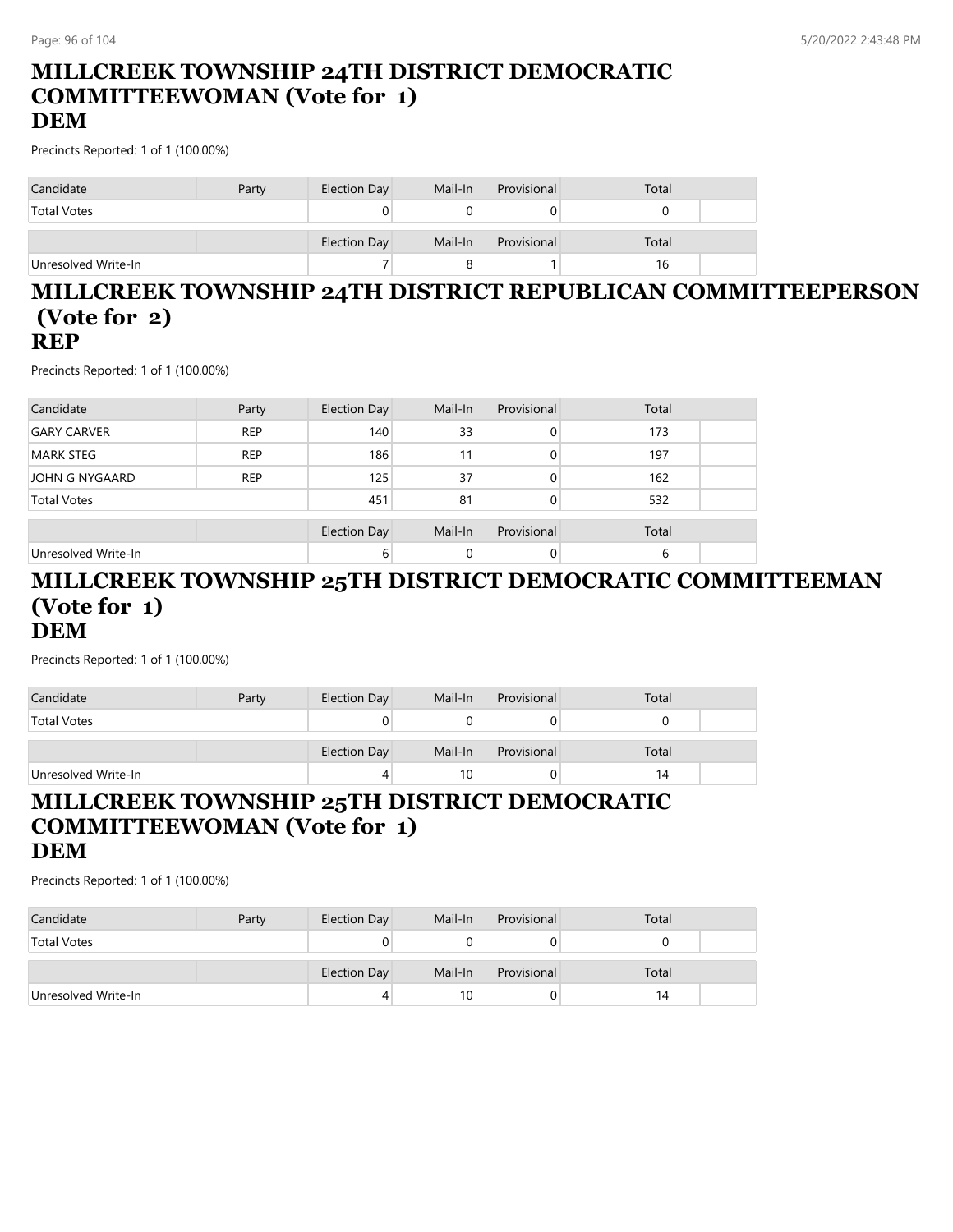#### **MILLCREEK TOWNSHIP 25TH DISTRICT REPUBLICAN COMMITTEEPERSON (Vote for 2) REP**

Precincts Reported: 1 of 1 (100.00%)

| Candidate           | Party | Election Day | Mail-In | Provisional | Total |
|---------------------|-------|--------------|---------|-------------|-------|
| <b>Total Votes</b>  |       |              |         |             |       |
|                     |       | Election Day | Mail-In | Provisional | Total |
| Unresolved Write-In |       |              |         |             |       |

#### **NORTH EAST TOWNSHIP 1ST DISTRICT DEMOCRATIC COMMITTEEMAN (Vote for 1) DEM**

Precincts Reported: 1 of 1 (100.00%)

| Candidate           | Party | Election Day | Mail-In | Provisional | Total |  |
|---------------------|-------|--------------|---------|-------------|-------|--|
| <b>Total Votes</b>  |       |              |         |             |       |  |
|                     |       | Election Day | Mail-In | Provisional | Total |  |
| Unresolved Write-In |       |              |         |             |       |  |

#### **NORTH EAST TOWNSHIP 1ST DISTRICT DEMOCRATIC COMMITTEEWOMAN (Vote for 1) DEM**

Precincts Reported: 1 of 1 (100.00%)

| Candidate           | Party | Election Day | Mail-In | Provisional | Total |  |
|---------------------|-------|--------------|---------|-------------|-------|--|
| <b>Total Votes</b>  |       |              |         |             |       |  |
|                     |       | Election Day | Mail-In | Provisional | Total |  |
| Unresolved Write-In |       |              |         |             |       |  |

#### **NORTH EAST TOWNSHIP 1ST DISTRICT REPUBLICAN COMMITTEEPERSON (Vote for 2) REP**

| Candidate            | Party      | Election Day | Mail-In | Provisional | Total |  |
|----------------------|------------|--------------|---------|-------------|-------|--|
| <b>RYAN DUNLAVEY</b> | <b>REP</b> | 314          | 56      |             | 370   |  |
| <b>Total Votes</b>   |            | 314          | 56      | 0           | 370   |  |
|                      |            | Election Day | Mail-In | Provisional | Total |  |
| Unresolved Write-In  |            |              |         | 0           |       |  |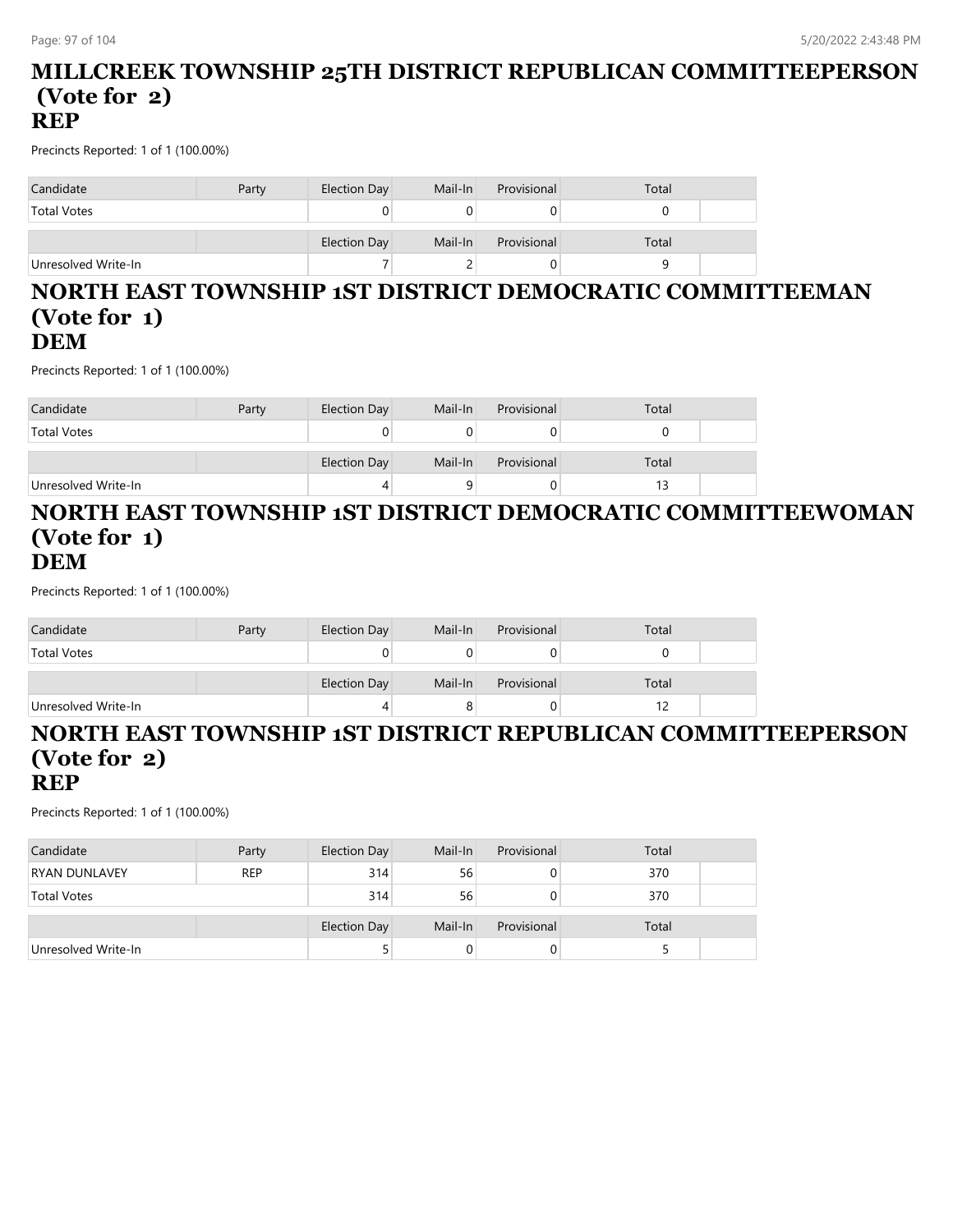#### **NORTH EAST TOWNSHIP 2ND DISTRICT DEMOCRATIC COMMITTEEMAN (Vote for 1) DEM**

Precincts Reported: 1 of 1 (100.00%)

| Candidate           | Party      | Election Day | Mail-In | Provisional | Total |  |
|---------------------|------------|--------------|---------|-------------|-------|--|
| JAMES A MCQUISTON   | <b>DEM</b> | 103          | 139     |             | 242   |  |
| <b>Total Votes</b>  |            | 103          | 139     |             | 242   |  |
|                     |            | Election Day | Mail-In | Provisional | Total |  |
| Unresolved Write-In |            | 3            |         |             |       |  |

#### **NORTH EAST TOWNSHIP 2ND DISTRICT DEMOCRATIC COMMITTEEWOMAN (Vote for 1) DEM**

Precincts Reported: 1 of 1 (100.00%)

| Candidate             | Party      | Election Day | Mail-In | Provisional | Total |  |
|-----------------------|------------|--------------|---------|-------------|-------|--|
| M ELIZABETH MCQUISTON | <b>DEM</b> | 112          | 148     |             | 260   |  |
| <b>Total Votes</b>    |            | 112          | 148     |             | 260   |  |
|                       |            |              |         |             |       |  |
|                       |            | Election Day | Mail-In | Provisional | Total |  |
| Unresolved Write-In   |            |              |         |             | 4     |  |

#### **NORTH EAST TOWNSHIP 2ND DISTRICT REPUBLICAN COMMITTEEPERSON (Vote for 2) REP**

Precincts Reported: 1 of 1 (100.00%)

| Candidate               | Party      | <b>Election Day</b> | Mail-In | Provisional | Total |  |
|-------------------------|------------|---------------------|---------|-------------|-------|--|
| <b>GRACE R SMATHERS</b> | <b>REP</b> | 306                 | 49      |             | 356   |  |
| <b>CLIFF SMATHERS</b>   | <b>REP</b> | 281                 | 43      |             | 325   |  |
| <b>Total Votes</b>      |            | 587                 | 92      |             | 681   |  |
|                         |            | <b>Election Day</b> | Mail-In | Provisional | Total |  |
| Unresolved Write-In     |            | 11                  | 0       |             | 11    |  |

## **SPRINGFIELD TOWNSHIP DEMOCRATIC COMMITTEEMAN (Vote for 1) DEM**

Precincts Reported: 1 of 1 (100.00%)

| Candidate           | Party | Election Day        | Mail-In | Provisional | Total |
|---------------------|-------|---------------------|---------|-------------|-------|
| <b>Total Votes</b>  |       |                     |         |             |       |
|                     |       | <b>Election Day</b> | Mail-In | Provisional | Total |
| Unresolved Write-In |       | 4                   |         |             |       |

#### **SPRINGFIELD TOWNSHIP DEMOCRATIC COMMITTEEWOMAN (Vote for 1) DEM**

| Candidate           | Party | Election Day | Mail-In | Provisional | Total |  |
|---------------------|-------|--------------|---------|-------------|-------|--|
| <b>Total Votes</b>  |       |              |         |             |       |  |
|                     |       | Election Day | Mail-In | Provisional | Total |  |
| Unresolved Write-In |       |              |         |             |       |  |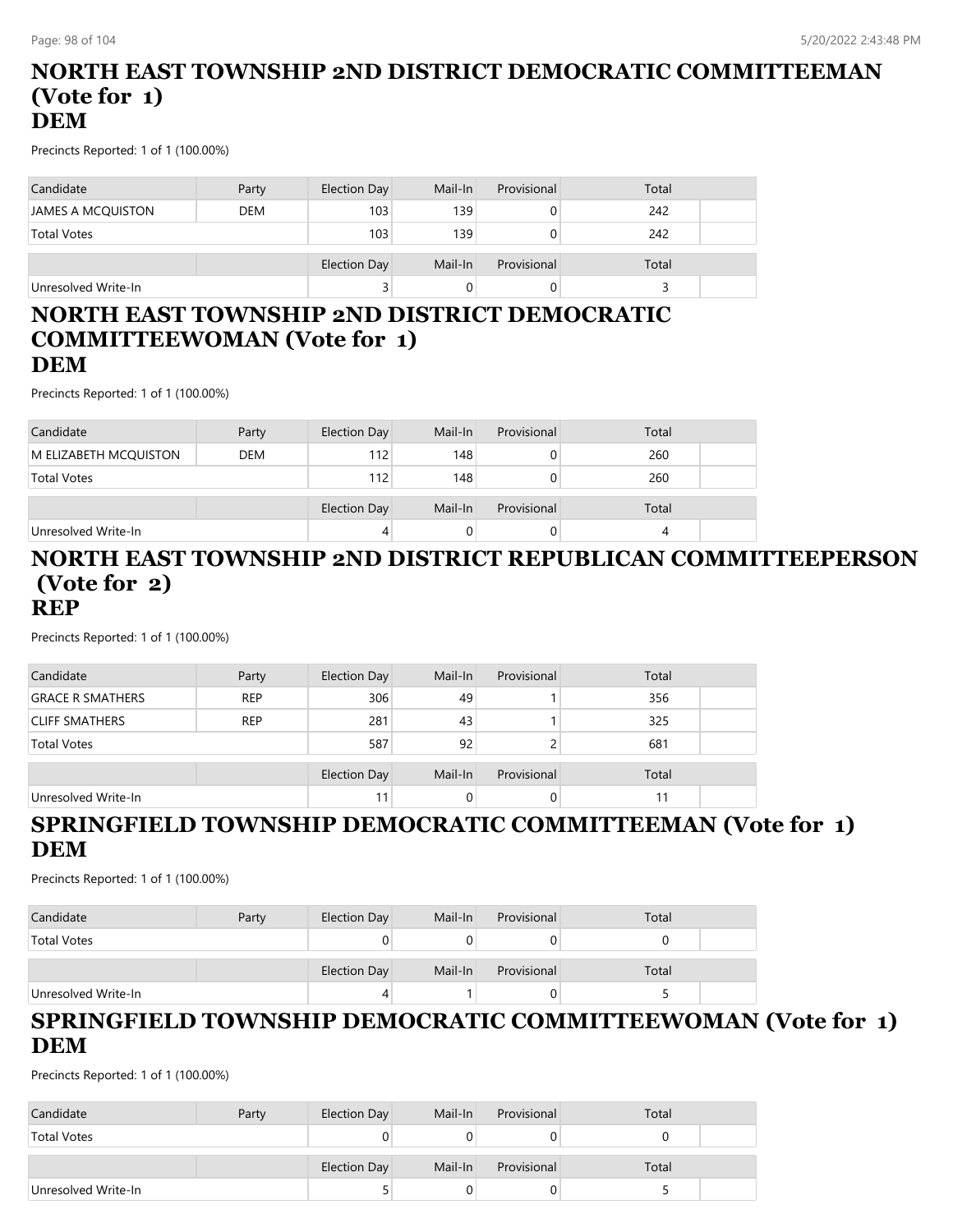## **SPRINGFIELD TOWNSHIP REPUBLICAN COMMITTEEPERSON (Vote for 2) REP**

Precincts Reported: 1 of 1 (100.00%)

| Candidate           | Party | Election Day | Mail-In | Provisional | Total |  |
|---------------------|-------|--------------|---------|-------------|-------|--|
| <b>Total Votes</b>  |       |              |         |             |       |  |
|                     |       | Election Day | Mail-In | Provisional | Total |  |
| Unresolved Write-In |       | 11           |         |             |       |  |

#### **SUMMIT TOWNSHIP 1ST DISTRICT DEMOCRATIC COMMITTEEMAN (Vote for 1) DEM**

Precincts Reported: 1 of 1 (100.00%)

| Candidate           | Party      | Election Day | Mail-In | Provisional | Total |  |
|---------------------|------------|--------------|---------|-------------|-------|--|
| eric seggi          | <b>DEM</b> | 142          | 255     |             | 397   |  |
| <b>Total Votes</b>  |            | 142          | 255     |             | 397   |  |
|                     |            | Election Day | Mail-In | Provisional | Total |  |
| Unresolved Write-In |            |              |         |             |       |  |

#### **SUMMIT TOWNSHIP 1ST DISTRICT DEMOCRATIC COMMITTEEWOMAN (Vote for 1) DEM**

Precincts Reported: 1 of 1 (100.00%)

| Candidate           | Party | Election Day | Mail-In | Provisional | Total |  |
|---------------------|-------|--------------|---------|-------------|-------|--|
| <b>Total Votes</b>  |       |              |         |             |       |  |
|                     |       | Election Day | Mail-In | Provisional | Total |  |
| Unresolved Write-In |       |              |         |             | 21    |  |

#### **SUMMIT TOWNSHIP 1ST DISTRICT REPUBLICAN COMMITTEEPERSON (Vote for 2) REP**

| Candidate           | Party      | Election Day | Mail-In | Provisional | Total |  |
|---------------------|------------|--------------|---------|-------------|-------|--|
| <b>CINDY MATTA</b>  | <b>REP</b> | 268          |         | 0           | 339   |  |
| <b>Total Votes</b>  |            | 268          |         | 0           | 339   |  |
|                     |            | Election Day | Mail-In | Provisional | Total |  |
| Unresolved Write-In |            | 10           |         | 0           |       |  |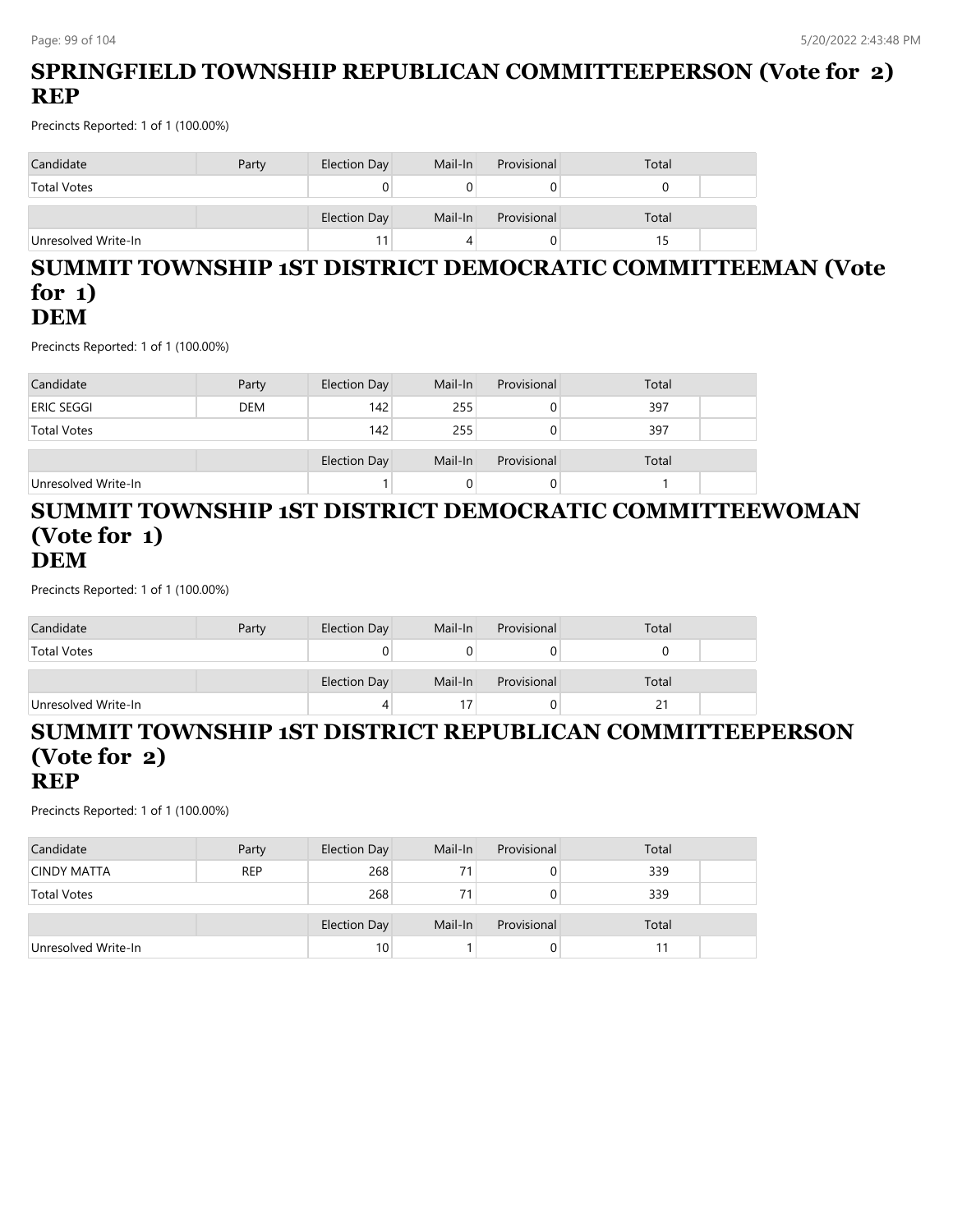#### **SUMMIT TOWNSHIP 2ND DISTRICT DEMOCRATIC COMMITTEEMAN (Vote for 1) DEM**

Precincts Reported: 1 of 1 (100.00%)

| Candidate            | Party      | <b>Election Day</b> | Mail-In | Provisional | Total |  |
|----------------------|------------|---------------------|---------|-------------|-------|--|
| <b>BILL PANITZKE</b> | <b>DEM</b> | 45                  | 82      | 0           | 127   |  |
| JOSEPH A KUZMA       | <b>DEM</b> | 176                 | 188     |             | 366   |  |
| <b>Total Votes</b>   |            | 221                 | 270     |             | 493   |  |
|                      |            | <b>Election Day</b> | Mail-In | Provisional | Total |  |
| Unresolved Write-In  |            |                     | 0       | 0           |       |  |

#### **SUMMIT TOWNSHIP 2ND DISTRICT DEMOCRATIC COMMITTEEWOMAN (Vote for 1) DEM**

Precincts Reported: 1 of 1 (100.00%)

| Candidate           | Party | Election Day | Mail-In | Provisional | Total |  |
|---------------------|-------|--------------|---------|-------------|-------|--|
| <b>Total Votes</b>  |       |              |         |             |       |  |
|                     |       | Election Day | Mail-In | Provisional | Total |  |
| Unresolved Write-In |       |              |         | O           |       |  |

#### **SUMMIT TOWNSHIP 2ND DISTRICT REPUBLICAN COMMITTEEPERSON (Vote for 2) REP**

Precincts Reported: 1 of 1 (100.00%)

| Candidate           | Party      | Election Day | Mail-In | Provisional | Total |  |
|---------------------|------------|--------------|---------|-------------|-------|--|
| MICHAEL P PACE      | <b>REP</b> | 340          | 61      |             | 402   |  |
| <b>Total Votes</b>  |            | 340          | 61      |             | 402   |  |
|                     |            | Election Day | Mail-In | Provisional | Total |  |
| Unresolved Write-In |            | 23           |         | 0           | 26    |  |
|                     |            |              |         |             |       |  |

#### **UNION TOWNSHIP DEMOCRATIC COMMITTEEMAN (Vote for 1) DEM**

Precincts Reported: 1 of 1 (100.00%)

| Candidate           | Party | Election Day | Mail-In | Provisional | Total |  |
|---------------------|-------|--------------|---------|-------------|-------|--|
| <b>Total Votes</b>  |       |              |         |             |       |  |
|                     |       | Election Day | Mail-In | Provisional | Total |  |
| Unresolved Write-In |       |              |         |             |       |  |

## **UNION TOWNSHIP DEMOCRATIC COMMITTEEWOMAN (Vote for 1) DEM**

| Candidate           | Party | Election Day | Mail-In | Provisional | Total |  |
|---------------------|-------|--------------|---------|-------------|-------|--|
| <b>Total Votes</b>  |       |              |         |             |       |  |
|                     |       | Election Day | Mail-In | Provisional | Total |  |
| Unresolved Write-In |       |              |         |             |       |  |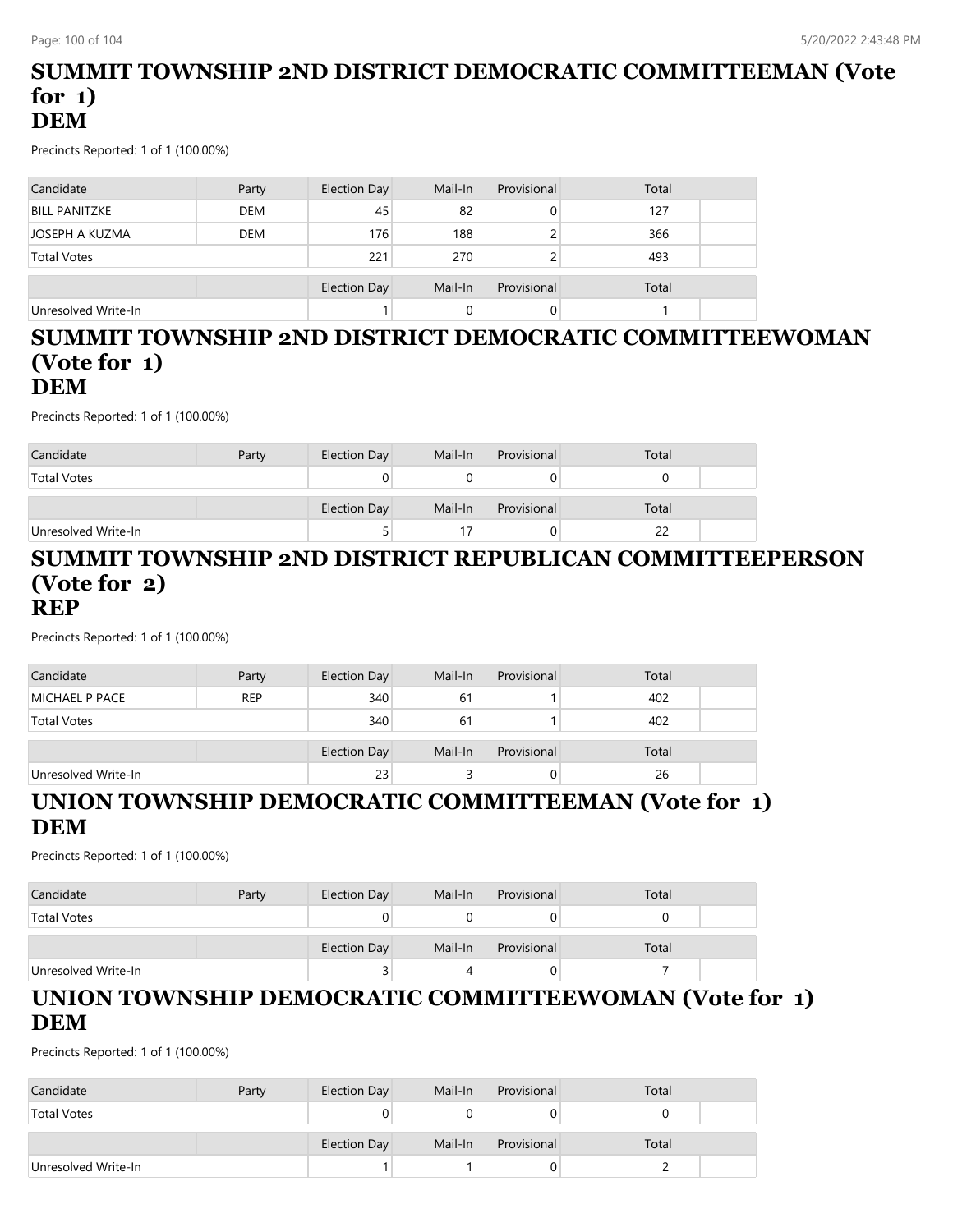## **UNION TOWNSHIP REPUBLICAN COMMITTEEPERSON (Vote for 2) REP**

Precincts Reported: 1 of 1 (100.00%)

| Candidate           | Party | Election Day | Mail-In | Provisional | Total |  |
|---------------------|-------|--------------|---------|-------------|-------|--|
| <b>Total Votes</b>  |       |              |         |             |       |  |
|                     |       | Election Day | Mail-In | Provisional | Total |  |
| Unresolved Write-In |       | 11           |         | J           |       |  |

## **VENANGO TOWNSHIP DEMOCRATIC COMMITTEEMAN (Vote for 1) DEM**

Precincts Reported: 1 of 1 (100.00%)

| Candidate           | Party | Election Day | Mail-In | Provisional | Total |  |
|---------------------|-------|--------------|---------|-------------|-------|--|
| <b>Total Votes</b>  |       | U            |         |             |       |  |
|                     |       | Election Day | Mail-In | Provisional | Total |  |
| Unresolved Write-In |       |              |         |             |       |  |

## **VENANGO TOWNSHIP DEMOCRATIC COMMITTEEWOMAN (Vote for 1) DEM**

Precincts Reported: 1 of 1 (100.00%)

| Candidate           | Party | Election Day | Mail-In | Provisional | Total |  |
|---------------------|-------|--------------|---------|-------------|-------|--|
| <b>Total Votes</b>  |       | 0            |         |             |       |  |
|                     |       | Election Day | Mail-In | Provisional | Total |  |
| Unresolved Write-In |       | ←            |         |             |       |  |

### **VENANGO TOWNSHIP REPUBLICAN COMMITTEEPERSON (Vote for 2) REP**

Precincts Reported: 1 of 1 (100.00%)

| Candidate           | Party | Election Day        | Mail-In | Provisional | Total |  |
|---------------------|-------|---------------------|---------|-------------|-------|--|
| <b>Total Votes</b>  |       |                     |         |             |       |  |
|                     |       | <b>Election Day</b> | Mail-In | Provisional | Total |  |
| Unresolved Write-In |       |                     |         |             |       |  |

## **WASHINGTON TOWNSHIP DEMOCRATIC COMMITTEEMAN (Vote for 1) DEM**

| Candidate           | Party      | Election Day | Mail-In | Provisional | Total |
|---------------------|------------|--------------|---------|-------------|-------|
| LOU KOTZMAN         | <b>DEM</b> | 210          | 217     | 4           | 431   |
| <b>Total Votes</b>  |            | 210          | 217     | 4           | 431   |
|                     |            | Election Day | Mail-In | Provisional | Total |
| Unresolved Write-In |            |              |         |             |       |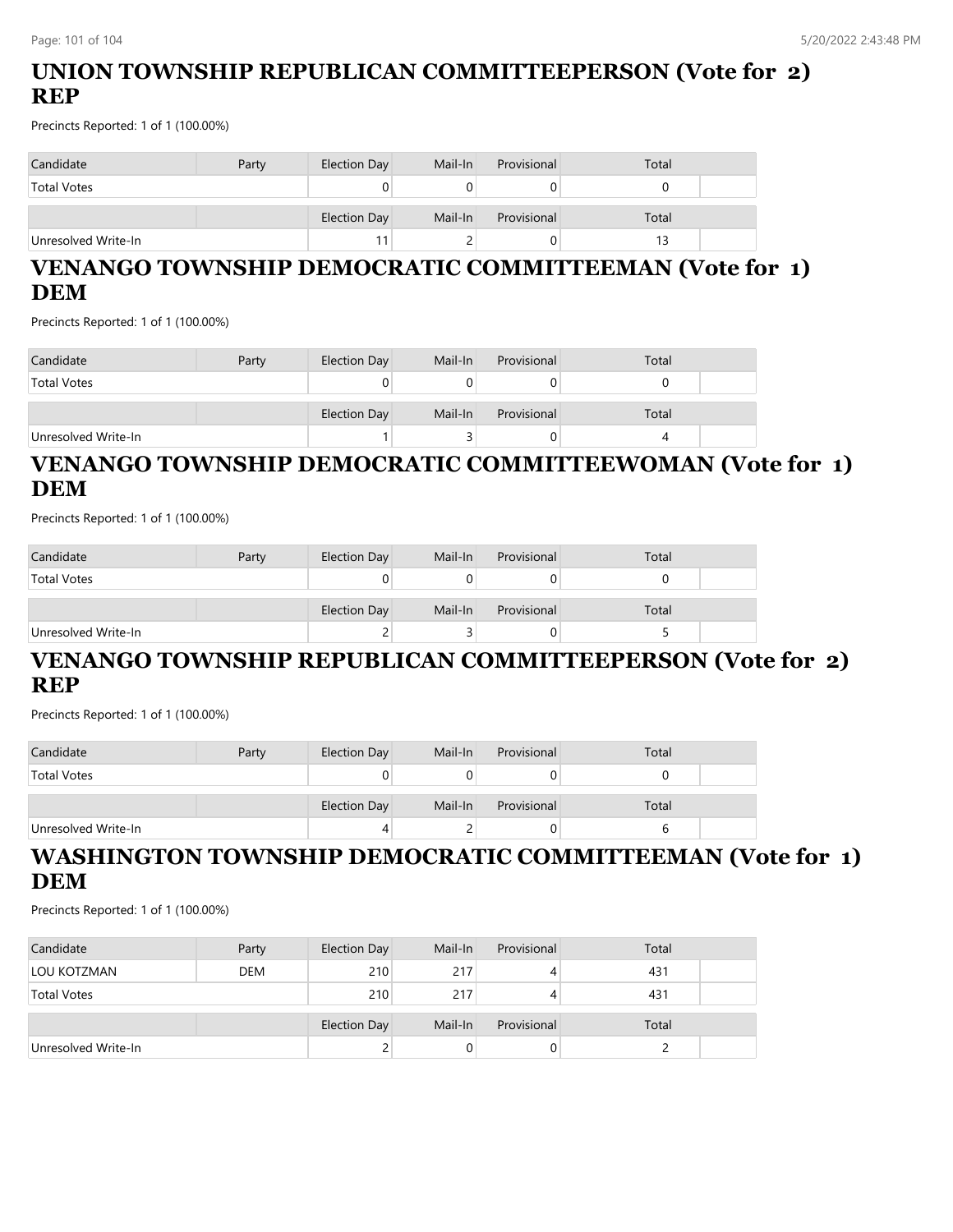## **WASHINGTON TOWNSHIP DEMOCRATIC COMMITTEEWOMAN (Vote for 1) DEM**

Precincts Reported: 1 of 1 (100.00%)

| Candidate               | Party      | Election Day | Mail-In | Provisional | Total |  |
|-------------------------|------------|--------------|---------|-------------|-------|--|
| <b>PAM NOLAN</b>        | <b>DEM</b> | 96           | 72      |             | 169   |  |
| <b>MARY JO CAMPBELL</b> | <b>DEM</b> | 160          | 167     |             | 331   |  |
| <b>Total Votes</b>      |            | 256          | 239     |             | 500   |  |
|                         |            | Election Day | Mail-In | Provisional | Total |  |
| Unresolved Write-In     |            | ے            |         |             |       |  |

## **WASHINGTON TOWNSHIP REPUBLICAN COMMITTEEPERSON (Vote for 2) REP**

Precincts Reported: 1 of 1 (100.00%)

| Candidate           | Party      | Election Day | Mail-In | Provisional | Total |  |
|---------------------|------------|--------------|---------|-------------|-------|--|
| MARTHA J SHOWMAN    | <b>REP</b> | 474          | 63      |             | 539   |  |
| ROGER SCARLETT      | <b>REP</b> | 389          | 54      |             | 444   |  |
| <b>Total Votes</b>  |            | 863          | 117     |             | 983   |  |
|                     |            | Election Day | Mail-In | Provisional | Total |  |
| Unresolved Write-In |            | 4            |         | 0           | 4     |  |

#### **WATERFORD TOWNSHIP 1ST DIST DEMOCRATIC COMMITTEEMAN (Vote for 1) DEM**

Precincts Reported: 1 of 1 (100.00%)

| Candidate           | Party | Election Day | Mail-In | Provisional | Total |  |
|---------------------|-------|--------------|---------|-------------|-------|--|
| <b>Total Votes</b>  |       |              |         |             |       |  |
|                     |       | Election Day | Mail-In | Provisional | Total |  |
| Unresolved Write-In |       |              |         |             |       |  |

#### **WATERFORD TOWNSHIP 1ST DIST DEMOCRATIC COMMITTEEWOMAN (Vote for 1) DEM**

| Candidate           | Party | Election Day        | Mail-In | Provisional | Total |  |
|---------------------|-------|---------------------|---------|-------------|-------|--|
| <b>Total Votes</b>  |       |                     |         |             |       |  |
|                     |       | <b>Election Day</b> | Mail-In | Provisional | Total |  |
| Unresolved Write-In |       |                     |         |             |       |  |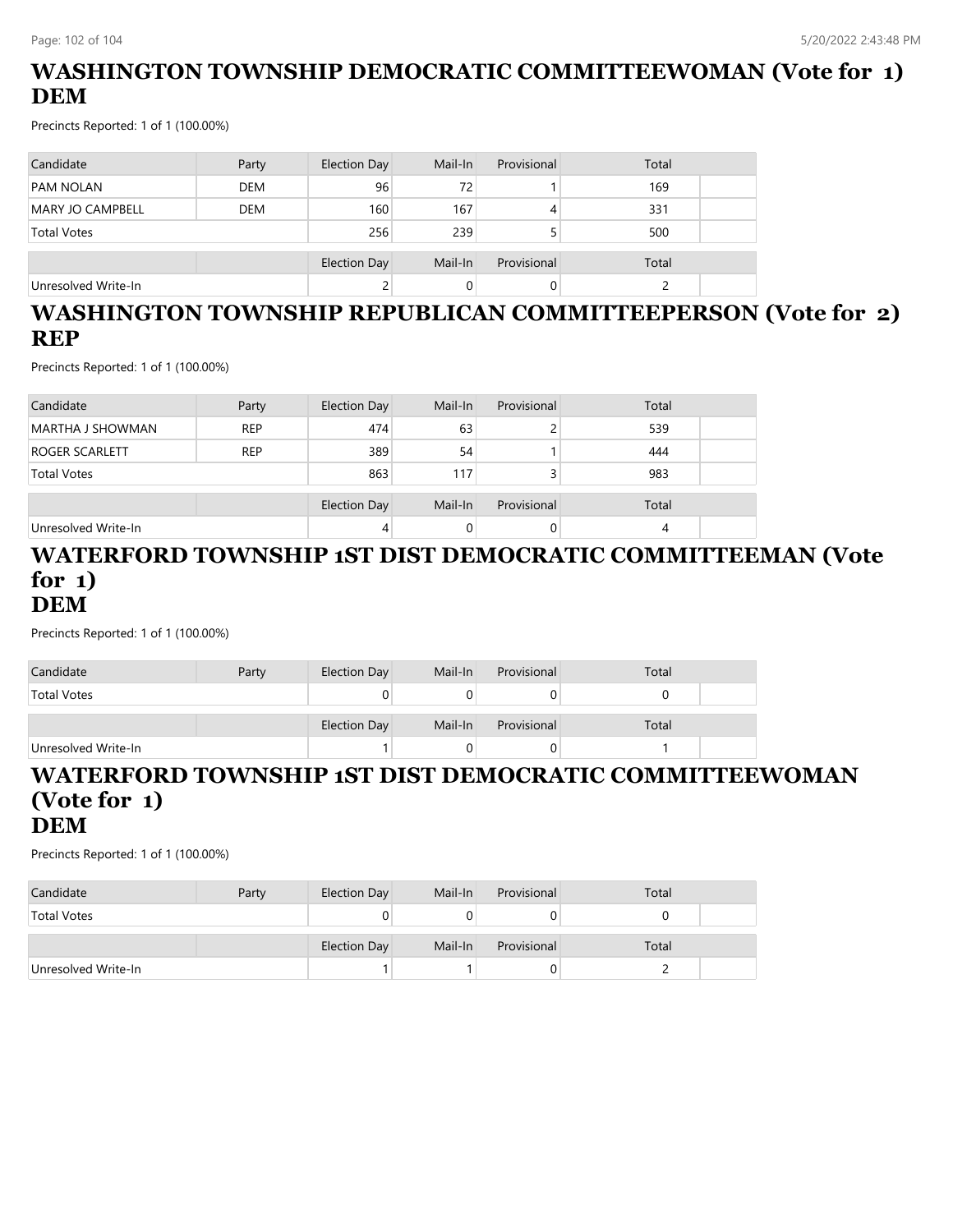#### **WATERFORD TOWNSHIP 1ST DIST REPUBLICAN COMMITTEEPERSON (Vote for 2) REP**

Precincts Reported: 1 of 1 (100.00%)

| Candidate           | Party      | Election Day | Mail-In | Provisional | Total |  |
|---------------------|------------|--------------|---------|-------------|-------|--|
| <b>DENNY MYERS</b>  | <b>REP</b> | 246          | 28      |             | 274   |  |
| <b>Total Votes</b>  |            | 246          | 28      |             | 274   |  |
|                     |            | Election Day | Mail-In | Provisional | Total |  |
| Unresolved Write-In |            |              |         |             |       |  |

#### **WATERFORD TOWNSHIP 2ND DIST DEMOCRATIC COMMITTEEMAN (Vote for 1) DEM**

Precincts Reported: 1 of 1 (100.00%)

| Candidate           | Party | Election Day | Mail-In | Provisional | Total |  |
|---------------------|-------|--------------|---------|-------------|-------|--|
| <b>Total Votes</b>  |       |              |         |             |       |  |
|                     |       | Election Day | Mail-In | Provisional | Total |  |
| Unresolved Write-In |       |              |         |             |       |  |

#### **WATERFORD TOWNSHIP 2ND DIST DEMOCRATIC COMMITTEEWOMAN (Vote for 1) DEM**

Precincts Reported: 1 of 1 (100.00%)

| Candidate           | Party | Election Day | Mail-In | Provisional | Total |  |
|---------------------|-------|--------------|---------|-------------|-------|--|
| <b>Total Votes</b>  |       |              |         |             |       |  |
|                     |       | Election Day | Mail-In | Provisional | Total |  |
| Unresolved Write-In |       | 4            |         | U           |       |  |

#### **WATERFORD TOWNSHIP 2ND DIST REPUBLICAN COMMITTEEPERSON (Vote for 2) REP**

Precincts Reported: 1 of 1 (100.00%)

| Candidate           | Party      | Election Day | Mail-In         | Provisional | Total |  |
|---------------------|------------|--------------|-----------------|-------------|-------|--|
| <b>BETTY WIST</b>   | <b>REP</b> | 218          | 15 <sub>1</sub> |             | 233   |  |
| <b>Total Votes</b>  |            | 218          | 15              |             | 233   |  |
|                     |            | Election Day | Mail-In         | Provisional | Total |  |
| Unresolved Write-In |            |              |                 | O           |       |  |

### **WAYNE TOWNSHIP DEMOCRATIC COMMITTEEMAN (Vote for 1) DEM**

| Candidate           | Party | Election Day | Mail-In | Provisional | Total |  |
|---------------------|-------|--------------|---------|-------------|-------|--|
| <b>Total Votes</b>  |       |              |         |             |       |  |
|                     |       | Election Day | Mail-In | Provisional | Total |  |
|                     |       |              |         |             |       |  |
| Unresolved Write-In |       |              |         |             |       |  |